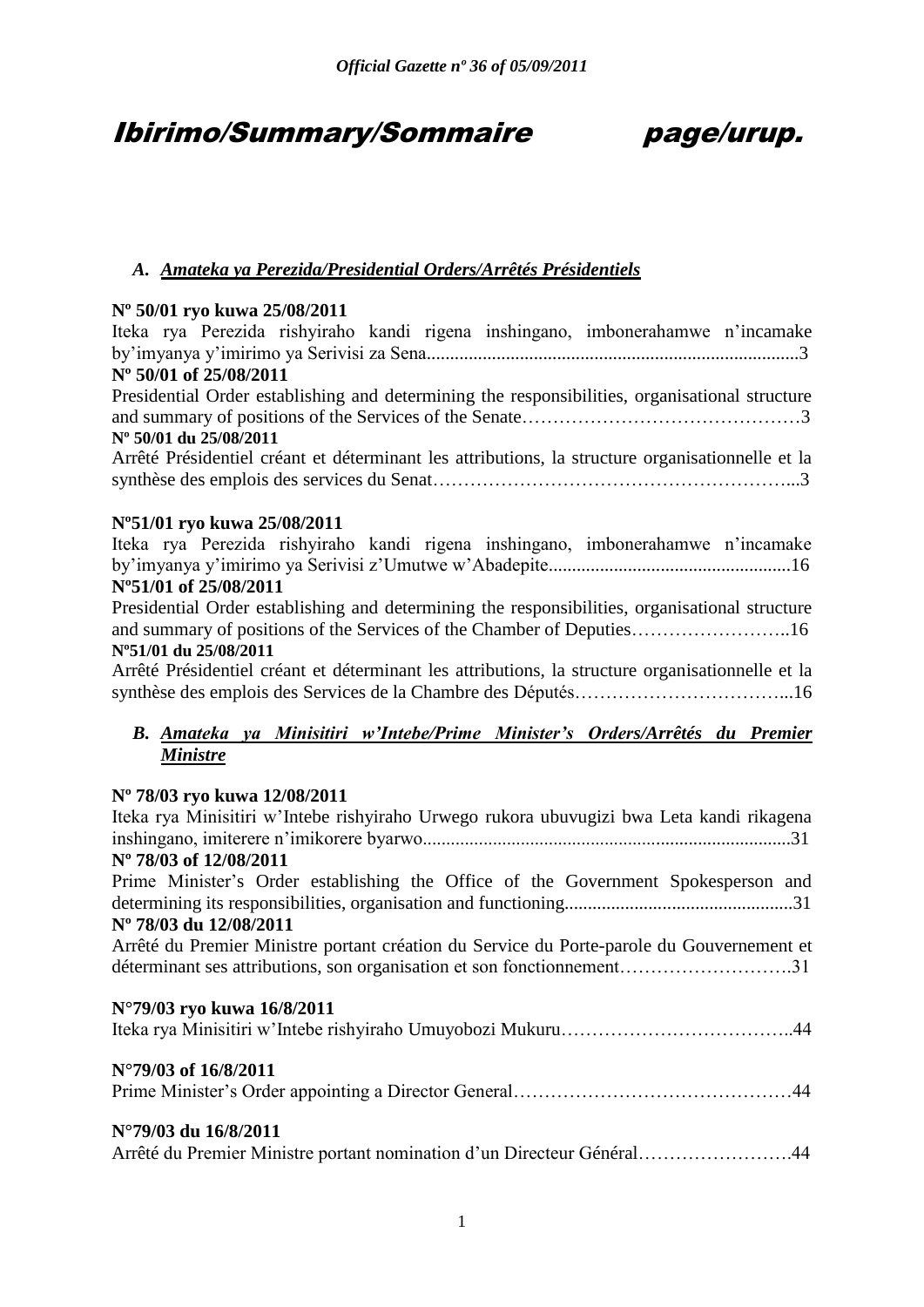| N°80/03 ryo kuwa 16/08/2011                                                                     |
|-------------------------------------------------------------------------------------------------|
| N°80/03 of 16/08/2011                                                                           |
|                                                                                                 |
| N°80/03 du 16/08/2011<br>Arrêté du Premier Ministre portant nomination d'un Directeur General48 |
| N°81/03 ryo kuwa 16/08/2011                                                                     |
|                                                                                                 |
| N°81/03 of 16/08/2011                                                                           |
|                                                                                                 |
| N°81/03 du 16/08/2011                                                                           |
| Arrêté du Premier Ministre portant nomination d'un Directeur General51                          |

#### **N°82/03 ryo kuwa 16/08/2011**

Iteka rya Minisitiri w"Intebe rigena, inshingano, imiterere n"imikorere by"ubunyamabanga bushinzwe guhuza ibikorwa bya Komite y"Abunzi.................................................................56

#### **N°82/03 of 16/08/2011**

Prime Minister's Order determining the responsibilities, organization and functioning of the secretariat in charge of coordinating activities of Mediation Committee……………………56

#### **N°82/03 du 16/08/2011**

Arrêté du Premier Ministre portant attributions, organisation et fonctionnement du Secrétariat chargé de la coordination des activités du Comité de Conciliateurs…………………………56

#### *C. Iteka rya Minisitiri/Ministerial Order/Arrêté Ministériel*

|  | N° 009/16.01 ryo kuwa 23/08/2011    |  |  |                                                                                                |  |
|--|-------------------------------------|--|--|------------------------------------------------------------------------------------------------|--|
|  |                                     |  |  | Iteka rya Minisitiri rigena uburyo bwo kubona impapurompamo z'umutungo bwite                   |  |
|  |                                     |  |  |                                                                                                |  |
|  | $N^{\circ}$ 009/16.01 of 23/08/2011 |  |  |                                                                                                |  |
|  |                                     |  |  |                                                                                                |  |
|  | N° 009/16.01 du 23/08/2011          |  |  |                                                                                                |  |
|  |                                     |  |  | Arrêté Ministériel déterminant les modalités d'acquisition des certificats d'enregistrement de |  |
|  |                                     |  |  |                                                                                                |  |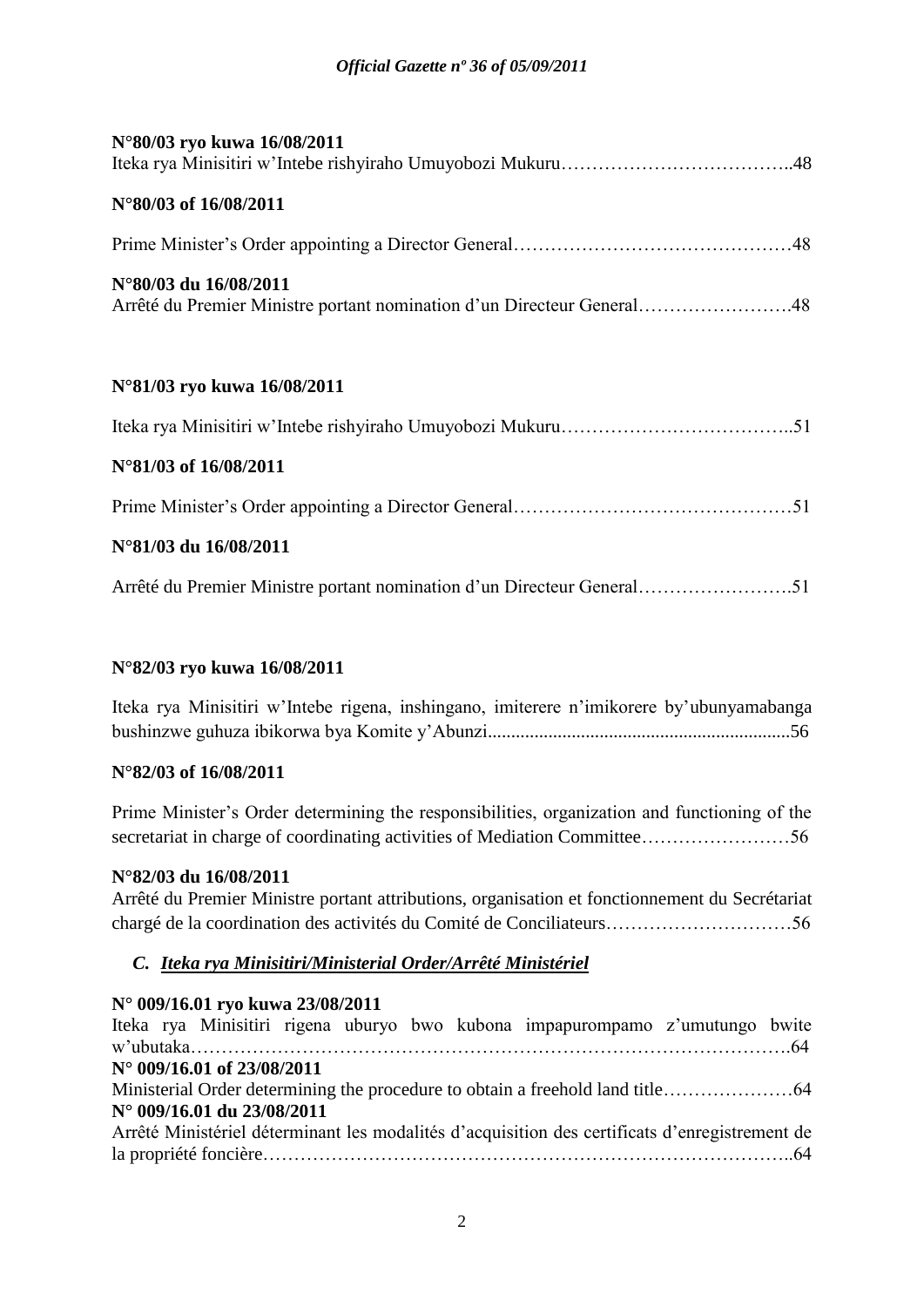**ITEKA RYA PEREZIDA Nº 50/01 RYO KU PRESIDENTIAL ORDER Nº 50/01 OF ARRETE PRESIDENTIEL Nº 50/01 DU**  WA 25/08/2011 RISHYIRAHO KANDI 25/08/2011<br>RIGENA **INSHINGANO**. DETERMI **RIGENA INSHINGANO, DETERMINING THE RESPONSIBILITIES, LES ATTRIBUTIONS, LA STRUCTURE IMBONERAHAMWE BY'IMYANYA Y'IMIRIMO YA SERIVISI ZA SUMMARY OF POSITIONS OF THE SENA 25 TABLISHING N'INCAMAKE ORGANISATIONAL STRUCTURE SERVICES OF THE SENATE 25/08/2011 CREANT ET DETERMINANT ORGANISATIONNELLE ET LA SYNTHESE DES EMPLOIS DES SERVICES DU SENAT**

| <b>ISHAKIRO</b>                                                                             | <b>TABLE OF CONTENTS</b>                                                   | <b>TABLE DE MATIERES</b>                                          |
|---------------------------------------------------------------------------------------------|----------------------------------------------------------------------------|-------------------------------------------------------------------|
| Ingingo ya mbere: Icyo iri teka rigamije                                                    | <b>Article One: Purpose of this Order</b>                                  | Article premier: Objet du présent arrêté                          |
| Ingingo ya 2 : Inshingano                                                                   | <b>Article 2: Mission</b>                                                  | <b>Article 2 : Mission</b>                                        |
| Ingingo ya 3: Imbonerahamwe n'incamake Article 3: Organizational<br>by'imyanya y'imirimo    | structure<br>and<br>summary of positions                                   | Article 3: Structure organisationnelle et<br>synthèse des emplois |
| Ingingo ya 4: Ivanwaho ry'ingingo zinyuranyije Article 4: Repealing provision<br>n'iri teka |                                                                            | <b>Article 4 : Dispositions abrogatoire</b>                       |
| Ingingo ya 5: Abashinzwe gushyira mu bikorwa<br>iri teka                                    | Article 5: Authorities responsible for the<br>implementation of this Order | Article 5: Autorités chargées de l'exécution du<br>présent arrêté |
| Ingingo ya 6: Igihe iteka ritangira gukurikizwa                                             | <b>Article 6: Commencement</b>                                             | Article 6 : Entrée en vigueur                                     |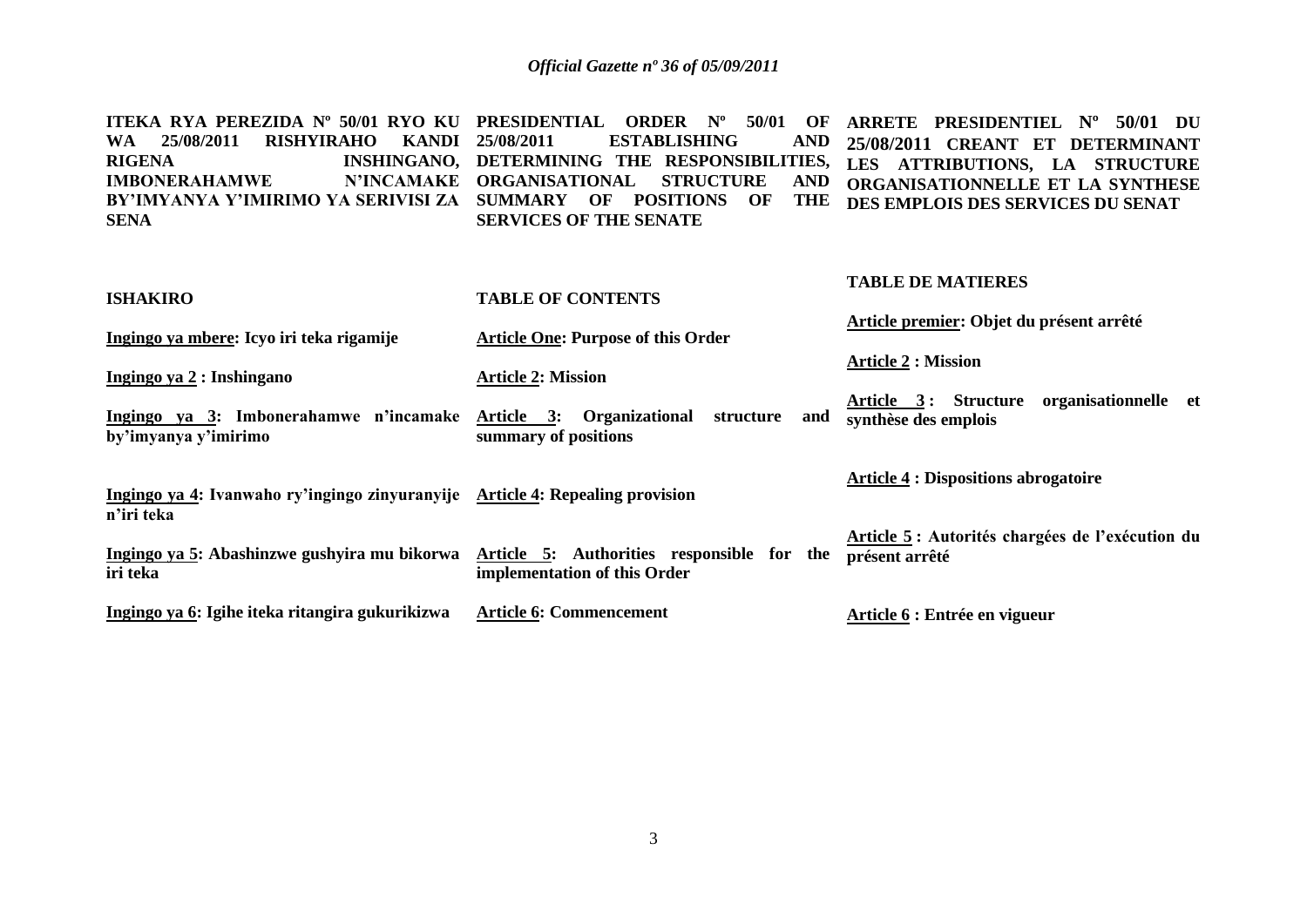**ITEKA RYA PEREZIDA Nº 50/01 RYO PRESIDENTIAL ORDER Nº 50/01 OF KUWA 25/08/2011 RISHYIRAHO KANDI RIGENA INSHINGANO, DETERMINING THE RESPONSIBILITIES, IMBONERAHAMWE BY'IMYANYA Y'IMIRIMO YA SERIVISI ZA SUMMARY OF POSITIONS OF THE SENA 25/08/2011 ESTABLISHING AND ORGANISATIONAL STRUCTURE AND SERVICES OF THE SENATE ARRETE PRESIDENTIEL Nº 50/01 DU 25/08/2011 CREANT ET DETERMINANT LES ATTRIBUTIONS, LA STRUCTURE ORGANISATIONNELLE ET LA SYNTHESE**  THE DES EMPLOIS DES SERVICES DU SENAT

**Twebwe, KAGAME Paul,**  Perezida wa Repubulika;

**We, KAGAME Paul,**  President of the Republic;

Article 64;

**Nous, KAGAME Paul,** Président de la République ;

Dushingiye ku Itegeko Nshinga rya Repubulika y"u Rwanda ryo kuwa 04 Kamena 2003, nk"uko ryavuguruwe kugeza ubu, cyane cyane mu ngingo zaryo, iya 112, iya 113, iya 121 n"iya 201;

Dushingiye ku Itegeko Ngenga nº 02/2005 ryo kuwa 18/02/2005 rigena imikorere ya Sena nk"uko ryahinduwe kandi ryujujwe kugeza ubu cyane cyane mu ngingo yaryo ya 64;

Inama y"Abaminisitiri yo kuwa 26/06/2009 no kuwa 16/03/2011 imaze kubisuzuma no kubyemeza;

**TWATEGETSE KANDI DUTEGETSE:**

#### **Ingingo ya mbere: Icyo iri teka rigamije**

Iri teka rishyiraho kandi rikagena inshingano, imbonerahamwe n"incamake y"imyanya y"imirimo bya serivisi za Sena.

Pursuant to Organic Law nº 02/2005 of 18/02/2005 establishing Rules of Procedure of the Senate as amended and complemented to date especially in

Pursuant to the Constitution of the Republic of Rwanda of 04 June 2003 as amended to date, especially in Articles 112, 113, 121 and 201;

After consideration and approval by the Cabinet in its sessions of 26/06/2009 and 16/03/2011;

**HAVE ORDERED AND HEREBY ORDER:** 

#### **Article One: Purpose of this Order**

This Order establishes and determines the responsibilities, organizational structure and the Summary of positions of the services of the Senate.

spécialement en ses articles 112, 113, 121 et 201; Vu la Loi Organique nº 02/2005 du 18/02/2005

Vu la Constitution de la République du Rwanda du 04 juin 2003 telle que révisée à ce jour,

portant Règlement d"Ordre Intérieur du Sénat telle que modifiée et complétée à ce jour spécialement en son article 64 ;

Après examen et adoption par le Conseil des Ministres en sa séance du 26/06/2009 et du 16/03/2011;

#### **AVONS ARRETE ET ARRETONS :**

#### **Article premier: Objet du présent arrêté**

Le présent arrêté crée et détermine les attributions, la structure organisationnelle et la Synthèse des emplois des services du Sénat.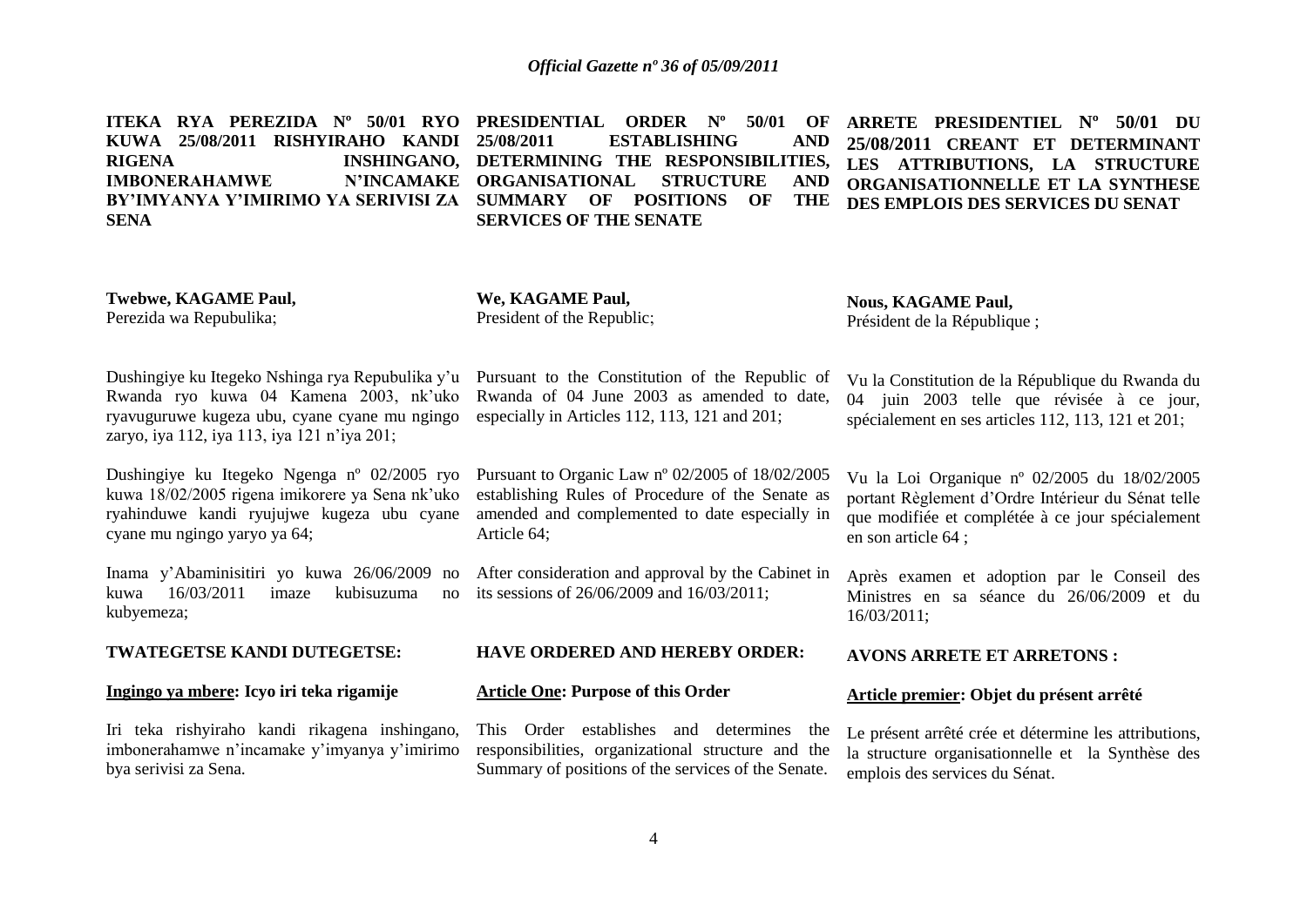| Ingingo ya 2: Inshingano                                                                                                                                                                                              |                                                                                                              | <b>Article 2: Mission</b>                                                                                                                                                                                                                                    | <b>Article 2 : Mission</b>                                                                                                                                                                                                                                                          |  |
|-----------------------------------------------------------------------------------------------------------------------------------------------------------------------------------------------------------------------|--------------------------------------------------------------------------------------------------------------|--------------------------------------------------------------------------------------------------------------------------------------------------------------------------------------------------------------------------------------------------------------|-------------------------------------------------------------------------------------------------------------------------------------------------------------------------------------------------------------------------------------------------------------------------------------|--|
| Sena ifite inshingano yo gukora amategeko,<br>kugenzura ibikorwa bya Guverinoma, kugenzura<br>iyubahirizwa ry'amahame akubiye mu Itegeko<br>Nshinga rya Repubulika y'u Rwanda no kwemeza<br>bamwe mu Bayobozi Bakuru. |                                                                                                              | The mission of the Senate is to legislate, oversee<br>the executive action, supervise the application of<br>the fundamental principles of the Constitution of<br>the Republic of Rwanda and to approve the<br>appointment of certain senior State officials. | La mission du Sénat est de légiférer, contrôler<br>l'action gouvernementale; surveiller l'application<br>principes fondamentaux<br>énoncés<br>des<br>par<br>la République du Rwanda et<br>Constitution de<br>approuver la nomination de certains hauts<br>fonctionnaires de l'Etat. |  |
|                                                                                                                                                                                                                       | By'umwihariko, Sena ifite inshingano zikurikira:                                                             | Specifically, the Senate shall be responsible for :                                                                                                                                                                                                          | Plus particulièrement, le Sénat est chargé de:                                                                                                                                                                                                                                      |  |
|                                                                                                                                                                                                                       | $1^{\circ}$ kujya impaka no gutora amategeko binyuze $1^{\circ}$ debating and passing laws by:<br>mu:        |                                                                                                                                                                                                                                                              | 1° débattre et voter des lois en:                                                                                                                                                                                                                                                   |  |
|                                                                                                                                                                                                                       | a. gufata umwanzuro no gutora amategeko ari<br>mu bubasha bwayo;                                             | a. deliberating on and voting laws falling<br>within its jurisdiction;                                                                                                                                                                                       | a. statuant sur et votant des lois relevant de sa<br>compétence;                                                                                                                                                                                                                    |  |
|                                                                                                                                                                                                                       | gutanga inama ku mushinga w'itegeko<br>b.<br>rigena ingengo y'imari ya Leta;                                 | b. providing opinion on the State finance bill;                                                                                                                                                                                                              | b. donnant des avis sur le projet de loi des<br>finances<br>l'Etat;<br>de                                                                                                                                                                                                           |  |
| $2^{\circ}$                                                                                                                                                                                                           | kugenzura ibikorwa bya Guverinoma binyuze $2^{\circ}$ overseeing the Executive action through:<br>mu:        |                                                                                                                                                                                                                                                              | contrôler l'action gouvernementale à travers:<br>$2^{\circ}$                                                                                                                                                                                                                        |  |
|                                                                                                                                                                                                                       | kugenzura no gusuzuma<br>politiki<br>na<br>a.<br>gahunda za Guverinoma<br>no<br>gufata<br>imyanzuro ikwiye;  | a. monitoring and evaluating Government<br>policies and<br>taking<br>programs<br>and<br>appropriate actions;                                                                                                                                                 | l'évaluation<br>a. la supervision<br>et<br>des<br>politiques<br>et<br>des<br>programmes<br>du<br>Gouvernement et l'adoption des mesures<br>appropriées;                                                                                                                             |  |
|                                                                                                                                                                                                                       | gusuzuma ibibazo by'abaturage;<br>b.                                                                         | b. handling petitions of the population;                                                                                                                                                                                                                     | b. l'analyse des pétitions de la population;                                                                                                                                                                                                                                        |  |
|                                                                                                                                                                                                                       | gushyiraho gahunda z'ibikorwa zigamije<br>c.<br>gukemura ibibazo by'abaturage;                               | c. carrying out outreach programs intended to<br>address the problems of the population;                                                                                                                                                                     | c. la mise en œuvre des programmes de<br>sensibilisation destinés à la résolution des<br>problèmes de la population;                                                                                                                                                                |  |
| $3^\circ$                                                                                                                                                                                                             | guteza imbere ububanyi n'amahanga mu Nteko 3°<br>Ishinga Amategeko n'imibanire n'izindi Nteko<br>binyuze mu: | promoting parliamentary diplomacy<br>and<br>entertaining inter parliamentary relations by:                                                                                                                                                                   | 3° promouvoir la diplomatie parlementaire et<br>entretenir les relations parlementaires<br>au<br>moyen de :                                                                                                                                                                         |  |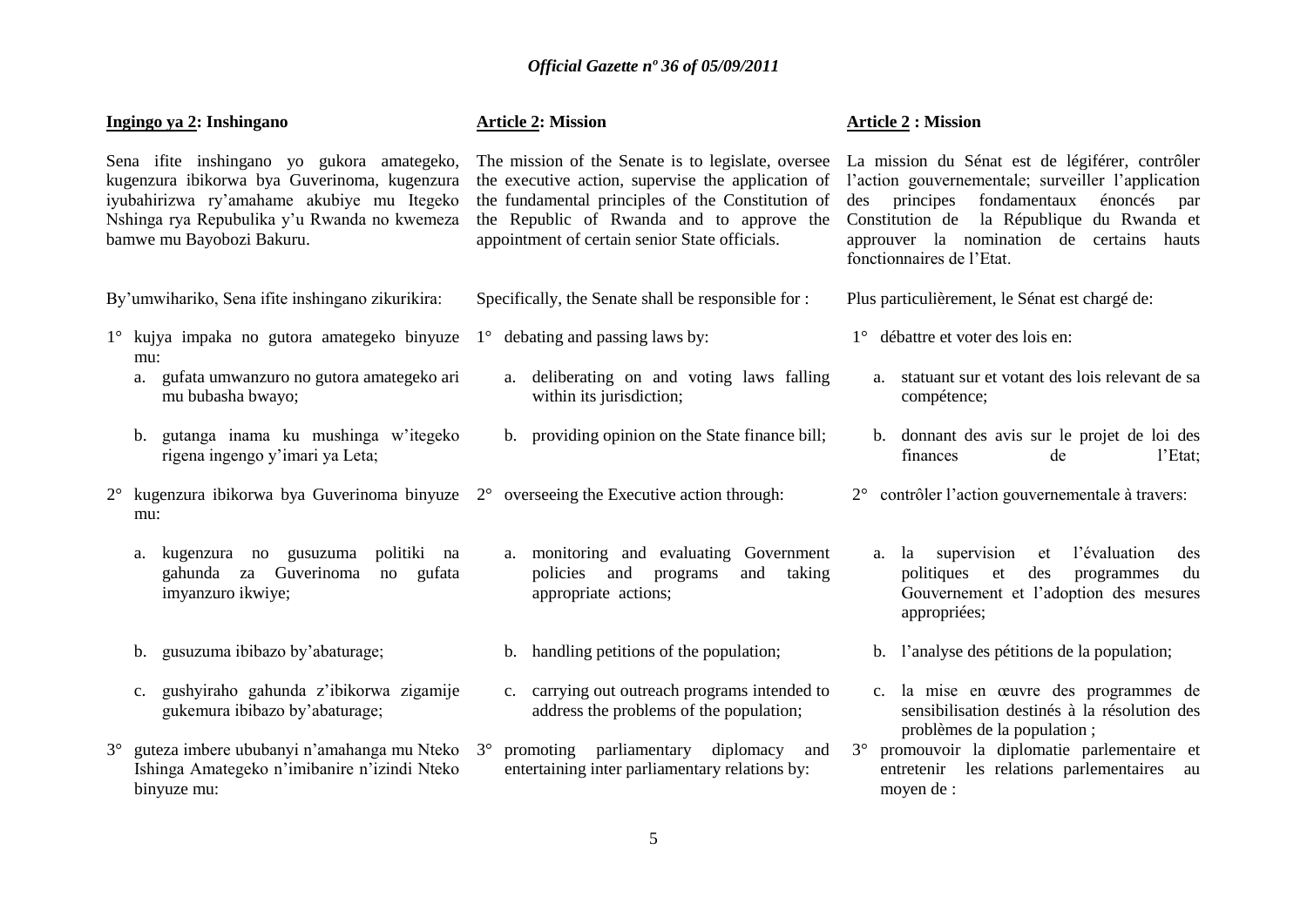- a. gutegura no kugira uruhare mu bikorwa bihuza Inteko Zishinga Amategeko mu karere no ku rwego mpuzamahanga;
- b. gutangiza no gushyira mu bikorwa gahunda zigamije imikoranire n"izindi Nteko zishinga Amategeko;
- c. gutangiza gahunda ziteza imbere ibikorwa by"ububanyi n"amahanga binyuze mu mibanire n"izindi Nteko Zishinga Amategeko;
- 4° gukurikirana no gusuzuma gahunda za Sena 4° monitoring and evaluating the Senate programs binyuze mu:
	- a. gukurikirana no gusuzuma ibikorwa byateganyijwe na Sena;
	- b. kwemeza bamwe mu bayobozi bakuru nk"uko biteganywa n"amategeko;
	- c. gukurikirana ishyirwa mu bikorwa ry"amahame ateganywa n"Itegeko Nshinga rya Repubulika y"u Rwanda mu ngingo yaryo ya 9;
	- d. kugenzura ibikorwa by"imitwe ya politiki nk"uko biteganywa mu ngingo ya 54 y"Itegeko Nshinga rya Repubulika y"u Rwanda;
- 5° gushaka ibikenewe mu rwego rwo gushyira mu 5° mobilizing necessary resources for bikorwa gahunda zihariye za Sena no
- a. organising and participating in interparliamentary activities at regional and international levels;
- b. initiating and implementing activities resulting from partnerships and bilateral cooperation with other Parliaments;
- c. initiating and engaging in initiatives that support national diplomacy through interparliamentary relations;
- through:
- a. monitoring and evaluating planned activities of the Senate;
- b. approving the appointment of certain senior state officials as stipulated by the law;
- c. supervising the application of the fundamental principles referred to in Article 9 of the Constitution of the Republic of Rwanda;
- d. supervising political organizations as stipulated in article 54 of the Constitution of the Republic of Rwanda;
- implementation of specific programs of the
- a. l"organisation et la participation à des activités interparlementaires aux niveaux régional et international;
- b. l"initiation et la mise en œuvre des activités visant le partenariat et la coopération bilatérale avec d"autres Parlements;
- c. la prise des initiatives qui appuient la diplomatie nationale par le biais des relations interparlementaires ;
- 4° suivre et évaluer les programmes du Sénat à travers :
	- a. l"évaluation des activités prévues au Sénat;
	- b. l"approbation de la nomination de certains hauts fonctionnaires de l"Etat tel que stipulé par la loi;
	- c. la supervision de l"application des principes fondamentaux énoncés à l"article 9 de la Constitution de la République du Rwanda;
	- d. la supervision des organisations politiques comme le stipule l"article 54 de la Constitution de la République du Rwanda ;
- 5° mobiliser les ressources nécessaires aux programmes spécifiques du Sénat et assurer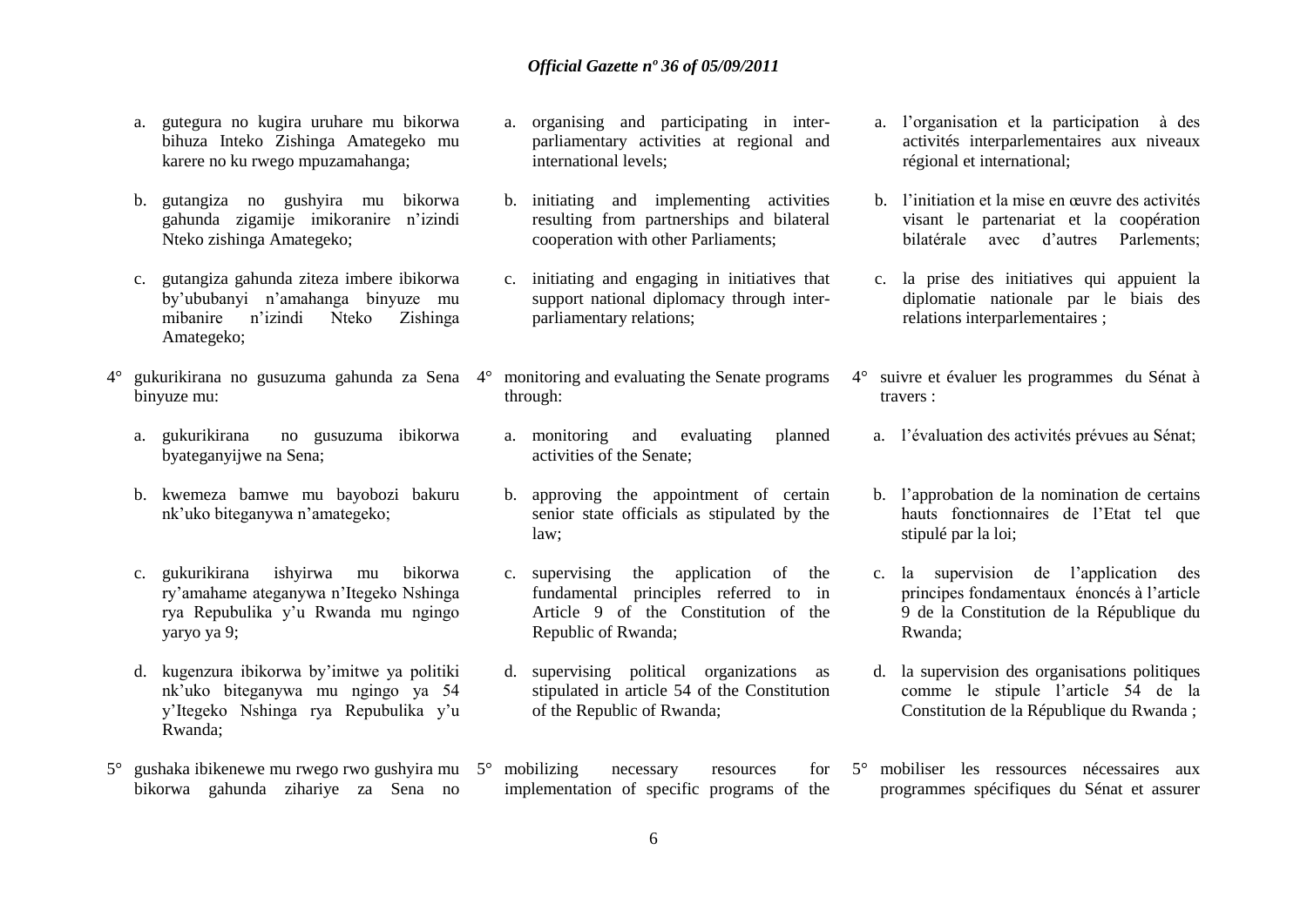gukurikirana ko bikoreshwa neza;

- 6° kugenzura inzego za Leta binyuze mu:
	- a. gutanga umurongo ngenderwaho kuri politiki na gahunda runaka zigomba gushyirwa mu bikorwa n"Inzego zigeza raporo kuri Sena;
	- b. gukurikirana imikorere n"imicungire y"Inzego za Leta n"Inzego zigeza raporo kuri Sena hagamijwe gukoresha neza umutungo no gucungira hamwe gahunda zihuriweho n"inzego zinyuranye.

# **y'imyanya y'imirimo**

Imbonerahamwe n"incamake y"imyanya y"imirimo bya serivisi za Sena biri ku mugereka wa I n"uwa II y"iri teka.

#### **Ingingo ya 4: Ivanwaho ry'ingingo zinyuranyije Article 4: Repealing provision n'iri teka**

zinyuranyije naryo zivanyweho.

#### **Ingingo ya 5: Abashinzwe gushyira mu bikorwa iri teka**

Senate and to ensure their rational utilization;

- 6° overseeing the Public Institutions through:
	- a. giving guidelines on specific policies and programs to be implemented by the Institutions submitting their activity report to the Senate;
	- b. supervision of the functioning and management of Public Institutions and Institutions submitting their activity report to the Senate to ensure cost effectiveness and management of cross-cutting issues.

## **summary of positions**

respectively prescribed in annex I and II of this en annexes I et II du présent arrêté. Order.

hereby repealed.

## **implementation of this Order**

la supervision des actions en vue d'assurer leur utilisation rationnelle ;

- 6° superviser des institutions publiques par le biais de:
	- a. l"orientation sur les politiques et programmes spécifiques à mettre en œuvre par les Institutions soumettant le rapport d"activités au Sénat;
	- b. la supervision du fonctionnement et gestion des Institutions soumettant le rapport d"activités au Sénat pour assurer la rentabilité et la gestion des programmes transversaux.

#### **Ingingo ya 3: Imbonerahamwe n'incamake Article 3: Organizational structure and Article 3 : Structure organisationnelle et synthèse des emplois**

The organizational structure and summary of job La structure organisationnelle et la synthèse des positions of the services of the Senate are emplois des services du Sénat sont respectivement

#### **Article 4 : Disposition abrogatoire**

Ingingo zose z'amateka abanziriza iri kandi All prior provisions contrary to this Order are Toutes les dispositions antérieures contraires au présent arrêté sont abrogées.

#### **Article 5: Authorities responsible for the Article 5 : Autorités chargées de l'exécution du présent arrêté**

Minisitiri w'Intebe, Minisitiri w'Abakozi ba Leta The Prime Minister, the Minister of Public Service Le Premier Ministre, le Ministre de la Fonction n'Umurimo na Minisitiri w'Imari n'Igenamigambi and Labour and the Minister of Finance and Publique et du Travail et le Ministre des Finances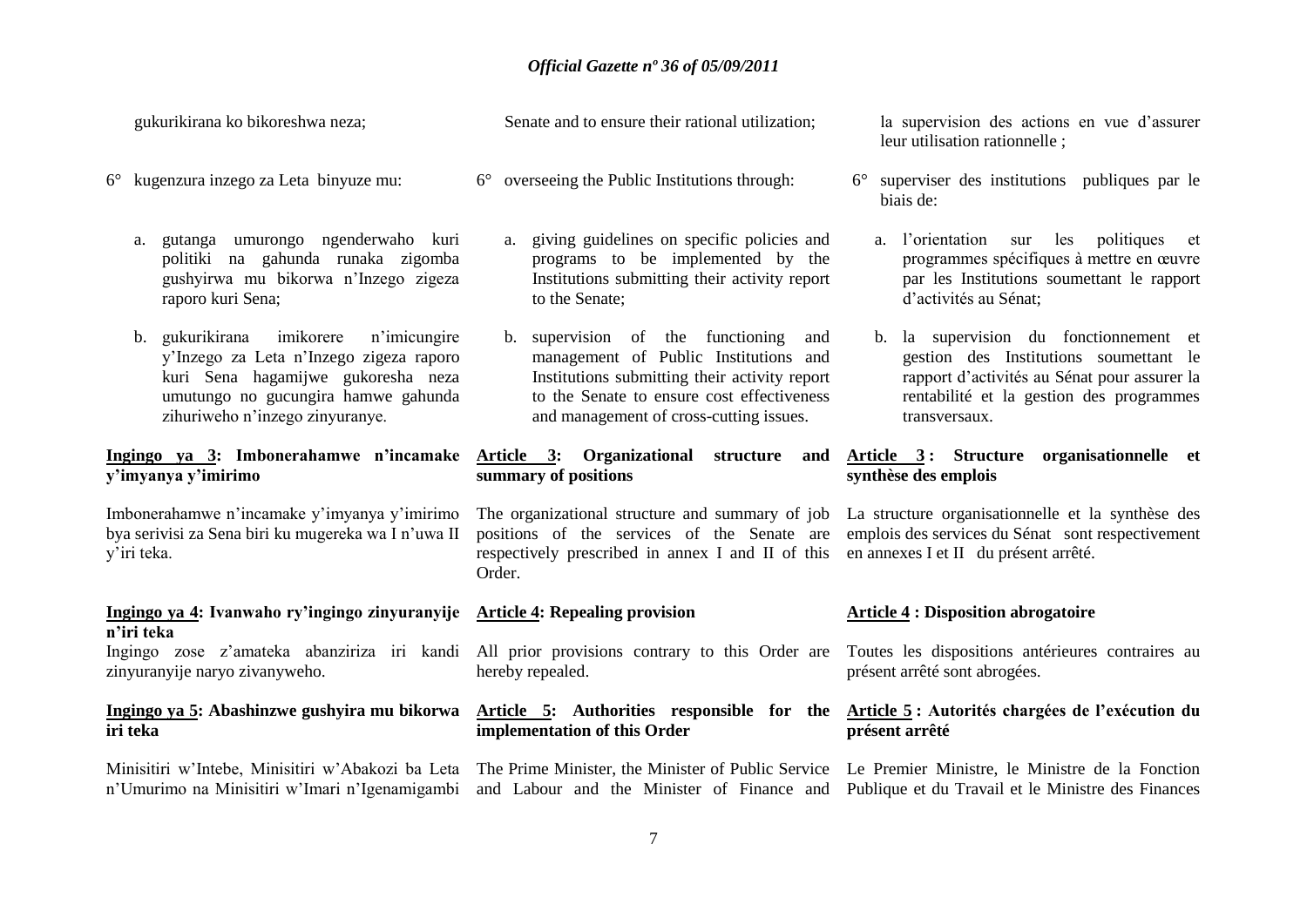| basabwe kubahiriza iri teka.                                                                                       | implementation of this Order.                                                                                            | Economic Planning are entrusted with the et de la Planification Economique sont chargés de<br>l'exécution du présent arrêté. |  |
|--------------------------------------------------------------------------------------------------------------------|--------------------------------------------------------------------------------------------------------------------------|------------------------------------------------------------------------------------------------------------------------------|--|
| Ingingo ya 6: Igihe iteka ritangira gukurikizwa                                                                    | <b>Article 6: Commencement</b>                                                                                           | Article 6 : Entrée en vigueur                                                                                                |  |
| ritangira gukurikizwa<br>Iri<br>teka<br>ku munsi<br>ritangarijweho mu Igazeti ya Leta ya Repubulika<br>y'u Rwanda. | This Order shall come into force on the date of its<br>publication in the Official Gazette of the Republic<br>of Rwanda. | Le présent arrêté entre en vigueur le jour de sa<br>publication au Journal Officiel de la République du<br>Rwanda.           |  |
| Kigali, kuwa 25/08/2011                                                                                            | Kigali, on 25/08/2011                                                                                                    | Kigali, le 25/08/2011                                                                                                        |  |
| $(s\acute{e})$<br><b>KAGAME Paul</b><br>Perezida wa Repubulika                                                     | $(s\acute{e})$<br><b>KAGAME Paul</b><br>President of the Republic                                                        | $(s\acute{e})$<br><b>KAGAME Paul</b><br>Président de la République                                                           |  |
| $(s\acute{e})$<br><b>MAKUZA Bernard</b><br>Minisitiri w'Intebe                                                     | $(s\acute{e})$<br><b>MAKUZA Bernard</b><br>Prime Minister                                                                | $(s\acute{e})$<br><b>MAKUZA Bernard</b><br><b>Premier Ministre</b>                                                           |  |
| Bibonywe kandi bishyizweho Ikirango cya<br>Repubulika:                                                             | Seen and sealed with the Seal of the Republic:                                                                           | Vu et scellé du Sceau de la République :                                                                                     |  |
| $(s\acute{e})$<br><b>KARUGARAMA Tharcisse</b>                                                                      | $(s\acute{e})$<br><b>KARUGARAMA Tharcisse</b>                                                                            | $(s\acute{e})$<br><b>KARUGARAMA Tharcisse</b>                                                                                |  |
| Minisitiri w'Ubutabera/Intumwa Nkuru ya<br>Leta                                                                    | Minister of Justice/Attorney General                                                                                     | Ministre de la Justice/Garde des Sceaux                                                                                      |  |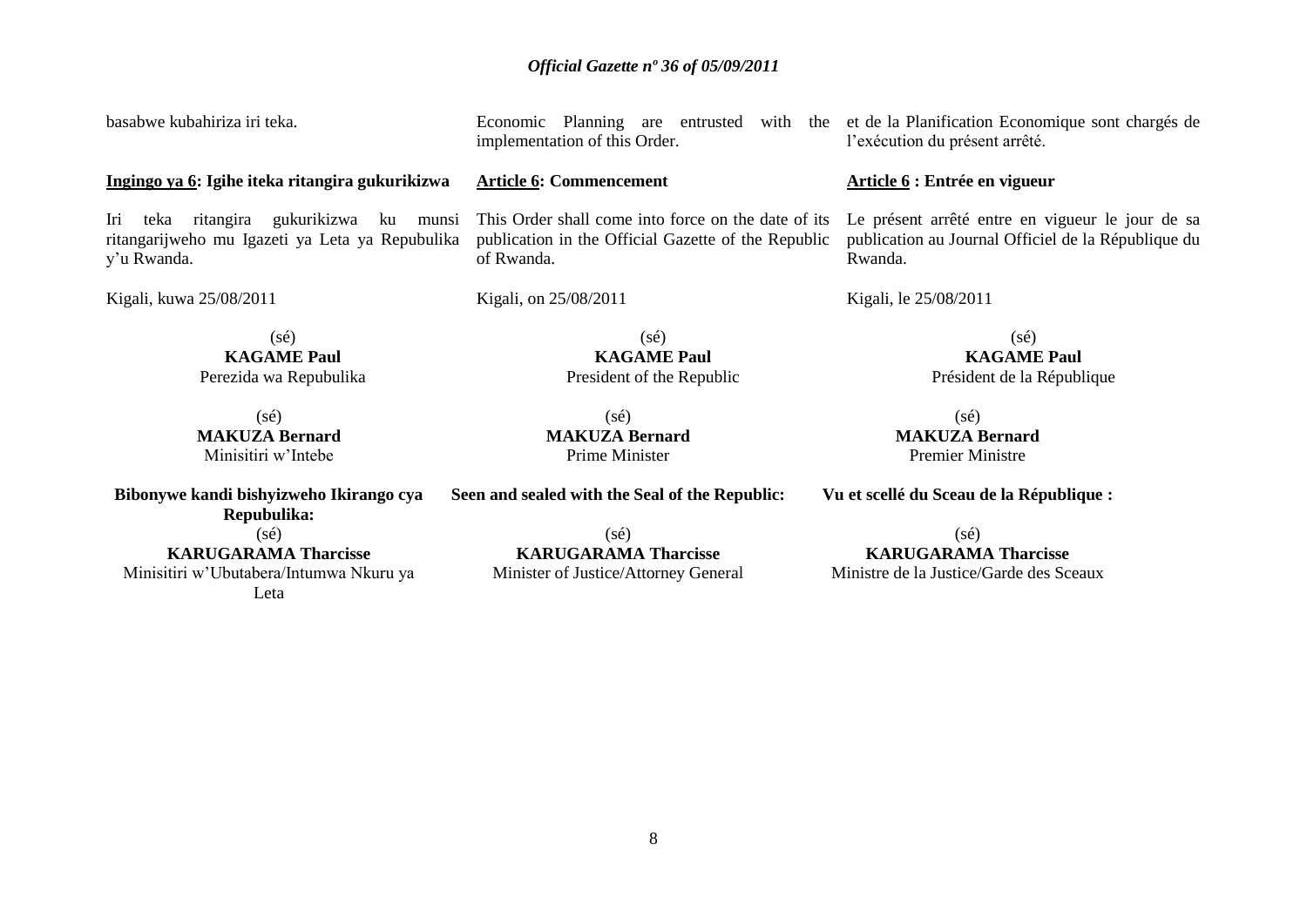UMUGEREKA WA I W'ITEKA RYA ANNEX I TO THE PRESIDENTIAL ORDER ANNEXE I A L'ARRETE PRESIDENTIEL N° **PEREZIDA Nº 50/01 RYO KUWA 25/08/2011 Nº 50/01 OF 25/08/2011 ESTABLISHING AND RISHYIRAHO KANDI<br>INSHINGANO, IMBON INSHINGANO, IMBONERAHAMWE ORGANISATIONAL STRUCTURE AND N'INCAMAKE BY'IMYANYA Y'IMIRIMO SUMMARY OF POSITIONS OF THE YA SERIVISI ZA SENA DETERMINING THE RESPONSIBILITIES, DETERMINANT LES ATTRIBUTIONS, LA SERVICES OF THE SENATE 50/01 DU 25/08/2011 CREANT ET STRUCTURE ORGANISATIONNELLE ET LA SYNTHESE DES EMPLOIS DES SERVICES DU SENAT**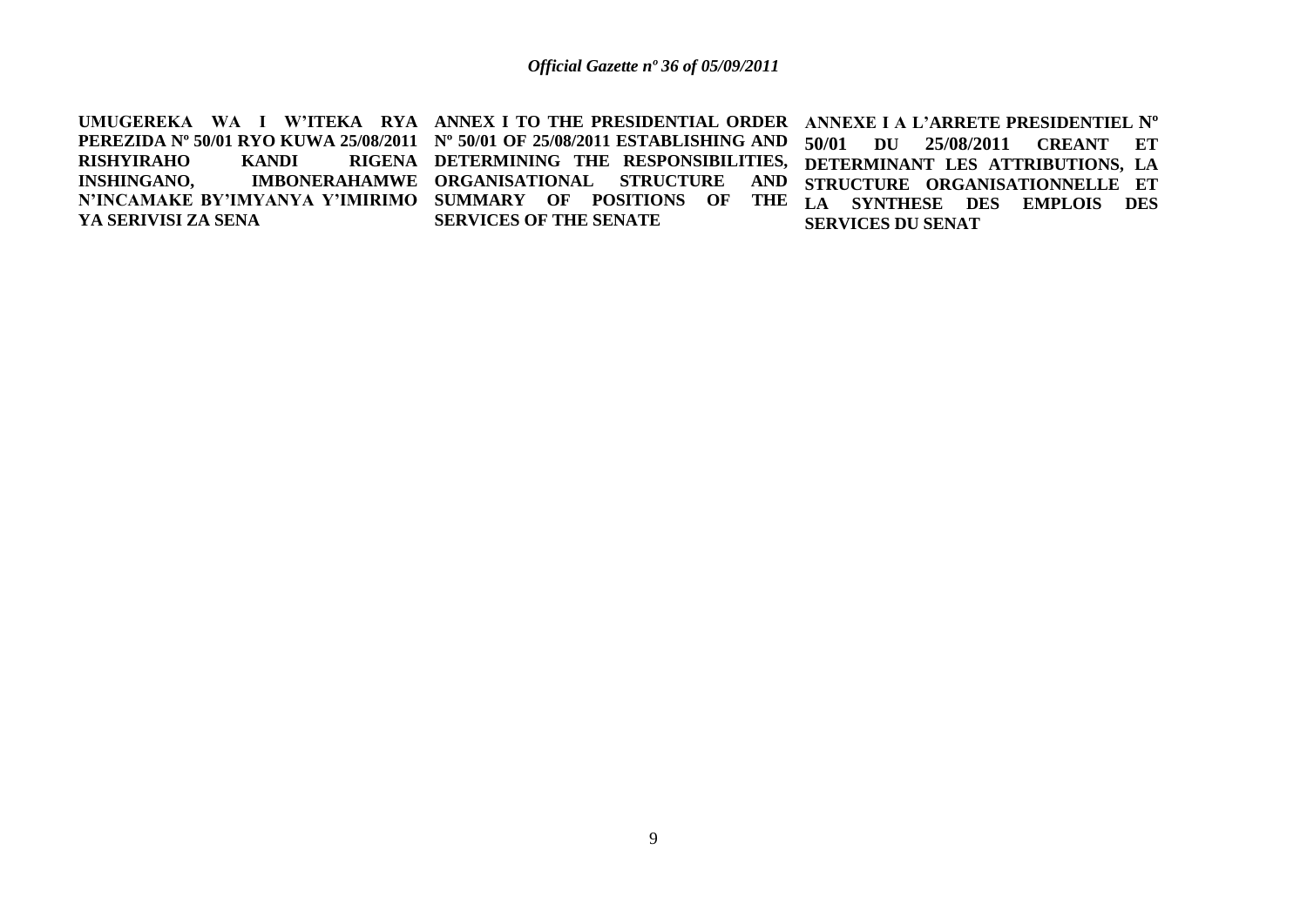

#### **ANNEX I: ORGANIZATIONAL CHART OF THE SENATE**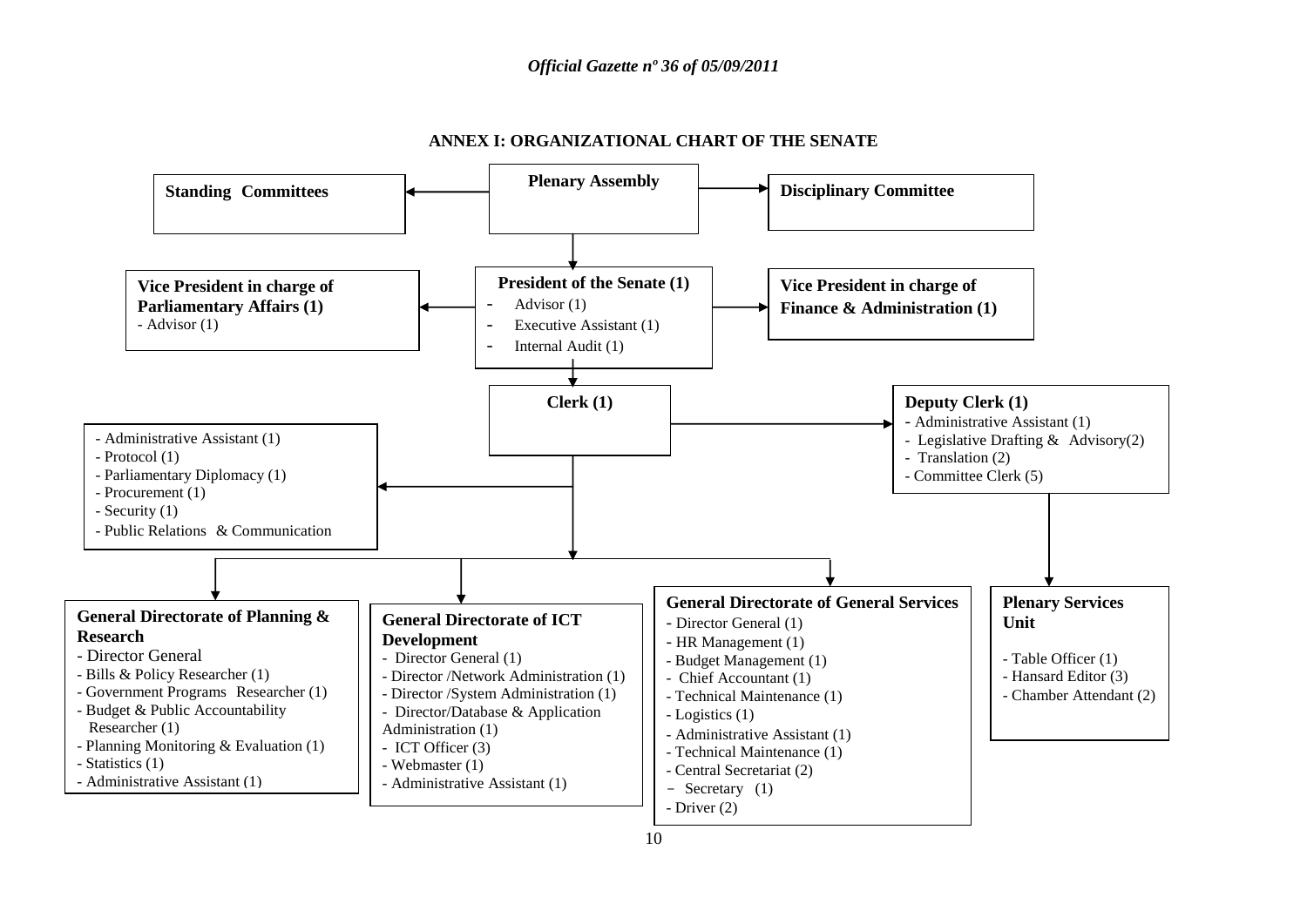| <b>Administrative Unit</b>                      | <b>Positions</b>           | Title linked to the position                                                      | <b>Proposed</b><br>positions |
|-------------------------------------------------|----------------------------|-----------------------------------------------------------------------------------|------------------------------|
| <b>Office of the President of</b><br>the Senate | President of the Senate    | President of the Senate                                                           |                              |
|                                                 |                            |                                                                                   |                              |
|                                                 | Advisor                    | Advisor to the President of the Senate                                            |                              |
|                                                 |                            |                                                                                   | 1                            |
|                                                 | <b>Executive Assistant</b> | Executive Assistant to the President of the Senate                                |                              |
|                                                 |                            |                                                                                   |                              |
|                                                 | <b>Internal Auditor</b>    | <b>Internal Auditor</b>                                                           |                              |
|                                                 |                            |                                                                                   |                              |
|                                                 | S/Total                    |                                                                                   | 4                            |
| <b>Office of the Vice-</b>                      | Vice-President of the      | Vice-President of the Senate in charge of Parliamentary Affairs                   |                              |
| <b>President</b>                                | Senate                     |                                                                                   |                              |
|                                                 | Advisor                    | Advisor to the Vice-President of the Senate in charge of Parliamentary<br>Affairs |                              |
|                                                 | S/Total                    |                                                                                   | $\boldsymbol{2}$             |
|                                                 | Vice-President of the      | Vice-President of the Senate in charge of Finance and Administration              |                              |
|                                                 | Senate                     |                                                                                   | $\mathbf{1}$                 |
|                                                 | Advisor                    | Advisor to the Vice-President of the Senate in charge of Finance and              |                              |
|                                                 |                            | Administration                                                                    |                              |
|                                                 | S/Total                    |                                                                                   | $\boldsymbol{2}$             |
|                                                 | Senator                    | Senators                                                                          |                              |
|                                                 |                            |                                                                                   | 23                           |
|                                                 | S/Total                    |                                                                                   |                              |
|                                                 |                            |                                                                                   | 23                           |

#### **ANNEX II : SUMMARY OF POSITIONS FOR THE SENATE**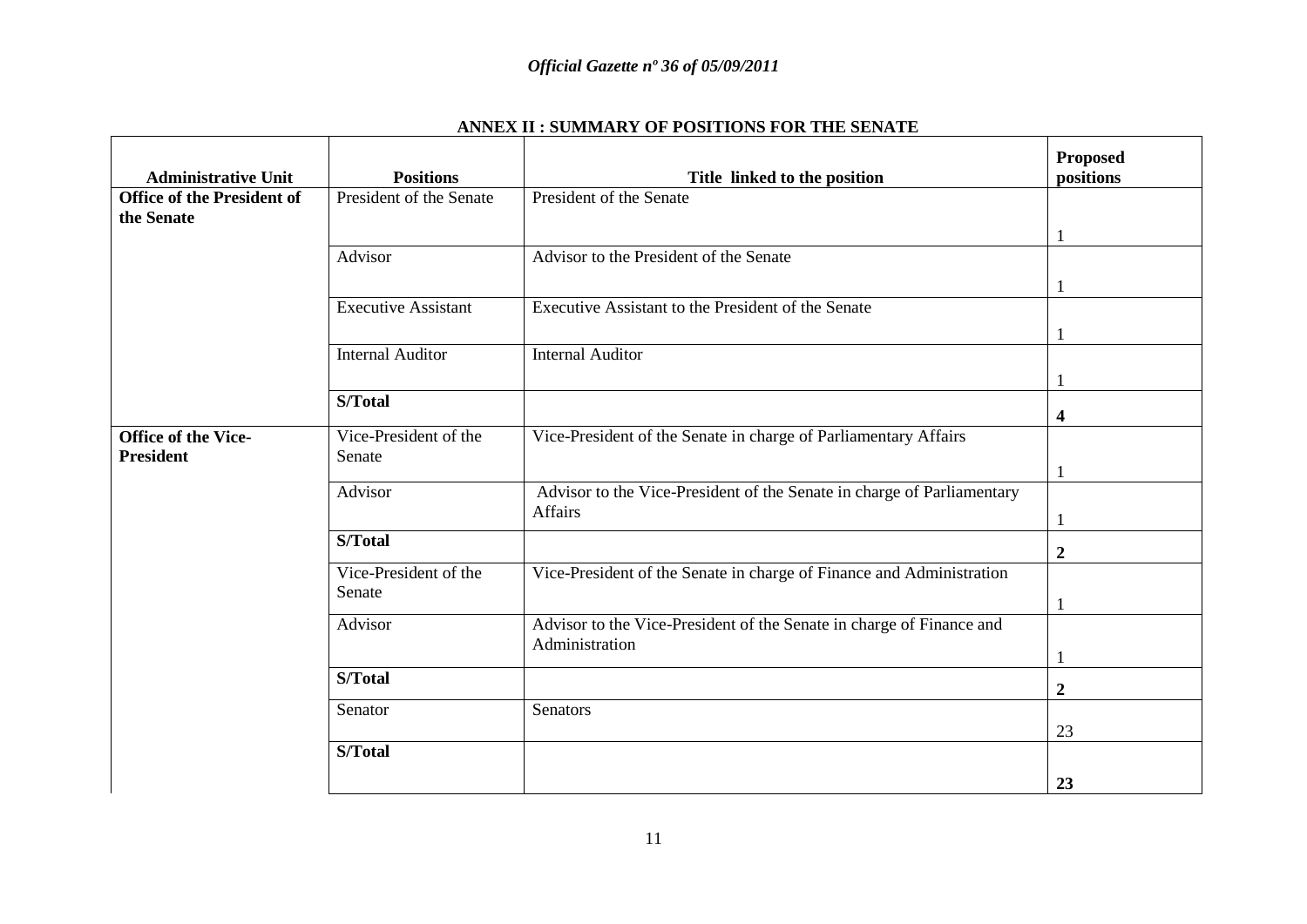| Office of the Clerk                                                              | Clerk                              | Clerk                                             |                |
|----------------------------------------------------------------------------------|------------------------------------|---------------------------------------------------|----------------|
|                                                                                  | Administrative Assistant           | Administrative Assistant                          |                |
|                                                                                  |                                    |                                                   |                |
|                                                                                  | Protocol                           | Protocol Officer                                  |                |
|                                                                                  | <b>Parliamentary Diplomacy</b>     | Professional in Charge of Parliamentary Diplomacy |                |
|                                                                                  | <b>Public Relations</b>            | <b>Public Relations and Communication Officer</b> |                |
|                                                                                  | Procurement                        | Procurement Officer                               |                |
|                                                                                  | Security Liaison                   | Security Liaison Officer                          |                |
|                                                                                  | S/Total                            |                                                   | 7              |
| <b>Office of the Deputy Clerk</b><br>in charge of Legislative<br><b>Services</b> | Deputy Clerk                       | Deputy Clerk in charge of Legislative Services    |                |
|                                                                                  | <b>Administrative Assistant</b>    | <b>Administrative Assistant</b>                   |                |
|                                                                                  |                                    |                                                   |                |
|                                                                                  | Legislative Drafting &<br>Advisory | Legislative Drafting & Advisory                   | $\overline{2}$ |
|                                                                                  | Translator                         | Translator                                        |                |
|                                                                                  |                                    |                                                   | $\overline{2}$ |
|                                                                                  | <b>Committee Clerk</b>             | <b>Committee Clerk</b>                            | 5              |
|                                                                                  | S/Total                            |                                                   | 11             |
| <b>Plenary Services</b>                                                          | <b>Table Officer</b>               | <b>Table Officer</b>                              |                |
|                                                                                  |                                    |                                                   |                |
|                                                                                  | <b>Hansard Editor</b>              | <b>Hansard Editor</b>                             | 3              |
|                                                                                  | <b>Chamber Attendant</b>           | <b>Chamber Attendant</b>                          |                |
|                                                                                  |                                    |                                                   | $\overline{2}$ |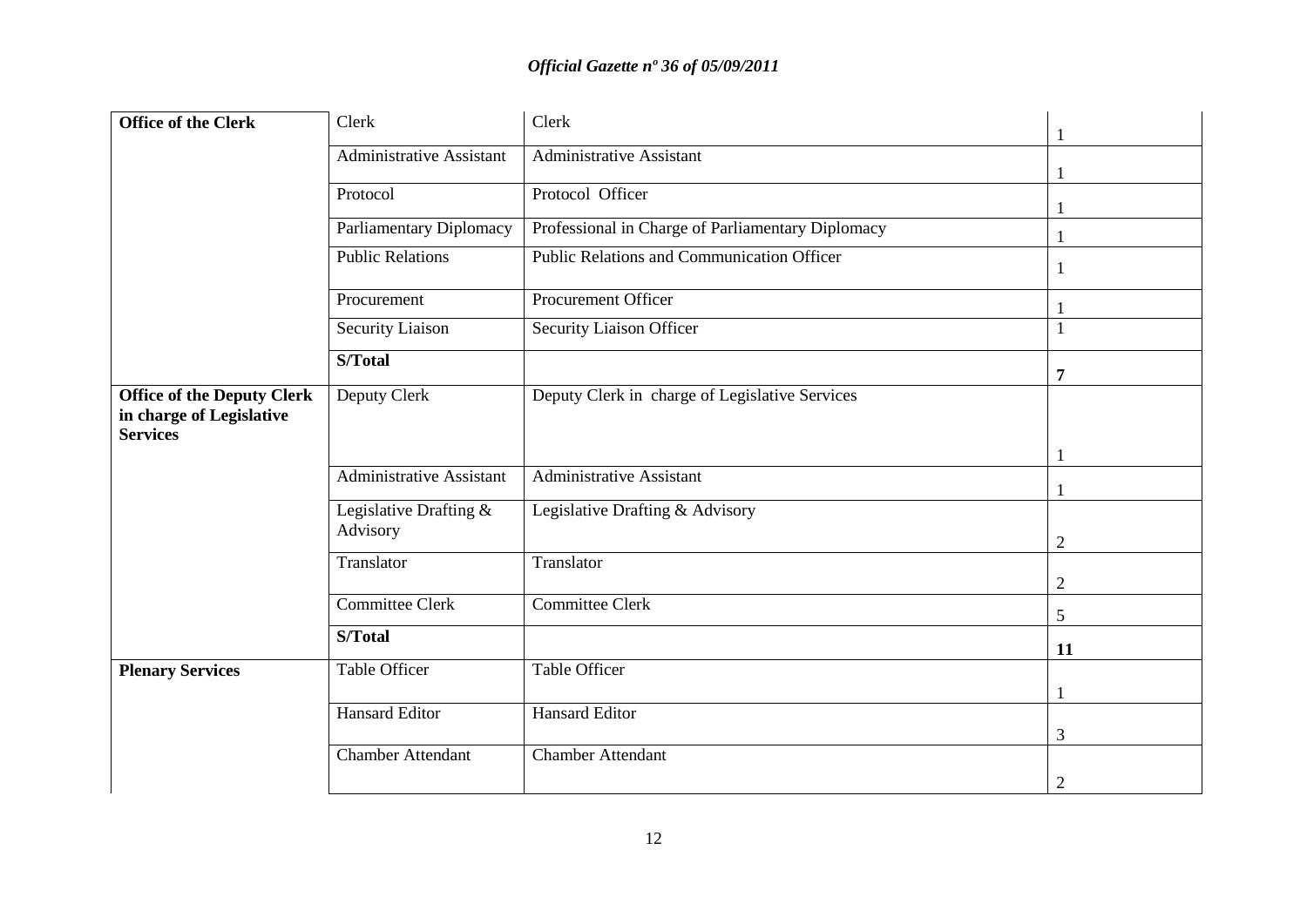|                                                                 | S/Total                                              |                                                   |    |
|-----------------------------------------------------------------|------------------------------------------------------|---------------------------------------------------|----|
|                                                                 |                                                      |                                                   | 6  |
| <b>General Directorate of</b><br><b>Planning &amp; Research</b> | Director General                                     | <b>Director General</b>                           |    |
|                                                                 |                                                      |                                                   |    |
|                                                                 |                                                      |                                                   |    |
|                                                                 | Bills & Policy                                       | Bills & Policy Reseacher                          |    |
|                                                                 | <b>Government Programmes</b>                         | Government Programmes Researcher                  |    |
|                                                                 |                                                      |                                                   |    |
|                                                                 | <b>Budget and Public</b>                             | Budget and Public Accountability Researcher       |    |
|                                                                 | Accountability                                       |                                                   |    |
|                                                                 | Planning, M & Evaluation                             | Professional in Charge of Planning M & Evaluation |    |
|                                                                 |                                                      |                                                   |    |
|                                                                 | <b>Statistics</b>                                    | Statistician                                      |    |
|                                                                 | <b>Administrative Assistant</b>                      | <b>Administrative Assistant</b>                   |    |
|                                                                 |                                                      |                                                   |    |
|                                                                 | S/Total                                              |                                                   |    |
| <b>ICT</b> Development                                          | Director General                                     | Director General                                  |    |
|                                                                 |                                                      |                                                   |    |
|                                                                 | Director /Network<br>Administration                  | Director /Network Administration                  | -1 |
|                                                                 | Director /System<br>Administration                   | Director /System Administration                   |    |
|                                                                 | Director/Database &<br>Application<br>Administration | Director/Database & Application Administration    |    |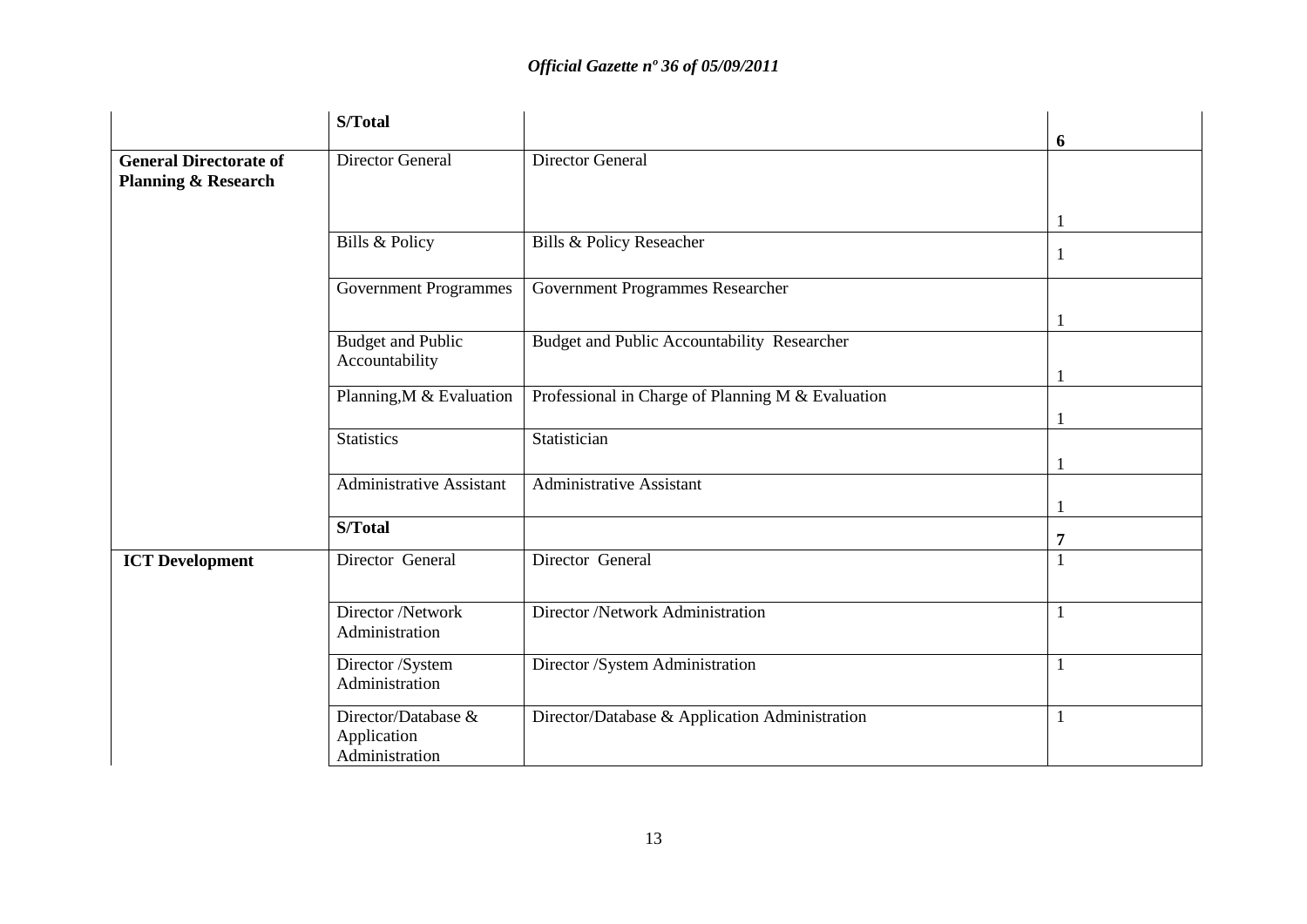|                                                          | ICT Officer                     | ICT Officer                          |                |
|----------------------------------------------------------|---------------------------------|--------------------------------------|----------------|
|                                                          |                                 |                                      | 3              |
|                                                          | Webmaster                       | Webmaster                            |                |
|                                                          | <b>Administrative Assistant</b> | <b>Administrative Assistant</b>      |                |
|                                                          | S/Total                         |                                      | 9              |
| <b>General Directorate of</b><br><b>General Services</b> | Director General                | Director General of General Services |                |
|                                                          | <b>Budget Management</b>        | <b>Budget Officer</b>                |                |
|                                                          | <b>Chief Accountant</b>         | Chief Accountant                     |                |
|                                                          | <b>HR</b>                       | HR Officer                           |                |
|                                                          | Logistics                       | Logistics Officer                    |                |
|                                                          | <b>Technical Maintenance</b>    | <b>Technical Maintenance</b>         |                |
|                                                          | Central Secretariat             | <b>Head of Central Secretariat</b>   |                |
|                                                          |                                 | Secretary Central Secretariat        |                |
|                                                          |                                 | Secretary of Unit                    |                |
|                                                          | <b>Administrative Assistant</b> | <b>Administrative Assistant</b>      |                |
|                                                          | Driver                          | Driver VIP                           | $\overline{2}$ |
|                                                          | S/Total                         |                                      | 12             |
|                                                          | <b>General Total</b>            |                                      | 83             |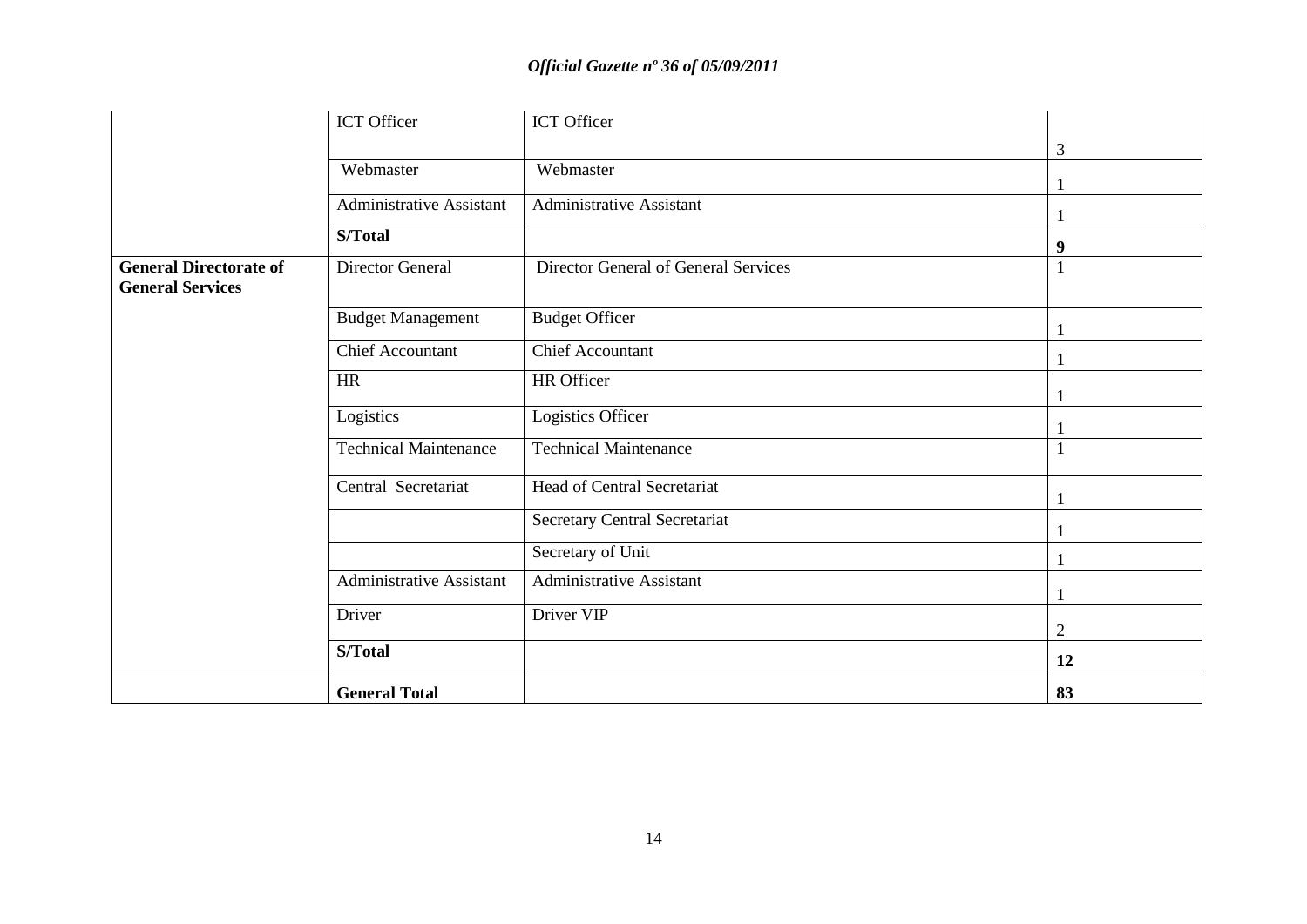**Bibonywe kugira ngo bishyirwe ku mugereka w'iteka rya Perezida nº 50/01 ryo kuwa 25/8/2011 rishyiraho kandi rigena inshingano, imbonerahamwe n'incamake by'imyanya y'imirimo ya Serivisi za Sena** Kigali, kuwa **25/8/2011 Seen to be annexed to the Presidential Order nº Vu pour être annexé à l'Arrêté Présidentiel 50/01of 25/8/2011 establishing and determining nº 50/01 du 25/8/2011 créant et déterminant the responsibilities, organizational structure and summary of positions of the services of the organisationnelle et la synthèse des emplois Senate** Kigali, on **25/8/2011 les attributions, la structure des services du Sénat** Kigali, le **25/8/2011 (sé) KAGAME Paul** Perezida wa Repubulika **(sé) KAGAME Paul** President of the Republic **(sé) KAGAME Paul** Président de la République **(sé) MAKUZA Bernard** Minisitiri w"Intebe **(sé) MAKUZA Bernard** Prime Minister **(sé) MAKUZA Bernard** Premier Ministre **Bibonywe kandi bishyizweho Ikirango cya Repubulika : (sé) KARUGARAMA Tharcisse Seen and sealed with the Seal of the Republic: (sé) KARUGARAMA Tharcisse Vu et scellé du Sceau de la République : (sé) KARUGARAMA Tharcisse**

Minisitiri w"Ubutabera/Intumwa Nkuru ya Leta

Minister of Justice/Attorney General

Ministre de la Justice/ Garde des Sceaux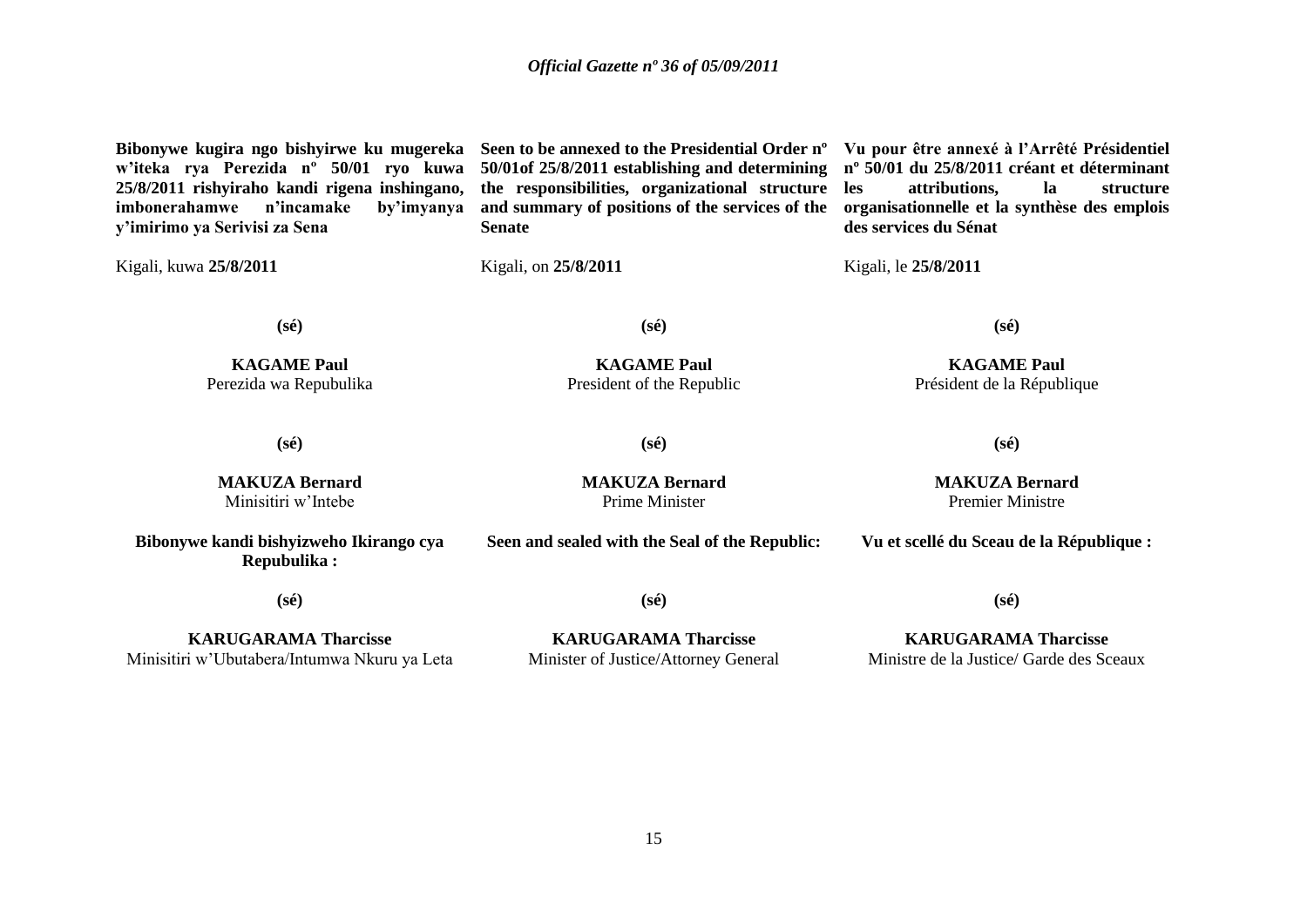| ITEKA RYA PEREZIDA N°51/01 RYO KUWA   PRESIDENTIAL    ORDER    N°51/01    OF   ARRETE    PRESIDENTIEL    N°51/01    DU    |                                                |                                                                                                    |
|---------------------------------------------------------------------------------------------------------------------------|------------------------------------------------|----------------------------------------------------------------------------------------------------|
| 25/08/2011 RISHYIRAHO KANDI RIGENA 25/08/2011   ESTABLISHING   AND 25/08/2011 CREANT ET DETERMINANT                       |                                                |                                                                                                    |
|                                                                                                                           |                                                | INSHINGANO,          IMBONERAHAMWE DETERMININGTHE RESPONSIBILITIES, LES ATTRIBUTIONS, LA STRUCTURE |
|                                                                                                                           |                                                | N'INCAMAKE BY'IMYANYA Y'IMIRIMO ORGANISATIONAL STRUCTURE AND ORGANISATIONNELLE_ET_LA_SYNTHESE      |
| YA SERIVISI Z'UMUTWE W'ABADEPITE         SUMMARY   OF   POSITIONS     OF   THE   DES   EMPLOIS   DES   SERVICES   DE   LA |                                                |                                                                                                    |
|                                                                                                                           | SERVICES OF THE CHAMBER OF CHAMBRE DES DEPUTES |                                                                                                    |
|                                                                                                                           | <b>DEPUTIES</b>                                |                                                                                                    |
|                                                                                                                           |                                                |                                                                                                    |

| <b>ISHAKIRO</b>                                                                             | <b>TABLE OF CONTENTS</b>                                                   | <b>TABLE DE MATIERES</b>                                           |
|---------------------------------------------------------------------------------------------|----------------------------------------------------------------------------|--------------------------------------------------------------------|
| Ingingo ya mbere: Icyo iri teka rigamije                                                    | <b>Article One: Purpose of this Order</b>                                  | Article premier: Objet du présent arrêté                           |
| Ingingo ya 2 : Inshingano                                                                   | <b>Article 2: Mission</b>                                                  | <b>Article 2 : Mission</b>                                         |
| Ingingo ya 3: Imbonerahamwe n'incamake<br>y'imyanya y'Imirimo                               | Article 3: Organizational structure<br>and<br>summary of positions         | Article 3: Structure organisationnelle et<br>synthèse des emplois  |
| Ingingo ya 4: Ivanwaho ry'ingingo zinyuranyije Article 4: Repealing provision<br>n'iri teka |                                                                            | <b>Article 4 : Dispositions abrogatoire</b>                        |
| Ingingo ya 5: Abashinzwe gushyira mu bikorwa<br>iri teka                                    | Article 5: Authorities responsible for the<br>implementation of this Order | Article 5 : Autorités chargées de l'exécution du<br>présent arrêté |
| Ingingo ya 6: Igihe iteka ritangira gukurikizwa                                             | <b>Article 6: Commencement</b>                                             | Article 6 : Entrée en vigueur                                      |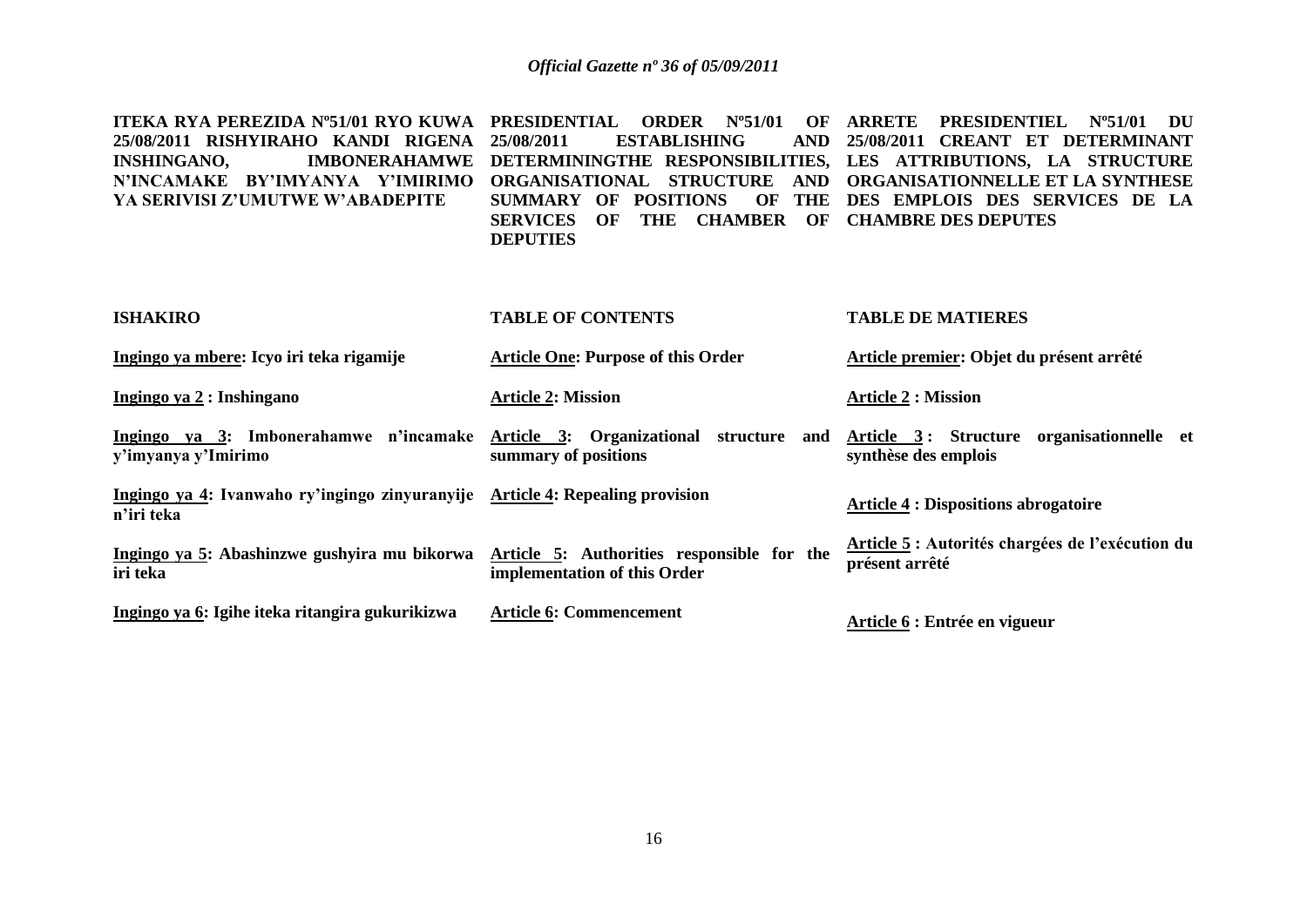| ITEKA RYA PEREZIDA N°51/01 RYO KUWA<br>25/08/2011 RISHYIRAHO KANDI RIGENA<br><b>IMBONERAHAMWE</b><br><b>INSHINGANO,</b><br>N'INCAMAKE BY'IMYANYA Y'IMIRIMO<br>YA SERIVISI Z'UMUTWE W'ABADEPITE                                     | <b>PRESIDENTIAL</b><br>$N^{\rm o}51/01$<br><b>ORDER</b><br>OF<br>25/08/2011<br><b>ESTABLISHING</b><br><b>AND</b><br>ORGANISATIONAL STRUCTURE<br><b>AND</b><br>OF<br><b>POSITIONS OF</b><br><b>THE</b><br><b>SUMMARY</b><br><b>SERVICES</b><br>OF<br>THE CHAMBER<br>OF<br><b>DEPUTIES</b> | <b>PRESIDENTIEL</b><br><b>ARRETE</b><br>$N^{\circ}51/01$<br>- DU<br>25/08/2011 CREANT ET DETERMINANT<br>DETERMININGTHE RESPONSIBILITIES, LES ATTRIBUTIONS, LA STRUCTURE<br>ORGANISATIONNELLE ET LA SYNTHESE<br>DES EMPLOIS DES SERVICES DE LA<br><b>CHAMBRE DES DEPUTES</b> |
|------------------------------------------------------------------------------------------------------------------------------------------------------------------------------------------------------------------------------------|------------------------------------------------------------------------------------------------------------------------------------------------------------------------------------------------------------------------------------------------------------------------------------------|-----------------------------------------------------------------------------------------------------------------------------------------------------------------------------------------------------------------------------------------------------------------------------|
| <b>Twebwe, KAGAME Paul,</b><br>Perezida wa Repubulika;                                                                                                                                                                             | We, KAGAME Paul,<br>President of the Republic;                                                                                                                                                                                                                                           | <b>Nous, KAGAME Paul,</b><br>Président de la République;                                                                                                                                                                                                                    |
| Dushingiye ku Itegeko Nshinga rya Repubulika y'u<br>Rwanda ryo kuwa 04 Kamena 2003, nk'uko<br>ryavuguruwe kugeza ubu, cyane cyane mu ngingo<br>zaryo, iya 112, iya 113, iya 121 n'iya 201;                                         | Pursuant to the Constitution of the Republic of<br>Rwanda of 04 June 2003 as amended to date,<br>especially in Articles 112, 113, 121 and 201;                                                                                                                                           | Vu la Constitution de la République du Rwanda<br>du 04 juin 2003 telle que révisée à ce jour,<br>spécialement en ses articles 112, 113, 121 et 201;                                                                                                                         |
| Dushingiye ku Itegeko Ngenga nº 06/2006 ryo kuwa<br>15/02/2006<br>imikorere<br>y'Umutwe<br>rigena<br>w'Abadepite mu Nteko Ishinga Amategeko nk'uko<br>ryahinduwe kandi ryujujwe kugeza ubu, cyane<br>cyane mu ingingo yaryo ya 75; | Pursuant to Organic Law n° 06/2006 of<br>15/02/2006 establishing internal rules of the<br>Chamber of Deputies in the Parliament as<br>modified and complemented to date especially in<br>its article 75;                                                                                 | Vu la Loi Organique nº 06/2006 du 15/02/2006<br>portant Règlement d'Ordre Intérieur de la<br>Chambre des Députés du Parlement telle que<br>modifiée et complétée à ce jour, spécialement en<br>son article 75;                                                              |
| Inama y'Abaminisitiri yo kuwa 26/06/2009 no kuwa<br>16/03/2011 imaze kubisuzuma no kubyemeza;                                                                                                                                      | After consideration and approval by Cabinet in<br>its sessions of 26/06/2009 and 16/03/2011;                                                                                                                                                                                             | Après examen et adoption par le Conseil des<br>Ministres en sa séance du 26/06/2009 et du<br>16/03/2011;                                                                                                                                                                    |
| TWATEGETSE KANDI DUTEGETSE:                                                                                                                                                                                                        | <b>HAVE ORDERED AND HEREBY ORDER:</b>                                                                                                                                                                                                                                                    | <b>AVONS ARRETE ET ARRETONS:</b>                                                                                                                                                                                                                                            |
| Ingingo ya mbere: Icyo iri teka rigamije                                                                                                                                                                                           | <b>Article One: Purpose of this Order</b>                                                                                                                                                                                                                                                | Article premier: Objet du présent arrêté                                                                                                                                                                                                                                    |
| Iri teka rishyiraho kandi rigena Inshingano,<br>imbonerahamwe n'incamake y'imyanya y'imirimo<br>bya serivisi z'Umutwe w'Abadepite.                                                                                                 | This Order establishes and determines the<br>responsibilities, organizational structure and the<br>summary of positions of the services of the<br>Chamber of Deputies.                                                                                                                   | Le présent arrêté crée et détermine les attributions,<br>la structure organisationnelle et la synthèse des<br>emplois des services de la Chambre des Députés.                                                                                                               |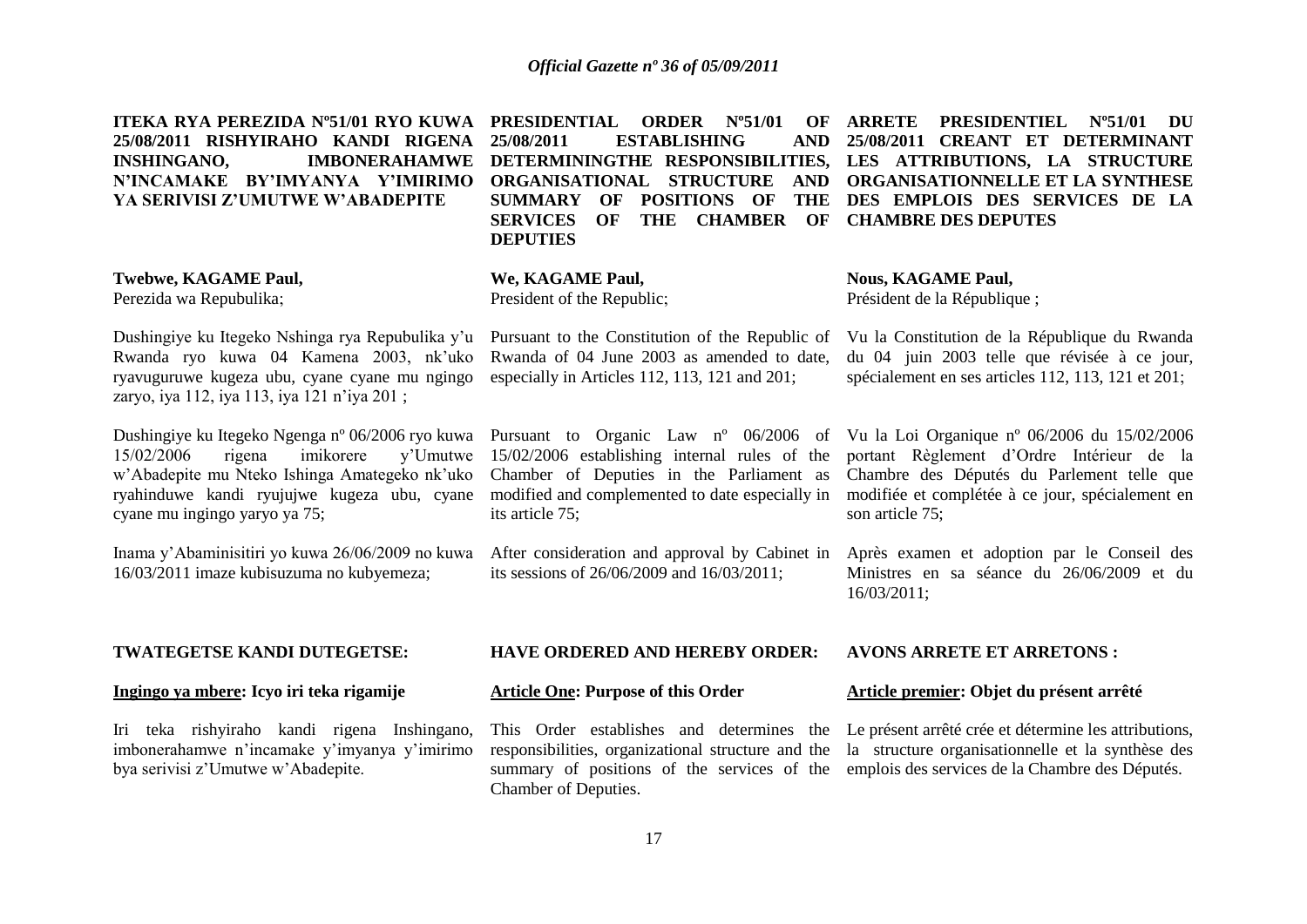| Ingingo ya 2: Inshingano                                                                                          | <b>Article 2: Mission</b>                                                                                 | <b>Article 2: Mission et Fonctions</b>                                                                        |
|-------------------------------------------------------------------------------------------------------------------|-----------------------------------------------------------------------------------------------------------|---------------------------------------------------------------------------------------------------------------|
| Umutwe w'Abadepite ufite inshingano yo gukora<br>amategeko no kugenzura ibikorwa bya Guverinoma.                  | The mission of the Chamber of Deputies is to<br>legislate and to oversee the executive action.            | La mission de la Chambre des Député est de<br>légiférer et contrôler l'action gouvernementale.                |
| By'umwihariko<br>Umutwe<br>w'Abadepite<br>ufite<br>inshingano zikurikira:                                         | Specifically, the Chamber of Deputies shall be<br>responsible for:                                        | Plus particulièrement, la Chambre des Députés est<br>chargée :<br>de:                                         |
| 1º kujya impaka no gutora amategeko binyuze<br>mu:                                                                | 1° debating and adopting private members'<br>bills by:                                                    | 1 <sup>°</sup> débattre et voter des lois en:                                                                 |
| gusuzuma no kwemeza imishinga<br>a.<br>y'amategeko yateguwe n'Abadepite;                                          | a. examining and passing draft bills<br>initiated by members of the Chamber<br>of Deputies;               | analysant et approuvant des projets de<br>a.<br>lois initiés par les Députés;                                 |
| gusuzuma no kwemeza imishinga<br>b.<br>y'amategeko yateguwe na Guverinoma;                                        | b. examining and approving bills;                                                                         | b. analysant et approuvant des projets de<br>lois initiés par le Gouvernement;                                |
| gutora itegeko ry'ingengo y'imari ya Leta;<br>$\mathbf{c}$ .                                                      | c. adopting the State Finance Law;                                                                        | c. votant la loi des finances de l'Etat;                                                                      |
| $2^{\circ}$ kugenzura ibikorwa bya Guverinoma binyuze $2^{\circ}$ overseeing the Executive action through:<br>mu: |                                                                                                           | 2° contrôler l'action gouvernementale par le<br>biais de:                                                     |
| a. kugenzura no gusuzuma politiki na<br>gahunda bya Guverinoma no gufata<br>imyanzuro ikwiye;                     | a. monitoring<br>evaluating<br>and<br>Government policies and programs<br>and taking appropriate actions; | a. la supervision et l'évaluation des<br>politiques et des programmes du<br>Gouvernement et l'adoption<br>des |
| gusuzuma ibibazo by'abaturage;<br>b.                                                                              | handling petitions of the population;<br>$\mathbf{b}$ .                                                   | mesures appropriées;<br>pétitions<br>b. l'analyse<br>des<br>de<br>la                                          |
| gahunda<br>z'ibikorwa<br>gushyiraho<br>$c_{\cdot}$<br>zigamije<br>gukemura<br>ibibazo<br>by'abaturage.            | c. carrying out outreach programs<br>intended to address the problems of<br>the population.               | population;<br>c. la mise en œuvre des programmes<br>destinés à résoudre les problèmes de<br>la population.   |
| 3° guteza imbere ububanyi n'amahanga mu<br>Nteko ishinga Amategeko n'imibanire n'izindi<br>Nteko binyuze mu:      | 3° promoting parliamentary diplomacy and<br>entertaining inter parliamentary relations by:                | 3º promouvoir la diplomatie parlementaire et<br>entretenir les relations parlementaires par le<br>biais de :  |
|                                                                                                                   | 18                                                                                                        |                                                                                                               |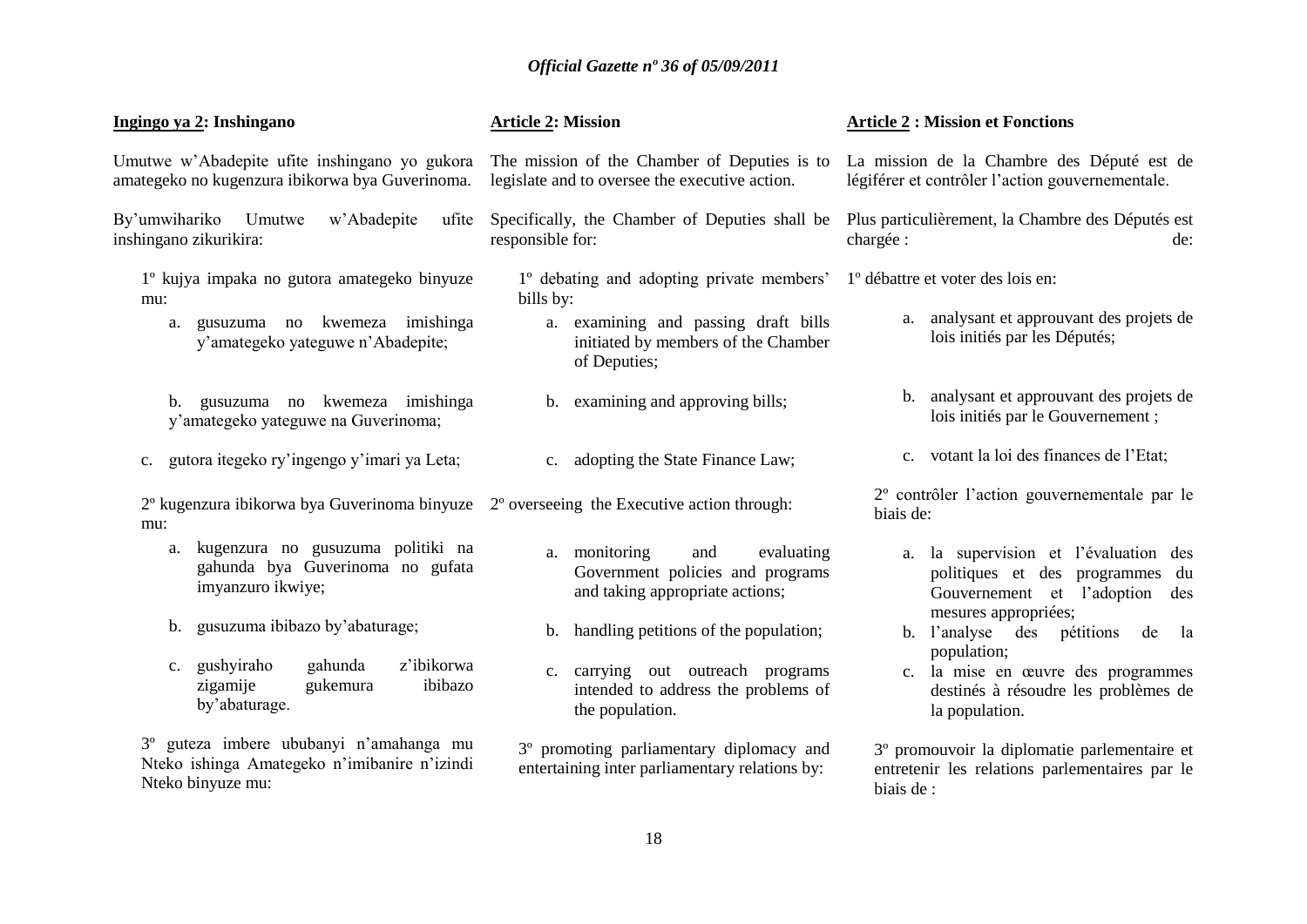- a. gutegura no kugira uruhare mu bikorwa bihuza Inteko Zishinga Amategeko mu karere no ku rwego mpuzamahanga;
- b. gutangiza no gushyira mu bikorwa gahunda zigamije imikoranire n"izindi Nteko zishinga Amategeko;
- c. gutangiza gahunda ziteza imbere ibikorwa by"ububanyi n"amahanga binyuze mu mibanire n"izindi Nteko zishinga Amategeko.

4º gukurikirana no gusuzuma gahunda z"Umutwe w"Abadepite binyuze mu gukurikirana no gusuzuma ibikorwa byateganyijwe n"Umutwe w"Abadepite;

5º gushaka ibikenewe mu rwego rwo gushyira mu bikorwa gahunda zihariye z"Umutwe w"Abadepite no gukurikirana ko bikoreshwa neza;

6º kugenzura inzego za Leta binyuze mu:

- a. gutanga umurongo ngenderwaho kuri politiki na gahunda zigomba gushyirwa mu bikorwa n"inzego zigeza raporo ku Mutwe w"Abadepite;
- b. gukurikirana imikorere n"imicungire
- a. organising and participating in interparliamentary activities at regional and international levels;
- b. initiating and implementing activities resulting from partnerships and bilateral cooperation with other Parliaments;
- c. engaging in initiatives that support national diplomacy through interparliamentary relations.

4º monitoring and evaluating the Chamber of Deputies programs through monitoring and evaluation of planned activities of the Chamber of Deputies;

5º mobilizing resources necessary to specific programs of the Chamber of Deputies and supervising actions to ensure their rational utilization;

6º overseeing the Public Institutions through:

- a. giving guidelines on specific policies and programs to be implemented by the Institutions submitting its activity report to the Chamber of Deputies;
- b. supervision of the functioning and management of Public Institutions and
- a. l"organisation et la participation à des activités interparlementaires aux niveaux régional et international;
- b. l"initiation et la mise en œuvre des activités visant le partenariat et la coopération bilatérale avec d"autres Parlements;
- c. la prise des initiatives qui appuient la diplomatie nationale par le biais des relations interparlementaires.

4º suivre et évaluer les programmes de la Chambre des Députés en faisant l"évaluation des activités prévues à la Chambre des Députés;

5º mobiliser les ressources nécessaires aux programmes spécifiques de la Chambre des Députés et assurer la supervision des actions en vue d"assurer leur utilisation rationnelle;

6º assurer la supervision des institutions publiques par le biais de:

> a. l"orientation sur les politiques et programmes spécifiques à mettre en œuvre par les Institutions soumettant le rapport d"activités à la Chambre des Députés;

> b. la supervision du fonctionnement et gestion des Institutions Publiques et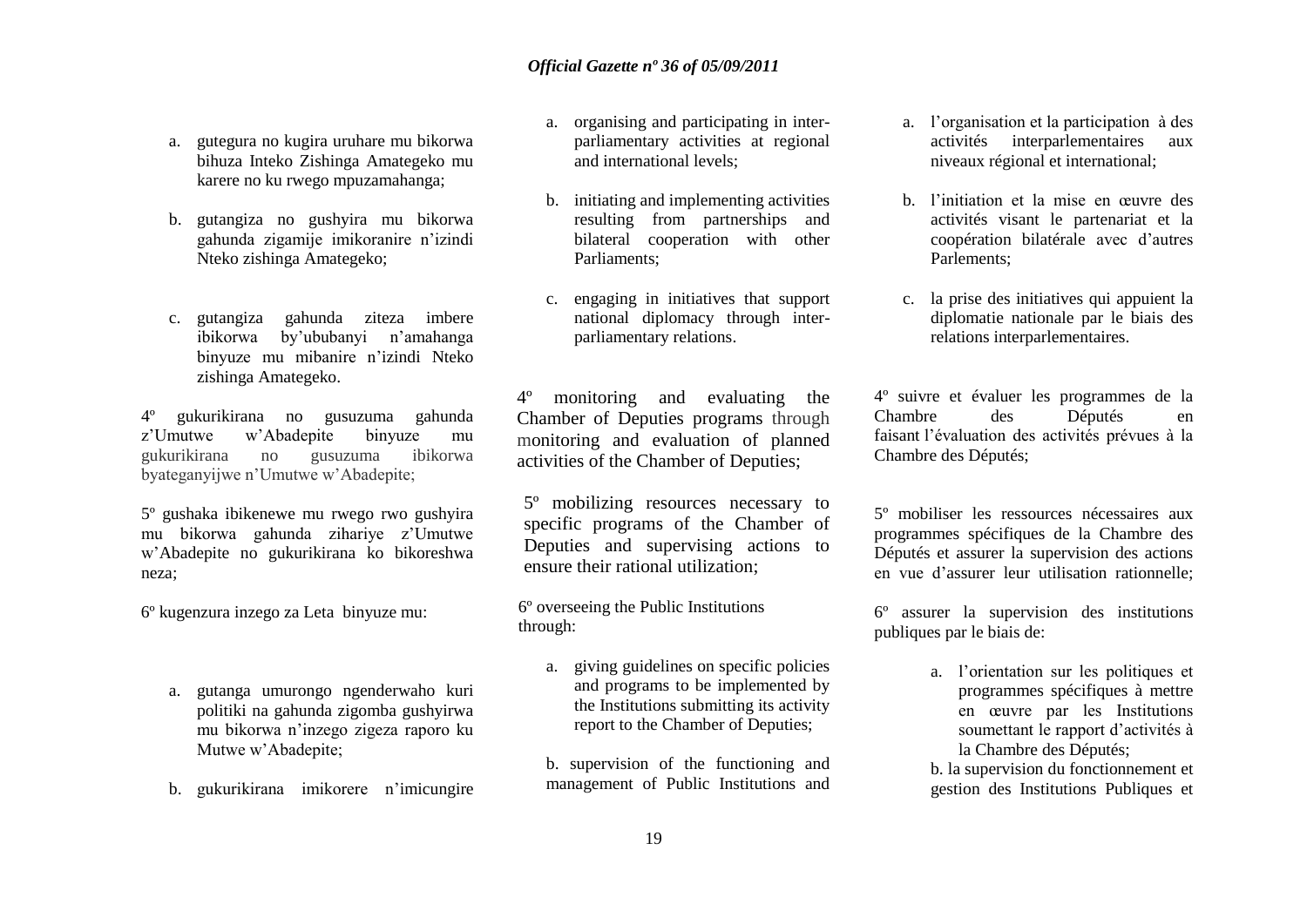y"Inzego za Leta n"Inzego zigeza raporo ku Mutwe w"Abadepite hagamijwe gukoresha neza umutungo no gucungira hamwe gahunda zihuriweho n"Inzego zinyuranye.

#### **Ingingo ya 3: Imbonerahamwe n'incamake summary of positions y'imyanya y'imirimo**

Imbonerahamwe n"incamake by"imyanya y"imirimo bya serivisi z"Umutwe w"Abadepite biri ku mugereka wa I n"uwa II y"iri teka.

#### **Ingingo ya 4: Ivanwaho ry'ingingo zinyuranyije n'iri teka**

Ingingo zose z"amateka abanziriza iri kandi hereby repealed. zinyuranyije naryo zivanweho.

#### **Ingingo ya 5: Abashinzwe gushyira mu bikorwa implementation of this Order iri teka**

Minisitiri w"Intebe, Minisitiri w"Abakozi ba Leta n"Umurimo na Minisitiri w"Imari n"Igenamigambi basabwe kubahiriza iri teka.

#### **Ingingo ya 6: Igihe iteka ritangira gukurikizwa**

Iri teka ritangira gukurikizwa ku munsi ritangarijweho mu Igazeti ya Leta ya Repubulika y"u Rwanda.

Institutions submitting its activity report to the Chamber of Deputies to ensure cost effectiveness and management of cross-cutting issues.

**Article 3: Organizational structure and** 

positions of the services of the Chamber of Deputies are respectively in annex I and II of this Order.

#### **Article 4: Repealing provision**

implementation of this Order.

#### **Article 6: Commencement**

This Order shall come into force on the date of its publication in the Official Gazette of the Republic of Rwanda.

Kigali, on 25/8/2011

des Institutions soumettant le rapport d"activités à la Chambre des Députés pour assurer la rentabilité et la gestion des programmes transversaux.

#### **Article 3 : Structure organisationnelle et synthèse des emplois**

The Organizational structure and summary of La structure organisationnelle et la synthèse des emplois des services de la Chambre des Députés sont respectivement en annexes I et II du présent arrêté.

#### **Article 4 : Dispositions abrogatoire**

All prior provisions contrary to this Order are Toutes les dispositions antérieures contraires au présent arrêté sont abrogées.

#### **Article 5: Authorities responsible for the Article 5 : Autorités chargées de l'exécution du présent arrêté**

The Prime Minister, the Minister of Public Le Premier Ministre, le Ministre de la Fonction Service and Labour and the Minister of Finance Publique et du Travail et le Ministre des Finances and Economic Planning are entrusted with the et de la Planification Economique sont chargés de l'exécution du présent arrêté.

#### **Article 6 : Entrée en vigueur**

Le présent arrêté entre en vigueur le jour de sa publication au Journal Officiel de la République du Rwanda.

Kigali, le 25/8/2011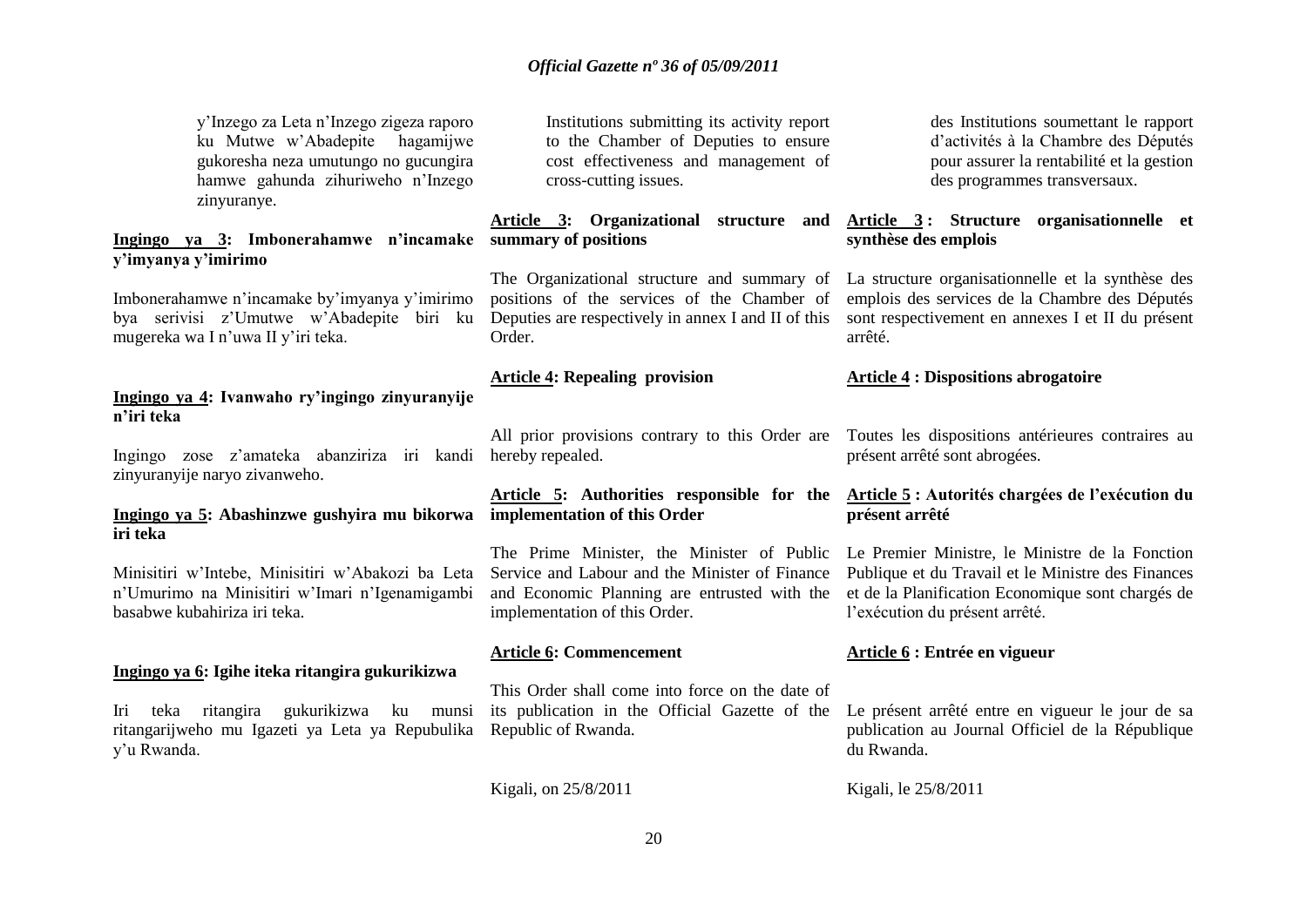Kigali, kuwa 25/8/2011

(sé)

**KAGAME Paul** President of the Republic (sé)

**KAGAME Paul** Président de la République

 $(s\acute{e})$ 

 $(s\acute{e})$ 

**KAGAME Paul** Perezida wa Repubulika

(sé)

**MAKUZA Bernard** Prime Minister

(sé)

**MAKUZA Bernard** Premier Ministre

**MAKUZA Bernard** Minisitiri w"Intebe

**Bibonywe kandi bishyizweho Ikirango cya Repubulika:**

**Seen and sealed with the Seal of the Republic:**

**Vu et scellé du Sceau de la République :**

(sé)

**KARUGARAMA Tharcisse** Minisitiri w"Ubutabera/Intumwa Nkuru ya Leta (sé)

**KARUGARAMA Tharcisse** Minister of Justice/Attorney General

**KARUGARAMA Tharcisse** Ministre de la Justice/Garde des Sceaux

(sé)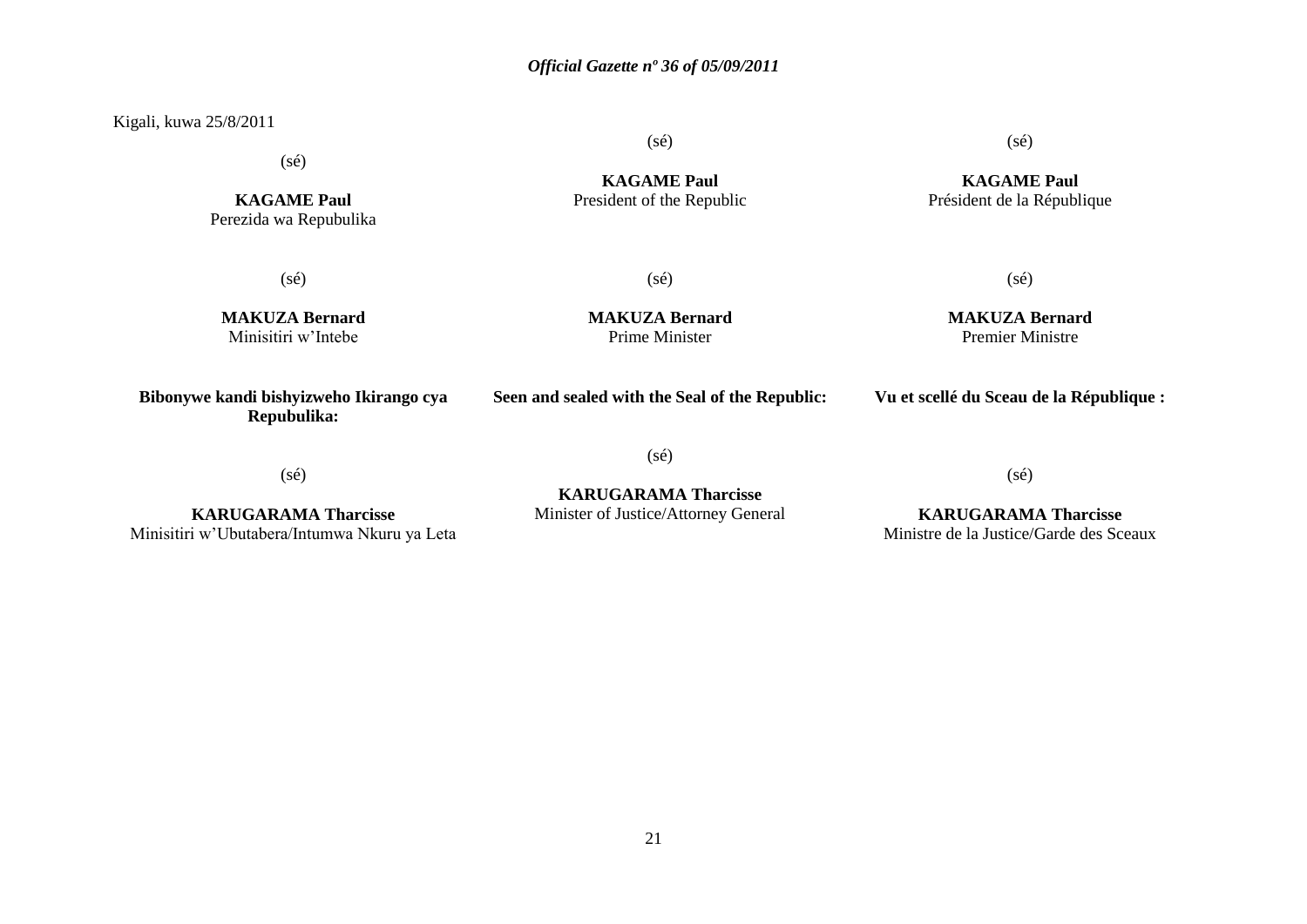**UMUGEREKA WA I W'ITEKA RYA ANNEX I TO THE PRESIDENTIAL PEREZIDA Nº51/01 RYO KUWA ORDER Nº51/01 OF 25/08/2011 25/08/2011 RISHYIRAHO KANDI ESTABLISHING AND RIGENA INSHINGANO, DETERMININGTHE IMBONERAHAMWE N'INCAMAKE RESPONSIBILITIES, BY'IMYANYA Y'IMIRIMO SERIVISI Z'UMUTWE AND SUMMARY OF POSITIONS OF SYNTHESE DES EMPLOIS DES W'ABADEPITE** YA ORGANISATIONAL **THE SERVICES OF THE CHAMBER SERVICES DE LA CHAMBRE DES OF DEPUTIES I A L'ARRETE PRESIDENTIEL Nº51/01 DU 25/08/2011 CREANT ET DETERMINANT LES ATTRIBUTIONS, LA STRUCTURE**  STRUCTURE ORGANISATIONNELLE ET LA **DEPUTES**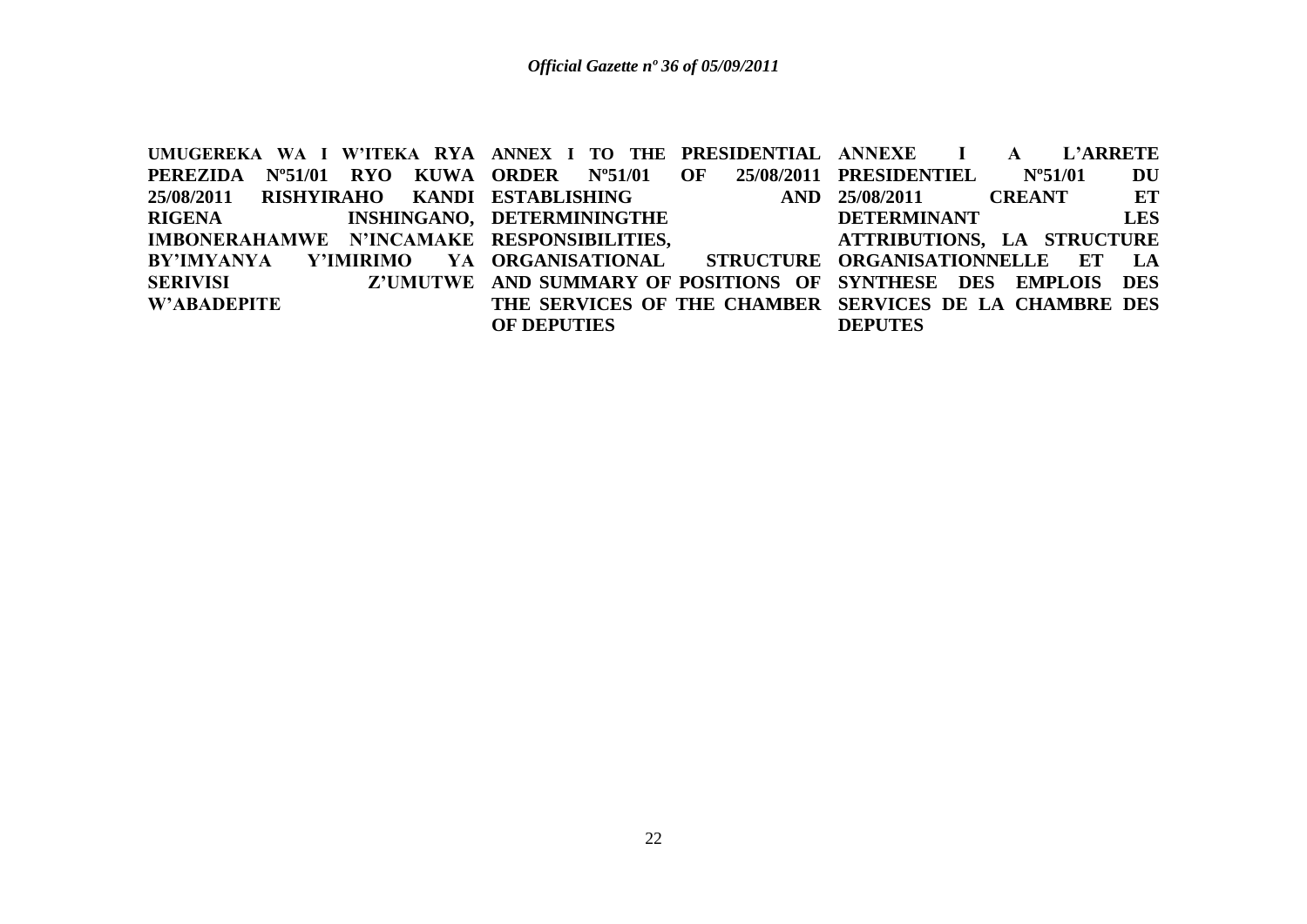

**ANNEX I: ORGANISATIONAL CHART OF THE CHAMBER OF DEPUTIES**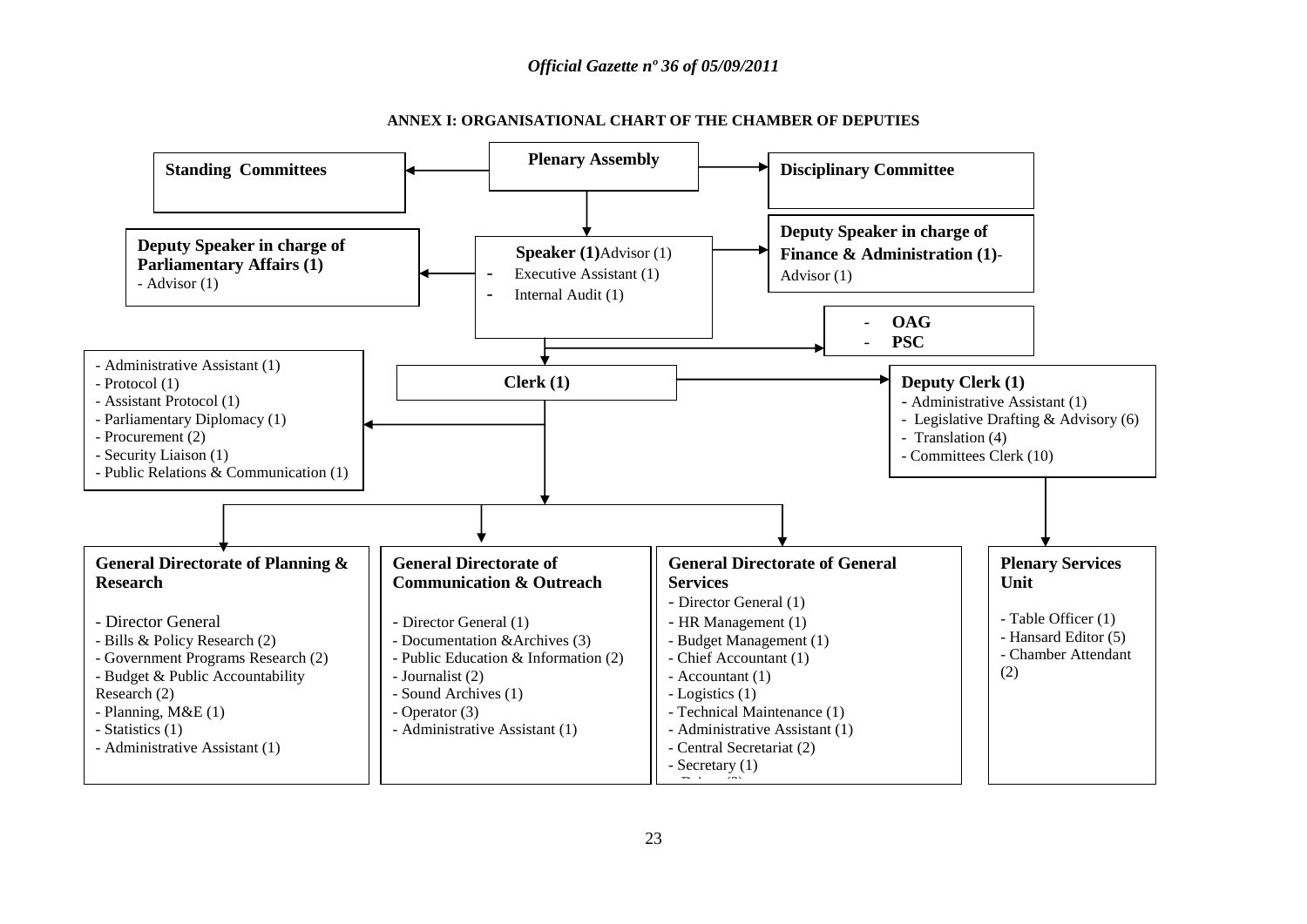**Bibonywe kugira ngo bishyirwe ku mugereka Seen to be annexed to the Presidential Order Vu pour être annexé à l'Arrêté Présidentiel w'Iteka rya Perezida nº51/01 ryo kuwa 25/08/2011 rishyiraho kandi rigena inshingano, imbonerahamwe n'incamake y'imirimo ya serivisi z'Umutwe w'Abadepite** Kigali, kuwa **25/08/2011 nº51/01 of 25/08/2011 establishing and determining the responsibilities, organizational structure and summary of positions of the services of the Chamber of Deputies** Kigali, on **25/08/2011 nº51/01 du 25/08/2011 créant et déterminant les attributions, la structure organisationnelle et la synthèse des emplois des services de la Chambre des Députés** Kigali, le **25/08/2011** (sé) **KAGAME Paul** Perezida wa Repubulika (sé) **KAGAME Paul** President of the Republic (sé) **KAGAME Paul** Président de la République (sé) **MAKUZA Bernard** Minisitiri w"Intebe (sé) **MAKUZA Bernard** Prime Minister (sé) **MAKUZA Bernard** Premier Ministre **Bibonywe kandi bishyizweho Ikirango cya Repubulika:** (sé) **KARUGARAMA Tharcisse** Minisitiri w"Ubutabera/Intumwa Nkuru ya Leta **Seen and sealed with the Seal of the Republic:**  $(s\acute{e})$ **KARUGARAMA Tharcisse** Minister of Justice/Attorney General **Vu et scellé du Sceau de la République:** (sé) **KARUGARAMA Tharcisse** Ministre de la Justice/Garde des Sceaux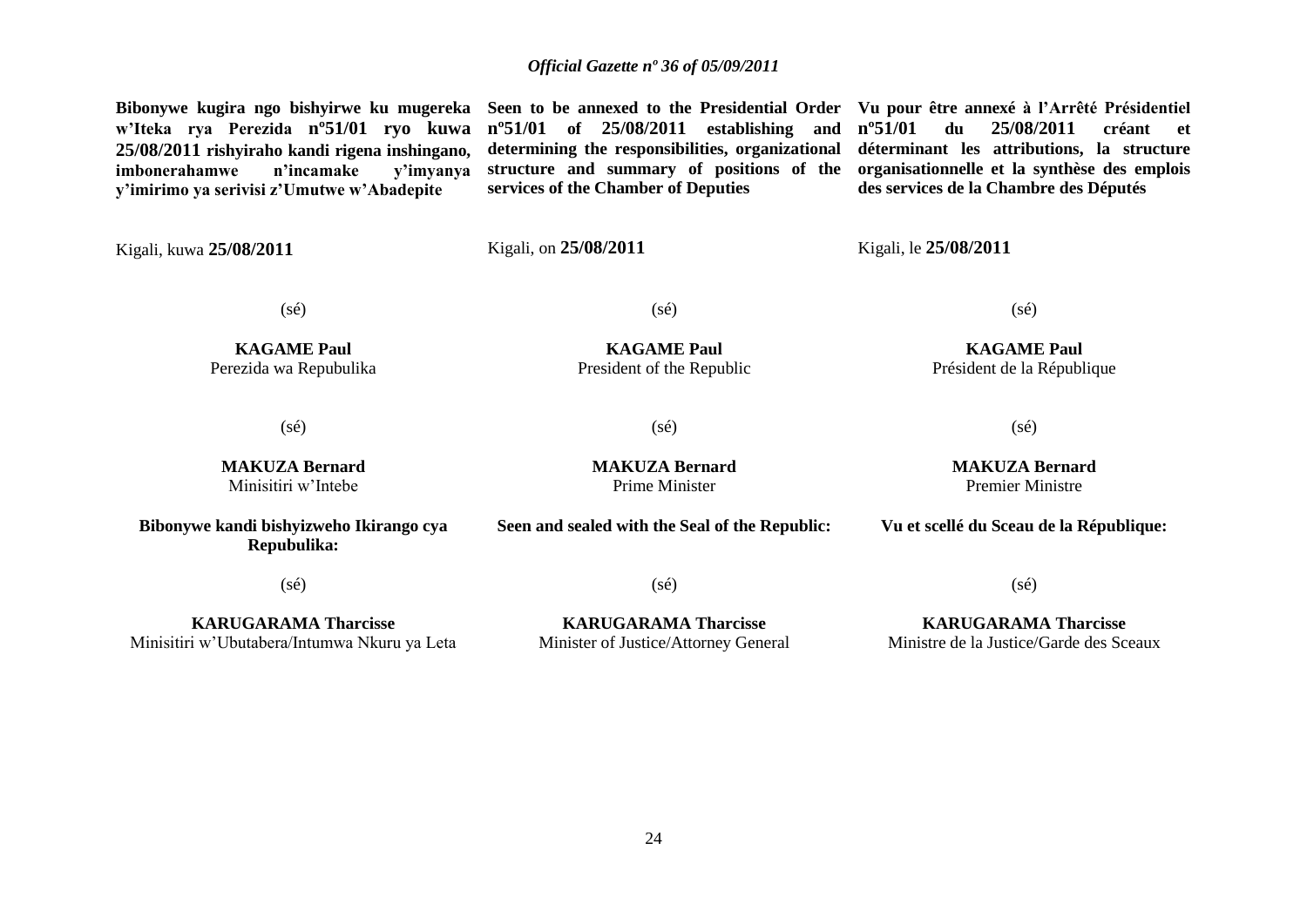**RISHYIRAHO KANDI RIGENA YA SERIVISI Z'UMUTWE W'ABADEPITE**

UMUGEREKA WA II W'ITEKA RYA ANNEX-II-TO-THE-PRESIDENTIAL-ORDER- ANNEXE-II-A-L'ARRETE-PRESIDENTIEL **PEREZIDA Nº51/01 RYO KUWA 25/08/2011 Nº51/01 OF 25/08/2011 ESTABLISHING Nº51/01 DU 25/08/2011 CREANT ET INSHINGANO, IMBONERAHAMWE RESPONSIBILITIES, ORGANISATIONAL N'INCAMAKE BY'IMYANYA Y'IMIRIMO STRUCTURE AND SUMMARY OF DETERMINING POSITIONS OF THE SERVICES OF THE SERVICES DE LA CHAMBRE DES CHAMBER OF DEPUTIES**

THE DETERMINANT LES ATTRIBUTIONS, **ORGANISATIONAL LA STRUCTURE ORGANISATIONNELLE ET LA SYNTHESE DES EMPLOIS DES DEPUTES**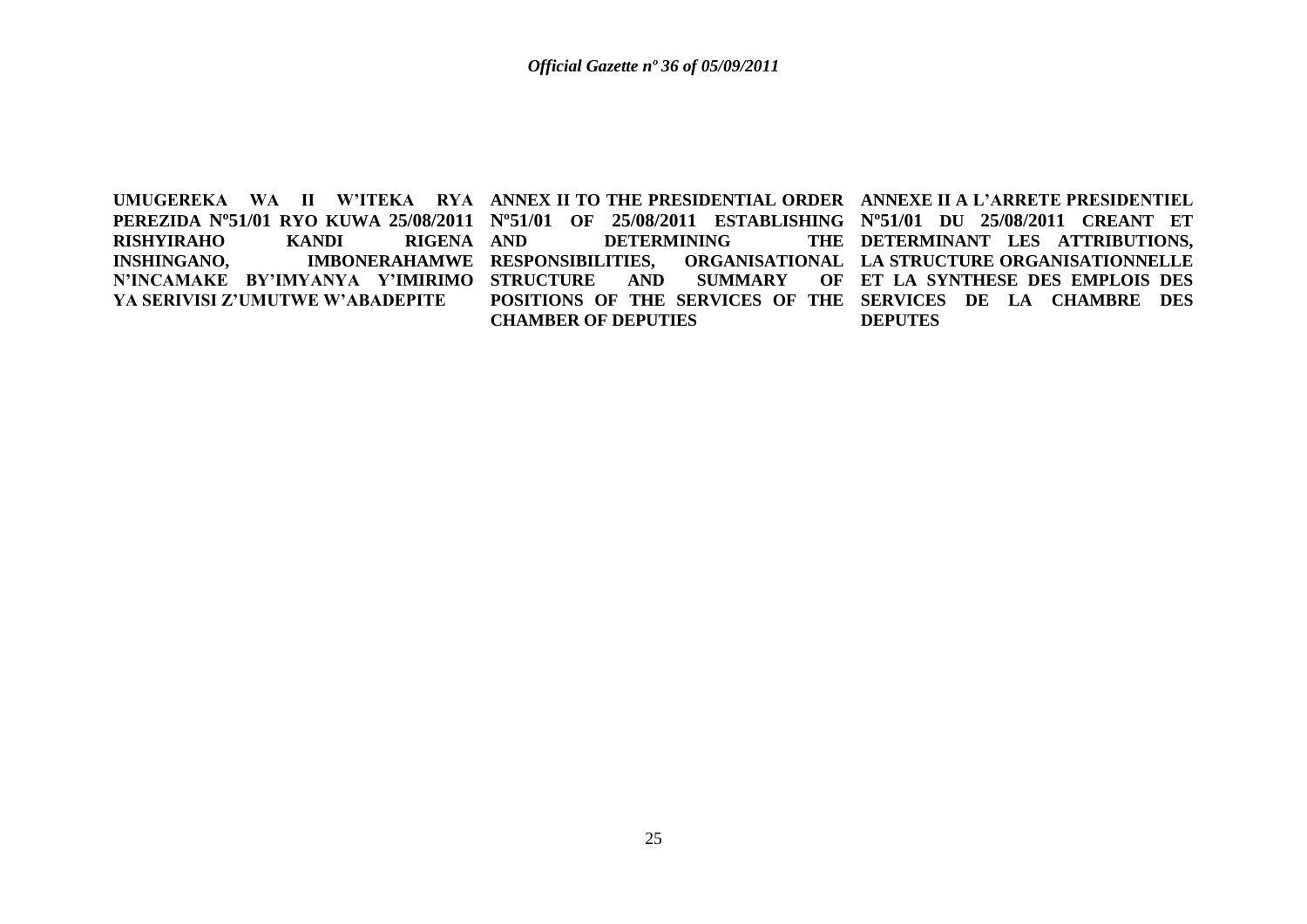#### **ANNEX II: SUMMARY OF POSITIONS FOR THE CHAMBER OF DEPUTIES**

| <b>Administrative Unit</b>                                                               | <b>Position</b>            | Title linked to the position                                               | <b>Proposed Positions</b> |
|------------------------------------------------------------------------------------------|----------------------------|----------------------------------------------------------------------------|---------------------------|
| <b>Office of the Speaker</b>                                                             | Speaker                    | Speaker                                                                    |                           |
|                                                                                          | Advisor                    | Advisor to the Speaker                                                     |                           |
|                                                                                          |                            |                                                                            |                           |
|                                                                                          | <b>Executive Assistant</b> | Executive Assistant to the Speaker                                         |                           |
|                                                                                          | <b>Internal Auditor</b>    | <b>Internal Auditor</b>                                                    |                           |
|                                                                                          | S/Total                    |                                                                            | $\overline{\mathbf{4}}$   |
| <b>Office of the Deputy Speaker in</b><br>charge of Parliamentary Affairs                | Deputy Speaker             | Deputy Speaker in charge of Parliamentary Affairs                          | 1                         |
|                                                                                          | Advisor                    | Advisor to the Deputy Speaker in charge of<br><b>Parliamentary Affairs</b> |                           |
|                                                                                          | S/Total                    |                                                                            | $\boldsymbol{2}$          |
| <b>Office of the Deputy Speaker in</b><br>charge of Administration and<br><b>Finance</b> | Deputy Speaker             | Deputy Speaker in charge of Finance and<br>Administration                  |                           |
|                                                                                          | Advisor                    | Advisor to Deputy Speaker in charge of Finance and<br>Administration       | $\mathbf{1}$              |
|                                                                                          | S/Total                    |                                                                            | $\boldsymbol{2}$          |
|                                                                                          | Deputy                     | Deputy                                                                     | 77                        |
|                                                                                          | S/Total                    |                                                                            | 77                        |
| <b>Office of the Clerk</b>                                                               | Clerk                      | Clerk                                                                      |                           |
|                                                                                          | Administrative Assistant   | <b>Administrative Assistant</b>                                            |                           |
|                                                                                          | Protocol                   | Protocol Officer                                                           |                           |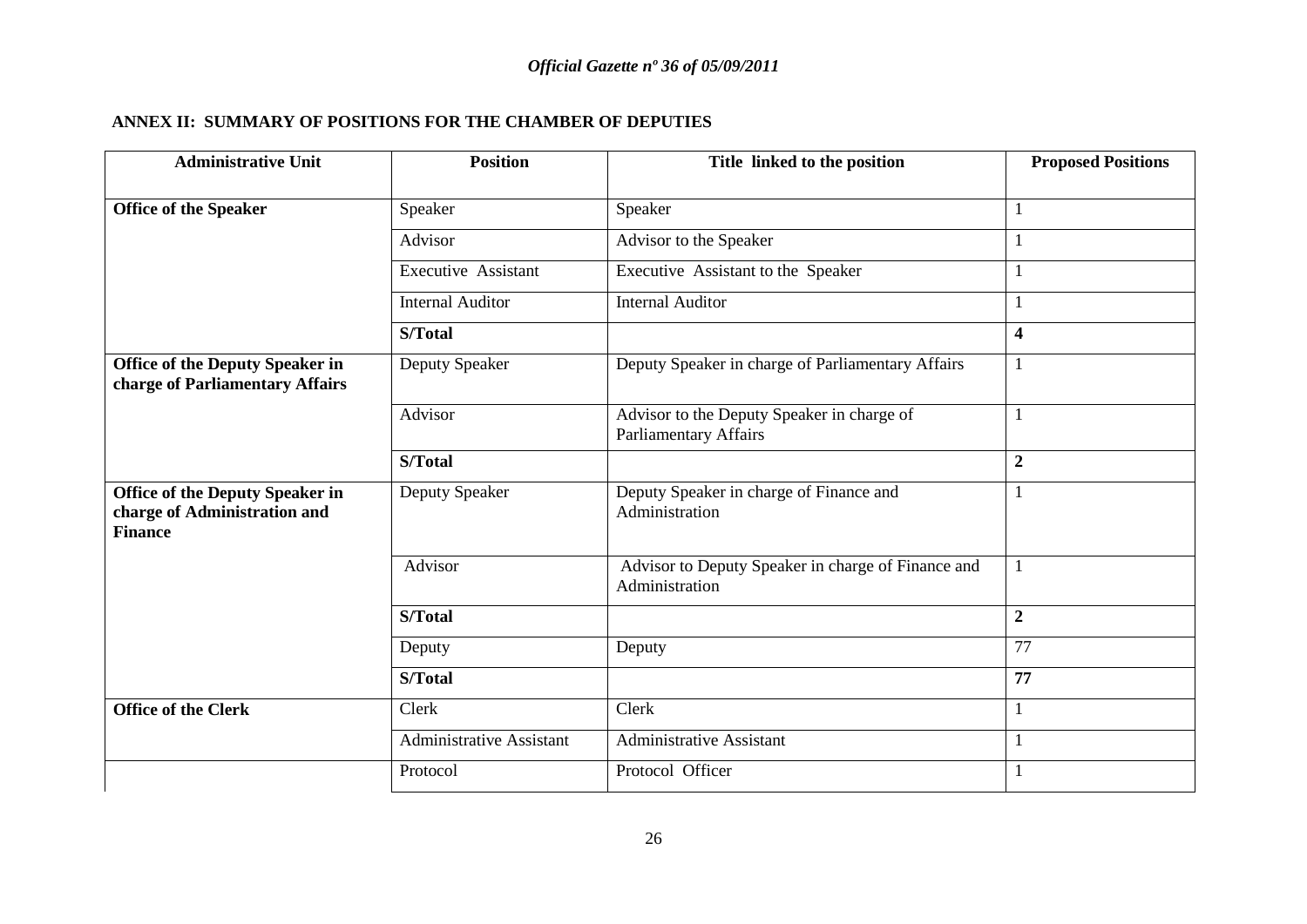|                                                                        | Protocol                                                   | Protocol Assistant                                 | $\mathbf{1}$     |
|------------------------------------------------------------------------|------------------------------------------------------------|----------------------------------------------------|------------------|
|                                                                        | Parliamentary Diplomacy                                    | Professional in Parliamentary Diplomacy            | $\mathbf{1}$     |
|                                                                        | Public Relations &<br>Communication                        | Public Relations & Communication Officer           | -1               |
|                                                                        | Procurement                                                | Procurement Officer                                | $\overline{2}$   |
|                                                                        | <b>Security Liaison</b>                                    | Security Liaison Officer                           | $\mathbf{1}$     |
|                                                                        | S/Total                                                    |                                                    | $\boldsymbol{9}$ |
| <b>Office of the Deputy Clerk in charge</b><br>of Legislative Services | Deputy Clerk                                               | Deputy Clerk in charge of Legislative Services     | $\mathbf{1}$     |
|                                                                        | <b>Administrative Assistant</b>                            | <b>Administrative Assistant</b>                    | $\mathbf{1}$     |
|                                                                        | Legislative Drafting $&$<br>Advisory                       | Legislative Drafting & Advisory                    | 6                |
|                                                                        | Translator                                                 | Translator                                         | $\overline{4}$   |
|                                                                        | <b>Committee Clerk</b>                                     | <b>Committee Clerk</b>                             | 10               |
|                                                                        | S/Total                                                    |                                                    | 22               |
| <b>Plenary Services</b>                                                | <b>Table Officer</b>                                       | <b>Table Officer</b>                               | $\mathbf{1}$     |
|                                                                        | <b>Hansard Editor</b>                                      | <b>Hansard Editor</b>                              | 5                |
|                                                                        | <b>Chamber Attendant</b>                                   | <b>Chamber Attendant</b>                           | $\overline{2}$   |
|                                                                        | S/Total                                                    |                                                    | 8                |
| <b>General Directorate of Planning &amp;</b><br><b>Research</b>        | <b>Director General</b>                                    | <b>Director General</b>                            | $\mathbf{1}$     |
|                                                                        | Bills & Policy                                             | Bills & Policy Reseacher                           | $\overline{2}$   |
|                                                                        | <b>Government Programmes</b>                               | <b>Government Programmes Researcher</b>            | $\overline{2}$   |
|                                                                        | <b>Budget and Public</b><br><b>Accountability Research</b> | <b>Budget and Public Accountability Researcher</b> | $\overline{2}$   |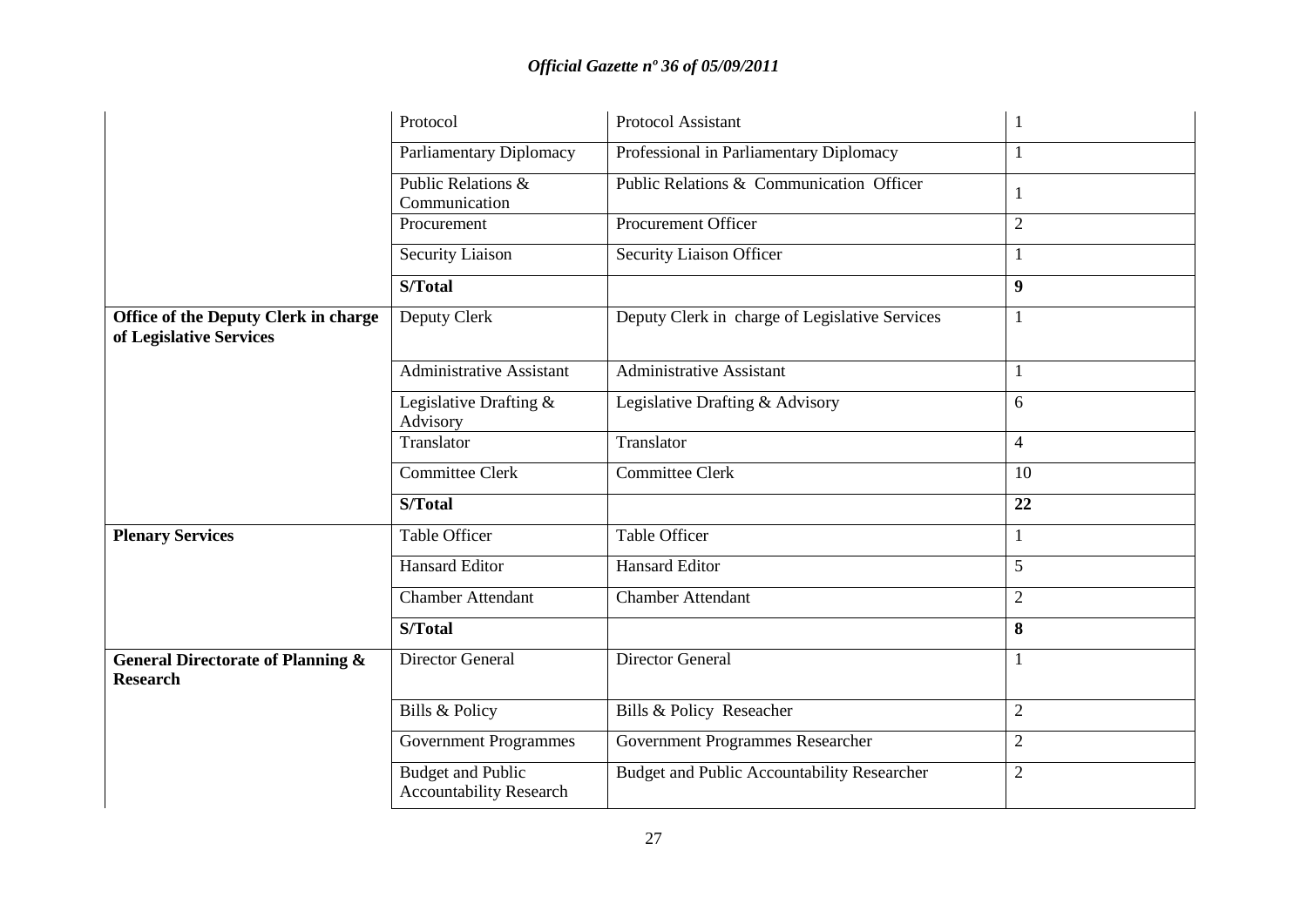|                                                                    | Professional in Charge of Planning, M & Evaluation<br>Planning, M & E |                                                | $\mathbf{1}$   |
|--------------------------------------------------------------------|-----------------------------------------------------------------------|------------------------------------------------|----------------|
|                                                                    | <b>Statistics</b>                                                     | Statistician                                   | $\mathbf{1}$   |
|                                                                    | <b>Administrative Assistant</b>                                       | Administrative Assistant to DG                 | $\mathbf{1}$   |
|                                                                    | S/Total                                                               |                                                | 10             |
| <b>General Directorate of</b><br><b>Communication and Outreach</b> | <b>Director General</b>                                               | Director General of Communication and Outreach | $\mathbf{1}$   |
|                                                                    | Administrative Assistant                                              | Administrative Assistant to DG                 | $\mathbf{1}$   |
|                                                                    | Documentation                                                         | Documentalist                                  | $\overline{2}$ |
|                                                                    | Archives                                                              | Archivist                                      | $\mathbf{1}$   |
|                                                                    | Public Education and<br>Information                                   | Public Education and Information Officer       | $\sqrt{2}$     |
|                                                                    | Journalist                                                            | Journalist                                     | $\sqrt{2}$     |
|                                                                    | <b>Sound Archives</b>                                                 | Sound Archivist                                | $\mathbf{1}$   |
|                                                                    | Operator                                                              | Operator                                       | $\overline{3}$ |
|                                                                    | S/Total                                                               |                                                | 13             |
| <b>General Directorate of General</b><br><b>Services</b>           | <b>Director General</b>                                               | Director General of General Services           | $\mathbf{1}$   |
|                                                                    | Chief Accountant                                                      | <b>Chief Accountant</b>                        | $\mathbf{1}$   |
|                                                                    | Accountant                                                            | Accountant                                     | $\mathbf{1}$   |
|                                                                    | <b>Budget Management</b>                                              | <b>Budget Manager</b>                          | -1             |
|                                                                    | <b>HR</b>                                                             | <b>HR</b> Officer                              | -1             |
|                                                                    | Logistics Officer                                                     | Logistics Officer                              | $\mathbf{1}$   |
|                                                                    | <b>Technical Maintenance</b>                                          | <b>Technical Maintenance</b>                   | $\mathbf{1}$   |
|                                                                    | Central Secretariat                                                   | <b>Head of Central Secretariat</b>             | 1              |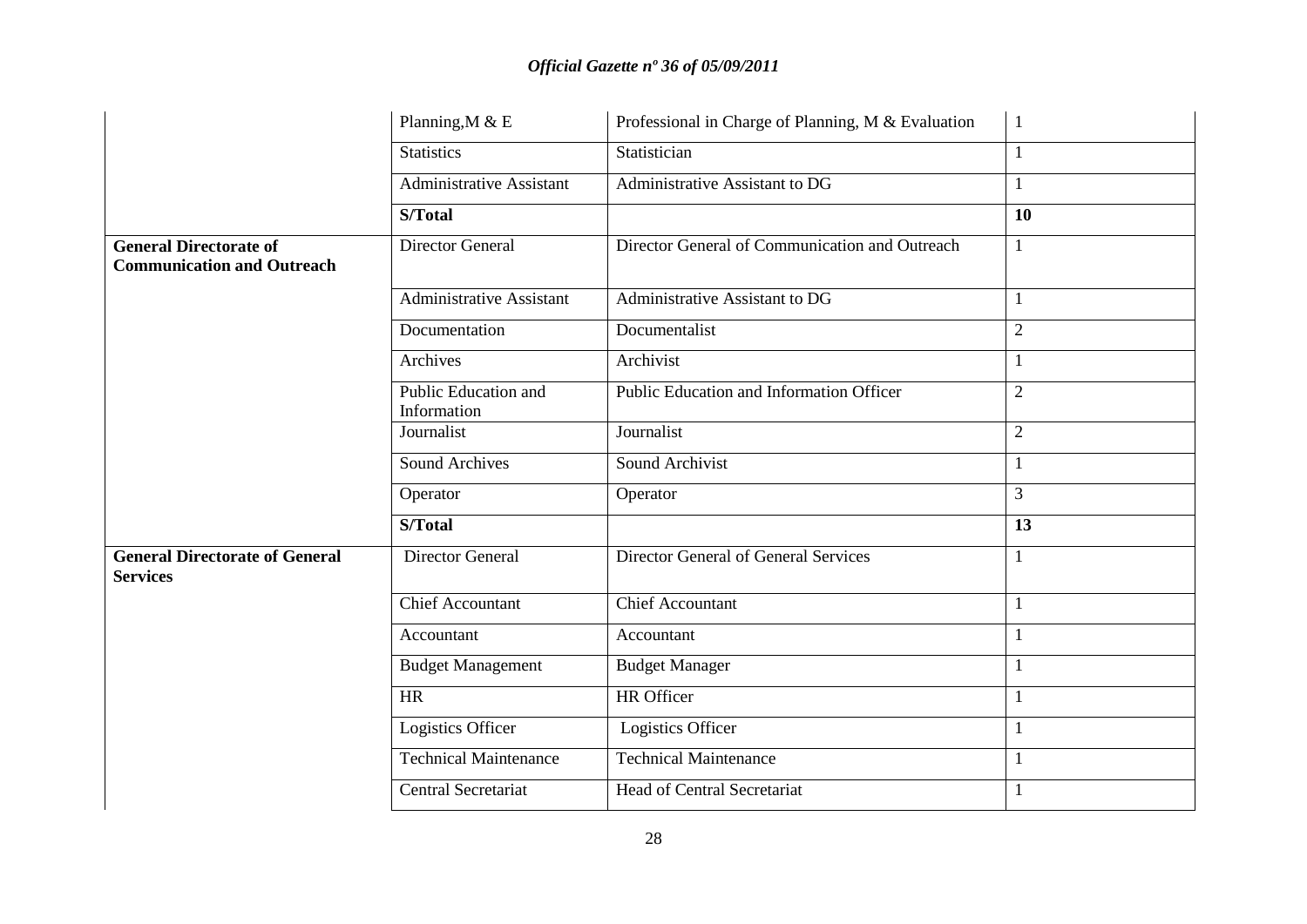|                                 | Secretary in Central Secretariat |     |
|---------------------------------|----------------------------------|-----|
|                                 | Secretary of Unit                |     |
| <b>Administrative Assistant</b> | Administrative Assistant to DG   |     |
| Driver                          | Driver VIP                       |     |
| S/Total                         |                                  | 14  |
| <b>General Total</b>            |                                  | 161 |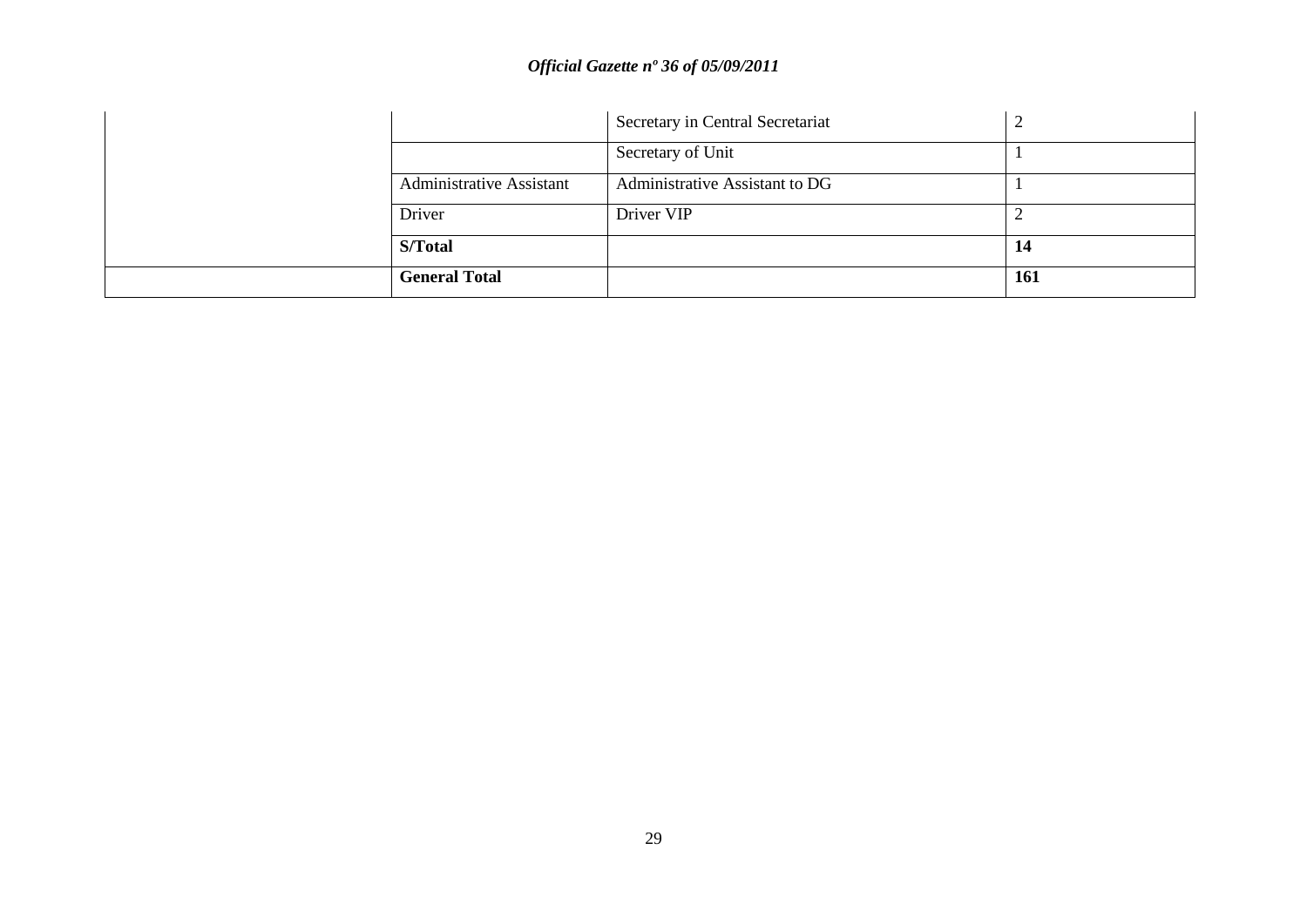**Bibonywe kugira ngo bishyirwe ku mugereka Seen to be annexed to the Presidential Order Vu pour être annexé à l'Arrêté Présidentiel w'Iteka rya Perezida nº51/01 ryo kuwa 25/08/2011 rishyiraho kandi rigena inshingano,**  imbonerahamwe **y'imirimo ya serivisi z'Umutwe w'Abadepite** Kigali, kuwa **25/08/2011 nº51/01 of 25/08/2011 establishing and determining the responsibilities, organizational structure and summary of positions of the services of the Chamber of Deputies** Kigali, on **25/08/2011 nº51/01 du 25/08/2011 créant et déterminant les attributions, la structure organisationnelle et la synthèse des emplois des services de la Chambre des Députés** Kigali, le **25/08/2011** (sé) **KAGAME Paul** Perezida wa Repubulika (sé) **KAGAME Paul** President of the Republic (sé) **KAGAME Paul** Président de la République (sé) **MAKUZA Bernard** Minisitiri w"Intebe  $(s\acute{e})$ **MAKUZA Bernard** Prime Minister (sé) **MAKUZA Bernard** Premier Ministre **Bibonywe kandi bishyizweho Ikirango cya Repubulika:** (sé) **KARUGARAMA Tharcisse** Minisitiri w"Ubutabera/Intumwa Nkuru ya Leta **Seen and sealed with the Seal of the Republic:**  $(s\acute{e})$ **KARUGARAMA Tharcisse** Minister of Justice/Attorney General **Vu et scellé du Sceau de la République:** (sé) **KARUGARAMA Tharcisse** Ministre de la Justice/Garde des Sceaux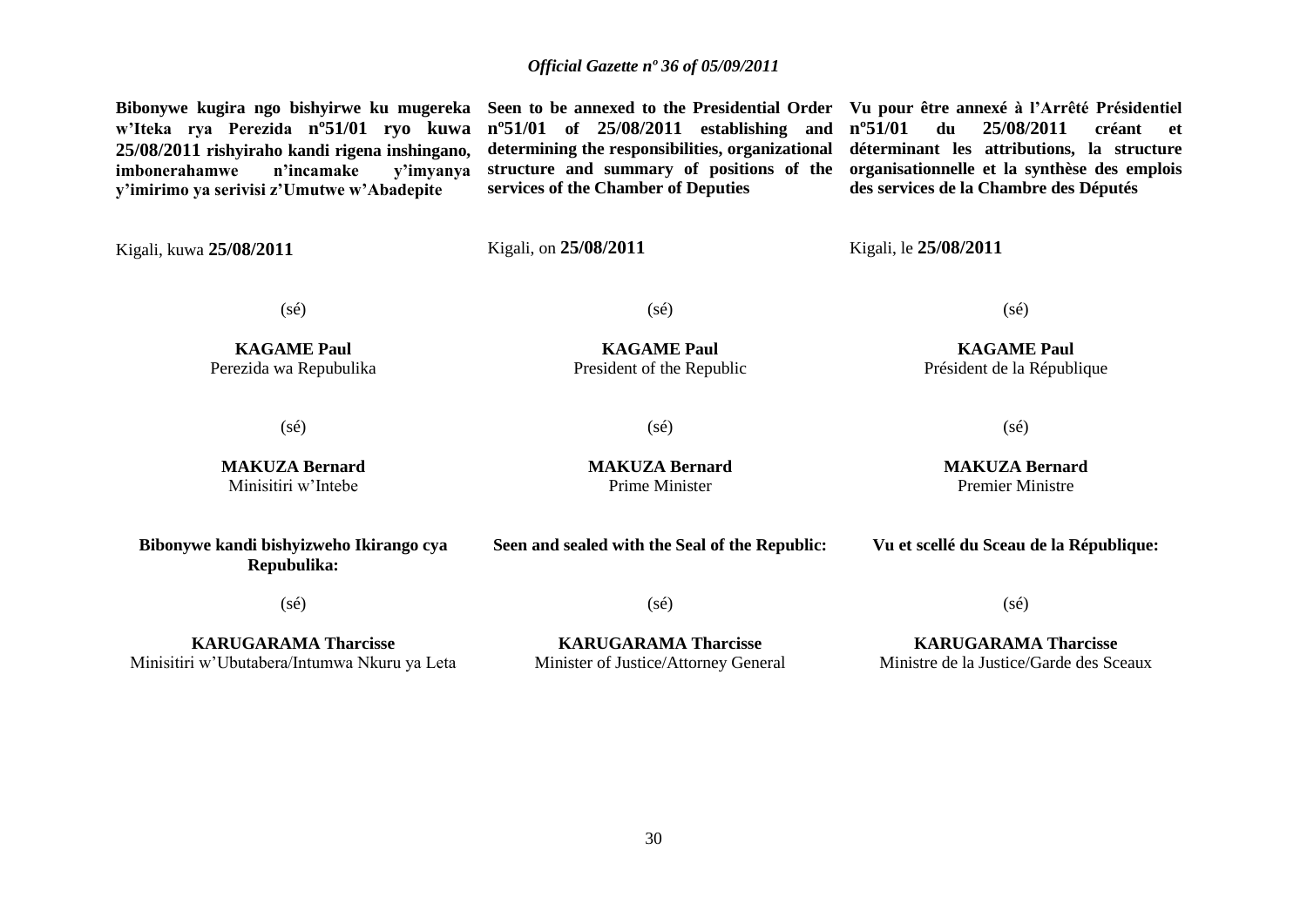| <b>ITEKA RYA MINISITIRI W'INTEBE N°78/03</b><br><b>KUWA</b><br>12/08/2011<br><b>RISHYIRAHO</b><br><b>RYO</b><br>URWEGO RUKORA UBUVUGIZI BWA<br>LETA KANDI RIKAGENA INSHINGANO,<br><b>IMITERERE N'IMIKORERE BYARWO</b> | PRIME MINISTER'S ORDER Nº 78/03 OF<br>12/08/2011 ESTABLISHING THE OFFICE<br>OF THE GOVERNMENT SPOKESPERSON<br><b>AND</b><br><b>DETERMINING</b><br><b>ITS</b><br><b>ORGANISATION</b><br><b>RESPONSIBILITIES,</b><br><b>AND FUNCTIONNING</b> | <b>ARRETE</b><br><b>MINISTRE</b><br><b>PREMIER</b><br>DU<br>$N^{\circ}78/03$<br><b>DU</b><br>12/08/2011<br><b>PORTANT</b><br><b>CREATION DU</b><br><b>SERVICE DU PORTE-</b><br><b>PAROLE</b><br>DU<br><b>GOUVERNEMENT</b><br>ET<br><b>DETERMINANT</b><br>SES ATTRIBUTIONS,<br><b>SON</b><br><b>ORGANISATION</b><br><b>ET</b><br><b>SON</b><br><b>FONCTIONNEMENT</b> |
|-----------------------------------------------------------------------------------------------------------------------------------------------------------------------------------------------------------------------|--------------------------------------------------------------------------------------------------------------------------------------------------------------------------------------------------------------------------------------------|---------------------------------------------------------------------------------------------------------------------------------------------------------------------------------------------------------------------------------------------------------------------------------------------------------------------------------------------------------------------|
| <b>ISHAKIRO</b>                                                                                                                                                                                                       | <b>TABLE OF CONTENTS</b>                                                                                                                                                                                                                   | <b>TABLE DES MATIERES</b>                                                                                                                                                                                                                                                                                                                                           |
| Ingingo ya mbere: Icyo iri teka rigamije                                                                                                                                                                              | <b>Article One: Purpose of this Order</b>                                                                                                                                                                                                  | Article Premier: Objet du présent arrêté                                                                                                                                                                                                                                                                                                                            |
| Ingingo ya 2: Ubwigenge                                                                                                                                                                                               | <b>Article 2: Autonomy</b>                                                                                                                                                                                                                 | <b>Article 2 : Autonomie</b>                                                                                                                                                                                                                                                                                                                                        |
| Ingingo ya 3: Inshingano                                                                                                                                                                                              | <b>Article 3: Mission</b>                                                                                                                                                                                                                  | <b>Article 3 : Mission</b>                                                                                                                                                                                                                                                                                                                                          |
| Ingingo ya 4: Urwego rureberera                                                                                                                                                                                       | <b>Article 4: Supervising authority</b>                                                                                                                                                                                                    | Article 4: Organe de tutelle                                                                                                                                                                                                                                                                                                                                        |
| Ingingo ya 5: Imbonerahamwe n'incamake<br>y'inzego z'imirimo                                                                                                                                                          | Article 5: Organizational structure and<br>summary of jobs                                                                                                                                                                                 | Article 5: Structure organisationnelle et<br>synthèse des emplois                                                                                                                                                                                                                                                                                                   |
| Ingingo ya 6: Imikorere                                                                                                                                                                                               | <b>Article6: Functioning</b>                                                                                                                                                                                                               | <b>Article 6 : Fonctionnement</b>                                                                                                                                                                                                                                                                                                                                   |
| Ingingo ya 7: Sitati igenga Abakozi                                                                                                                                                                                   | <b>Article 7: Staff</b>                                                                                                                                                                                                                    | <b>Article 7: Personnel</b>                                                                                                                                                                                                                                                                                                                                         |
| Ingingo ya 8: Abashinzwe kubahiriza iri teka                                                                                                                                                                          | Article 8:<br><b>Authorities</b><br>responsible<br>for<br>implementing this Order                                                                                                                                                          | Article 8: Autorités chargées de l'exécution<br>du présent arrêté                                                                                                                                                                                                                                                                                                   |
| Ingingo ya 9: Ivanwaho ry'ingingo zinyuranyije Article 9: Repealing provision<br>n'iri teka                                                                                                                           |                                                                                                                                                                                                                                            | <b>Article 9: Disposition abrogatoire</b>                                                                                                                                                                                                                                                                                                                           |
| Ingingo ya 10: Igihe iteka ritangira gukurikizwa Article 10: Commencement                                                                                                                                             |                                                                                                                                                                                                                                            | Article 10 : Entrée en vigueur                                                                                                                                                                                                                                                                                                                                      |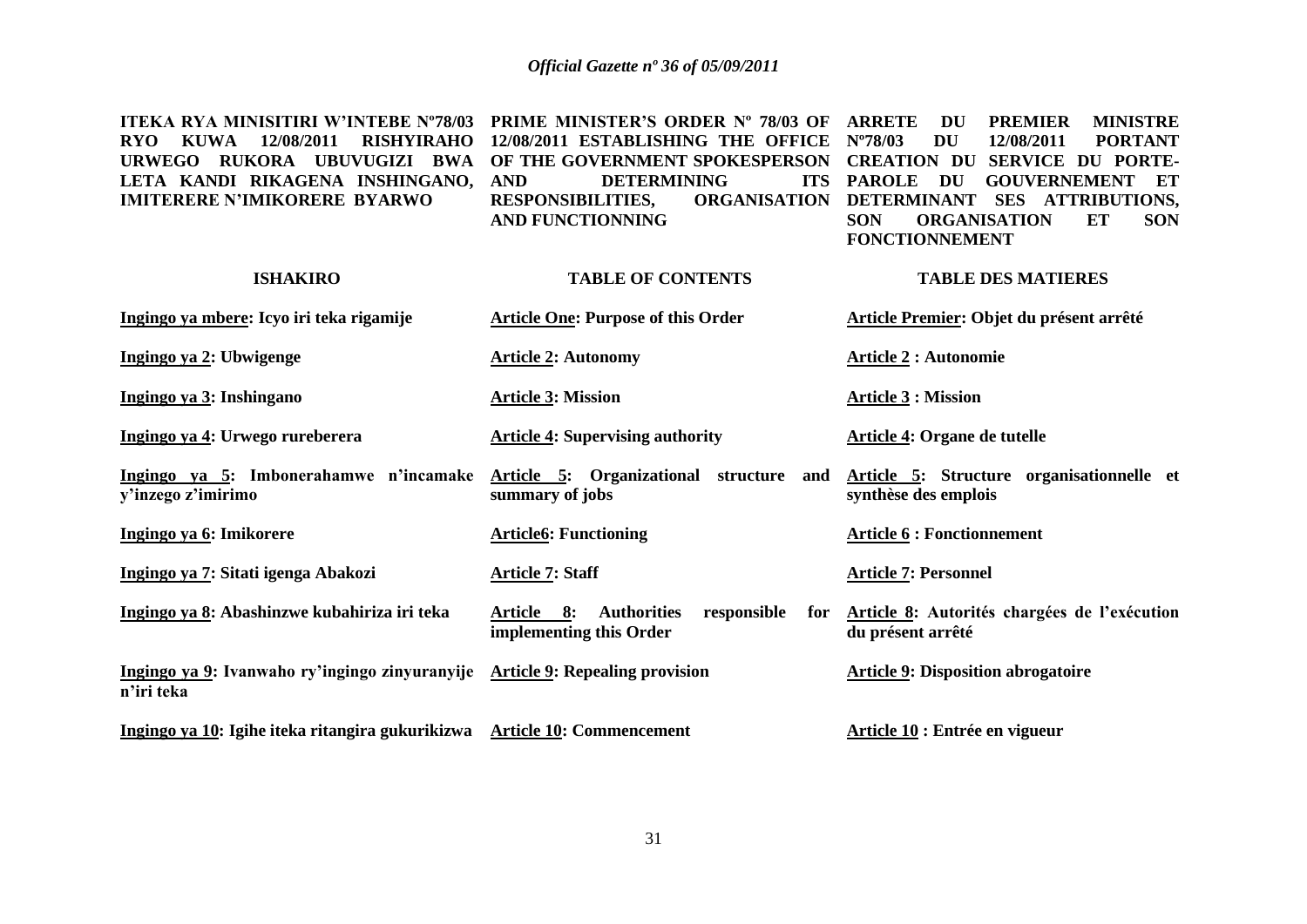| ITEKA RYA MINISITIRI W'INTEBE N° PRIME MINISTER'S ORDER N° 78/03<br>12/08/2011<br><b>RYO</b><br><b>KUWA</b><br>78/03<br><b>RISHYIRAHO</b><br><b>URWEGO</b><br><b>RUKORA</b><br><b>KANDI</b><br>LETA<br><b>UBUVUGIZI</b><br><b>BWA</b><br>RIKAGENA INSHINGANO, IMITERERE<br><b>N'IMIKORERE BYARWO</b> | OF 12/08/2011<br><b>ESTABLISHING THE</b><br><b>OFFICE</b><br><b>GOVERNMENT</b><br>OF<br><b>THE</b><br>SPOKESPERSON AND DETERMINING<br><b>ITS</b><br><b>RESPONSIBILITIES,</b><br><b>ORGANISATION</b><br><b>AND</b><br><b>FUNCTIONNING</b> | ARRETE DU PREMIER MINISTRE N°<br>78/03<br><b>DU</b><br>12/08/2011<br><b>PORTANT</b><br><b>CREATION DU SERVICE DU PORTE-</b><br>PAROLE DU GOUVERNEMENT ET<br>DETERMINANT SES ATTRIBUTIONS,<br><b>ORGANISATION</b><br><b>SON</b><br><b>SON</b><br>ET<br><b>FONCTIONNEMENT</b> |
|------------------------------------------------------------------------------------------------------------------------------------------------------------------------------------------------------------------------------------------------------------------------------------------------------|------------------------------------------------------------------------------------------------------------------------------------------------------------------------------------------------------------------------------------------|-----------------------------------------------------------------------------------------------------------------------------------------------------------------------------------------------------------------------------------------------------------------------------|
| Minisitiri w'Intebe;                                                                                                                                                                                                                                                                                 | <b>The Prime Minister;</b>                                                                                                                                                                                                               | Le Premier Ministre;                                                                                                                                                                                                                                                        |
| Ashingiye ku Itegeko Nshinga rya Repubulika<br>y'u Rwanda ryo kuwa 04 Kamena 2003<br>nk'uko ryavuguruwe kugeza ubu, cyane mu<br>ngingo zaryo iya 118, iya 119, iya 120, iya 121<br>$n$ 'iya 201;                                                                                                     | Pursuant to the Constitution of the Republic<br>of Rwanda of 04 June 2003 as amended to<br>date, especially in Articles 118, 119, 120,<br>121 and 201;                                                                                   | Vu la Constitution de la République du<br>Rwanda du 04 juin 2003, telle que révisée à<br>ce jour, spécialement en ses articles 118,<br>119, 120, 121 et 201;                                                                                                                |
| Ashingiye ku Itegeko n° 22/2002 ryo kuwa<br>09/07/2002 rishyiraho Sitati rusange igenga<br>Abakozi ba Leta n'Inzego z'Imirimo ya Leta;                                                                                                                                                               | Pursuant to Law n° 22/2002 of 09/07/2002 Vu la Loi n° 22/2002 du 09/07/2002 portant<br>on General Statutes for Rwanda Public<br>Service;                                                                                                 | Statut Général de la Fonction Publique;                                                                                                                                                                                                                                     |
| Bisabwe na Minisitiri w'Abakozi ba Leta<br>n'Umurimo;                                                                                                                                                                                                                                                | On proposal by the Minister of Public<br>Service and Labour;                                                                                                                                                                             | Sur proposition du Ministre de la Fonction<br>Publique et du Travail;                                                                                                                                                                                                       |
| y'Abaminisitiri<br>yateranye<br>Inama<br>01/06/2011 imaze kubisuzuma no kubyemeza;                                                                                                                                                                                                                   | kuwa After consideration and approval by the Après examen et adoption par le Conseil<br>Cabinet in session of 01/06/2011;                                                                                                                | des Ministres en sa séance du 01/06/2011;                                                                                                                                                                                                                                   |

**ATEGETSE:**

**HEREBY ORDERS:**

**ARRETE:**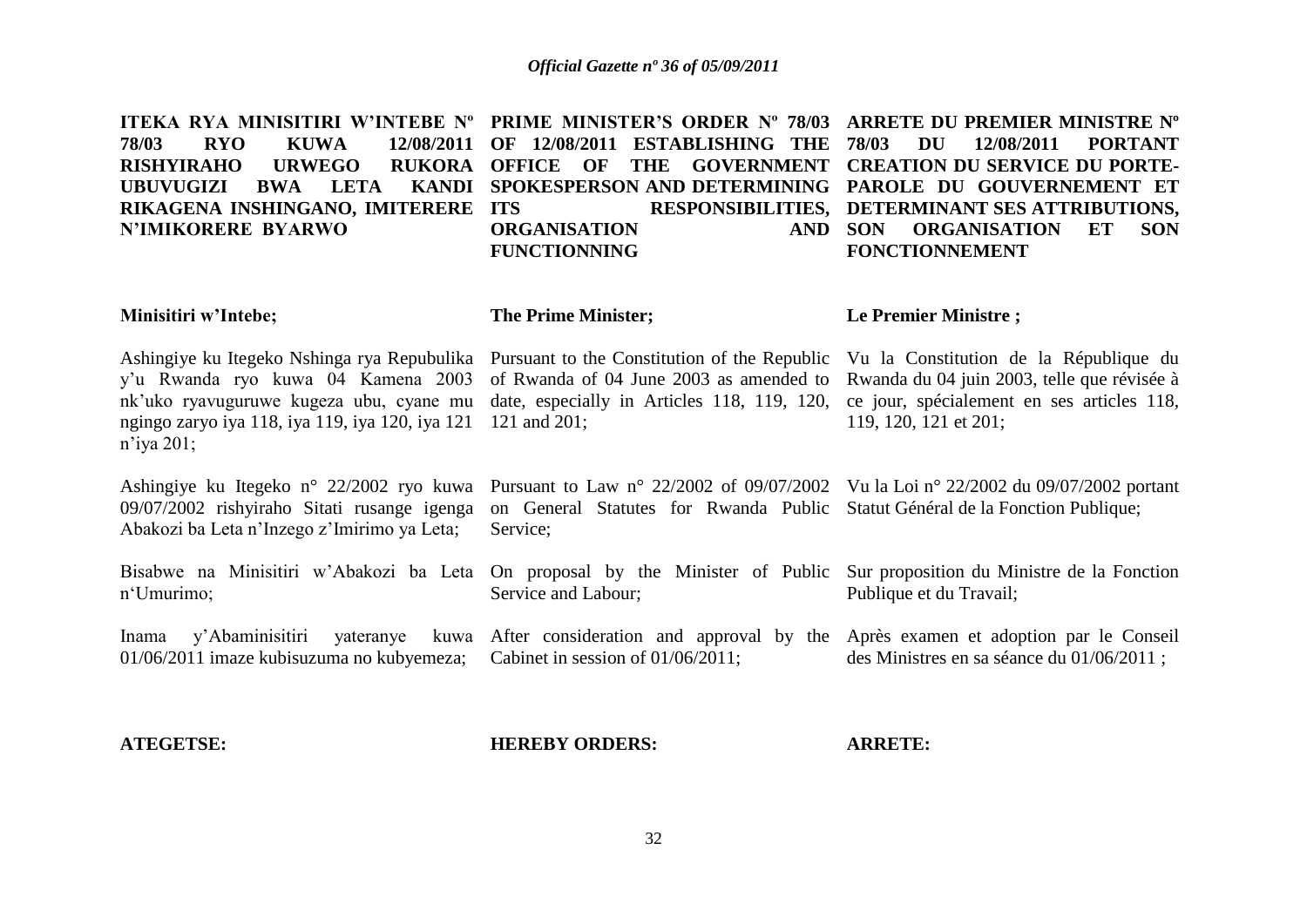#### **Ingingo ya mbere: Icyo iri teka rigamije**

Iri teka rishyiraho Urwego rukora Ubuvugizi bwa Leta kandi rikanagena inshingano, imiterere n'imikorere byarwo, rwitwa its "Urwego" mu ngingo zikurikira.

#### **Ingingoya 2: Ubwigenge**

Urwego rufite ubwigenge mu miyoborere, mu micungire y"abakozi n"umutungo warwo.

#### **Ingingo ya 3: Inshingano**

Urwego rufite inshingano rusange yo gushyira mu bikorwa uburyo bwiza kandi bunoze bw"ubuvugizi bwa Leta mu rwego rwo kumenyekanisha ibikorwa n"isura nziza by"u Rwanda.

By"umwihariko, Urwego rufite inshingano zikurikira:

- 1° gushyiraho no gukwirakwiza ingamba z"ubuvugizi za Leta binyujijwe mu:
- a. gushyiraho politiki, ingamba, uburyo na gahunda bigamije kunoza ubuvugizi bwa Guverinoma;
- b. gushyiraho imiyoboro n"uburyo

# Government Spokesperson and determines

**Article One: Purpose of this Order**

responsibilities, organization functioning, named as "Office" in the et son fonctionnement, nommé «Service» following Articles.

#### **Article 2: Autonomy**

financial autonomy.

#### **Article 3: Mission**

good image of Rwanda.

following responsibilities:

- 1° developing and disseminating the Government Communication Strategies through:
- a. elaborating policies, strategies, plans and programs to improve the quality of Government communication;
- b. developing efficient communication

#### **Article premier: Objet du présent arrêté**

This Order establishes the Office of the Le présent arrêté porte création du Service du Porte-parole du Gouvernement et détermine ses attributions, son organisation dans les articles suivants.

#### **Article 2: Autonomie**

The Office shall have administrative and Le Service est doté de l"autonomie administrative et financière.

#### **Article 3: Mission**

The Office shall have a general mission of an Le Service a la mission générale de mettre efficient and proactive government en œuvre un système efficace et proactif de communication system in order to communication du Gouvernement en vue de disseminate success story and promote the diffuser les réalisations et de promouvoir l"image positive du Rwanda.

In particular, the Office shall have the Particulièrement, les attributions du Service sont les suivantes:

- 1° le développement et la diffusion des stratégies de communication du Gouvernement à travers:
- a. l"élaboration des politiques, stratégies, plans et programmes visant á améliorer la qualité de communication du Gouvernement;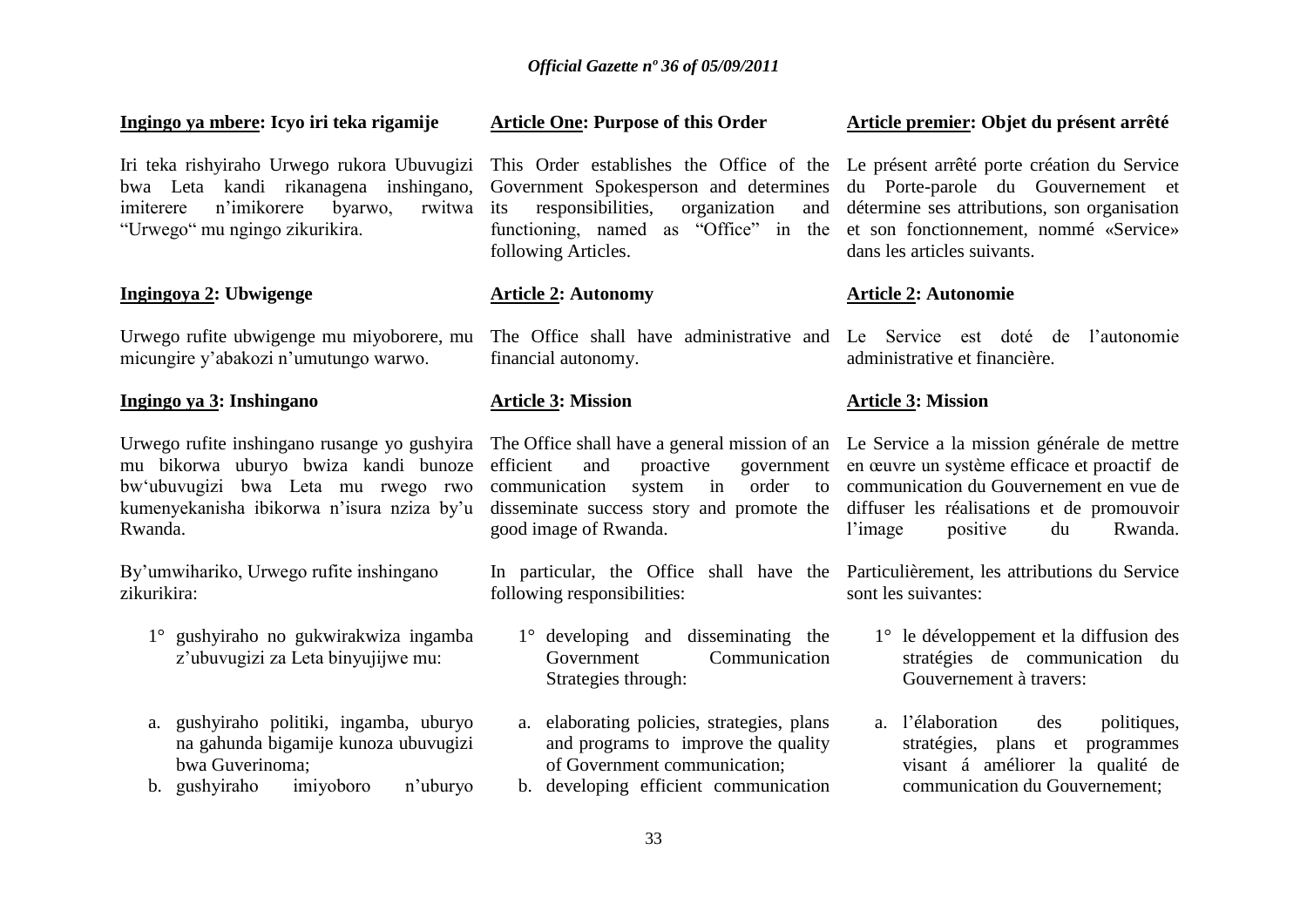byifashishwa mu buvugizi bwa Guverinoma;

- 2° guhuza gahunda z"itumanaho mu Nzego za Leta;
- 3° gukurikirana ishyirwa mu bikorwa rya politiki, ingamba na gahunda bijyanye n"itumanaho n"ubuvugizi bya Guverinoma binyujijwe mu:
- a. gusuzuma uruhare rw"amakuru anyuranye ku iterambere ry"Igihugu no guteza imbere isura y"u Rwanda;
- b. gukurikirana no gusuzuma gahunda z"ibikorwa zijyanye n"itumanaho mu Nzego z"imirimo ya Leta;
- c. gushyikiriza Guverinoma raporo y"ibikorwa Urwego rwakoze mu gushyira mu bikorwa inshingano zarwo.

#### **Ingingo ya 4: Urwego rureberera**

Urwego rurebererwa na Minisitiri w"Intebe.

channels and tools;

- 2° coordinating communication programs within Government institutions;
- 3° monitoring the implementation of Government communication policies, strategies and programs through:
- a. evaluating the impact of information on national development and on promotion of the image of Rwanda;
- b. monitoring and evaluating the communication plans and programs in Government institutions;
- c. reporting periodically to the Government on the achievements of the Office.

#### **Article 4: Supervising authority**

the Prime Minister.

- b. le développement des canaux et outils efficaces de communication;
- 2° la coordination des programmes de communication dans les institutions de l"Etat ;
- 3° le suivi de la mise en œuvre des politiques, stratégies et programmes de communication du Gouvernement à travers:
- a. l"évaluation de l"impact de l"information sur le développement national et sur la promotion de l'image du Rwanda;
- b. le suivi et l"évaluation des plans et programmes de communication dans les institutions de l"Etat;
- c. les rapports périodiques transmis au Gouvernement concernant l"accomplissement de la mission de l"Office.

#### **Article 4: Organe de tutelle**

The Office shall be under the supervision of Le Service est placé sous la supervision du Premier Ministre.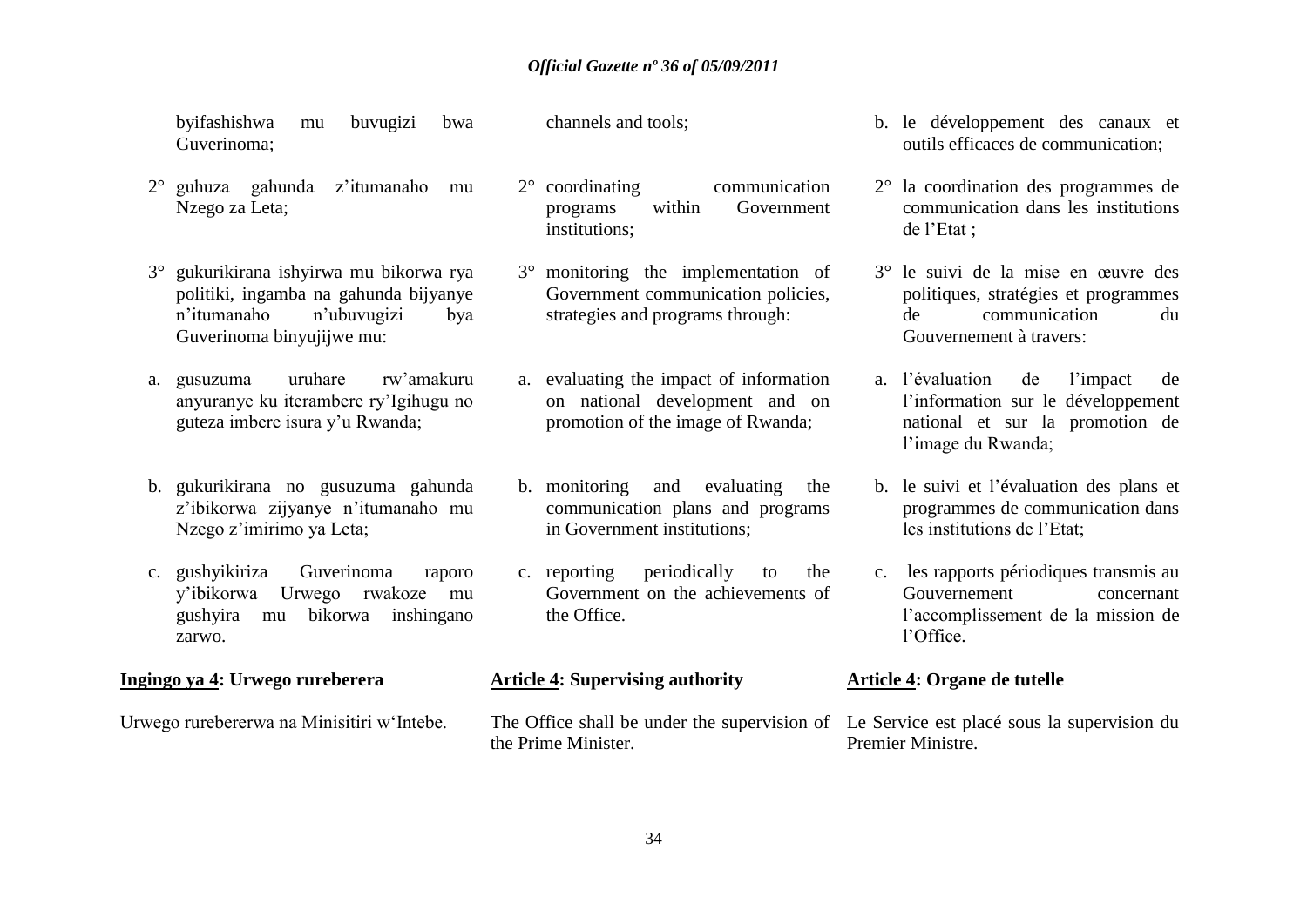| Ingingo ya 5: Imbonerahamwe n'incamake Article 5: Organizational structure and Article 5: Structure organisationnelle et<br>y'inzego z'imirimo                                                                                                          | summary of jobs                                                                                                                                                                                                                                                                                | synthèse des emplois                                                                                                                                                                                                                                                                                |  |
|---------------------------------------------------------------------------------------------------------------------------------------------------------------------------------------------------------------------------------------------------------|------------------------------------------------------------------------------------------------------------------------------------------------------------------------------------------------------------------------------------------------------------------------------------------------|-----------------------------------------------------------------------------------------------------------------------------------------------------------------------------------------------------------------------------------------------------------------------------------------------------|--|
| n'incamake<br>Imbonerahamwe<br>y'imirimo by'Urwego biri ku migereka uwa I summary of job of the Office<br>n'uwa II y'iri teka.                                                                                                                          | y'imyanya The Organizational structure<br>and<br>the<br>are<br>respectively in annexes I and II of this Order.                                                                                                                                                                                 | La structure organisationnelle et la synthèse<br>des emplois du Service sont respectivement<br>en annexes I et II du présent arrêté.                                                                                                                                                                |  |
| Ingingo ya 6: Sitati igenga Abakozi                                                                                                                                                                                                                     | <b>Article 6: Staff</b>                                                                                                                                                                                                                                                                        | <b>Article 6: Personnel</b>                                                                                                                                                                                                                                                                         |  |
| Abakozi<br>bo<br>mu<br>n'abunganira Urwego bagengwa na Sitati<br>rusange igenga Abakozi ba Leta n'Inzego General Statutes of Rwanda Public Service.<br>z'Imirimo ya Leta.                                                                               | rwego rwa tekiniki The technical and support staff of the Office<br>shall be managed in accordance with the                                                                                                                                                                                    | Le personnel technique et le personnel<br>d'appui du Service est régi par le Statut<br>général de la Fonction publique rwandaise.                                                                                                                                                                   |  |
| Ingingo ya 7: Imikorere                                                                                                                                                                                                                                 | <b>Article 7: Functioning</b>                                                                                                                                                                                                                                                                  | <b>Article 7: Fonctionnement</b>                                                                                                                                                                                                                                                                    |  |
| Urwego<br>rushyiraho<br>amategeko<br>ngengamikorere yarwo.                                                                                                                                                                                              | The Office shall elaborate internal rules and Le Service met en place le règlement<br>regulations.                                                                                                                                                                                             | intérieur<br>déterminant<br>d'ordre<br>son<br>fonctionnement.                                                                                                                                                                                                                                       |  |
| Ingingo ya 8: Abashinzwe kubahiriza iri Article 8: Authorities responsible for the Article 8:<br>teka                                                                                                                                                   | implemention of this Order                                                                                                                                                                                                                                                                     | Autorités chargées<br>de<br>l'exécution du présent arrêté                                                                                                                                                                                                                                           |  |
| Minisitiri muri Perezidansi ya Repubulika<br>ushinzwe ikoranabuhanga mu itangazamakuru,<br>n'isakazabumenyi,<br>Itumanaho<br>Minisitiri<br>w'Abakozi ba Leta n'Umurimo, na Minisitiri<br>bashinzwe<br>w'Imari<br>n'Igenamigambi<br>kubahiriza iri teka. | The Minister in the Office of the President's<br>Office in charge of Information and<br>Communication and Technologies,<br>the<br>Minister of Public Service and Labour and<br>the Minister of Finance and Economic<br>Planning are hereby entrusted with the<br>implementation of this Order. | Le Ministre à la Présidence de<br>- la<br>République chargé des Technologies de<br>l'Information et de la Communication, le<br>Ministre de la Fonction Publique et du<br>Travail et le Ministre des Finances et de la<br>Planification Economique sont chargés de<br>l'exécution du présent arrêté. |  |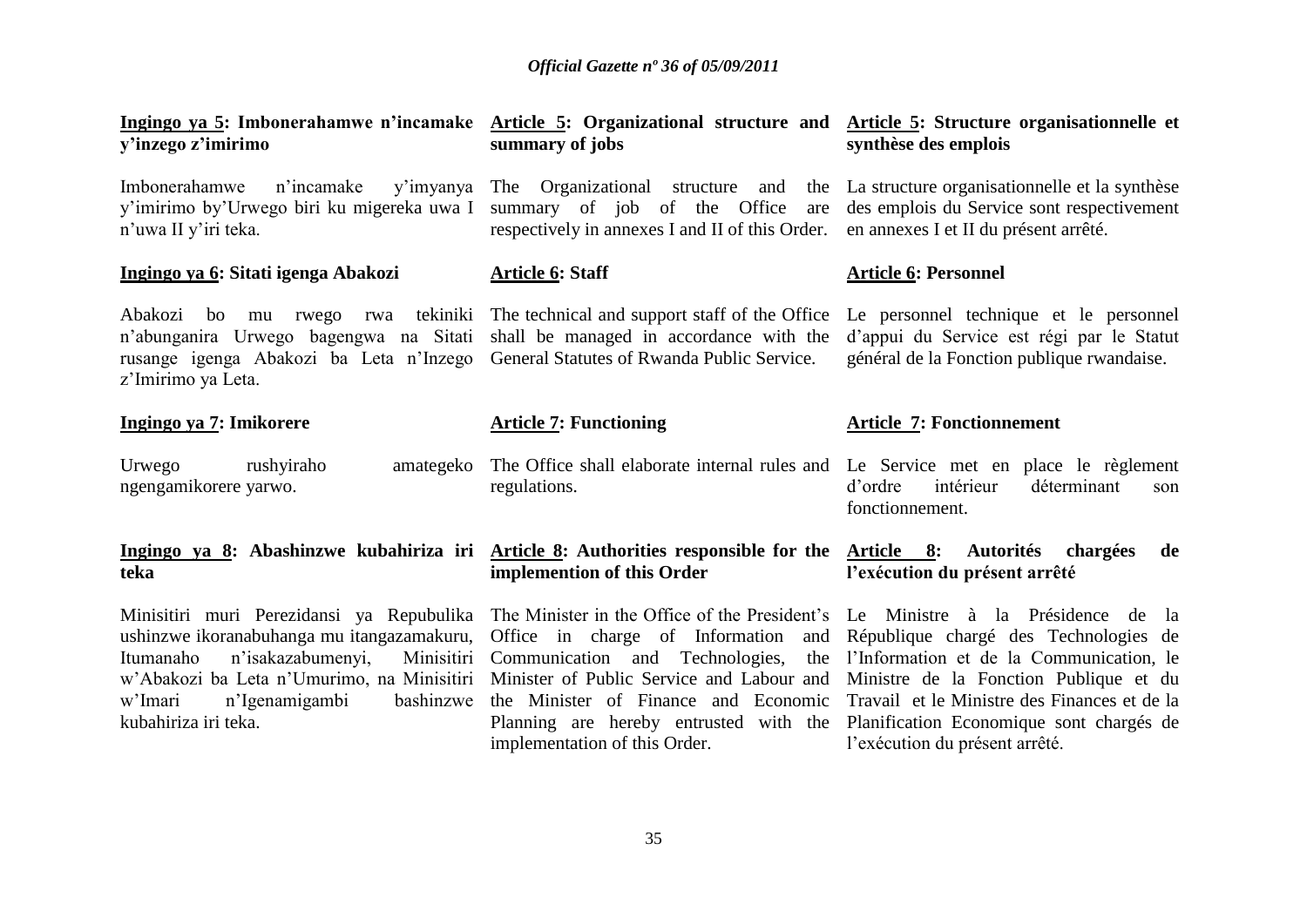| zinyuranyije n'iri teka |  | <u>Ingingo ya 9</u> : Ivanwaho ry'ingingo Article 9: Repealing provision                        |     | <b>Article 9: Disposition abrogatoire</b> |         |
|-------------------------|--|-------------------------------------------------------------------------------------------------|-----|-------------------------------------------|---------|
|                         |  | Ingingo zose z'amateka zibanziriza iri kandi All prior provisions contrary to this Order Toutes | les | dispositions                              | antérie |

are hereby repealed.

the Republic of Rwanda.

Kigali, on **12/08/2011**

les dispositions antérieures contraires au présent arrêté sont abrogées.

#### **Article 10 : Entrée en vigueur**

Le présent arrêté entre en vigueur le jour de sa publication au Journal Officiel de la République du Rwanda.

Kigali, le **12/08/2011**

(sé)

**Ingingo ya 10: Igihe iteka ritangira Article 10: Commencement** 

Iri teka ritangira gukurikizwa ku munsi This Order shall come into force on the date ritangarijweho mu Igazeti ya Leta ya of its publication in the Official Gazette of

zinyuranyije na ryo zivanyweho.

Repubulika y"u Rwanda.

Kigali, kuwa **12/08/2011**

**gukurikizwa**

**MAKUZA Bernard** Minisitiri w"Intebe

(sé)

**MUREKEZI Anastase** Minisitiri w"Abakozi ba Leta n"Umurimo

**Bibonywe kandi bishyizweho Ikirango cya Repubulika:**

(sé) **KARUGARAMA Tharcisse** Minisitiri w"Ubutabera/Intumwa Nkuru ya Leta

 $(s\acute{e})$ 

**MAKUZA Bernard** Prime Minister

 $(s\acute{e})$ 

**MUREKEZI Anastase** Minister of Public Service and Labour

**Seen and sealed with the Seal of the Republic:**

(sé) **KARUGARAMA Tharcisse** Minisiter of Justice/Attorney General Ministre de la Fonction Publique et du Travail

**Vu et scellé du Sceau de la République** :

(sé) **KARUGARAMA Tharcisse** Ministre de la Justice/Garde des Sceaux

**MAKUZA Bernard** Premier Ministre

 $(s\acute{e})$ 

**MUREKEZI Anastase**

 $(s\acute{e})$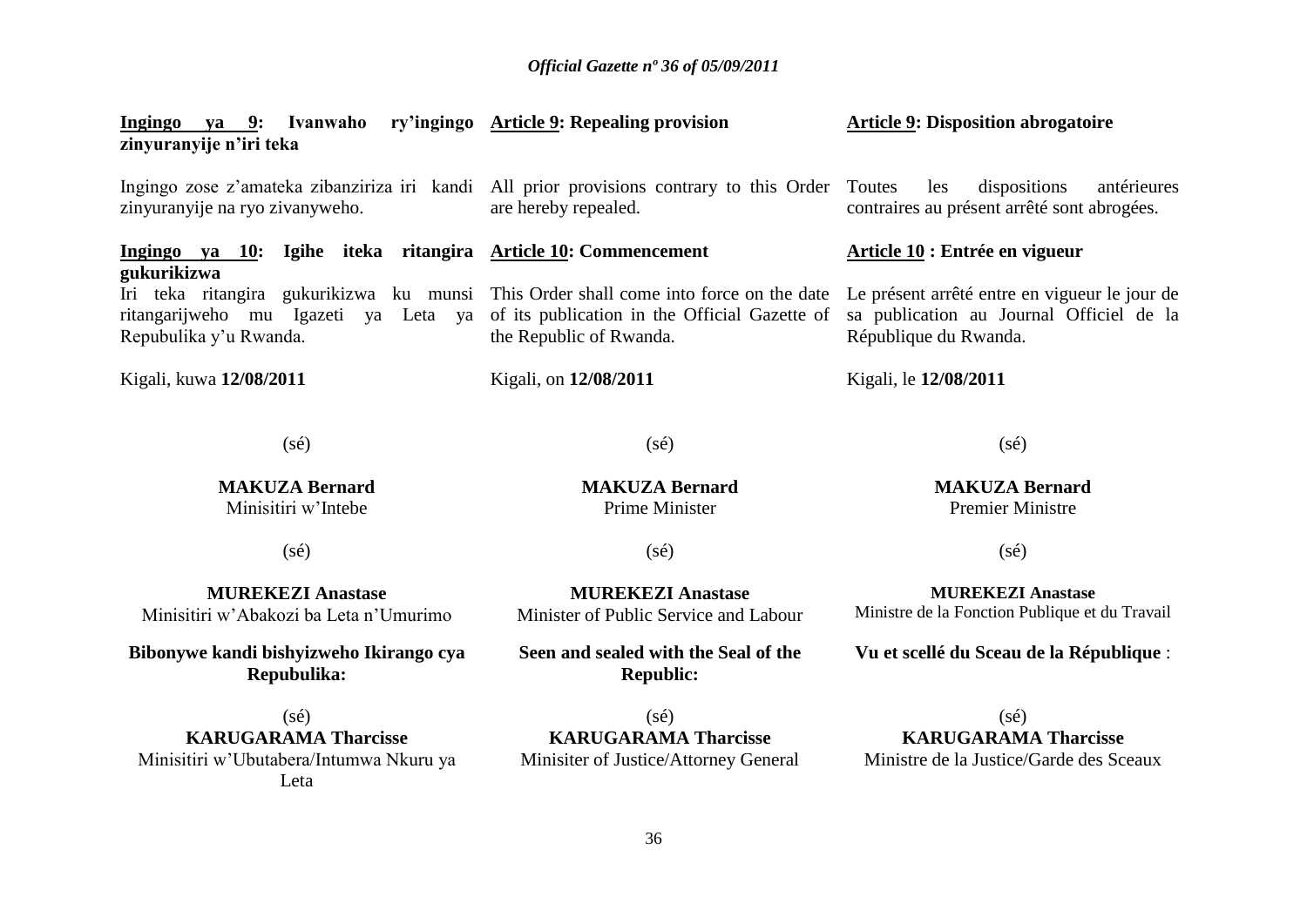UMUGEREKA WA I W'ITEKA RYA ANNEXE I TO PRIME MINISTER'S ANNEXE I A L'ARRETE DU **MINISITIRI W'INTEBE Nº 78/03 RYO ORDER Nº 78/03 OF 12/08/2011 PREMIER MINISTRE Nº 78/03 DU KUWA 12/08/2011 RISHYIRAHO ESTABLISHING THE OFFICE OF THE 12/08/2011 PORTANT CREATION DU URWEGO RUKORA UBUVUGIZI BWA GOVERNMENT SPOKESPERSON AND SERVICE DU PORTE-PAROLE DU LETA KANDI RIKAGENA DETERMINING ITS INSHINGANO, N'IMIKORERE BYARWO RESPONSIBILITIES, ORGANISATION DETERMINANT SES ATTRIBUTIONS, AND FUNCTIONNING** ITS GOUVERNEMENT ET **SON ORGANISATION ET SON FONCTIONNEMENT**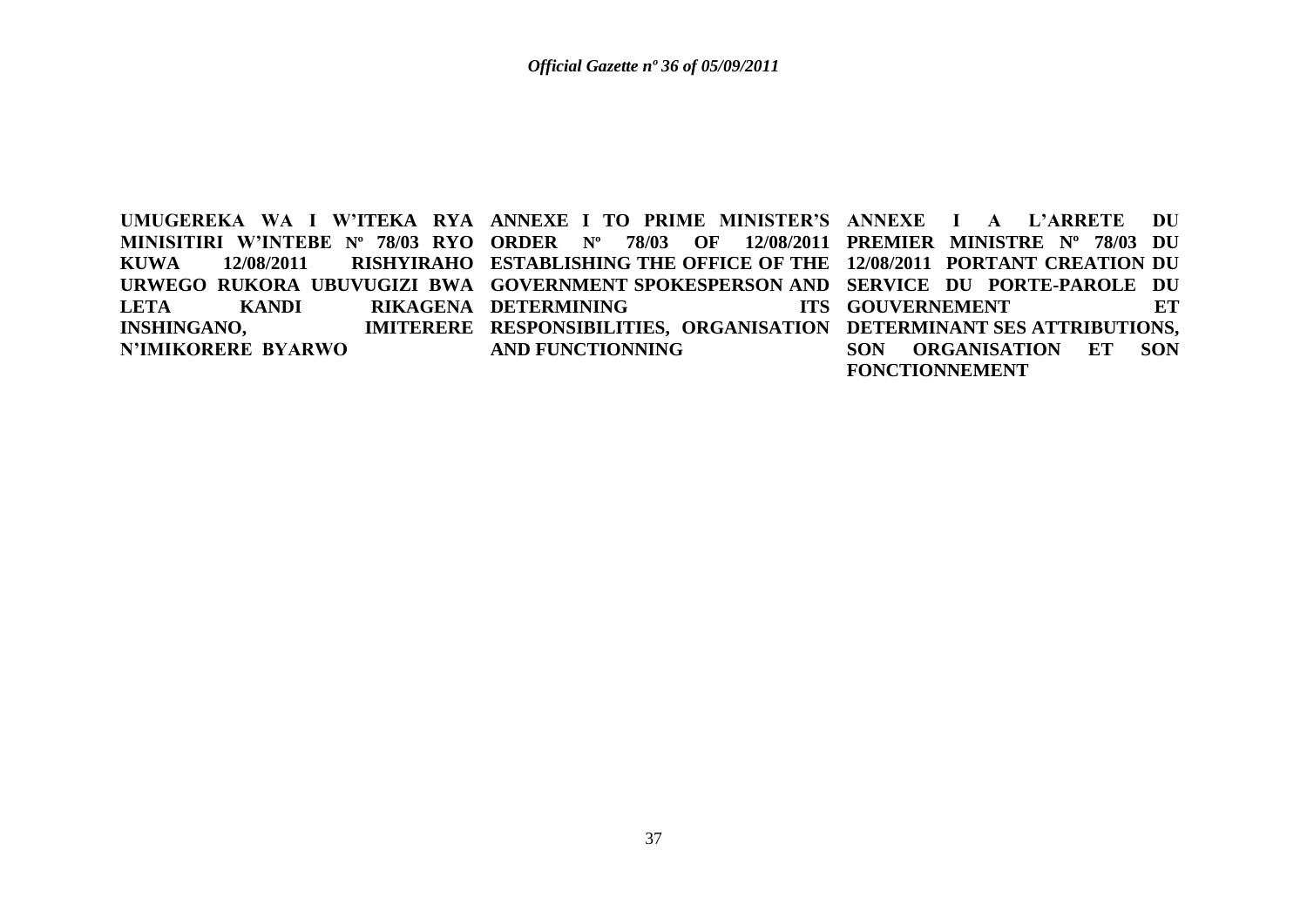### ANNEX I: ORGANIZATIONAL CHART FOR OFFICE OF THE GOVERNMENT SPOKSPERSON

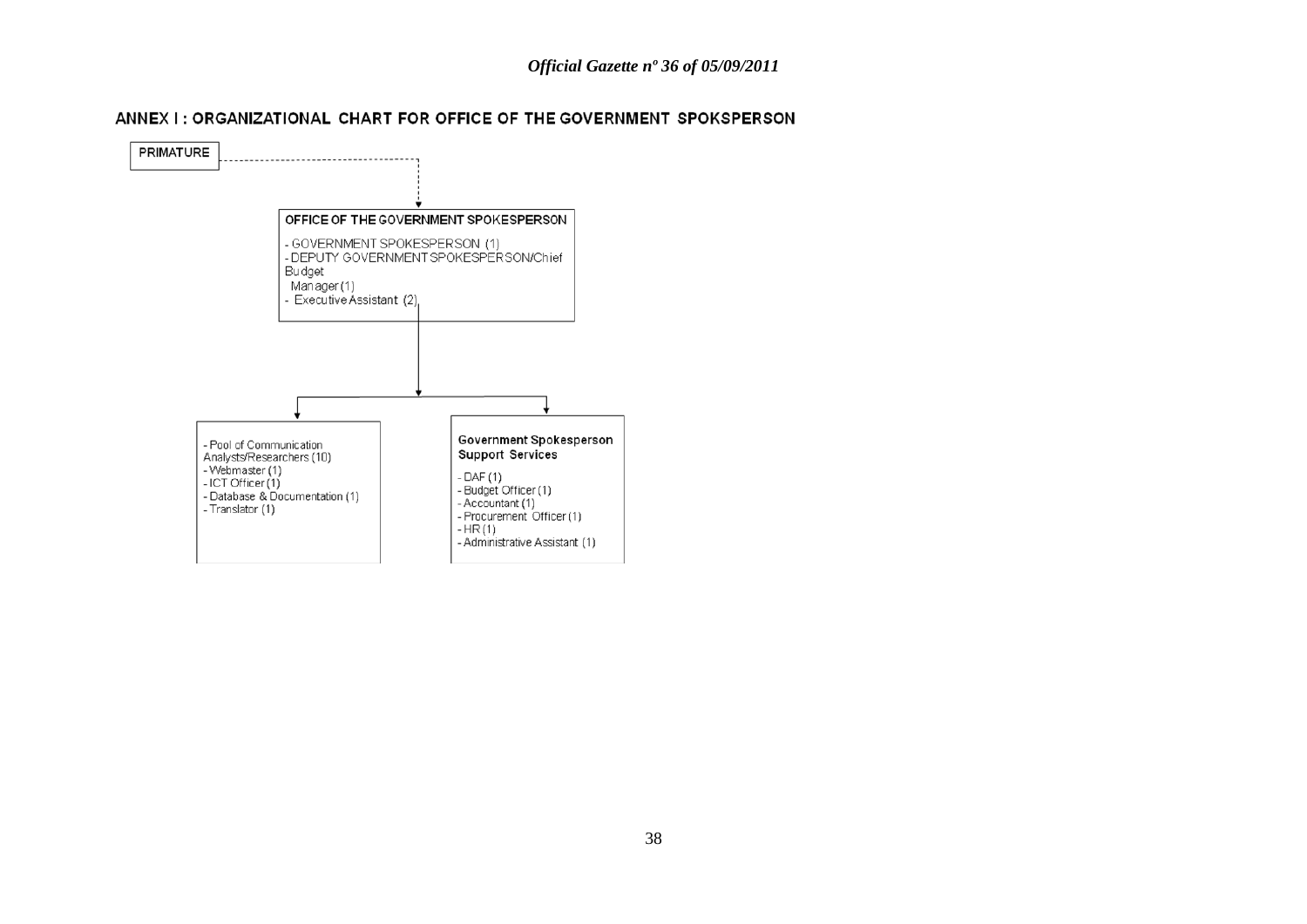**Bibonywe kugira ngo bishyirwe ku mugereka Seen to be annexed to Prime Minister's Order Vu pour être annexé à l'Arrêté du Premier w'Iteka rya Minisitiri w'Intebe nº 78/03 ryo nº 78/03 of 12/08/2011 establishing the Office kuwa 12/08/2011 rishyiraho Urwego rukora of the Government Spokesperson and Ubuvugizi bwa Leta kandi rikanagena inshingano, imiterere n'imikorere byarwo determining its responsibilities, organization Gouvernement et déterminant ses and functioning Ministre nº 78/03 du 12/08/2011 portant création du Service du Porte-parole du attributions, son organisation et son fonctionnement** Kigali, kuwa **12/08/2011**  $(s\acute{e})$ **MAKUZA Bernard** Minisitiri w"Intebe Kigali, on **12/08/2011**  $(s\acute{e})$ **MAKUZA Bernard** Prime Minister Kigali, le **12/08/2011** (sé) **MAKUZA Bernard** Premier Ministre (sé) **MUREKEZI Anastase** Minisitiri w"Abakozi ba Leta n"Umurimo  $(s\acute{e})$ **MUREKEZI Anastase** Minister of Public Service and Labour  $(sé)$ **MUREKEZI Anastase** Ministre de la Fonction Publique et du Travail **Bibonywe kandi bishyizweho Ikirango cya Repubulika:** (sé) **Seen and sealed with the Seal of the Republic:**  $(sé)$ **KARUGARAMA Tharcisse Vu et scellé du Sceau de la République :** (sé)

**KARUGARAMA Tharcisse** Minisitiri w"Ubutabera/Intumwa Nkuru ya Leta Minister of Justice/Attorney General

**KARUGARAMA Tharcisse** Ministre de la Justice/ Garde des Sceaux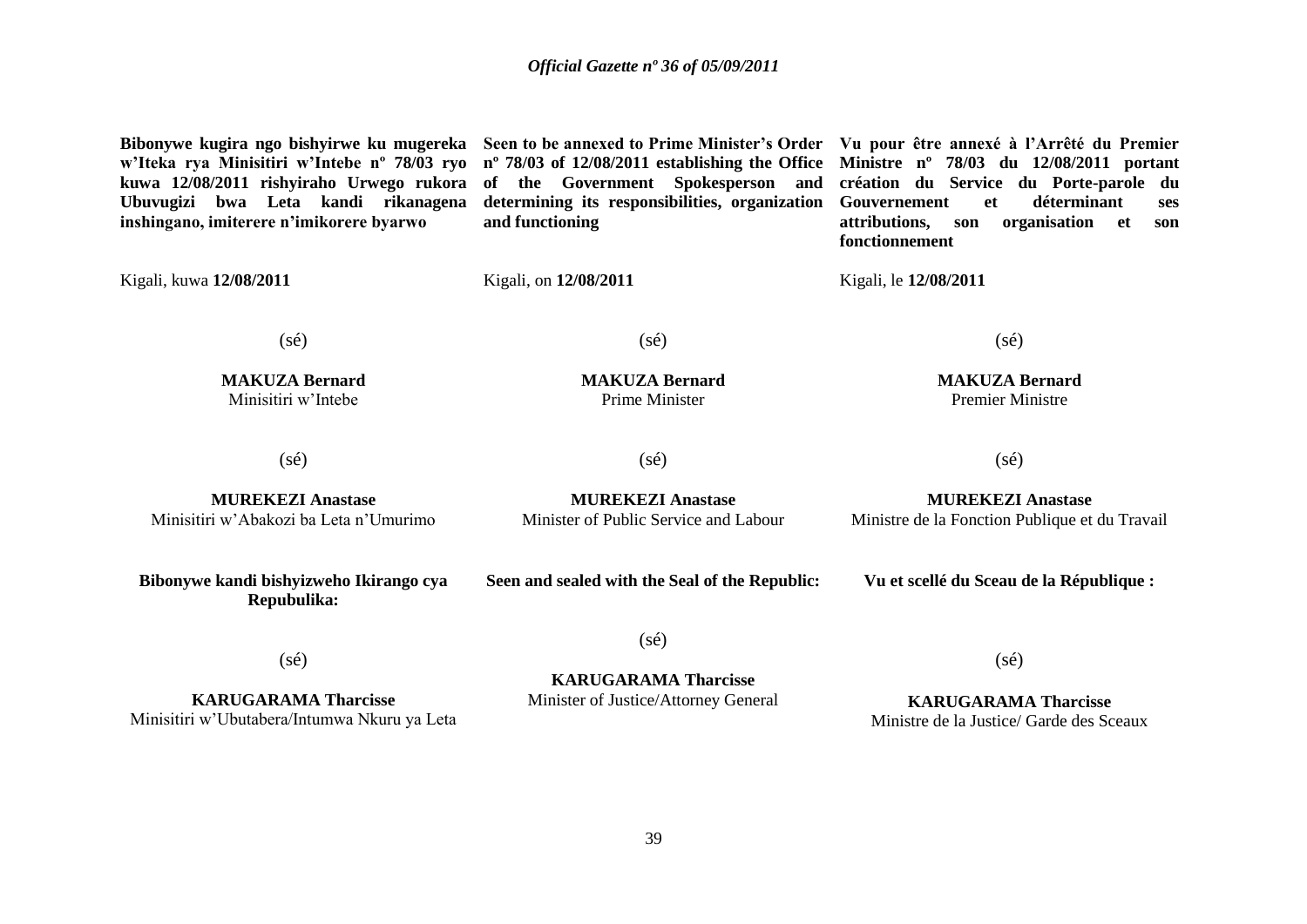UMUGEREKA WA II W'ITEKA RYA ANNEXE II TO PRIME MINISTER'S ANNEXE II A L'ARRETE DU **MINISITIRI W'INTEBE Nº 78/03 RYO ORDER Nº 78/03 OF 12/08/2011 PREMIER MINISTRE Nº 78/03 DU KUWA 12/08/2011 RISHYIRAHO ESTABLISHING THE OFFICE OF THE 12/08/2011 PORTANT CREATION DU URWEGO RUKORA UBUVUGIZI BWA GOVERNMENT SPOKESPERSON AND SERVICE DU PORTE-PAROLE DU LETA KANDI RIKAGENA DETERMINING ITS INSHINGANO, N'IMIKORERE BYARWO IMITERERE RESPONSIBILITIES, ORGANISATION SES AND FUNCTIONNING GOUVERNEMENT ET DETERMINANT**  ATTRIBUTIONS, SON **ORGANISATION ET SON FONCTIONNEMENT**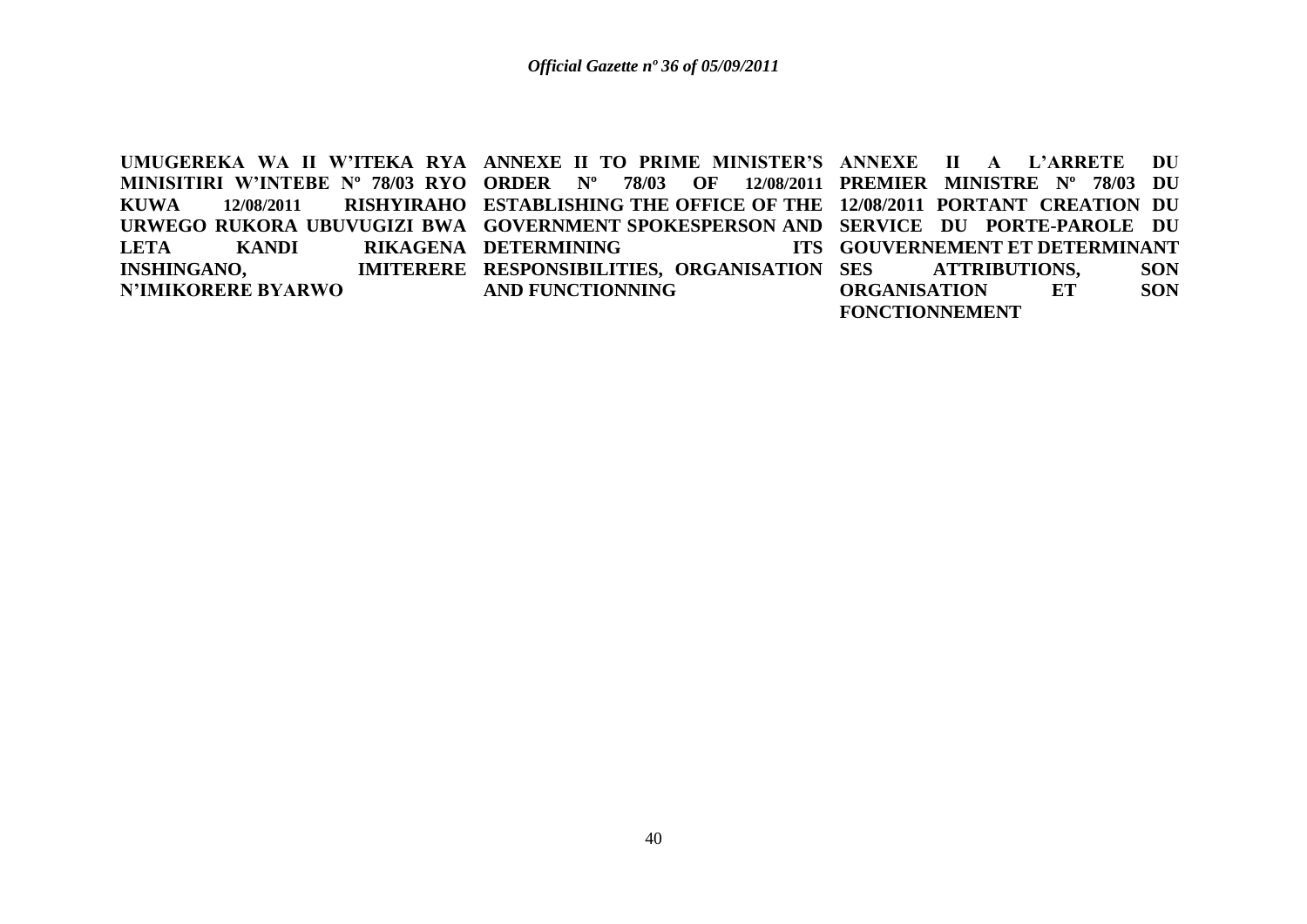# **ANNEX II : SUMMARY OF JOBS FOR THE OFFICE OF THE GOVERNMENT SPOKESPERSON**

| <b>Administrative Unit</b>                                  | <b>Job Title</b>                     | Title of Job positions linked to the Job                     | <b>Proposed Jobs</b> |
|-------------------------------------------------------------|--------------------------------------|--------------------------------------------------------------|----------------------|
|                                                             |                                      |                                                              |                      |
| <b>Office of the Govt Spokesperson</b>                      | Govt Spokesperson                    | Governent Spokesperson                                       | $\mathbf{1}$         |
|                                                             |                                      |                                                              |                      |
|                                                             | <b>Executive Assistant</b>           | <b>Executive Assistant to the Government</b><br>Spokesperson | $\mathbf{1}$         |
|                                                             | S/Total                              |                                                              | $\boldsymbol{2}$     |
| <b>Office of the Deputy Govt</b><br>Spokesperson            | Deputy Govt Spokesperson             | Deputy Government Spokesperson                               | $\mathbf{1}$         |
|                                                             | <b>Executive Assistant</b>           | <b>Executive Assistant to Deputy Govt</b><br>Spokesperson    | $\mathbf{1}$         |
|                                                             | S/Total                              |                                                              | $\overline{2}$       |
| <b>Pool of Communication</b><br><b>Analysts/Researchers</b> | Communication<br>Analyst/Researchers | <b>Communication Analyst/Researchers</b>                     | 10                   |
|                                                             | Webmaster                            | Webmaster                                                    | $\mathbf{1}$         |
|                                                             | ICT Officer                          | ICT Officer                                                  | $\mathbf{1}$         |
|                                                             | Database & Documentation             | Database & Documentation                                     | $\mathbf{1}$         |
|                                                             | Translator                           | Translator                                                   | $\mathbf{1}$         |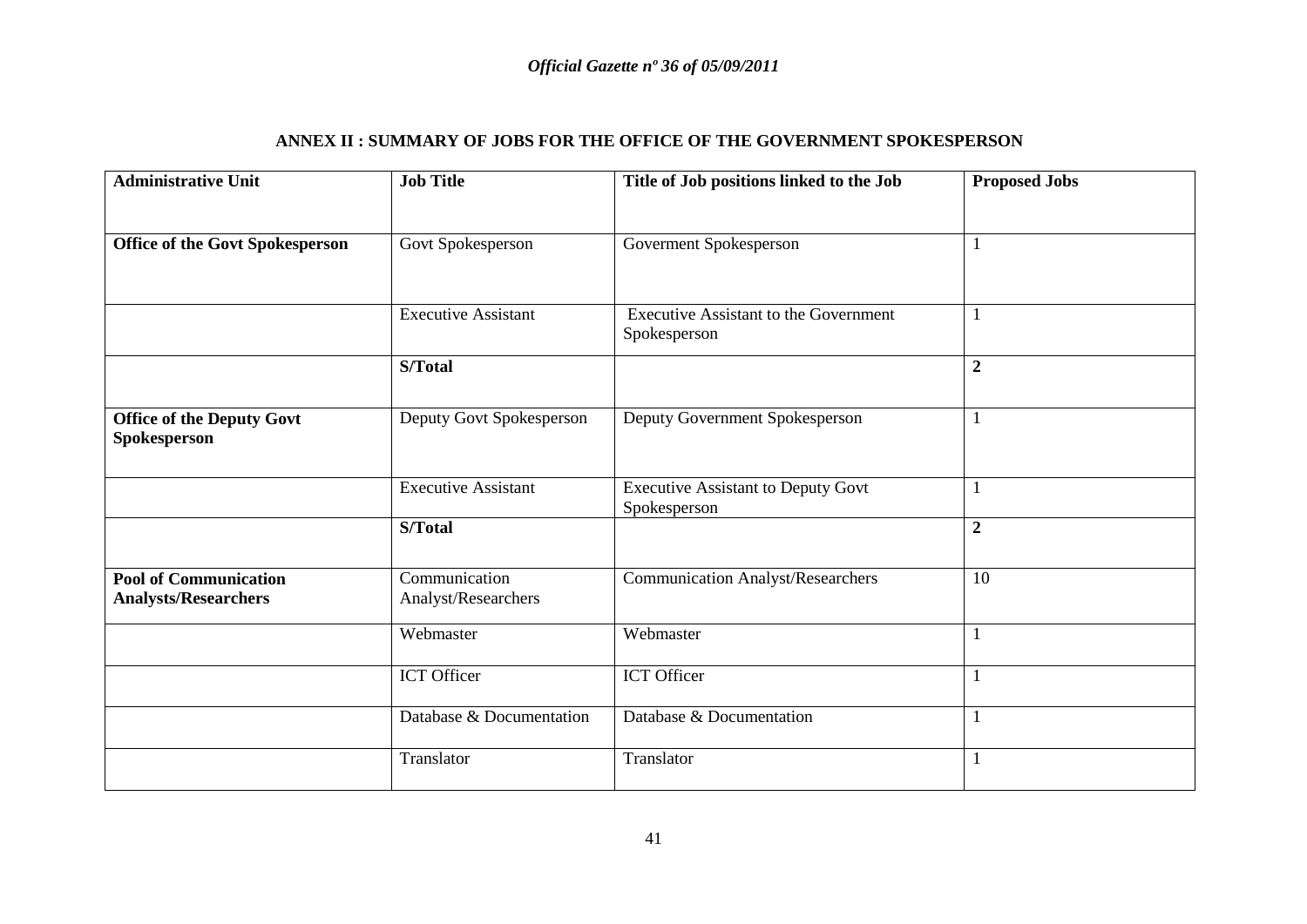|                                                                         | S/Total                  |                                        | 14           |
|-------------------------------------------------------------------------|--------------------------|----------------------------------------|--------------|
|                                                                         |                          |                                        |              |
| <b>Office of the Government</b><br><b>Spokesperson Support Services</b> | Director                 | Director of Administration and Finance |              |
|                                                                         | Administrative Assistant | <b>Administrative Assistant</b>        | $\mathbf{I}$ |
|                                                                         | <b>Budget Officer</b>    | <b>Budget Officer</b>                  | $\mathbf{I}$ |
|                                                                         | Accountant               | Accountant                             |              |
|                                                                         | HR & Procurement Officer | HR & Procurement Officer               |              |
|                                                                         | S/Total                  |                                        | 5            |
|                                                                         | <b>Grand Total</b>       |                                        | 24           |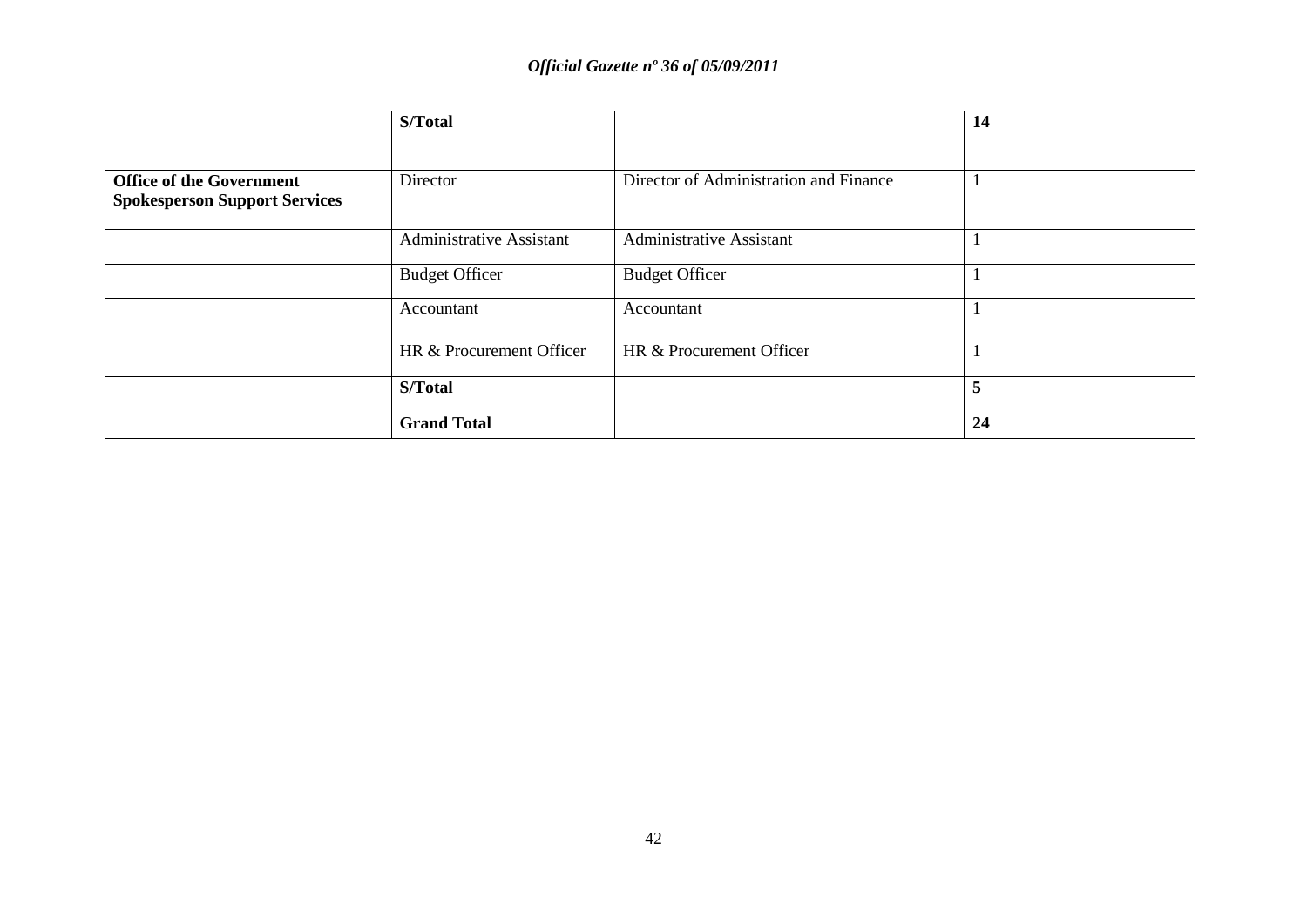**Bibonywe kugira ngo bishyirwe ku mugereka w'Iteka rya Minisitiri w'Intebe nº 78/03 ryo kuwa 12/8/2011 rishyiraho Urwego rukora Ubuvugizi bwa Leta kandi rikanagena inshingano, imiterere n'imikorere byarwo**

**the Government Spokesperson and and functioning**

**Seen to be annexed to Prime Minister's Order Vu pour être annexé à l'Arrêté du Premier nº 78/03 of 12/8/2011 establishing the Office of Ministre nº 78/03 du 12/8/2011 portant création determining its responsibilities, organization déterminant ses attributions, son organisation et du Service du Porte-parole du Gouvernement et son fonctionnement**

Kigali, kuwa **12/8/2011** (sé) **MAKUZA Bernard** Minisitiri w"Intebe Kigali, on **12/8/2011**  $(sé)$ **MAKUZA Bernard** Prime Minister Kigali, le **12/8/2011** (sé) **MAKUZA Bernard** Premier Ministre (sé) **MUREKEZI Anastase** Minisitiri w"Abakozi ba Leta n"Umurimo  $(s\acute{e})$ **MUREKEZI Anastase** Minister of Public Service and Labour  $(s\acute{e})$ **MUREKEZI Anastase** Ministre de la Fonction Publique et du Travail **Bibonywe kandi bishyizweho Ikirango cya Repubulika:**  $(s\acute{e})$ **KARUGARAMA Tharcisse** Minisitiri w"Ubutabera/Intumwa Nkuru ya Leta **Seen and sealed with the Seal of the Republic:** (sé) **KARUGARAMA Tharcisse** Minister of Justice/Attorney General **Vu et scellé du Sceau de la Rιpublique :**  $(s\acute{e})$ **KARUGARAMA Tharcisse** Ministre de la Justice/ Garde des Sceaux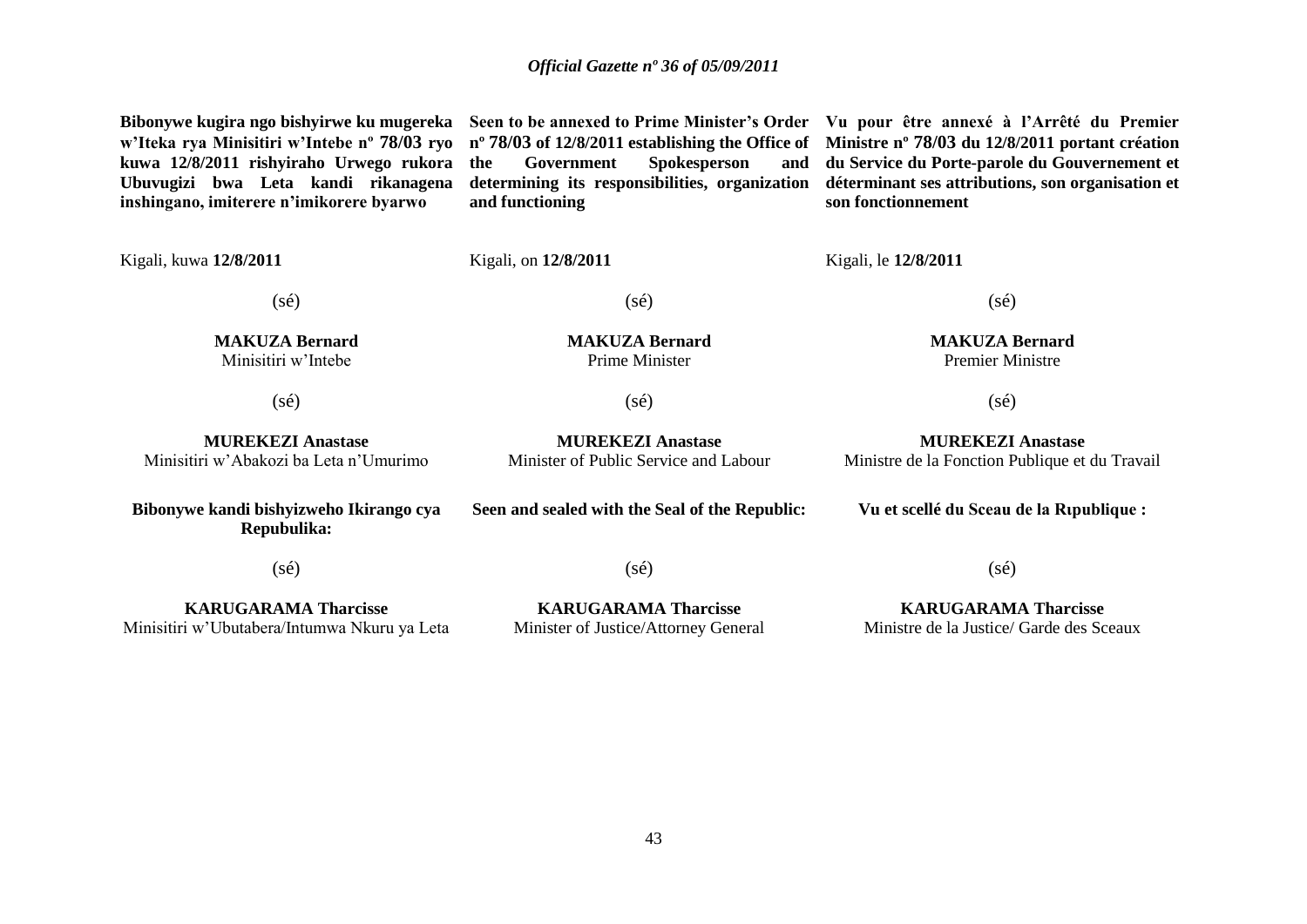**ITEKA RYA MINISITIRI W'INTEBE PRIME MINISTER'S ORDER N°79/03 OF ARRETE DU PREMIER MINISTRE N°79/03 N°79/03 RYO KUWA 16/8/2011 16/8/2011 APPOINTING A DIRECTOR DU 16/8/2011 PORTANT NOMINATION RISHYIRAHO UMUYOBOZI MUKURU GENERAL D'UN DIRECTEUR GENERAL** 

#### **ISHAKIRO**

### **TABLE OF CONTENTS**

**TABLE DES MATIERES**

- **Ingingo ya mbere: Ishyirwaho ry'Umuyobozi Article One: Appointment of a Director Article premier: Nomination d'un Directeur Mukuru General G**é**néral**
- **Ingingo ya 2: Abashinzwe kubahiriza iri teka Article 2: Authorities responsible for the Article 2 : Autorités chargées de l'exécution du implementation of this Order présent arrêté**
- **Ingingo va 3: Ivanwaho zinyuranyije n'iri teka Article 3: Repealing provision Article 3 : Disposition abrogatoire**
- **Ingingo ya 4: Igihe iteka ritangira Article 4: Commencement gukurikizwa Article 4 : Entrée en vigueur**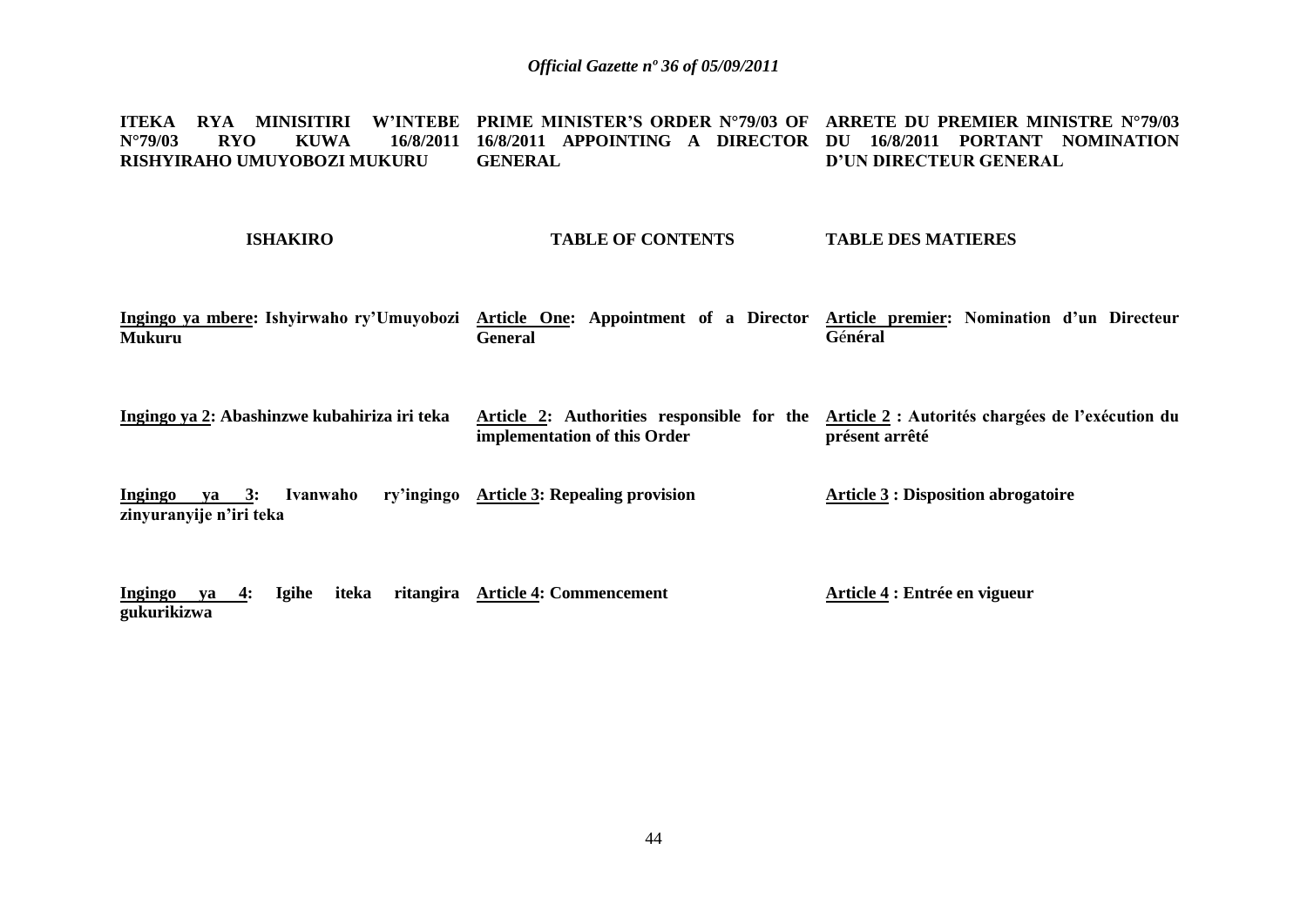| <b>W'INTEBE</b><br>MINISITIRI<br><b>ITEKA</b><br><b>RYA</b><br>$N^{\circ}79/03$<br><b>RYO</b><br><b>KUWA</b><br>16/8/2011<br>RISHYIRAHO UMUYOBOZI MUKURU                                             | <b>PRIME MINISTER'S ORDER N°79/03 OF</b><br>16/8/2011 APPOINTING<br>A DIRECTOR<br><b>GENERAL</b>                                               | ARRETE DU PREMIER MINISTRE N°79/03<br>16/8/2011 PORTANT NOMINATION<br>DU<br>D'UN DIRECTEUR GENERAL                                               |
|------------------------------------------------------------------------------------------------------------------------------------------------------------------------------------------------------|------------------------------------------------------------------------------------------------------------------------------------------------|--------------------------------------------------------------------------------------------------------------------------------------------------|
| Minisitiri w'Intebe;                                                                                                                                                                                 | <b>The Prime Minister;</b>                                                                                                                     | <b>Le Premier Ministre;</b>                                                                                                                      |
| Ashingiye ku Itegeko Nshinga rya Repubulika<br>y'u Rwanda ryo kuwa 04 Kamena 2003, nk'uko<br>ryavuguruwe kugeza ubu, cyane cyane mu<br>ngingo zaryo, iya 118, iya 119 n'iya 121;                     | Pursuant to the Constitution of the Republic of<br>Rwanda of 04 June 2003, as amended to date,<br>especially in Articles 118, 119 and 121;     | Vu la Constitution de la République du Rwanda du<br>04 juin 2003, telle que révisée à ce jour,<br>spécialement en ses articles 118, 119 and 121; |
| Ashingiye ku Itegeko n° 22/2002 ryo kuwa<br>09/07/2002 rishyiraho Sitati Rusange igenga<br>Abakozi ba Leta n'inzego z'imirimo ya Leta,<br>cyane cyane mu ngingo zaryo iya 17, iya 24<br>$n$ 'iya 35; | Pursuant to Law n° 22/2002 of 09/07/2002 on<br>General Statutes for Rwanda Public Services,<br>especially in Articles 17, 24 and 35;           | Vu la Loi nº 22/2002 du 09/07/2002 portant Statut<br>Général de la Fonction Publique Rwandaise,<br>spécialement en ses articles 17, 24 et 35;    |
| Bisabwe na Minisitiri w'Ubuhinzi n'Ubworozi;                                                                                                                                                         | On proposal by the Minister of Agriculture and<br><b>Animal Resources;</b>                                                                     | Sur proposition du Ministre de l'Agriculture et des<br><b>Ressources Animales;</b>                                                               |
| y'Abaminisitiri<br>Inama<br>yateranye<br>kuwa<br>11/05/2011 imaze kubisuzuma no kubyemeza;                                                                                                           | After consideration and approval by the Cabinet<br>in its session of $11/05/2011$ ;                                                            | Après examen et adoption par le Conseil des<br>Ministres en sa séance du 11/05/2011;                                                             |
| <b>ATEGETSE:</b>                                                                                                                                                                                     | <b>HEREBY ORDERS:</b>                                                                                                                          | <b>ARRETE:</b>                                                                                                                                   |
| Ingingo ya mbere: Ishyirwaho ry'Umuyobozi<br><b>Mukuru</b>                                                                                                                                           | Article One: Appointment of a Director<br><b>General</b>                                                                                       | Article Premier: Nomination d'un Directeur<br>Général                                                                                            |
| <b>RUTAGWENDA</b><br>Dr.<br>Théogene<br>agizwe<br>Umuyobozi Mukuru ushinzwe Amatungo muri<br>Minisiteri y'Ubuhinzi n'Ubworozi.                                                                       | Dr. RUTAGWENDA Théogene is hereby<br>appointed Director General of Animal<br>Resources in the Ministry of Agriculture and<br>Animal Resources. | Dr. RUTAGWENDA Théogène est nommé<br>Directeur Général des Ressources Animales au<br>Ministère de l'Agriculture et des Ressources<br>Animales.   |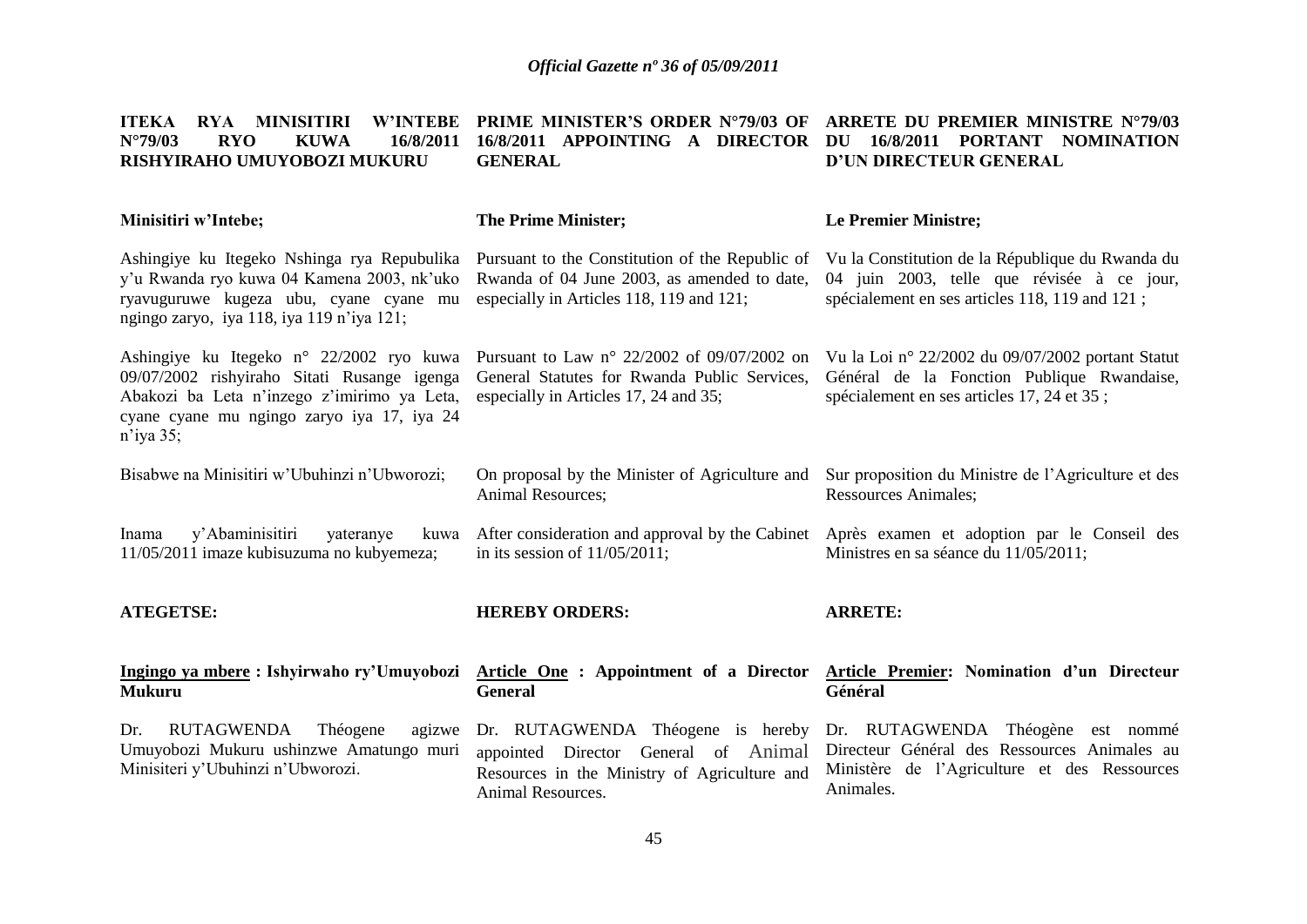| Ingingo ya 2: Abashinzwe kubahiriza iri teka                                                                                                                                                                | implementation of this Order                                               | Article 2: Authorities responsible for the Article 2: Autorités chargées de l'exécution du<br>présent arrêté                                                                                                                                                 |
|-------------------------------------------------------------------------------------------------------------------------------------------------------------------------------------------------------------|----------------------------------------------------------------------------|--------------------------------------------------------------------------------------------------------------------------------------------------------------------------------------------------------------------------------------------------------------|
| Minisitiri w'Ubuhinzi n'Ubworozi na Minisitiri<br>w'Abakozi ba Leta n'Umurimo<br>basabwe<br>kubahiriza iri teka.                                                                                            | Labour<br>with<br>entrusted<br>and<br>are<br>implementation of this Order. | The Minister of Agriculture and Animal Le Ministre de l'Agriculture et des Ressources<br>Resources and the Minister of Public Service Animales et le Ministre de la Fonction Publique et<br>the du Travail sont chargés de l'exécution du présent<br>arrêté. |
| Ivanwaho<br>Ingingo<br>ya 3:<br>zinyuranyije n'iri teka                                                                                                                                                     | ry'ingingo Article 3: Repealing provision                                  | <b>Article 3: Disposition abrogatoire</b>                                                                                                                                                                                                                    |
| Ingingo zose z'amateka abanziriza iri kandi. All prior provisions contrary to this Order are<br>zinyuranyije naryo zivanyweho.                                                                              | hereby repealed.                                                           | Toutes les dispositions antérieures contraires au<br>présent arrêté sont abrogées.                                                                                                                                                                           |
| iteka<br>Ingingo ya<br><b>Igihe</b><br>4:<br>gukurikizwa                                                                                                                                                    | ritangira Article 4: Commencement                                          | Article 4 : Entrée en vigueur                                                                                                                                                                                                                                |
| Iri teka ritangira gukurikizwa ku munsi This Order shall come into force on the date of<br>rishyiriweho umukono. Agaciro karyo gahera ku its signature. It takes effect as of 11/05/2011.<br>wa 11/05/2011. |                                                                            | Le présent arrêté entre en vigueur le jour de sa<br>signature. Il sort ses effets à partir du 11/05/2011.                                                                                                                                                    |

Kigali, kuwa 16/08/2011

Kigali, on 16/08/2011

Kigali, le 16/08/2011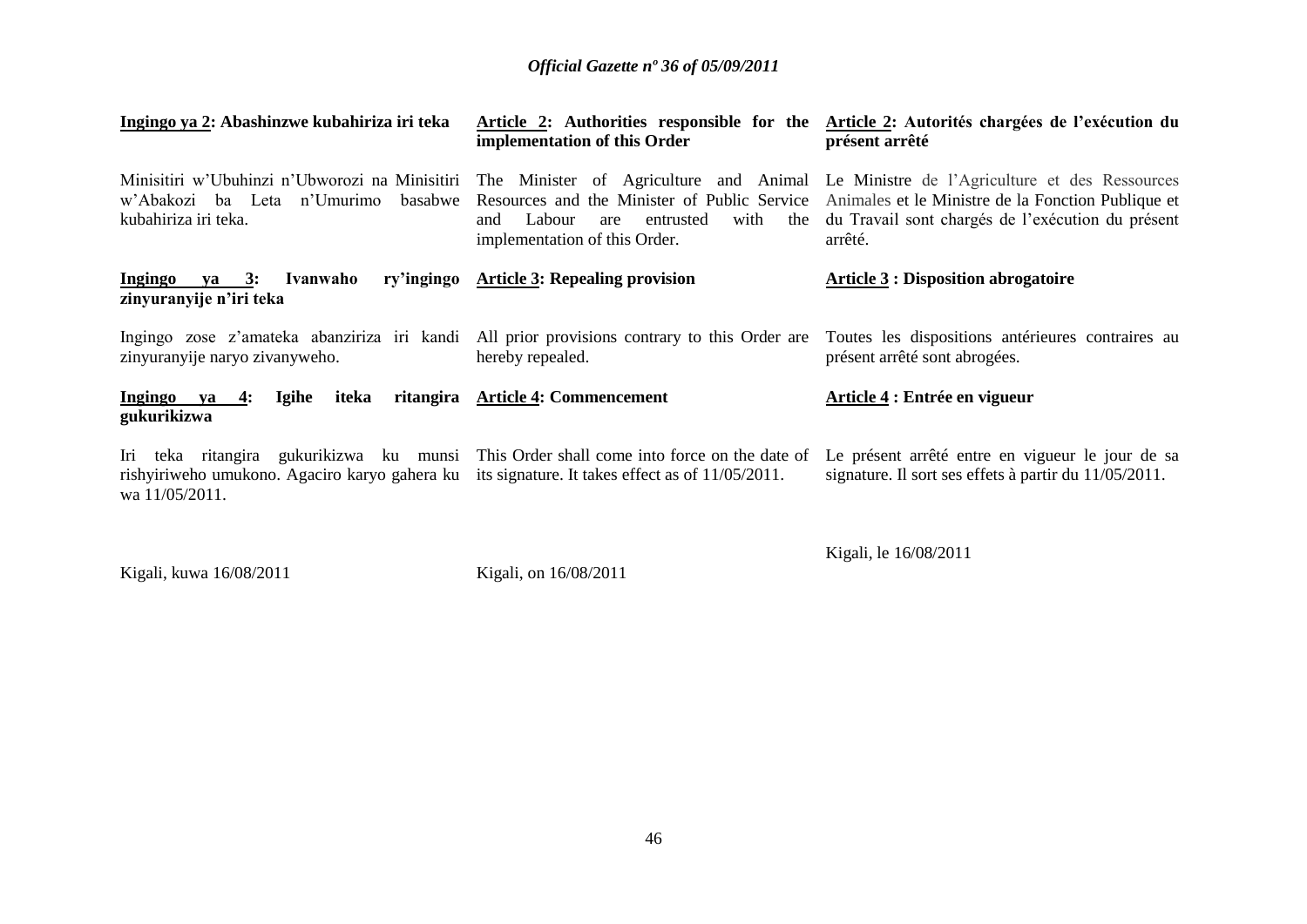(sé)

(sé)

(sé)

**MAKUZA Bernard** Minisitiri w"Intebe

**MAKUZA Bernard** Prime Minister

**MAKUZA Bernard** Premier Ministre

| (sé)                                                                        | (sé)                                                                | (sé)                                                                          |
|-----------------------------------------------------------------------------|---------------------------------------------------------------------|-------------------------------------------------------------------------------|
| Dr. KALIBATA Agnes<br>Minisitiri w'ubuhinzi n'Ubworozi                      | Dr. KALIBATA Agnes<br>Minister of Agriculture and Animal Resources  | Dr. KALIBATA Agnes<br>Ministre de l'Agriculture et des Ressources<br>Animales |
| Bibonywe kandi bishyizweho Ikirango cya<br>Repubulika:                      | Seen and sealed with the Seal of the<br><b>Republic:</b>            | Vu et scellé du Sceau de la République :                                      |
| $(s\acute{e})$                                                              | (sé)                                                                | $(s\acute{e})$                                                                |
| <b>KARUGARAMA Tharcisse</b><br>Minisitiri w'Ubutabera/Intumwa Nkuru ya Leta | <b>KARUGARAMA Tharcisse</b><br>Minister of Justice/Attorney General | <b>KARUGARAMA Tharcisse</b><br>Ministre de la Justice/Garde des Sceaux        |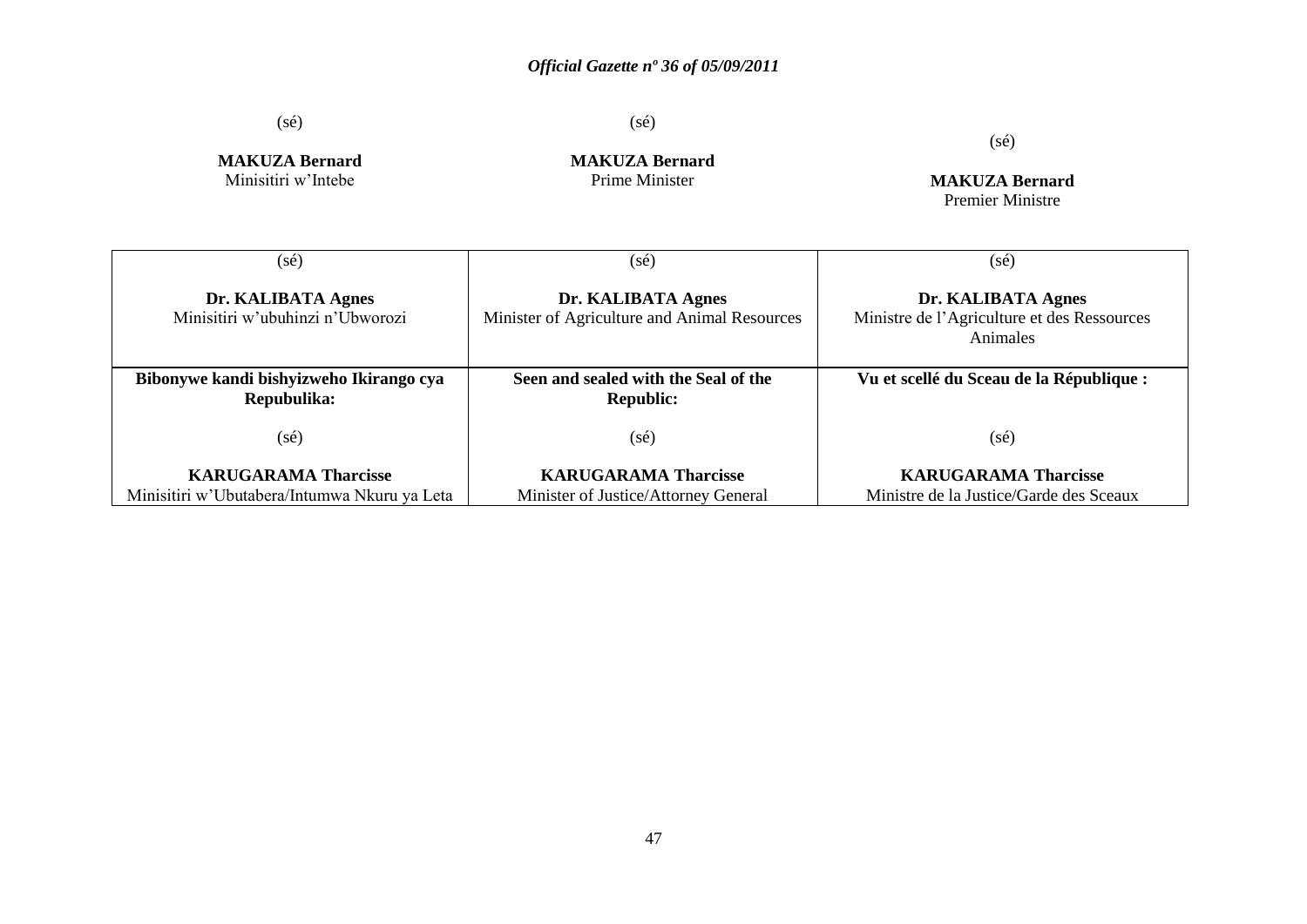**ITEKA RYA MINISITIRI W'INTEBE PRIME MINISTER'S ORDER N°80/03 OF ARRETE DU PREMIER MINISTRE N°80/03 N°80/03 RYO KUWA 16/08/2011 16/08/2011 APPOINTING A DIRECTOR DU 16/08/2011 PORTANT NOMINATION RISHYIRAHO UMUYOBOZI MUKURU GENERAL D'UN DIRECTEUR GENERAL** 

| <b>ISHAKIRO</b>                                                               | <b>TABLE OF CONTENTS</b>                                                    | <b>TABLE DES MATIERES</b>                                          |
|-------------------------------------------------------------------------------|-----------------------------------------------------------------------------|--------------------------------------------------------------------|
| Ingingo ya mbere : Ishyirwaho ry'Umuyobozi<br><b>Mukuru</b>                   | Appointment of a Director<br>Article One:<br><b>General</b>                 | Article premier : Nomination d'un Directeur<br>Général             |
| Ingingo ya 2: Abashinzwe kubahiriza iri teka                                  | Article 2 : Authorities responsible for the<br>implementation of this Order | Article 2 : Autorités chargées de l'exécution du<br>présent arrêté |
| ry'ingingo<br>$ya \quad 3:$<br>Ingingo<br>Ivanwaho<br>zinyuranyije n'iri teka | <b>Article 3: Repealing provision</b>                                       | <b>Article 3 : Disposition abrogatoire</b>                         |
| Ingingo ya 4: Igihe iteka ritangira<br>gukurikizwa                            | <b>Article 4: Commencement</b>                                              | Article 4 : Entrée en vigueur                                      |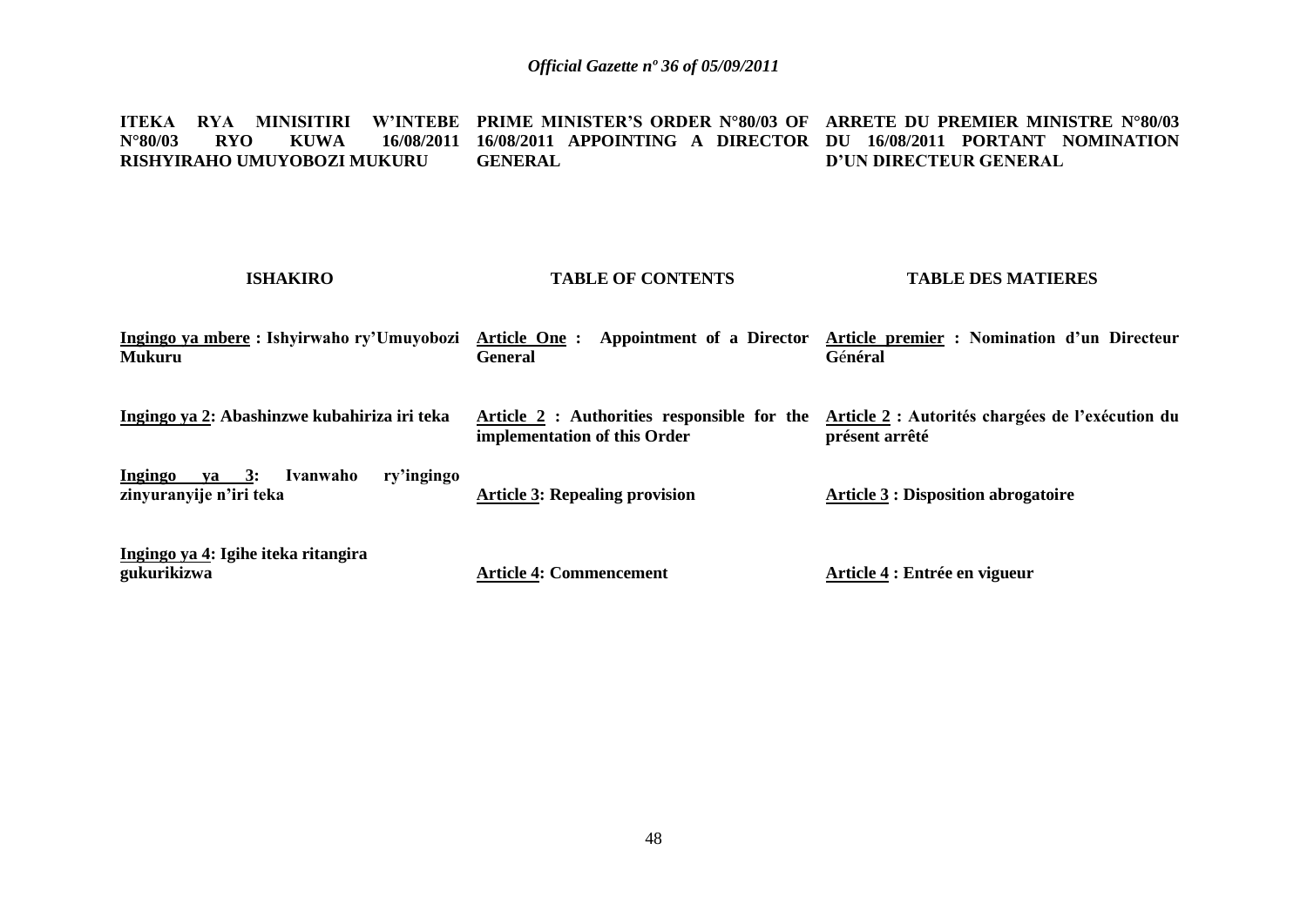| RYA MINISITIRI<br><b>W'INTEBE</b><br><b>ITEKA</b><br>$N^{\circ}80/03$<br><b>RYO</b><br><b>KUWA</b><br>16/08/2011<br>RISHYIRAHO UMUYOBOZI MUKURU                                                                  | <b>PRIME MINISTER'S ORDER N°80/03 OF</b><br>16/08/2011 APPOINTING A DIRECTOR<br><b>GENERAL</b>                                              | ARRETE DU PREMIER MINISTRE N°80/03<br>16/08/2011 PORTANT NOMINATION<br>DU<br>D'UN DIRECTEUR GENERAL                                                        |
|------------------------------------------------------------------------------------------------------------------------------------------------------------------------------------------------------------------|---------------------------------------------------------------------------------------------------------------------------------------------|------------------------------------------------------------------------------------------------------------------------------------------------------------|
| Minisitiri w'Intebe;                                                                                                                                                                                             | <b>The Prime Minister;</b>                                                                                                                  | <b>Le Premier Ministre;</b>                                                                                                                                |
| Ashingiye ku Itegeko Nshinga rya Repubulika<br>y'u Rwanda ryo kuwa 04 Kamena 2003, nk'uko<br>ryavuguruwe kugeza ubu, cyane cyane mu<br>ngingo zaryo, iya 118, iya 119 n'iya 121;                                 | Pursuant to the Constitution of the Republic of<br>Rwanda of 04 June 2003, as amended to date,<br>especially in Articles 118, 119 and 121;  | Vu la Constitution de la République du Rwanda du<br>04 juin 2003, telle que révisée à ce jour,<br>spécialement en ses articles 118, 119 and 121            |
| Ashingiye ku Itegeko n° 22/2002 ryo kuwa<br>09/07/2002 rishyiraho Sitati Rusange igenga<br>Abakozi ba Leta n'inzego z'imirimo ya Leta,<br>cyane cyane mu ngingo zaryo iya 17, iya 24<br>$n$ <sup>'</sup> iya 35; | Pursuant to Law n° 22/2002 of 09/07/2002 on<br>General Statutes for Rwanda Public Services,<br>especially in Articles 17, 24 and 35;        | Vu la Loi nº 22/2002 du 09/07/2002 portant Statut<br>Général de la Fonction Publique Rwandaise,<br>spécialement en ses articles 17, 24 et 35;              |
| Bisabwe na Minisitiri w'Ubuhinzi n'Ubworozi;                                                                                                                                                                     | On proposal by the Minister of Agriculture and<br>Animal Resources;                                                                         | Sur proposition du Ministre de l'Agriculture et des<br><b>Ressources Animales;</b>                                                                         |
| y'Abaminisitiri<br>Inama<br>yateranye<br>kuwa<br>11/05/2011 imaze kubisuzuma no kubyemeza;                                                                                                                       | After consideration and approval by the Cabinet<br>in its session of $11/05/2011$ ;                                                         | Après examen et adoption par le Conseil des<br>Ministres en sa séance du 11/05/2011;                                                                       |
| <b>ATEGETSE:</b>                                                                                                                                                                                                 | <b>HEREBY ORDERS:</b>                                                                                                                       | <b>ARRETE:</b>                                                                                                                                             |
| Ingingo ya mbere: Ishyirwaho ry'Umuyobozi<br><b>Mukuru</b>                                                                                                                                                       | Article One: Appointment of a Director<br><b>General</b>                                                                                    | <b>Article Premier : Nomination d'un Directeur</b><br>Général                                                                                              |
| <b>RURANGWA</b><br>Bwana<br>Raphael<br>agizwe<br>Umuyobozi Mukuru w'<br>Igenamigambi na<br>Politiki muri Minisiteri y'Ubuhinzi n'Ubworozi.                                                                       | Mr. RURANGWA Raphael is hereby appointed<br>Director General of Planning and Policy in the<br>Ministry of Agriculture and Animal Resources. | Monsieur RURANGWA Raphael est nommé<br>Directeur Général de la Plannification et Politique<br>au Ministère de l'Agriculture et des Ressources<br>Animales. |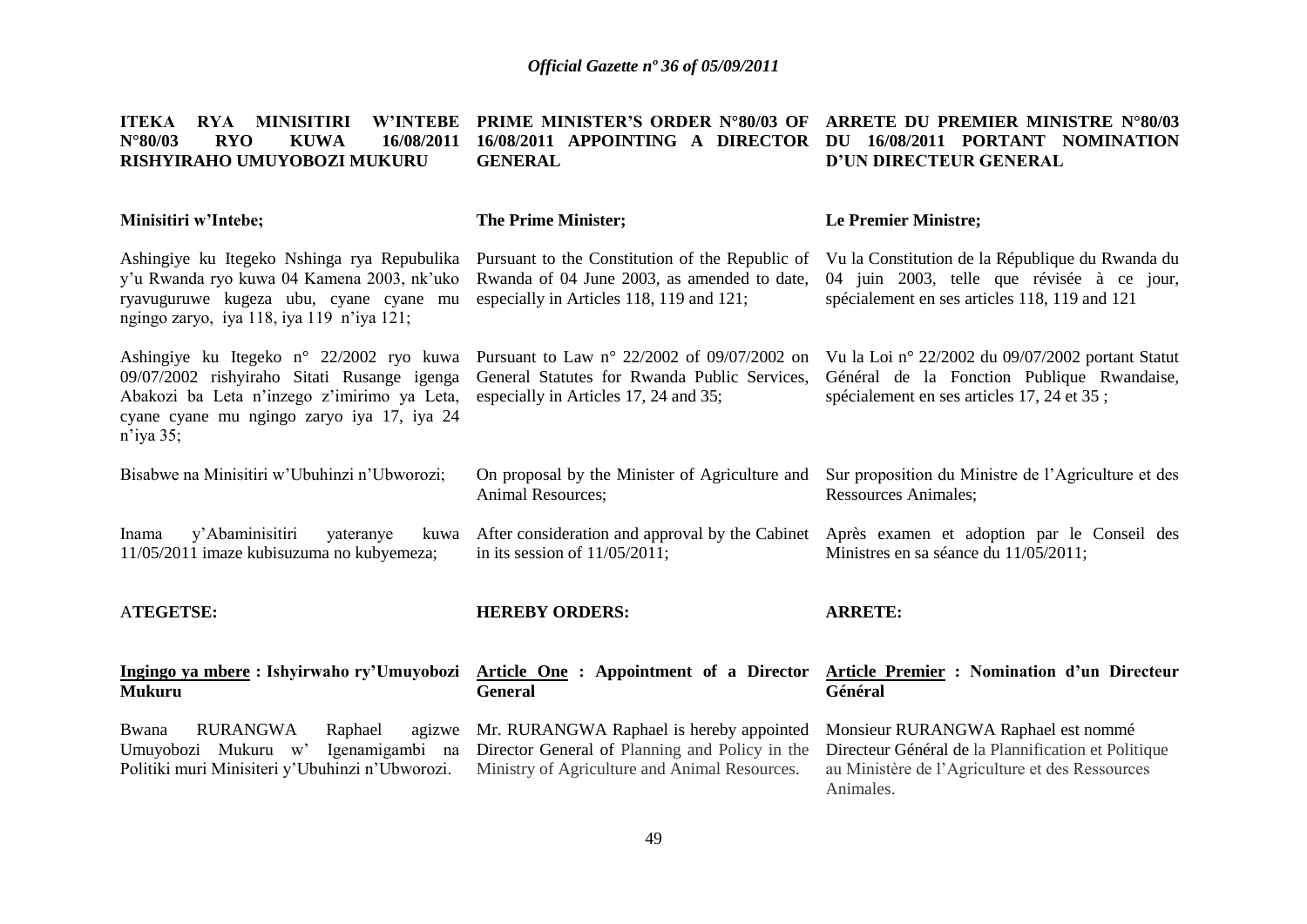| Ingingo ya 2: Abashinzwe kubahiriza iri teka                                                                                                                                                               | implementation of this Order                                                      | Article 2: Authorities responsible for the Article 2: Autorités chargées de l'exécution du<br>présent arrêté                                                                                                                                             |
|------------------------------------------------------------------------------------------------------------------------------------------------------------------------------------------------------------|-----------------------------------------------------------------------------------|----------------------------------------------------------------------------------------------------------------------------------------------------------------------------------------------------------------------------------------------------------|
| Minisitiri w'Ubuhinzi n'Ubworozi na Minisitiri<br>w'Abakozi ba Leta n'Umurimo<br>basabwe<br>kubahiriza iri teka.                                                                                           | Labour<br>with<br>and<br>are<br>entrusted<br>the<br>implementation of this Order. | The Minister of Agriculture and Animal Le Ministre de l'Agriculture et des Ressources<br>Resources and the Minister of Public Service Animales et le Ministre de la Fonction Publique et<br>du Travail sont chargés de l'exécution du présent<br>arrêté. |
| ry'ingingo<br>Ingingo<br>ya 3:<br>Ivanwaho<br>zinyuranyije n'iri teka                                                                                                                                      | <b>Article 3: Repealing provision</b>                                             | <b>Article 3: Disposition abrogatoire</b>                                                                                                                                                                                                                |
| Ingingo zose z'amateka abanziriza iri kandi All prior provisions contrary to this Order are<br>zinyuranyije naryo zivanyweho.                                                                              | hereby repealed.                                                                  | Toutes les dispositions antérieures contraires au<br>présent arrêté sont abrogées.                                                                                                                                                                       |
| Ingingo ya 4:<br><b>Igihe</b><br>iteka<br>gukurikizwa                                                                                                                                                      | ritangira Article 4: Commencement                                                 | <b>Article 4: Entrée en vigueur</b>                                                                                                                                                                                                                      |
| Iri teka ritangira gukurikizwa ku munsi This Order shall come into force on the date of<br>rishyiriweho umukono. Agaciro karyo gahera its signature. It takes effect as of 11/05/2011.<br>kuwa 11/05/2011. |                                                                                   | Le présent arrêté entre en vigueur le jour de sa<br>signature. Il sort ses effets à partir du 11/05/2011.                                                                                                                                                |
| Kigali, kuwa 16/08/2011                                                                                                                                                                                    | Kigali, on 16/08/2011                                                             | Kigali, le 16/08/2011                                                                                                                                                                                                                                    |
| $(s\acute{e})$<br><b>MAKUZA Bernard</b><br>Minisitiri w'Intebe                                                                                                                                             | $(s\acute{e})$<br><b>MAKUZA Bernard</b><br>Prime Minister                         | $(s\acute{e})$<br><b>MAKUZA Bernard</b><br><b>Premier Ministre</b>                                                                                                                                                                                       |
| $(s\acute{e})$                                                                                                                                                                                             | $(s\acute{e})$                                                                    | $(s\acute{e})$                                                                                                                                                                                                                                           |
| Dr. KALIBATA Agnes<br>Minisitiri w'ubuhinzi n'Ubworozi                                                                                                                                                     | Dr. KALIBATA Agnes<br>Minister of Agriculture and Animal Resources                | Dr. KALIBATA Agnes<br>Ministre de l'Agriculture et des Ressources<br>Animales                                                                                                                                                                            |
| Bibonywe kandi bishyizweho Ikirango cya<br>Repubulika:                                                                                                                                                     | Seen and sealed with the Seal of the<br><b>Republic:</b>                          | Vu et scellé du Sceau de la République :                                                                                                                                                                                                                 |
| $(s\acute{e})$                                                                                                                                                                                             | $(s\acute{e})$                                                                    | $(s\acute{e})$                                                                                                                                                                                                                                           |
| <b>KARUGARAMA Tharcisse</b><br>Minisitiri w'Ubutabera/Intumwa Nkuru ya Leta                                                                                                                                | <b>KARUGARAMA Tharcisse</b><br>Minister of Justice/Attorney General               | <b>KARUGARAMA Tharcisse</b><br>Ministre de la Justice/Garde des Sceaux                                                                                                                                                                                   |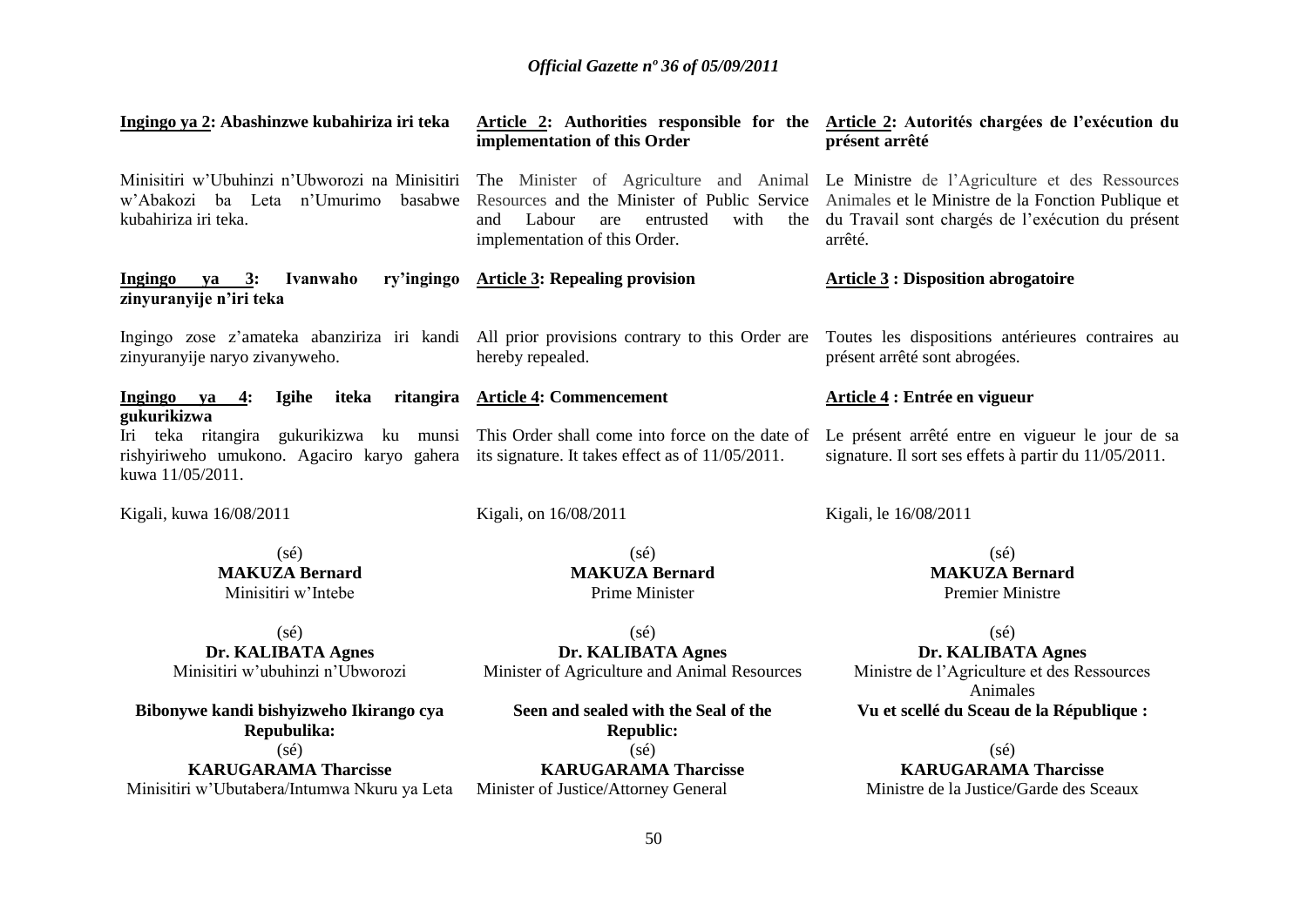**ITEKA RYA MINISITIRI W'INTEBE PRIME MINISTER'S ORDER N°81/03 OF ARRETE DU PREMIER MINISTRE N°81/03 N°81/03 RYO KUWA 16/08/2011 16/08/2011 APPOINTING A DIRECTOR DU 16/08/2011 PORTANT NOMINATION RISHYIRAHO UMUYOBOZI MUKURU GENERAL D'UN DIRECTEUR GENERAL** 

| <b>ISHAKIRO</b>                                                     | <b>TABLE OF CONTENTS</b>                                                    | <b>TABLE DES MATIERES</b>                                          |
|---------------------------------------------------------------------|-----------------------------------------------------------------------------|--------------------------------------------------------------------|
| Ingingo ya mbere: Ishyirwaho ry'Umuyobozi<br><b>Mukuru</b>          | Article One:<br>Appointment of a Director<br><b>General</b>                 | Article premier : Nomination d'un Directeur<br>Général             |
| Ingingo ya 2: Abashinzwe kubahiriza iri teka                        | Article 2 : Authorities responsible for the<br>implementation of this Order | Article 2 : Autorités chargées de l'exécution du<br>présent arrêté |
| <b>Ingingo</b><br>$va = 3$ :<br>Ivanwaho<br>zinyuranyije n'iri teka | ry'ingingo Article 3: Repealing provision                                   | <b>Article 3 : Disposition abrogatoire</b>                         |
| Ingingo ya 4: Igihe iteka ritangira<br>gukurikizwa                  | <b>Article 4: Commencement</b>                                              | Article 4 : Entrée en vigueur                                      |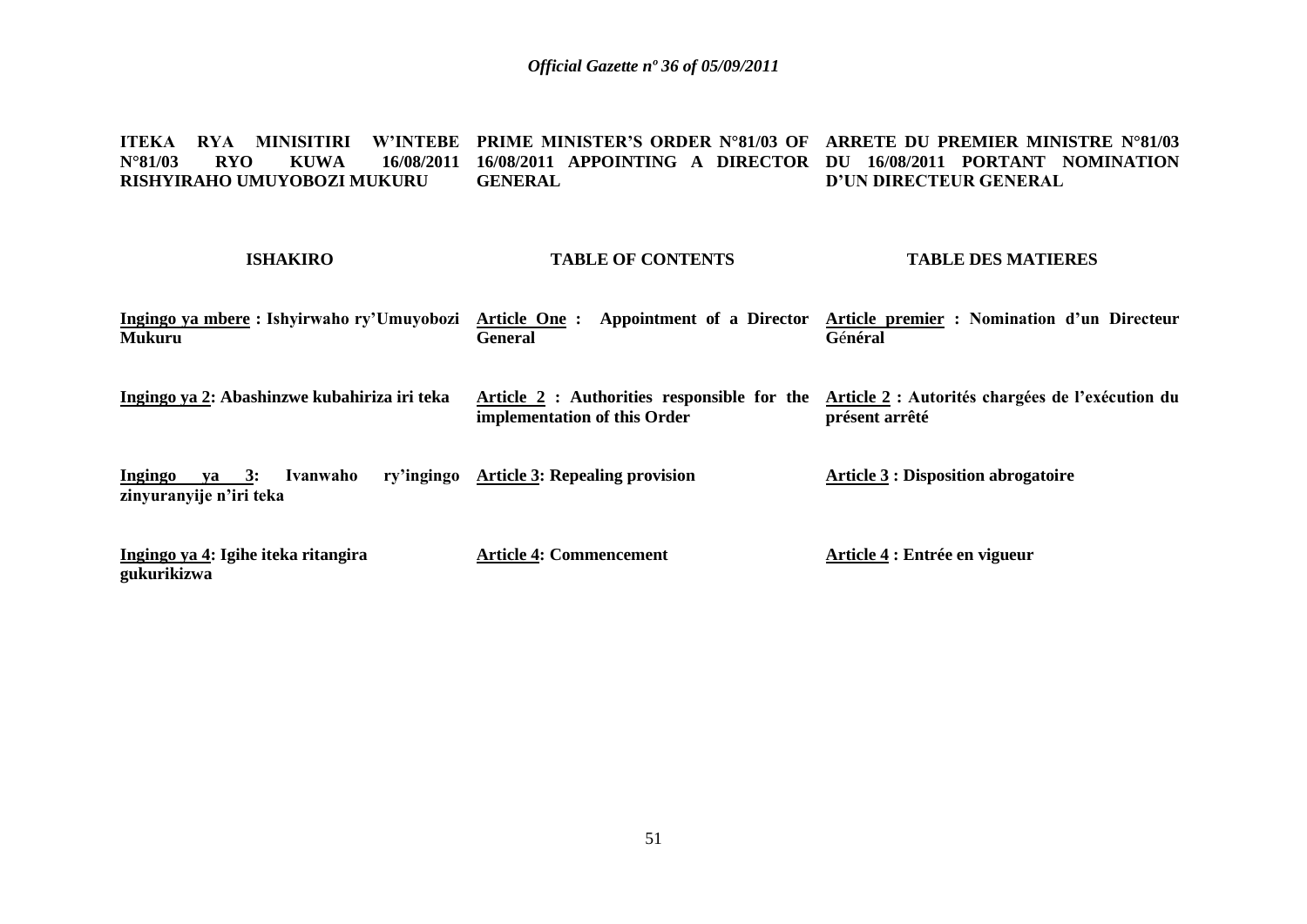| <b>RYA MINISITIRI</b><br><b>W'INTEBE</b><br><b>ITEKA</b><br>$N^{\circ}81/03$<br><b>RYO</b><br><b>KUWA</b><br>16/08/2011<br>RISHYIRAHO UMUYOBOZI MUKURU                                               | <b>PRIME MINISTER'S ORDER N°81/03 OF</b><br>16/08/2011 APPOINTING A DIRECTOR<br><b>GENERAL</b>                                                | ARRETE DU PREMIER MINISTRE N°81/03<br>16/08/2011 PORTANT NOMINATION<br>DU<br>D'UN DIRECTEUR GENERAL                                              |
|------------------------------------------------------------------------------------------------------------------------------------------------------------------------------------------------------|-----------------------------------------------------------------------------------------------------------------------------------------------|--------------------------------------------------------------------------------------------------------------------------------------------------|
| Minisitiri w'Intebe;                                                                                                                                                                                 | <b>The Prime Minister;</b>                                                                                                                    | <b>Le Premier Ministre;</b>                                                                                                                      |
| Ashingiye ku Itegeko Nshinga rya Repubulika<br>y'u Rwanda ryo ku wa 04 Kamena 2003, nk'uko<br>ryavuguruwe kugeza ubu, cyane cyane mu<br>ngingo zaryo, iya 118, iya 119 n'iya 121;                    | Pursuant to the Constitution of the Republic of<br>Rwanda of 04 June 2003, as amended to date,<br>especially in Articles 118, 119 and 121;    | Vu la Constitution de la République du Rwanda du<br>04 juin 2003, telle que révisée à ce jour,<br>spécialement en ses articles 118, 119 and 121; |
| Ashingiye ku Itegeko n° 22/2002 ryo kuwa<br>09/07/2002 rishyiraho Sitati Rusange igenga<br>Abakozi ba Leta n'inzego z'imirimo ya Leta,<br>cyane cyane mu ngingo zaryo iya 17, iya 24<br>$n$ 'iya 35; | Pursuant to Law $n^{\circ}$ 22/2002 of 09/07/2002 on<br>General Statutes for Rwanda Public Services,<br>especially in Articles 17, 24 and 35; | Vu la Loi nº 22/2002 du 09/07/2002 portant Statut<br>Général de la Fonction Publique Rwandaise,<br>spécialement en ses articles 17, 24 et 35;    |
| Bisabwe na Minisitiri w'Ubuhinzi n'Ubworozi;                                                                                                                                                         | On proposal by the Minister of Agriculture and<br>Animal Resources;                                                                           | Sur proposition du Ministre de l'Agriculture et des<br><b>Ressources Animales;</b>                                                               |
| y'Abaminisitiri<br>Inama<br>yateranye<br>kuwa<br>11/05/2011 imaze kubisuzuma no kubyemeza;                                                                                                           | After consideration and approval by the Cabinet<br>in its session of $11/05/2011$ ;                                                           | Après examen et adoption par le Conseil des<br>Ministres en sa séance du 11/05/2011;                                                             |
| <b>ATEGETSE:</b>                                                                                                                                                                                     | <b>HEREBY ORDERS:</b>                                                                                                                         | <b>ARRETE:</b>                                                                                                                                   |
| Ingingo ya mbere: Ishyirwaho ry'Umuyobozi<br><b>Mukuru</b>                                                                                                                                           | <b>Article One : Appointment of a Director</b><br><b>General</b>                                                                              | Article Premier : Nomination d'un Directeur<br>Général                                                                                           |
| Bwana SENDEGE Norbert agizwe Umuyobozi<br>Mukuru w'Ubuhinzi muri Minisiteri y'Ubuhinzi<br>n'Ubworozi.                                                                                                | Mr. SENDEGE Norbert is hereby appointed<br>Director General of Crops in the Ministry of<br>Agriculture and Animal Resources.                  | Monsieur SENDEGE Norbert est nommé Directeur<br>Général de la Production Agricole au Ministère de<br>l'Agriculture et des Ressources Animales.   |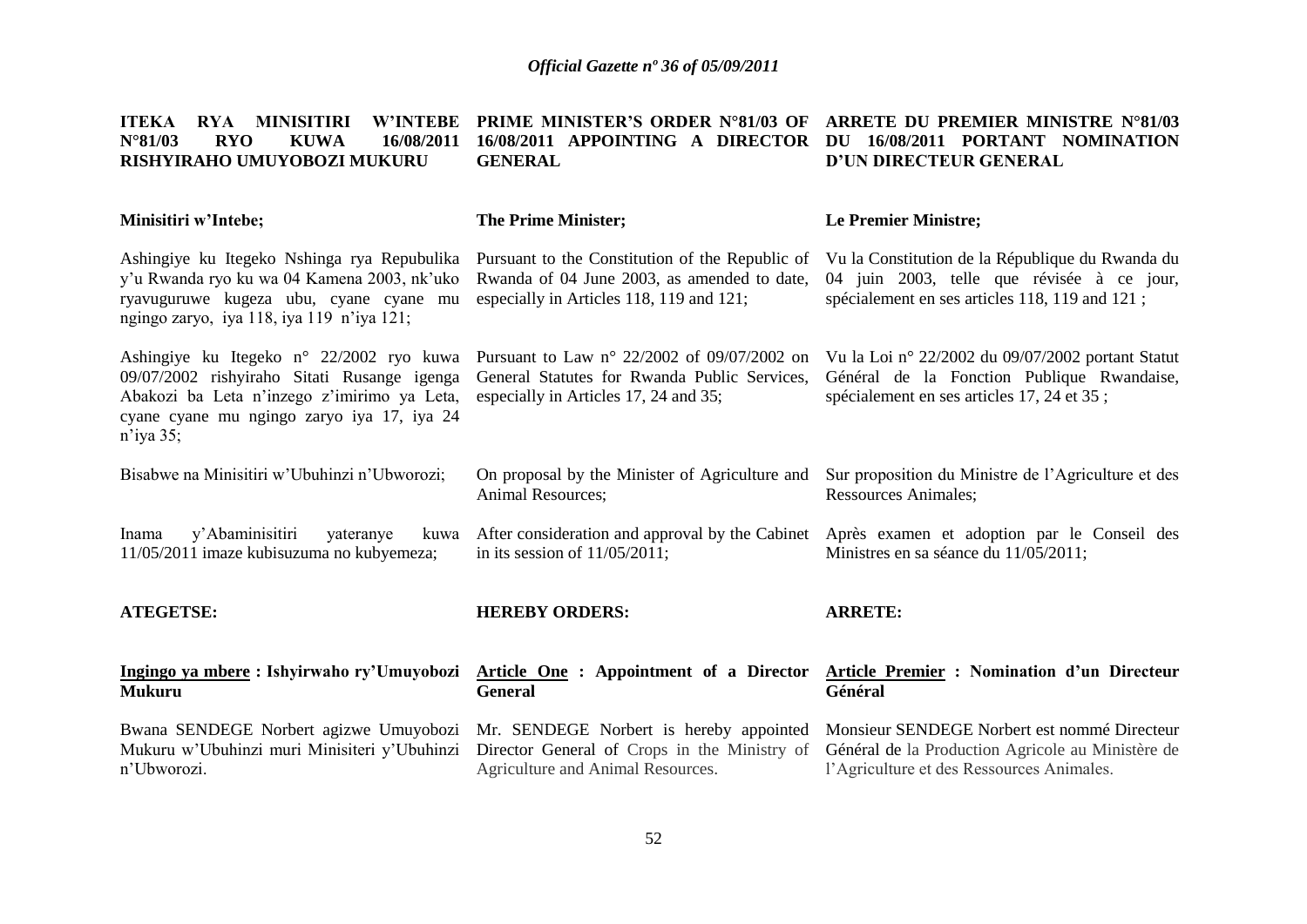| Ingingo ya 2: Abashinzwe kubahiriza iri teka                                                                                                                                                               | implementation of this Order                                                                                                                      | Article 2: Authorities responsible for Article 2: Autorités chargées de l'exécution du<br>présent arrêté                                                              |
|------------------------------------------------------------------------------------------------------------------------------------------------------------------------------------------------------------|---------------------------------------------------------------------------------------------------------------------------------------------------|-----------------------------------------------------------------------------------------------------------------------------------------------------------------------|
| Minisitiri w'Ubuhinzi n'Ubworozi na Minisitiri The Minister of Agriculture and Animal<br>w'Abakozi ba Leta n'Umurimo<br>basabwe<br>kubahiriza iri teka.                                                    | Resources and the Minister of Public Service<br>with<br>and<br>Labour<br>entrusted<br>the<br>are<br>implementation of this Order.                 | Le Ministre de l'Agriculture et des Ressources<br>Animales et le Ministre de la Fonction Publique et<br>du Travail sont chargés de l'exécution du présent<br>arrêté.  |
| ry'ingingo<br>Ingingo ya 3:<br>Ivanwaho<br>zinyuranyije n'iri teka                                                                                                                                         | <b>Article 3: Repealing provision</b>                                                                                                             | <b>Article 3 : Disposition abrogatoire</b>                                                                                                                            |
| Ingingo zose z'amateka abanziriza iri kandi All prior provisions contrary to this Order are<br>zinyuranyije naryo zivanyweho.                                                                              | hereby repealed.                                                                                                                                  | Toutes les dispositions antérieures contraires au<br>présent arrêté sont abrogées.                                                                                    |
| Ingingo ya 4:<br><b>Igihe</b><br>iteka<br>gukurikizwa                                                                                                                                                      | ritangira Article 4: Commencement                                                                                                                 | Article 4 : Entrée en vigueur                                                                                                                                         |
| Iri teka ritangira gukurikizwa ku munsi This Order shall come into force on the date of<br>rishyiriweho umukono. Agaciro karyo gahera its signature. It takes effect as of 11/05/2011.<br>kuwa 11/05/2011. |                                                                                                                                                   | Le présent arrêté entre en vigueur le jour de sa<br>signature. Il sort ses effets à partir du 11/05/2011.                                                             |
| Kigali, kuwa 16/08/2011                                                                                                                                                                                    | Kigali, on 16/08/2011                                                                                                                             | Kigali, le 16/08/2011                                                                                                                                                 |
| $(s\acute{e})$<br><b>MAKUZA Bernard</b><br>Minisitiri w'Intebe<br>$(s\acute{e})$<br>Dr. KALIBATA Agnes<br>Minisitiri w'ubuhinzi n'Ubworozi                                                                 | $(s\acute{e})$<br><b>MAKUZA Bernard</b><br>Prime Minister<br>$(s\acute{e})$<br>Dr. KALIBATA Agnes<br>Minister of Agriculture and Animal Resources | $(s\acute{e})$<br><b>MAKUZA Bernard</b><br><b>Premier Ministre</b><br>$(s\acute{e})$<br>Dr. KALIBATA Agnes<br>Ministre de l'Agriculture et des Ressources<br>Animales |
| Bibonywe kandi bishyizweho Ikirango cya<br>Repubulika:<br>$(s\acute{e})$                                                                                                                                   | Seen and sealed with the Seal of the<br><b>Republic:</b><br>$(s\acute{e})$                                                                        | Vu et scellé du Sceau de la République :<br>$(s\acute{e})$                                                                                                            |
| <b>KARUGARAMA Tharcisse</b><br>Minisitiri w'Ubutabera/Intumwa Nkuru ya Leta                                                                                                                                | <b>KARUGARAMA Tharcisse</b><br>Minister of Justice/Attorney General                                                                               | <b>KARUGARAMA Tharcisse</b><br>Ministre de la Justice/Garde des Sceaux                                                                                                |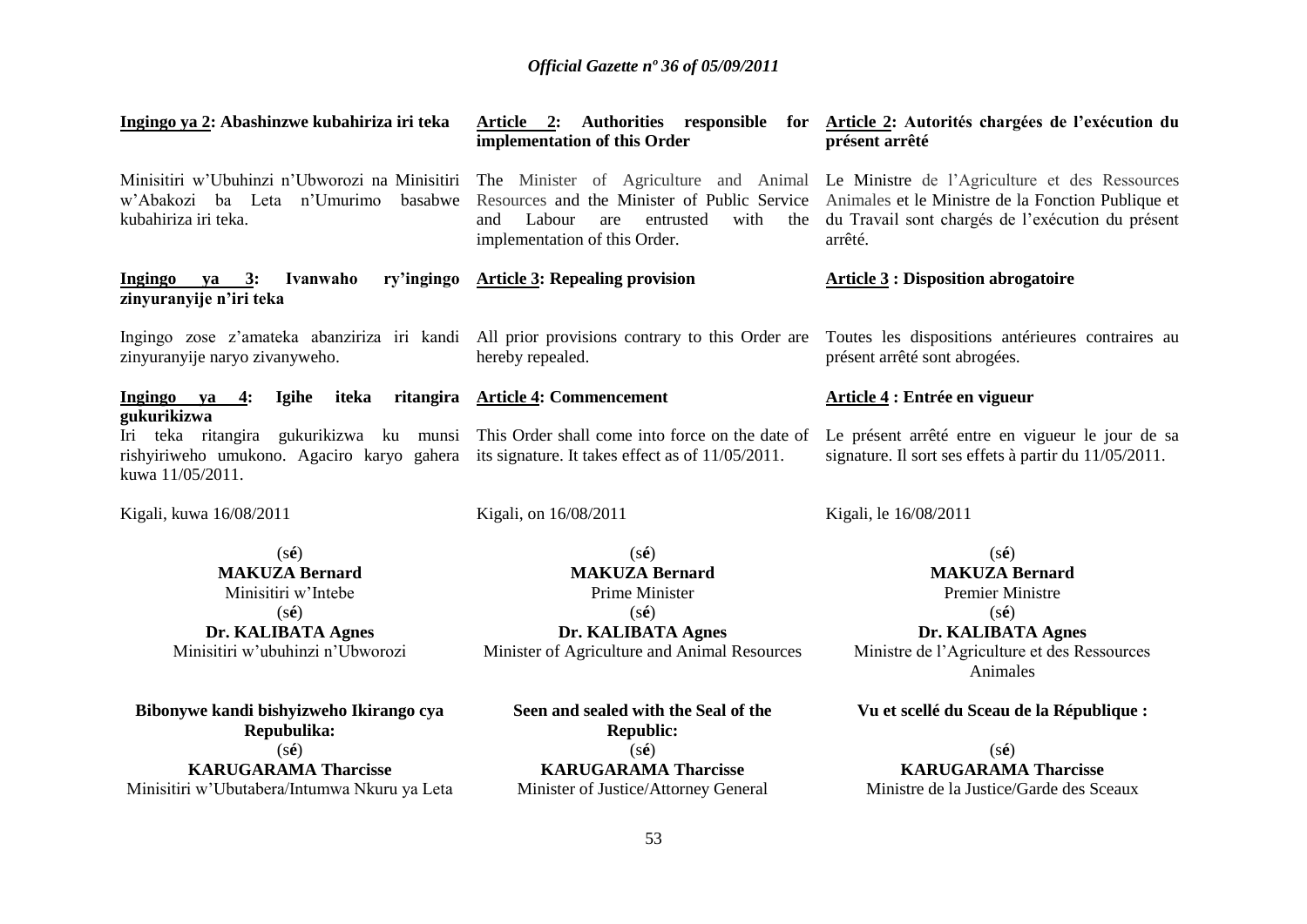| ITEKA RYA MINISITIRI W'INTEBE<br>$N^{\circ}82/03$<br>16/08/2011<br><b>RYO</b><br><b>KUWA</b><br>RIGENA, INSHINGANO, IMITERERE RESPONSIBILITIES,<br><b>N'IMIKORERE</b><br>BY'UBUNYAMABANGA BUSHINZWE<br>GUHUZA IBIKORWA BYA KOMITE<br><b>Y'ABUNZI</b> | <b>PRIME MINISTER'S ORDER N°82/03</b><br>OF 16/08/2011 DETERMINING THE<br><b>ORGANIZATION</b><br><b>AND</b><br><b>FUNCTIONING</b><br><b>OF</b><br><b>THE</b><br><b>SECRETARIAT</b><br><b>CHARGE</b><br>IN<br><b>OF</b><br><b>COORDINATING</b><br><b>OF</b><br><b>ACTIVITIES</b><br><b>MEDIATION COMMITTEE</b> | <b>ARRETE</b><br><b>DU</b><br><b>PREMIER</b><br><b>MINISTRE</b><br>$N^{\circ}82/03$<br><b>DU</b><br>16/08/2011<br><b>PORTANT</b><br>ATTRIBUTIONS, ORGANISATION ET<br>FONCTIONNEMENT DU SECRETARIAT<br><b>CHARGE DE LA COORDINATION DES</b><br><b>ACTIVITES</b><br><b>COMITE</b><br><b>DU</b><br><b>DE</b><br><b>CONCILIATEURS</b> |
|------------------------------------------------------------------------------------------------------------------------------------------------------------------------------------------------------------------------------------------------------|---------------------------------------------------------------------------------------------------------------------------------------------------------------------------------------------------------------------------------------------------------------------------------------------------------------|-----------------------------------------------------------------------------------------------------------------------------------------------------------------------------------------------------------------------------------------------------------------------------------------------------------------------------------|
| <b>ISHAKIRO</b>                                                                                                                                                                                                                                      | <b>TABLE OF CONTENTS</b>                                                                                                                                                                                                                                                                                      | <b>TABLE DES MATIERES</b>                                                                                                                                                                                                                                                                                                         |
| <b>UMUTWE</b><br><b>INGINGO</b><br>WA MBERE:<br><b>RUSANGE</b>                                                                                                                                                                                       | <b>CHAPTER</b><br>ONE:<br><b>GENERAL</b><br><b>PROVISIONS</b>                                                                                                                                                                                                                                                 | <b>CHAPITRE PREMIER:</b><br><b>DISPOSITIONS</b><br><b>GENERALES</b>                                                                                                                                                                                                                                                               |
| Ingingo ya mbere: Icyo iri teka rigamije                                                                                                                                                                                                             | <b>Article One: Purpose of this Order</b>                                                                                                                                                                                                                                                                     | Article premier: Objet du présent arrêté                                                                                                                                                                                                                                                                                          |
| Inshingano<br><b>Ingingo</b><br>2:<br>ya<br>z'Ubunyamabanga                                                                                                                                                                                          | <b>Responsibilities</b><br>Article 2:<br>of<br>the<br><b>Secretariat</b>                                                                                                                                                                                                                                      | Article 2: Attributions du Secrétariat                                                                                                                                                                                                                                                                                            |
| Ingingo ya 3: Uko Ubunyamabanga Article 3 : Legal status of the Secretariat<br>bufatwa mu rwego rw'amategeko                                                                                                                                         |                                                                                                                                                                                                                                                                                                               | Article 3 : Statut juridique du Secrétariat                                                                                                                                                                                                                                                                                       |
| <b>UMUTWE WA II: IMITERERE</b>                                                                                                                                                                                                                       | <b>CHAPTER II: ORGANISATION</b>                                                                                                                                                                                                                                                                               | <b>CHAPITRE II: ORGANISATION</b>                                                                                                                                                                                                                                                                                                  |
| Ingingo ya 4: Inzego z'Ubunyamabanga                                                                                                                                                                                                                 | <b>Article 4: Organs of the Secretariat</b>                                                                                                                                                                                                                                                                   | <b>Article 4: Organes du Secrétariat</b>                                                                                                                                                                                                                                                                                          |
| Ingingo ya 5: Abakozi b'Ubunyamabanga                                                                                                                                                                                                                | <b>Article 5: Staff of the Secretariat</b>                                                                                                                                                                                                                                                                    | Article 5: Personnel du Secrétariat                                                                                                                                                                                                                                                                                               |
| Ingingo ya 6: Imiterere y'inzego z'imirimo<br>n'imyanya y'imirimo by'Ubunyamabanga                                                                                                                                                                   | Article 6: Organizational structure and<br>job positions of the Secretariat                                                                                                                                                                                                                                   | Article 6: Structure organisationnelle et<br>synthèse des emplois du Secrétariat                                                                                                                                                                                                                                                  |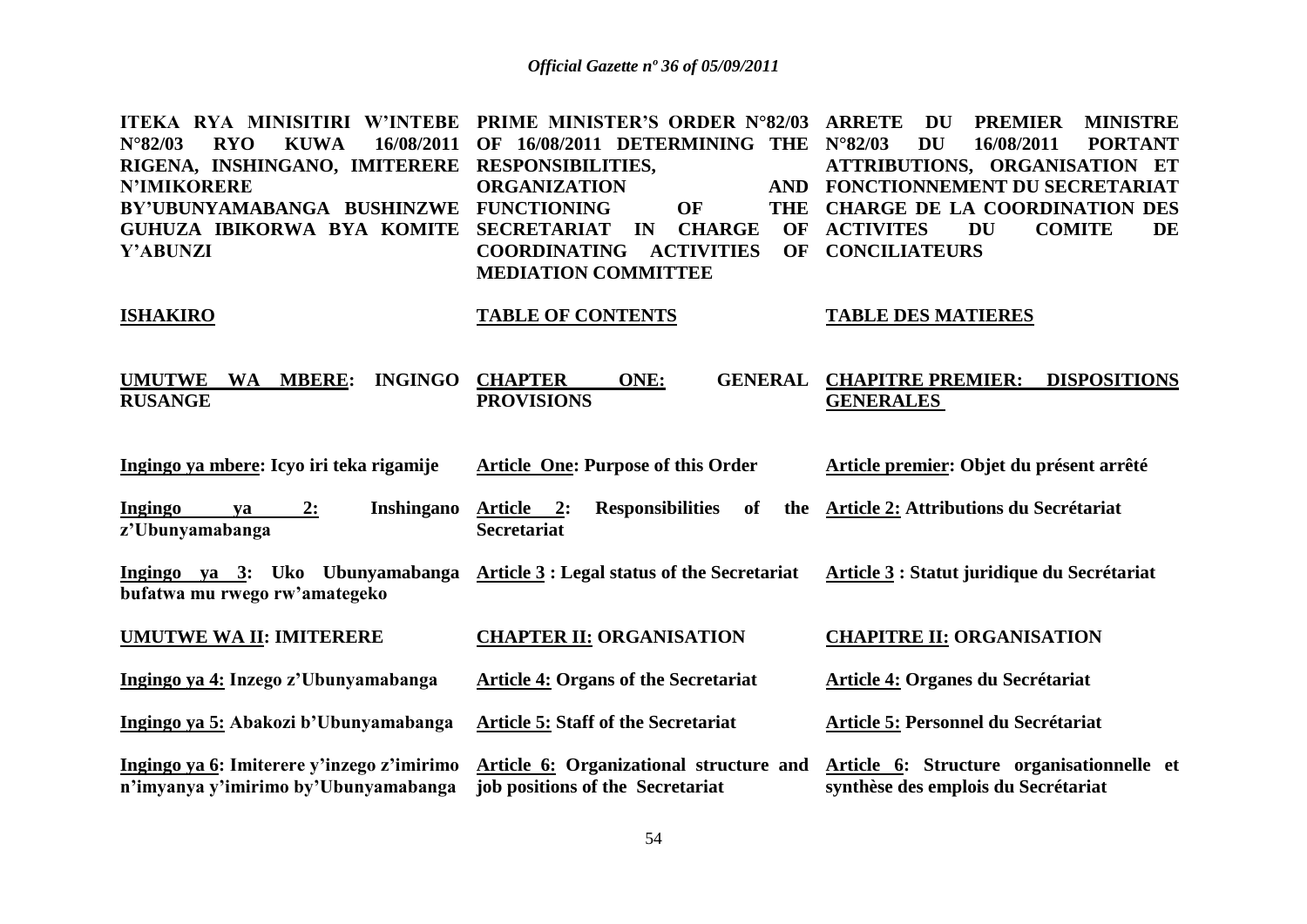| <b>UMUTWE WA III: IMIKORERE</b>                                                                            | <b>CHAPTER III: FUNCTIONING</b>              | <b>CHAPITRE III: FONCTIONNEMENT</b>                                       |
|------------------------------------------------------------------------------------------------------------|----------------------------------------------|---------------------------------------------------------------------------|
| Ingingo ya 7: Imikorere n'imikoranire Article 7: Functioning and collaboration<br>y'inzego z'Ubunyamabanga | of the organs of the Secretariat             | Article 7: Fonctionnement et collaboration<br>des organes du Secrétariat  |
| Ingingo ya 8: Ukutivanga mu mifatire Article 8: Non interference in the<br>y'ibyemezo bya Komite y'abunzi  | <b>Mediation Committee's decision making</b> | Article 8: Non ingérence dans les décisions<br>du Comité de Conciliateurs |
| Ingingo ya 9: Amategeko agenga abakozi Article 9: Legal status of the staff of the<br>b'Ubunyamabanga      | <b>Secretariat</b>                           | <u>Article 9:</u><br>Statut du<br>du<br>personnel<br>Secrétariat          |
| <b>UMUTWE WA IV: IMARI</b>                                                                                 | <b>CHAPTER IV: FINANCES</b>                  | <b>CHAPITRE IV: FINANCES</b>                                              |
| Ingingo ya 10: Ingengo y'imari                                                                             | <b>Article 10: Budget</b>                    | <b>Article 10: Budget</b>                                                 |
| <b>UMUTWE WA V: INGINGO ZISOZA</b>                                                                         | <b>CHAPTER V: FINAL PROVISIONS</b>           | <b>CHAPITRE V: DISPOSITIONS FINALES</b>                                   |
| Ingingo ya 11: Abashinzwe kubahiriza iri Article 11: Authorities responsible for the<br>teka               | implementation of this Order                 | Article 11: Autorités chargées de l'exécution<br>du présent arrêté        |
| Ingingo ya 12: Ivanwaho ry'ingingo Article 12: Repealing provision<br>zinyuranyije n'iri teka              |                                              | <b>Article 12: Disposition abrogatoire</b>                                |
| Ingingo ya 13: Igihe iteka ritangira Article 13: Commencement<br>gukurikizwa                               |                                              | Article 13: Entrée en vigueur                                             |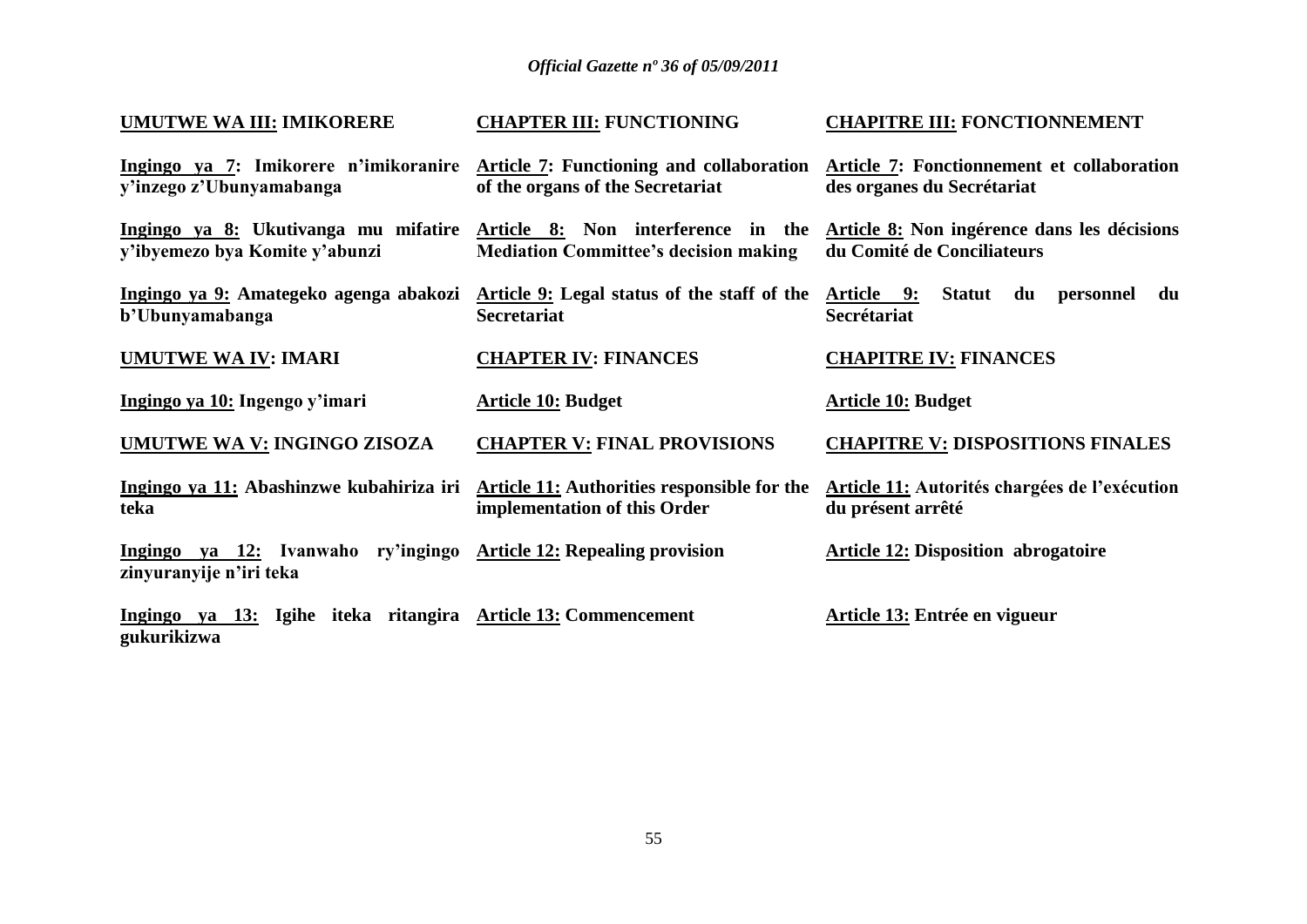| ITEKA RYA MINISITIRI W'INTEBE PRIME MINISTER'S ORDER N°82/03 ARRETE DU PREMIER MINISTRE |                                          |                                   |  |
|-----------------------------------------------------------------------------------------|------------------------------------------|-----------------------------------|--|
| N°82/03 RYO KUWA 16/08/2011 OF 16/08/2011 DETERMINING THE N°82/03 DU 16/08/2011 PORTANT |                                          |                                   |  |
| RIGENA, INSHINGANO, IMITERERE RESPONSIBILITIES,                                         |                                          | ATTRIBUTIONS, ORGANISATION ET     |  |
| <b>N'IMIKORERE</b>                                                                      | <b>ORGANIZATION</b>                      | AND FONCTIONNEMENT DU SECRETARIAT |  |
| BY'UBUNYAMABANGA BUSHINZWE FUNCTIONING OF THE CHARGE DE LA COORDINATION DES             |                                          |                                   |  |
| GUHUZA IBIKORWA BYA KOMITE SECRETARIAT IN CHARGE OF ACTIVITES DU COMITE DE              |                                          |                                   |  |
| <b>Y'ABUNZI</b>                                                                         | COORDINATING ACTIVITIES OF CONCILIATEURS |                                   |  |
|                                                                                         | <b>MEDIATION COMMITTEE</b>               |                                   |  |

#### **Minisitiri w'Intebe;**

#### **The Prime Minister;**

ubu, cyane cyane mu ngingo zaryo, iya 118, 201; iya 121 n"iya 201;

Ashingiye ku Itegeko Ngenga n° Komite y"Abunzi, cyane cyane mu ngingo Mediation Committee, especially in Article Conciliateurs, spécialement en son article 31; yaryo ya 31;

09/07/2002 rishyiraho sitati rusange igenda on the General Statutes for Public Service; Abakozi ba Leta;

18/03 ryo kuwa 10/09/2007 za Serivisi z"Intumwa Nkuru ya General"s Office/Ministry of Justice;

31;

Ashingiye ku Itegeko n° 22/2002 ryo kuwa Pursuant to Law nº 22/2002 of 09/07/2002

#### **Le Premier Ministre;**

Ashingiye ku Itegeko Nshinga rya Pursuant to the Constitution of the Republic Vu la Constitution de la République du Repubulika y'u Rwanda ryo ku wa 04 of Rwanda of 04 June 2003 as amended to Rwanda du 04 juin 2003 telle que révisée à ce Kamena 2003, nk'uko ryavuguruwe kugeza date, especially in Articles 118, 121 and jour, spécialement en ses articles 118, 121 et 201;

02/2010/OL ryo kuwa 09/06/2010 rigena 09/06/2010 on organization, jurisdiction, 09/06/2010 portant organisation, ressort, imiterere, ifasi, ububasha n"imikorere bya competence and functioning of the compétence et fonctionnement du Comité de Pursuant to Organic Law n° 02/2010/OL of Vu la Loi Organique n° 02/2010/OL du

> Vu la Loi n° 22/2002 du 09/07/2002 portant statut général de la fonction publique rwandaise;

Asubiye ku Iteka rya Minisitiri w'Intebe n° Having reviewed the Prime Minister's Revu l'Arrêté du Premier Ministre n° 18/03 du inshingano n'imiterere by'inzego z'imirimo the mandate and structure of the Attorney services du Garde des Sceaux/Ministre de la Order n° 18/03 of 10/09/2007 establishing 10/09/2007 portant missions et structure des Justice;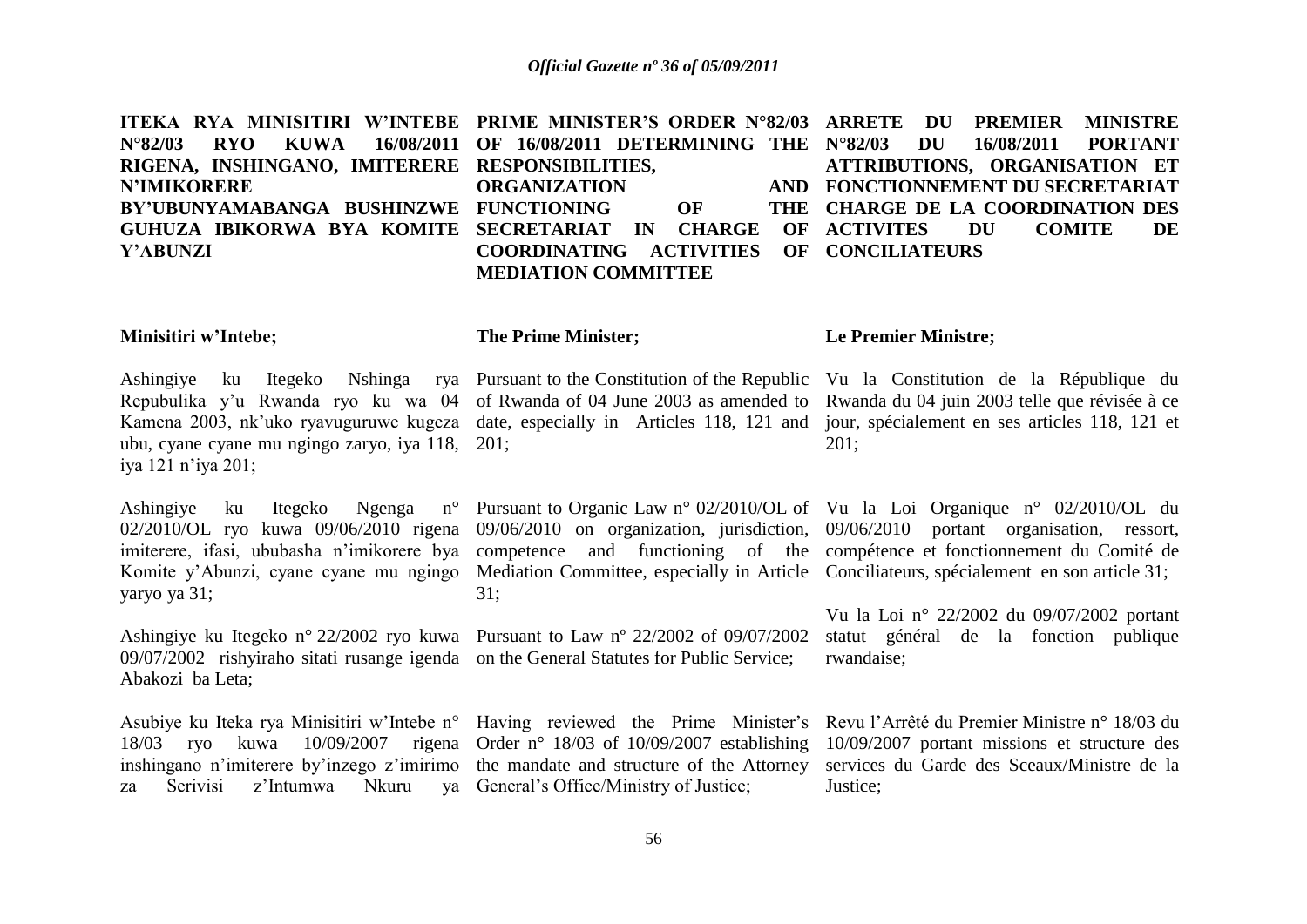Leta/Minisiteri y"Ubutabera;

| Bisabwe na Minisitiri w'Ubutabera/Intumwa On proposal by the<br>Nkuru ya Leta;                                                                                     | Minister<br>of<br>Justice/Attorney General;                                                                                                                      | Sur proposition du Ministre de la Justice/Garde<br>des Sceaux;                                                                                                                                                                                                                |
|--------------------------------------------------------------------------------------------------------------------------------------------------------------------|------------------------------------------------------------------------------------------------------------------------------------------------------------------|-------------------------------------------------------------------------------------------------------------------------------------------------------------------------------------------------------------------------------------------------------------------------------|
| Inama y'Abaminisitiri<br>$01/06/2011$ ,<br>imaze<br>kubisuzuma<br>no<br>kubyemeza;                                                                                 | yateranye ku wa After consideration and approval by the<br>Cabinet, in its session of $01/06/2011$ ;                                                             | Après examen et adoption par le Conseil des<br>Ministres, en sa séance du 01/06/2011;                                                                                                                                                                                         |
| <b>ATEGETSE:</b>                                                                                                                                                   | <b>HEREBY ORDERS:</b>                                                                                                                                            | <b>ARRETE:</b>                                                                                                                                                                                                                                                                |
| WA MBERE:<br><b>INGINGO</b><br><b>UMUTWE</b><br><b>RUSANGE</b>                                                                                                     | ONE:<br><b>GENERAL</b><br><b>CHAPTER</b><br><b>PROVISIONS</b>                                                                                                    | <b>CHAPITRE PREMIER:</b><br><b>DISPOSITIONS</b><br><b>GENERALES</b>                                                                                                                                                                                                           |
| Ingingo ya mbere: Icyo iri teka rigamije                                                                                                                           | <b>Article One: Purpose of this Order</b>                                                                                                                        | Article premier: Objet du présent arrêté                                                                                                                                                                                                                                      |
| Iri teka rigena inshingano, imiterere<br>n'imikorere by'Ubunyamabanga bushinzwe<br>guhuza ibikorwa bya Komite<br>y'Abunzi<br>bwitwa "Ubunyamabanga" muri iri teka. | organization and functioning of the<br>Secretariat in charge of coordinating<br>activities of Mediation Committee referred<br>to as "Secretariat" in this Order. | This Order determines the responsibilities, Le présent arrêté détermine les attributions,<br>l'organisation et le fonctionnement du<br>Secrétariat chargé de la coordination des<br>activités<br>du Comité de Conciliateurs,<br>dénommé "Secrétariat" dans le présent arrêté. |
| Ingingo<br>2:<br><b>Inshingano</b><br>ya<br>z'Ubunyamabanga                                                                                                        | Article 2:<br><b>Responsibilities</b><br><b>Secretariat</b>                                                                                                      | of the Article 2: Attributions du Secrétariat                                                                                                                                                                                                                                 |
| Inshingano<br>z'Ubunyamabanga<br>$\overline{ni}$<br>1Z1<br>zikurikira:                                                                                             | The responsibilities of the Secretariat shall Les attributions<br>be the following :                                                                             | du Secrétariat sont les<br>suivantes:                                                                                                                                                                                                                                         |
| 1° kugira inama Minisiteri y'Ubutabera                                                                                                                             | $1^\circ$ providing advice to the Ministry of                                                                                                                    | 1° conseiller le Ministère de la Justice sur                                                                                                                                                                                                                                  |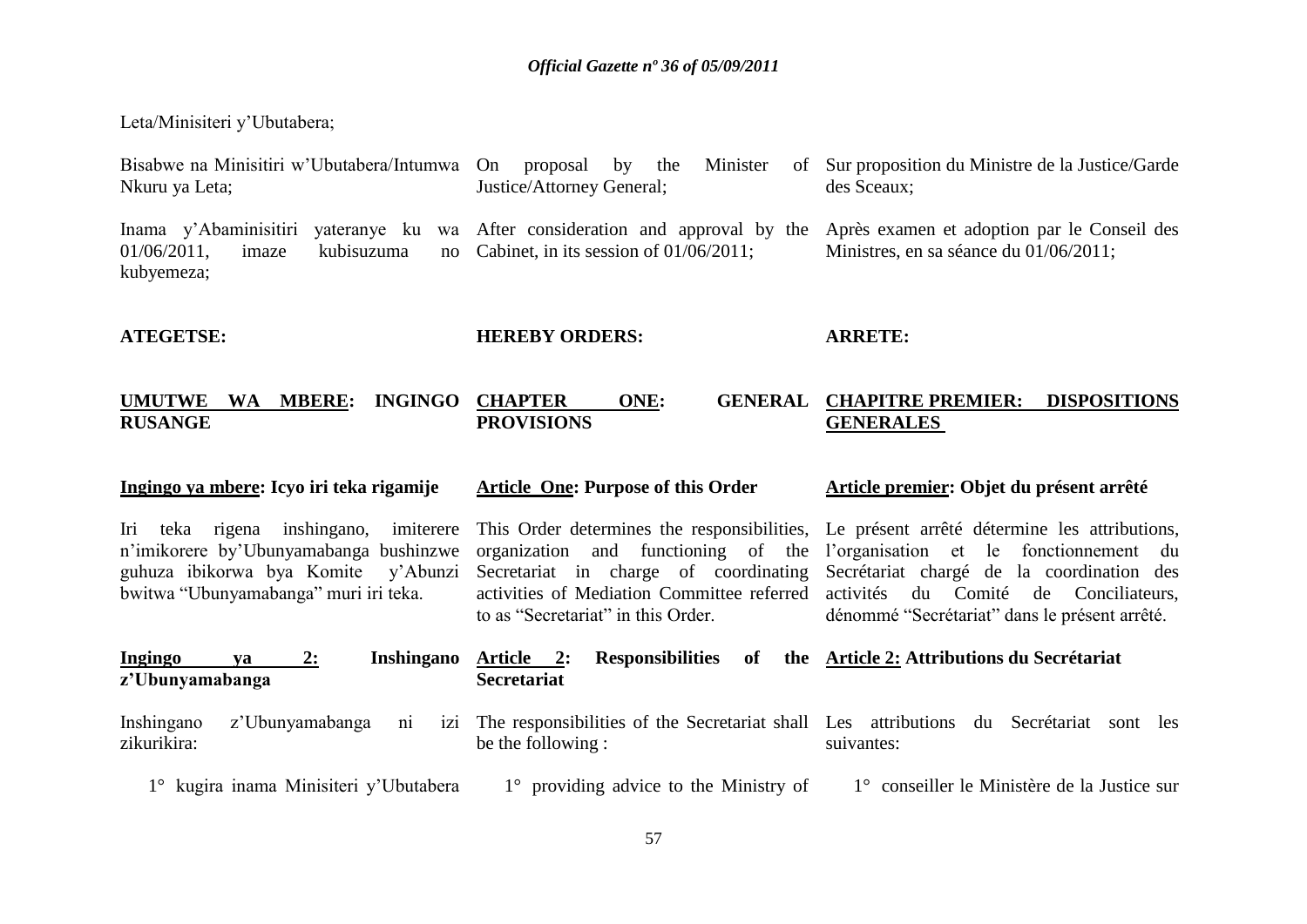ku ngamba no ku byemezo byafatwa hagamijwe kuzamura urwego rw"imikorere ya Komite y"Abunzi ;

- 2° gukurikirana no gukora isuzumabikorwa rya Komite y"Abunzi;
- 3° gutegura amahugurwa n"ibindi bikorwa bigamije kongerera abunzi ubushobozi;
- 4° gukorana n"inzego z"ibanze kugira ngo Komite y"Abunzi ikore neza;
- 5° gukora raporo z"ibihembwe n"iy"umwaka ku bikorwa bya Komite y"Abunzi;
- 6° gusesengura raporo zikorwa na Komite y"Abunzi no kuzitangaho imyanzuro yerekeranye n"uko Komite y"Abunzi yarushaho gukora neza;
- 7° gushakira ibikoresho Komite y"Abunzi n"ibya ngombwa byose ikeneye kugira ngo itunganye inshingano zayo.

Justice on the strategies and decisions that may be adopted in order to increase the efficiency of Mediation Committee;

- 2° ensuring the monitoring and evaluation of activities of Mediation Committee;
- 3° organizing training for Mediators and initiating other activities with regard to their capacity building;
- 4° collaborating with local authorities in order to ensure the effective functioning of Mediation Committee;
- 5° preparing the quarterly and annual activity reports on the Mediation Committee;
- 6° analyzing the reports of the Mediation Committee and making recommendations with regard to the improvement of its efficiency;
- 7° providing Mediation Committee with equipment and all materials needed to perform its duties.

les stratégies à adopter et les mesures à prendre en vue d"accroître le rendement du Comité de Conciliateurs;

- 2° assurer le suivi et l"évaluation des activités du Comité de Conciliateurs;
- 3° organiser les formations destinées aux conciliateurs et initier d"autres activités visant le renforcement de leur capacités;
- 4° collaborer étroitement avec les instances de base pour s"assurer du bon fonctionnement du Comité de Conciliateurs;
- 5° faire le rapport trimestriel et annuel sur les performances du Comité de Conciliateurs;
- 6° exploiter les rapports produits par le Comité de Conciliateurs et faire des recommandations visant l"amélioration de son fonctionnement;
- 7° fournir au Comité de Conciliateurs le matériel nécessaire et satisfaire à tous ses besoins afin de permettre son bon fonctionnement.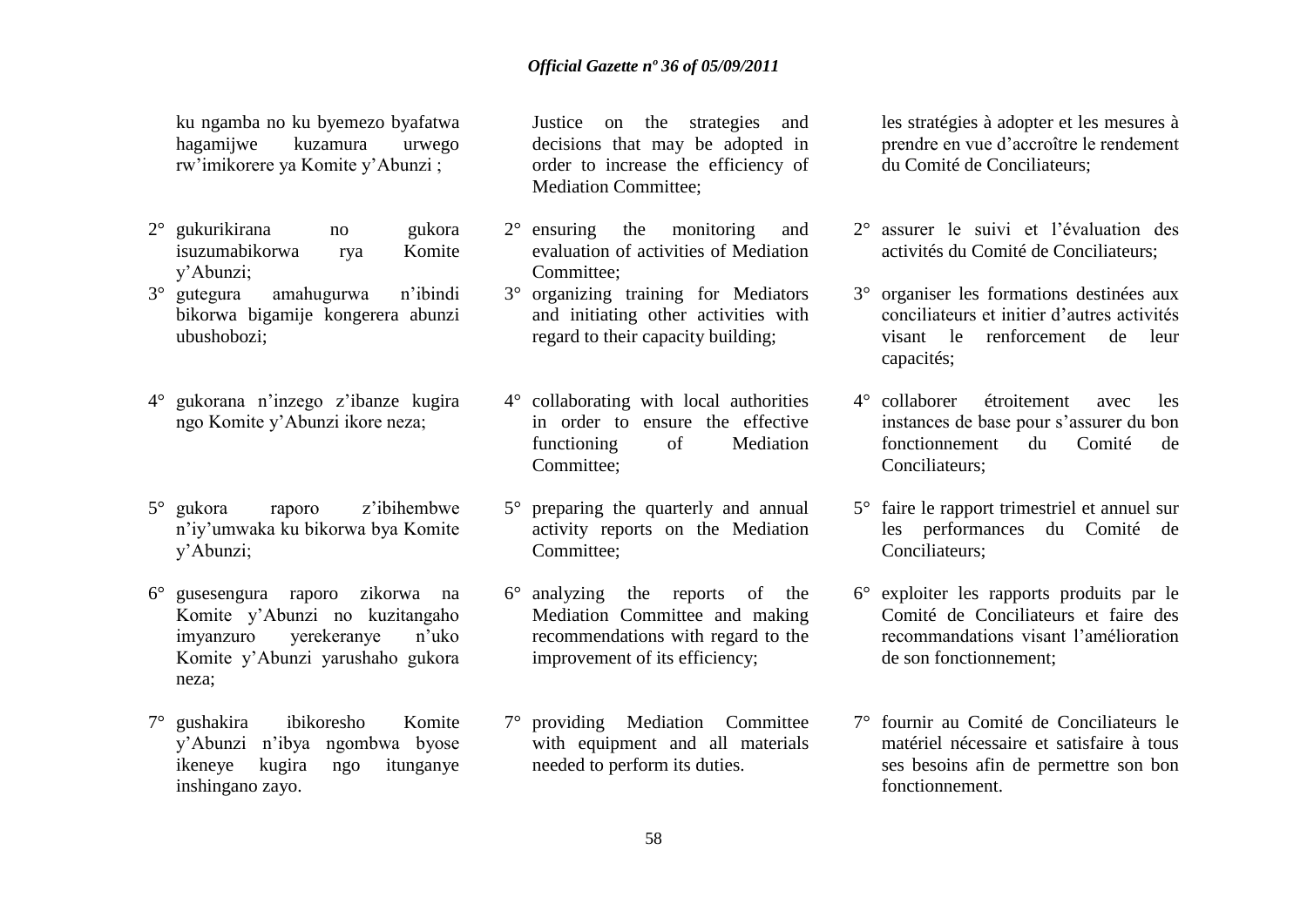| Ingingo ya 3: Uko Ubunyamabanga Article 3: Legal Status of the Secretariat<br>bufatwa mu rwego rw'amategeko |                                                                                                      | Article 3 : Statut juridique du Secrétariat                                                                                                                                                        |
|-------------------------------------------------------------------------------------------------------------|------------------------------------------------------------------------------------------------------|----------------------------------------------------------------------------------------------------------------------------------------------------------------------------------------------------|
| Minisiteri ifite ubutabera mu nshingano<br>zayo.                                                            | the Ministry in charge of justice.                                                                   | Ubunyamabanga ni rumwe mu nzego zigize The Secretariat shall be one of the organs of Le Secretariat fait partie des organes<br>du Ministère<br>la justice<br>ayant<br>dans<br>ses<br>attributions. |
| <b>UMUTWE WA II: IMITERERE</b>                                                                              | <b>CHAPTER II: ORGANISATION</b>                                                                      | <b>CHAPITRE II: ORGANISATION</b>                                                                                                                                                                   |
| Ingingo ya 4: Inzego z'Ubunyamabanga                                                                        | <b>Article 4: Organs of the Secretariat</b>                                                          | <b>Article 4: Organes du Secrétariat</b>                                                                                                                                                           |
| Ubunyamabanga<br>bugizwe<br>n'inzego<br>z'imirimo ebyiri (2) zikurikira:                                    | The Secretariat shall be comprised of the<br>following two $(2)$ organs:                             | Le Secrétariat comprend deux (2)<br>organes<br>suivants:                                                                                                                                           |
| 1° Urwego rw'Ubuhuzabikorwa;                                                                                | 1° a Coordinating Organ;                                                                             | $1^{\circ}$ un Organe de coordination;                                                                                                                                                             |
| Ishami rishinzwe<br>ubushakashatsi,<br>$2^{\circ}$<br>ubugenzuzi n'isuzumamikorere.                         | $2^{\circ}$ a<br>monitoring<br>Research,<br>and<br>evaluation Unit.                                  | $2^{\circ}$ une Unité de recherche, du suivi et<br>évaluation.                                                                                                                                     |
| Ingingo ya 5: Abakozi b'Ubunyamabanga                                                                       | <b>Article 5: Staff of the Secretariat</b>                                                           | Article 5: Personnel du Secrétariat                                                                                                                                                                |
| b'ubunyamabanga<br>Abakozi<br>$\overline{ni}$<br>aba<br>bakurikira:                                         | The staff of the Secretariat shall be the Le personnel du Secretariat est le suivant :<br>following: |                                                                                                                                                                                                    |
| 1° Umuhuzabikorwa;                                                                                          | 1° a Coordinator;                                                                                    | 1° un Coordinateur;                                                                                                                                                                                |
| 2° umuhuzabikorwa wungirije;                                                                                | 2° a Deputy Coordinator;                                                                             | 2° un Coordinateur Adjoint;                                                                                                                                                                        |
| uhagarariye<br>Ubunyamabanga<br>$3^\circ$<br>ku<br>rwego rw'Intara/Umujyi wa Kigali;                        | 3° a Representative of the Secretariat at<br>the Provincial/Kigali City level;                       | 3° un Représentant du Secrétariat au<br>niveau de Province/Ville de Kigali;                                                                                                                        |
| 4° ushinzwe ubushakashatsi, ubugenzuzi                                                                      | $4^\circ$ a<br>Monitoring<br>Research,<br>and                                                        | 4° un Chargé de la recherche, du suivi et                                                                                                                                                          |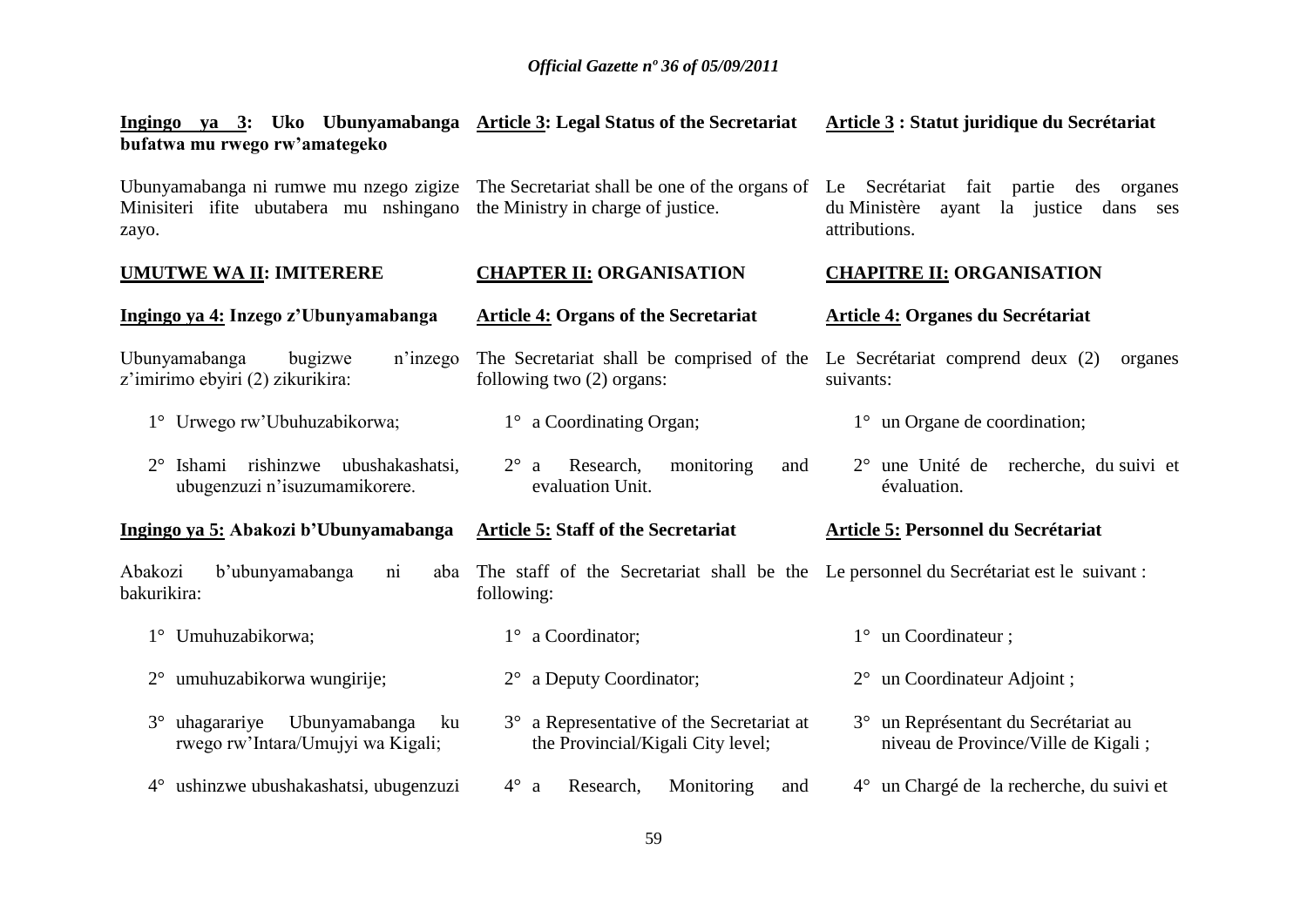| n'isuzumamikorere;                                                                                                                                                                                                                                                                                           | <b>Evaluation Officer;</b>                                                                                                                                                                                                                                                                                             | évaluation;                                                                                                                                                                                                                                                                                                                                                      |
|--------------------------------------------------------------------------------------------------------------------------------------------------------------------------------------------------------------------------------------------------------------------------------------------------------------|------------------------------------------------------------------------------------------------------------------------------------------------------------------------------------------------------------------------------------------------------------------------------------------------------------------------|------------------------------------------------------------------------------------------------------------------------------------------------------------------------------------------------------------------------------------------------------------------------------------------------------------------------------------------------------------------|
| ushinzwe ubuyobozi n'imari;<br>$5^{\circ}$                                                                                                                                                                                                                                                                   | 5° an Administrative and Financial<br>Officer ;                                                                                                                                                                                                                                                                        | 5° un Chargé des affaires administratives<br>et financières;                                                                                                                                                                                                                                                                                                     |
| ushinzwe ibikoresho.<br>$6^{\circ}$                                                                                                                                                                                                                                                                          | a Logistics Officer.<br>$6^{\circ}$                                                                                                                                                                                                                                                                                    | $6^\circ$ un Logisticien.                                                                                                                                                                                                                                                                                                                                        |
| Ingingo ya 6: Imiterere y'inzego z'imirimo<br>n'imyanya y'imirimo by'Ubunyamabanga                                                                                                                                                                                                                           | job positions of the Secretariat                                                                                                                                                                                                                                                                                       | Article 6: Organizational structure and Article 6: Structure organisationnelle et<br>synthèse des emplois du Secrétariat                                                                                                                                                                                                                                         |
| Imiterere y'inzego z'imirimo n'imyanya<br>y'imirimo by'Ubunyamabanga itegurwa na<br>Minisitiri ufite abakozi ba Leta mu<br>nshingano ze afatanyije na Minisitiri ufite<br>ubutabera mu nshingano ze bigashyirwa mu<br>mbonerahamwe y'inzego z'imirimo ya<br>Minisiteri ifite ubutabera mu nshingano<br>zayo. | organizational<br>The<br>structure of<br>the<br>Secretariat and job positions of its staff shall<br>be prepared by the Minister in charge of<br>public service in collaboration with the<br>Minister in<br>charge of justice<br>and<br>incorporated in the organization chart of the<br>Ministry in charge of justice. | La structure organisationnelle et la synthèse<br>des emplois du Secrétariat sont élaborées par le<br>Ministre ayant la fonction publique dans ses<br>attributions en collaboration avec le Ministre<br>ayant la Justice dans ses attributions. Elles sont<br>incorporées<br>l'organigramme<br>dans<br>du Ministère<br>ayant la justice dans ses<br>attributions. |
| <b>UMUTWE WA III: IMIKORERE</b>                                                                                                                                                                                                                                                                              | <b>CHAPTER III: FUNCTIONING</b>                                                                                                                                                                                                                                                                                        | <b>CHAPITRE III: FONCTIONNEMENT</b>                                                                                                                                                                                                                                                                                                                              |
| y'inzego z'Ubunyamabanga                                                                                                                                                                                                                                                                                     | of the organs of the Secretariat                                                                                                                                                                                                                                                                                       | Ingingo ya 7: Imikorere n'imikoranire Article 7: Functioning and collaboration Article 7: Fonctionnement et collaboration<br>des organes du Secrétariat                                                                                                                                                                                                          |
| n'imikoranire<br>by'inzego<br>Imikorere<br>z'Ubunyamabanga<br>iteganywa<br>n'igitabo<br>ngengamikorere<br>Minisiteri<br>cya<br>ifite<br>ubutabera mu nshingano zayo.                                                                                                                                         | charge of justice.                                                                                                                                                                                                                                                                                                     | The functionning and collaboration of the Le fonctionnement et la collaboration des<br>Secretariat shall be determined by the organes du Secrétariat sont déterminés dans le<br>Manual of Procedure of the Ministry in manuel de procédure du Ministère ayant la<br>justice dans ses attributions.                                                               |
|                                                                                                                                                                                                                                                                                                              |                                                                                                                                                                                                                                                                                                                        |                                                                                                                                                                                                                                                                                                                                                                  |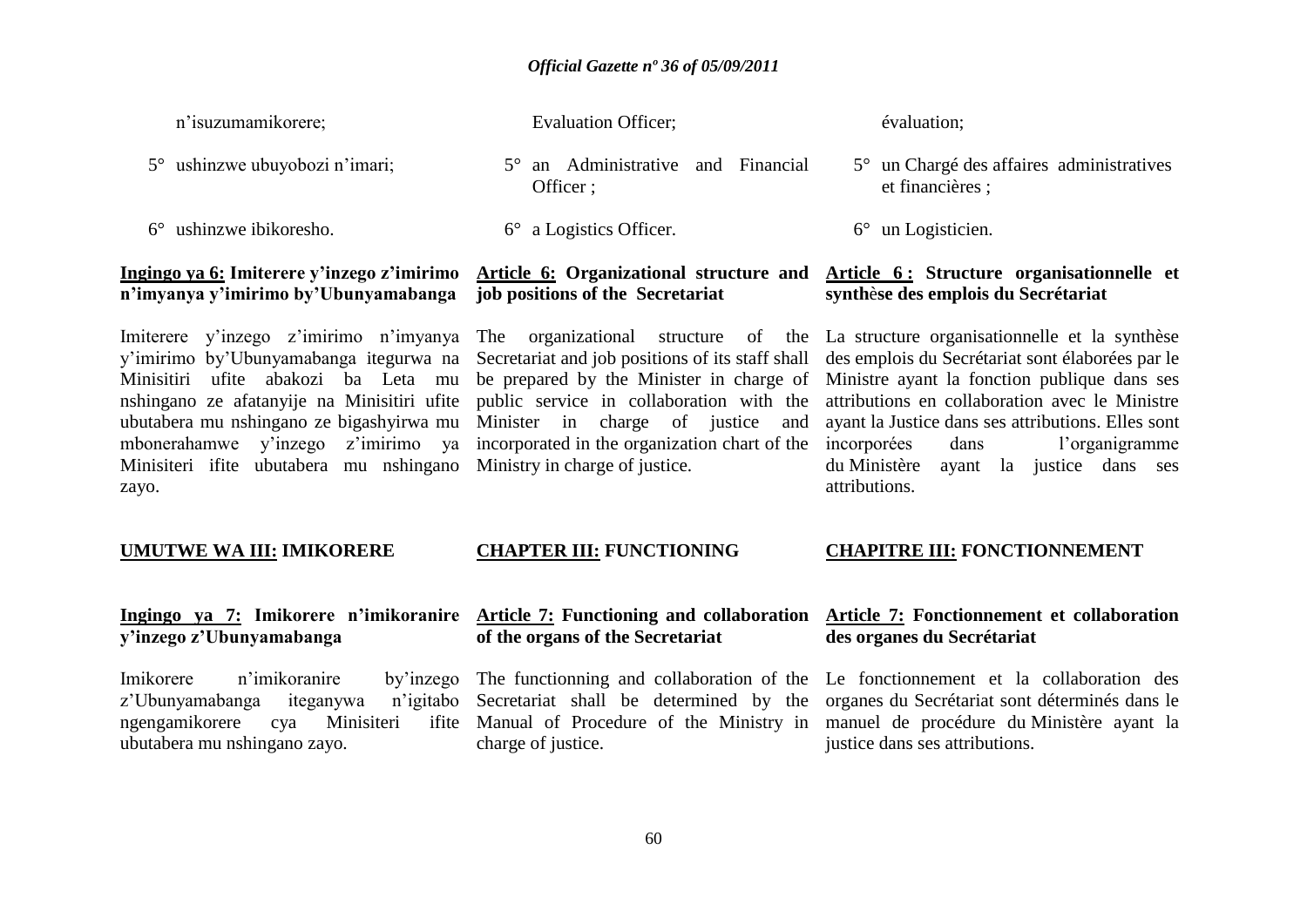#### **Ingingo ya 8: Ukutivanga mu mifatire Article 8: Non interference in the Article 8: Non ingérence dans les décisions y'ibyemezo bya Komite y'abunzi Mediation Committee's decision making du Comité de Conciliateurs**

Mu kurangiza inshingano cyangwa kubuza Inteko z"Abunzi gufata prohibit any panel of Mediators to make its icyemezo mu buryo ubu bwose bwabangamira ubwigenge bwazo.

# **b'Ubunyamabanga**

Abakozi b'Ubunyamabanga n"amategeko agenga abakozi ba Leta.

bigenwa n"amategeko agenga abakozi ba Leta.

#### **UMUTWE WA IV: IMARI**

#### **Ingingo ya 10: Ingengo y'imari**

their independence.

# **Ingingo ya 9: Amategeko agenga abakozi Article 9: Legal Status of the staff of the Secretariat**

public service.

Secretariat shall be determined applicable to public servants.

Ubunyamabanga ntibushobora gutegeka Secretariat shall neither give directives nor Secrétariat chargé de la coordination des Ntirunashobora kwivanga mu mikorere ya shall not interfere with the Mediation Conciliateurs de prendre une décision dans un Komite z"Abunzi mu buryo ubwo ari bwo Committees in a way that may jeopardize sens déterminé. Il ne peut non plus interférer In the fulfillment of its duties, the Dans l'accomplissement de ses attributions, le decision in a way it deems appropriate. It enjoindre ni interdire à un siège des activités du Comité de Conciliateurs ne peut ni dans le fonctionnement des Comités de Conciliateurs d'une manière quelconque qui soit incompatible avec leur indépendance.

#### **Article 9: Statut du personnel du Secrétariat**

The staff of the Secretariat shall be Le personnel du Secrétariat est régi par le governed by general statutes of Rwanda statut général de la fonction publique rwandaise.

Ibigenerwa abakozi bo mu Bunyamabanga Benefits entitled to the personnel of the Les avantages alloués au personnel du accordance with the legal provisions dispositions légales applicables aux agents de Secrétariat sont déterminés en vertu des l"Etat.

### **CHAPITRE IV: FINANCES**

#### **Article 10: Budget**

**CHAPTER IV: FINANCES**

**Article 10: Budget**

Ingengo y"imari y"Ubunyamabanga ikubiye The budget of the Secretariat shall be Le budget du Secrétariat fait partie du budget mu ngengo y"imari ya Minisiteri ifite included in the budget allocated to the du Ministère ayant la justice dans ses ubutabera mu nshingano zayo. Yemezwa, Ministry in charge of justice. Its approval, attributions. Son adoption, gestion et audit sont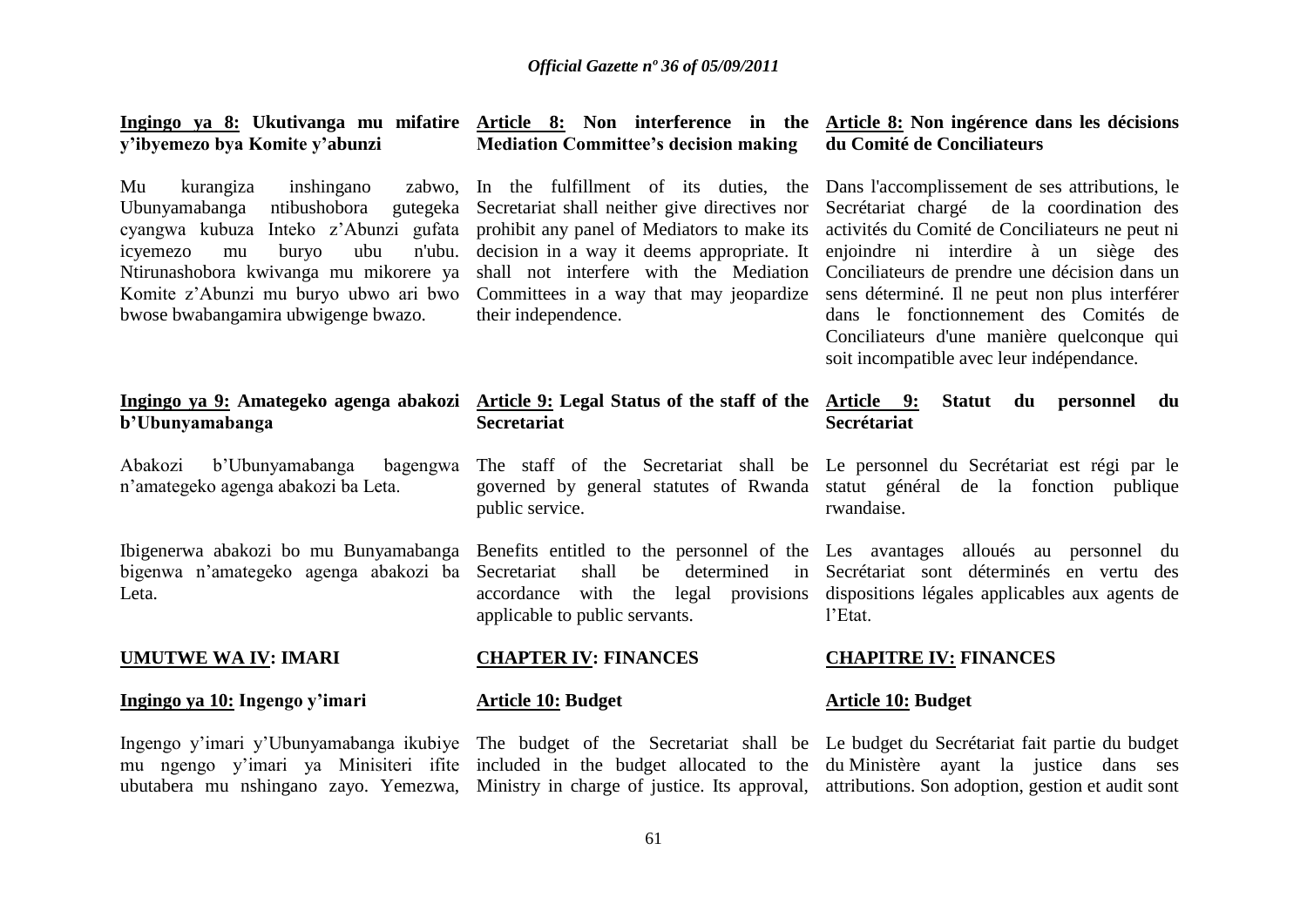|                     | icungwa kandi ikagenzurwa hakurikijwe |  |
|---------------------|---------------------------------------|--|
| amategeko abigenga. |                                       |  |

**UMUTWE WA V: INGINGO ZISOZA**

**teka**

management and audit shall be carried out effectués conformément aux dispositions in accordance with the governing Laws.

légales y relatives.

**Article 11: Autorités chargées de l'exécution** 

#### **CHAPTER V: FINAL PROVISIONS CHAPITRE V: DISPOSITIONS FINALES**

#### **Ingingo ya 11: Abashinzwe kubahiriza iri Article 11: Authorities responsible for the implementation of this Order**

Leta, Minisitiri w'Abakozi n"Umurimo na Minisitiri w"Imari n"Igenamigambi bashinzwe kubahiriza iri Planning are entrusted with the teka.

**Ingingo ya 12: Ivanwaho ry'ingingo Article 12: Repealing provision zinyuranyije n'iri teka**

zinyuranyije na ryo zivanyweho.

**Ingingo ya 13: Igihe iteka ritangira Article 13: Commencement gukurikizwa Article 13: Entrée en vigueur**

implementation of this Order.

ritangarijweho mu Igazeti ya Leta ya of its publication in the Official Gazette of Repubulika y"u Rwanda.

Kigali, kuwa 16/08/2011

Kigali, on 16/08/2011

the Republic of Rwanda.

are hereby repealed.

Kigali, le 16/08/2011

**du présent arrêté**

Minisitiri w'Ubutabera/Intumwa Nkuru ya The Minister of Justice/Attorney General, Le Ministre de la Justice/Garde des Sceaux, le the Minister of Public Service and Labour Ministre de la Fonction Publique et du Travail and the Minister of Finance and Economic et le Ministre des Finances et de la Planification Economique sont chargés de l'exécution du présent arrêté.

## **Article 12: Disposition abrogatoire**

Ingingo zose z'amateka abanziriza iri kandi All prior provisions contrary to this Order Toutes les dispositions antérieures contraires au présent arrêté sont abrogées.

Iri teka ritangira gukurikizwa ku munsi This Order shall come into force on the date Le présent arrêté entre en vigueur le jour de sa publication au Journal Officiel de la République du Rwanda.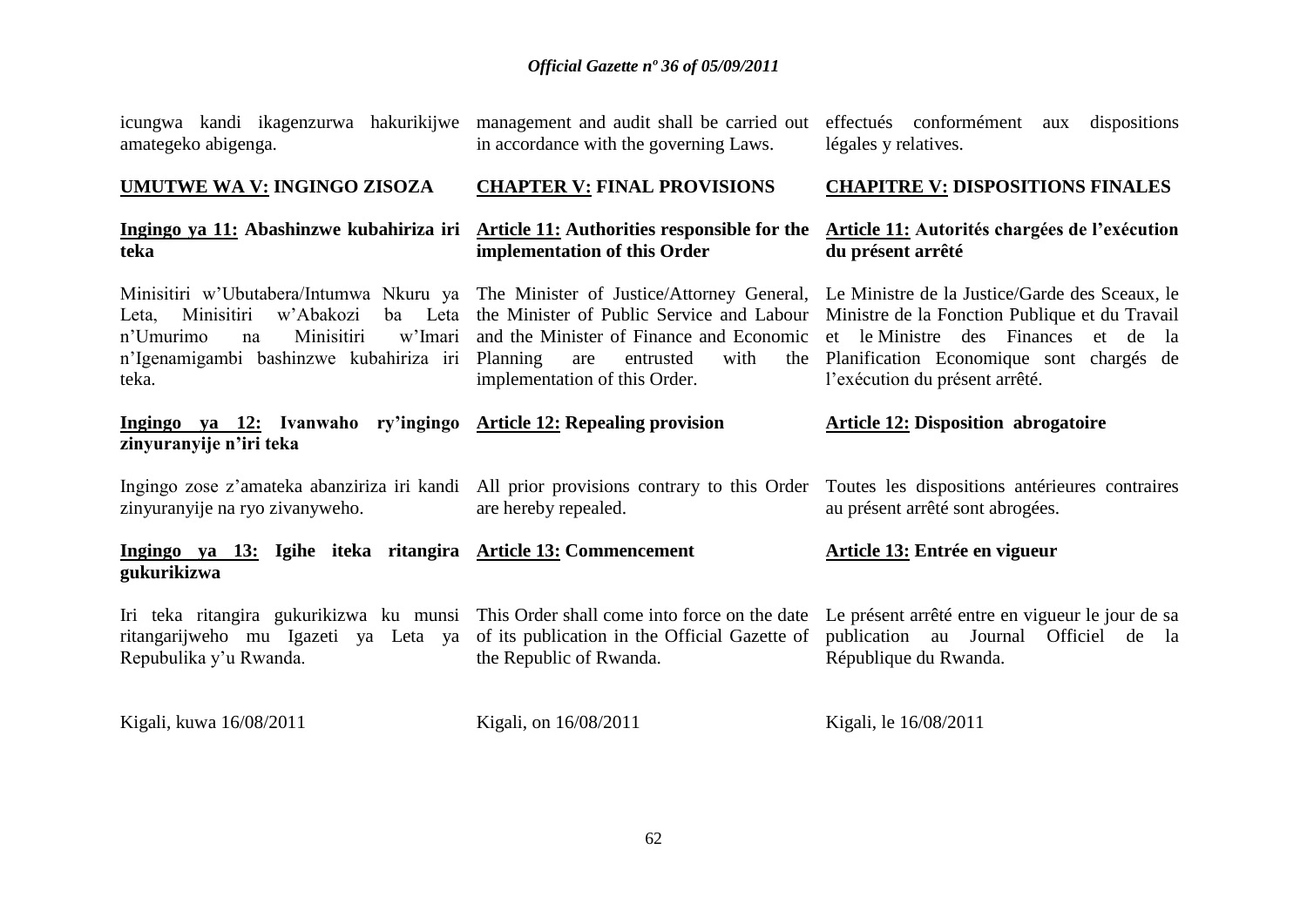(sé)

**MAKUZA Bernard** Minisitiri w"Intebe

(sé)

**MAKUZA Bernard** Prime Minister

(sé)

(sé)

**KARUGARAMA Tharcisse** Minisitiri w"Ubutabera/Intumwa Nkuru ya Leta

**KARUGARAMA Tharcisse** Minister of Justice/Attorney General  $(sé)$ 

**MAKUZA Bernard** Premier Ministre

(sé)

**KARUGARAMA Tharcisse** Ministre de la Justice/Garde des Sceaux

**Bibonywe kandi bishyizweho Ikirango cya Repubulika:**

**Seen and sealed with the Seal of the Republic:**

(sé)

**Vu et scellé du Sceau de la République:**

(sé)

**KARUGARAMA Tharcisse** Minisitiri w"Ubutabera/Intumwa Nkuru ya Leta

**KARUGARAMA Tharcisse** Minister of Justice/Attorney General

(sé)

**KARUGARAMA Tharcisse** Ministre de la Justice/Garde des Sceaux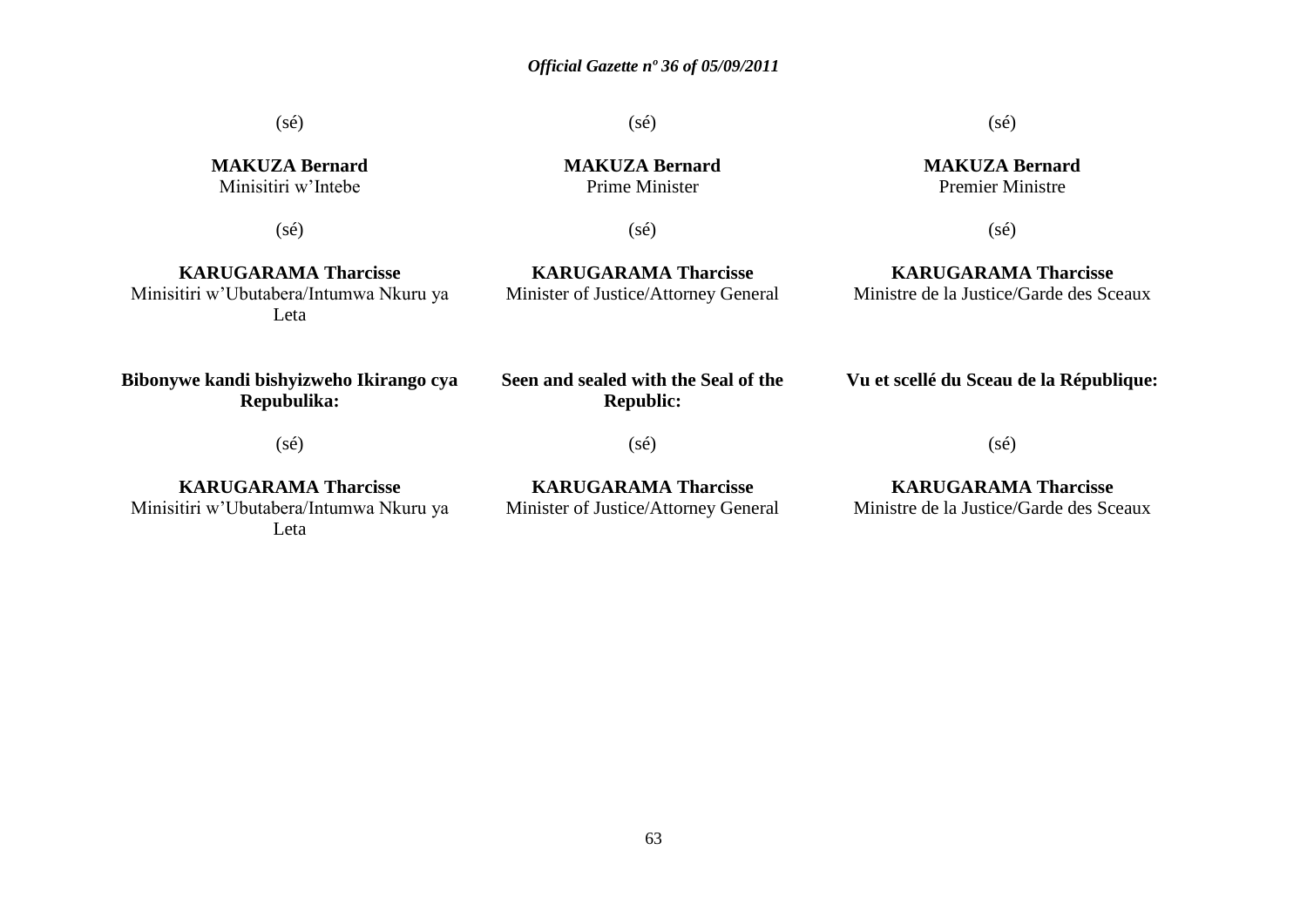| ITEKA RYA MINISITIRI N° 009/16.01 RYO<br>KUWA 23/08/2011 RIGENA UBURYO BWO<br><b>KUBONA</b><br><b>IMPAPUROMPAMO</b><br>Z'UMUTUNGO BWITE W'UBUTAKA | MINISTERIAL ORDER N° 009/16.01 OF<br>23/08/2011<br><b>DETERMINING</b><br><b>THE</b><br>PROCEDURE TO OBTAIN A FREEHOLD<br><b>LAND TITLE</b> | ARRETE MINISTERIEL N° 009/16.01 DU<br>23/08/2011<br><b>DETERMINANT</b><br><b>LES</b><br><b>D'ACQUISITION</b><br><b>DES</b><br><b>MODALITES</b><br><b>CERTIFICATS D'ENREGISTREMENT</b><br>DE<br><b>LA PROPRIETE FONCIERE</b> |
|---------------------------------------------------------------------------------------------------------------------------------------------------|--------------------------------------------------------------------------------------------------------------------------------------------|-----------------------------------------------------------------------------------------------------------------------------------------------------------------------------------------------------------------------------|
| <b>ISHAKIRO</b>                                                                                                                                   | <b>TABLE OF CONTENTS</b>                                                                                                                   | <b>TABLE DES MATIERES</b>                                                                                                                                                                                                   |
| <b>MBERE:</b><br><b>UMUTWE</b><br><b>INGINGO</b><br><b>WA</b><br><b>RUSANGE</b>                                                                   | <b>CHAPTER ONE: GENERAL PROVISIONS</b>                                                                                                     | <b>CHAPITRE</b><br><b>PREMIER:</b><br><b>DISPOSITIONS</b><br><b>GENERALES</b>                                                                                                                                               |
| Ingingo ya mbere: Icyo iri teka rigamije                                                                                                          | <b>Article One: Purpose of this Order</b>                                                                                                  | Article premier: Objet du présent arrêté                                                                                                                                                                                    |
| Ingingo ya 2: Ubutaka burebwa n'iri teka                                                                                                          | Article 2: Land referred to in this Order                                                                                                  | Article 2: Terres concernées par le présent<br>arrêté                                                                                                                                                                       |
| Ingingo ya 3: Ibisobanuro by'amagambo                                                                                                             | <b>Article 3: Definitions</b>                                                                                                              | <b>Article 3: Définitions</b>                                                                                                                                                                                               |
| UMUTWE WA II: IMPAPUROMPAMO<br>Z'UMUTUNGO BWITE W'UBUTAKA                                                                                         | <b>CHAPTER</b><br>II:<br><b>CERTIFICATE</b><br>OF<br>REGISTRATION OF A FREEHOLD LAND<br><b>TITLE</b>                                       | <b>CHAPITRE</b><br>$\mathbf{II}$ :<br><b>CERTIFICAT</b><br>D'ENREGISTREMENT D'UNE PROPRIETE<br><b>FONCIERE</b>                                                                                                              |
| z'umutungo<br>ry'impapurompamo<br>bwite<br>w'ubutaka                                                                                              | certificate of registration of a freehold land d'enregistrement d'une propriété foncière<br>title                                          | Ingingo ya 4: Usaba icyemezo cy'iyandikwa Article 4: Person who applies for the Article 4: Personne qui requiert le certificat                                                                                              |
| Ingingo ya 5: Urwego rusabwa                                                                                                                      | applications are made                                                                                                                      | Article 5: Competent Authority to whom Article 5: Organe compétent pour recevoir les<br>demandes                                                                                                                            |
| 6:<br>Inyandiko<br>z'ubusabe<br>Ingingo<br>ya<br>bw'impapurompamo<br>Ingingo ya 7: Iyandikwa ry'ubusabe                                           | <b>Article 6: Application for a freehold land title</b><br>Article 7: Registration of an application                                       | Article 6: Lettre de demande d'un certificat<br>d'enregistrement<br>Article 7: Enregistrement de la demande                                                                                                                 |
| Ingingo ya 8: Gusesengura ubusabe<br>Ingingo ya 9: Abafite ububasha bwo gutanga                                                                   | <b>Article 8: Processing of applications</b><br>Article 9: Authority competent to issue a                                                  | <b>Article 8: Analyse des demandes</b><br>Article 9: Autorité compétente pour délivrer un                                                                                                                                   |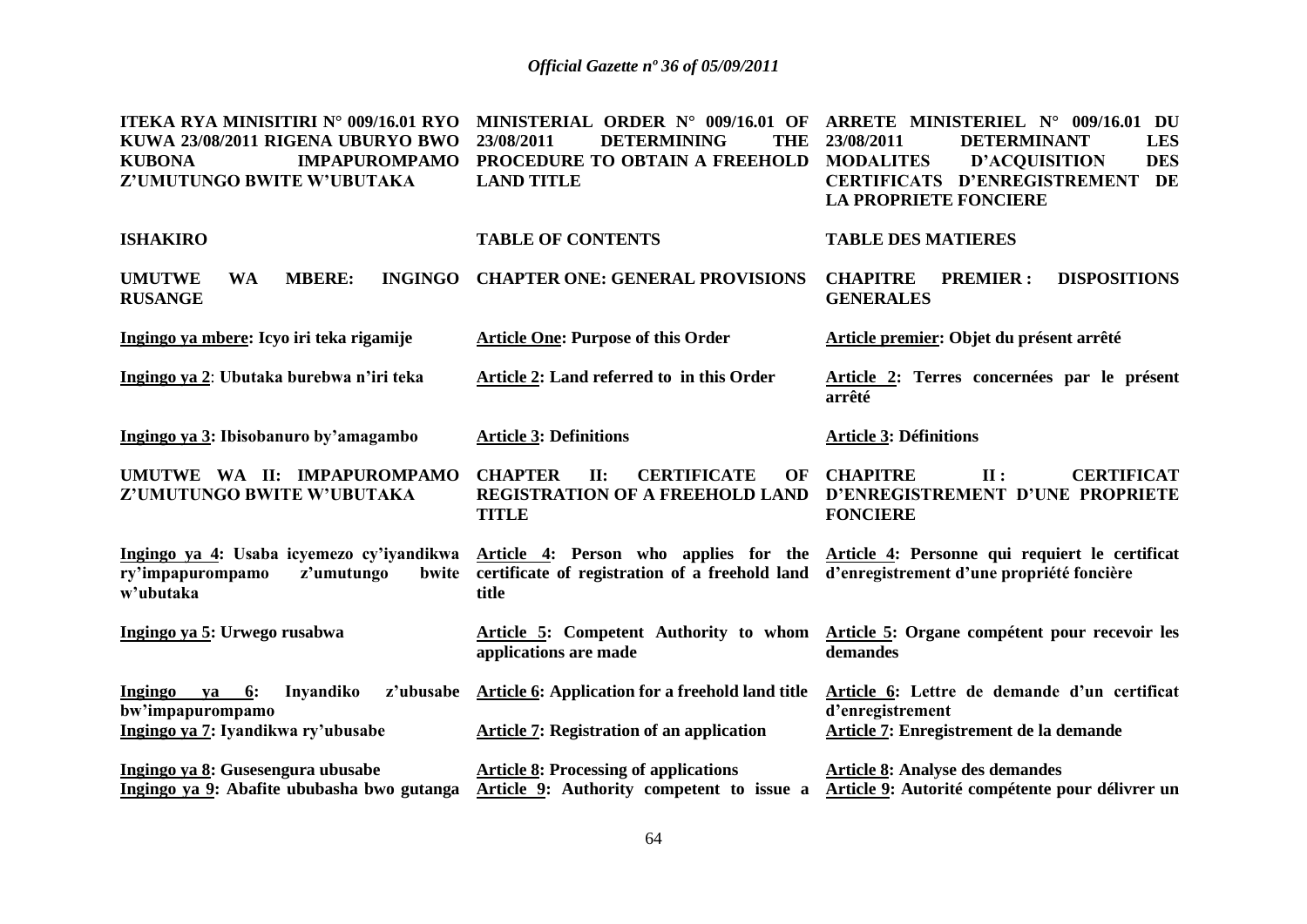| z'umutungo<br>impapurompamo<br>w'ubutaka                                                                       | title                                                                                                             | bwite certificate of registration of freehold land certificat d'enregistrement d'une propriété<br>foncière                                                    |
|----------------------------------------------------------------------------------------------------------------|-------------------------------------------------------------------------------------------------------------------|---------------------------------------------------------------------------------------------------------------------------------------------------------------|
| 10:<br><b>Ingingo</b><br>va<br>ry'impapurompamo<br>z'umutungo<br>bwite<br>w'ubutaka                            | Iyandikishwa Article 10: Registration of freehold land title<br>of private real property                          | Article 10: Enregistrement d'un certificat<br>d'enregistrement                                                                                                |
| Ingingo ya 11: Amasezerano yo kugura Article 11: Land sale contract<br>ubutaka                                 |                                                                                                                   | Article 11: Contrat de vente d'une propriété<br>foncière                                                                                                      |
| <b>ICYEMEZO</b><br><b>UMUTWE</b><br><b>WA</b><br>III:<br>CY'IYANDIKISHA Y'IMPAPUROMPAMO<br><b>NGENANKOMYI</b>  | <b>CERTIFICATE</b><br><b>CHAPTER</b><br>III:<br>OF<br>REGISTRATION OF A CONDITIONAL<br><b>FREEHOLD LAND TITLE</b> | <b>CHAPITRE</b><br>III:<br><b>CERTIFICAT</b><br>D'ENREGISTREMENT CONDITIONNEL                                                                                 |
| Ingingo ya 12: Abantu bashobora gusaba<br>impapurompamo ngenankomyi                                            | Article 12: Person who may apply for a<br>conditional free hold land title                                        | Article 12: Personne pouvant demander le<br>certificat d'enregistrement conditionnel                                                                          |
| Ingingo ya 13: Uburyo bwo gusaba                                                                               | <b>Article 13: Mode of Application</b>                                                                            | Article 13: Mode de demande                                                                                                                                   |
| Ingingo ya 14: Isesengura ry'ubusabe                                                                           | <b>Article 14: Processing of Applications</b>                                                                     | <b>Article 14: Analyse des demandes</b>                                                                                                                       |
| Ingingo ya 15: Ifishi y'impapurompamo<br>ngenankomyi                                                           | Article 15: Form of a conditional freehold<br>land title                                                          | 15:<br>d'un<br>certificat<br><b>Article</b><br>Forme<br>d'enregistrement                                                                                      |
| Ingingo ya 16:<br>Ibigomba kubahirizwa<br>n'uwahawe impapurompamo ngenankomyi                                  | Article 16: Requirements for a grant of a<br><b>Conditional Freehold Land Title</b>                               | Article 16: Conditions requises pour le<br>bénéficiare d'un certificat d'enregistrement<br>conditionnel                                                       |
| Ingingo ya 17: Guhindura Impapurompamo<br>ngenankomyi<br>zikaba<br>Impapurompamo<br>z'umutungo bwite w'ubutaka | Article 17: Conversion of conditional to full<br>land title                                                       | certificat<br><b>Article</b><br>17:<br><b>Conversion</b><br>du<br>d'enregistrement conditionnel en<br>certificat<br>d'enregistrement d'une propriété foncière |
| Ingingo ya 18: Gutakaza Impapurompamo Article 18:<br>ngenankomyi                                               | Conditional<br>Forfeiture<br>of<br><b>Freehold Land Title</b>                                                     | certificat<br><b>Article</b><br>18:<br>Déchéance<br>du<br>d'enregistrement conditionnel                                                                       |
| <b>19:</b><br><b>Ingingo</b><br>Uburenganzira<br>va                                                            |                                                                                                                   | bwa Article 19: Rights of the ownership of Article 19: Droit du bénéficiaire des activités                                                                    |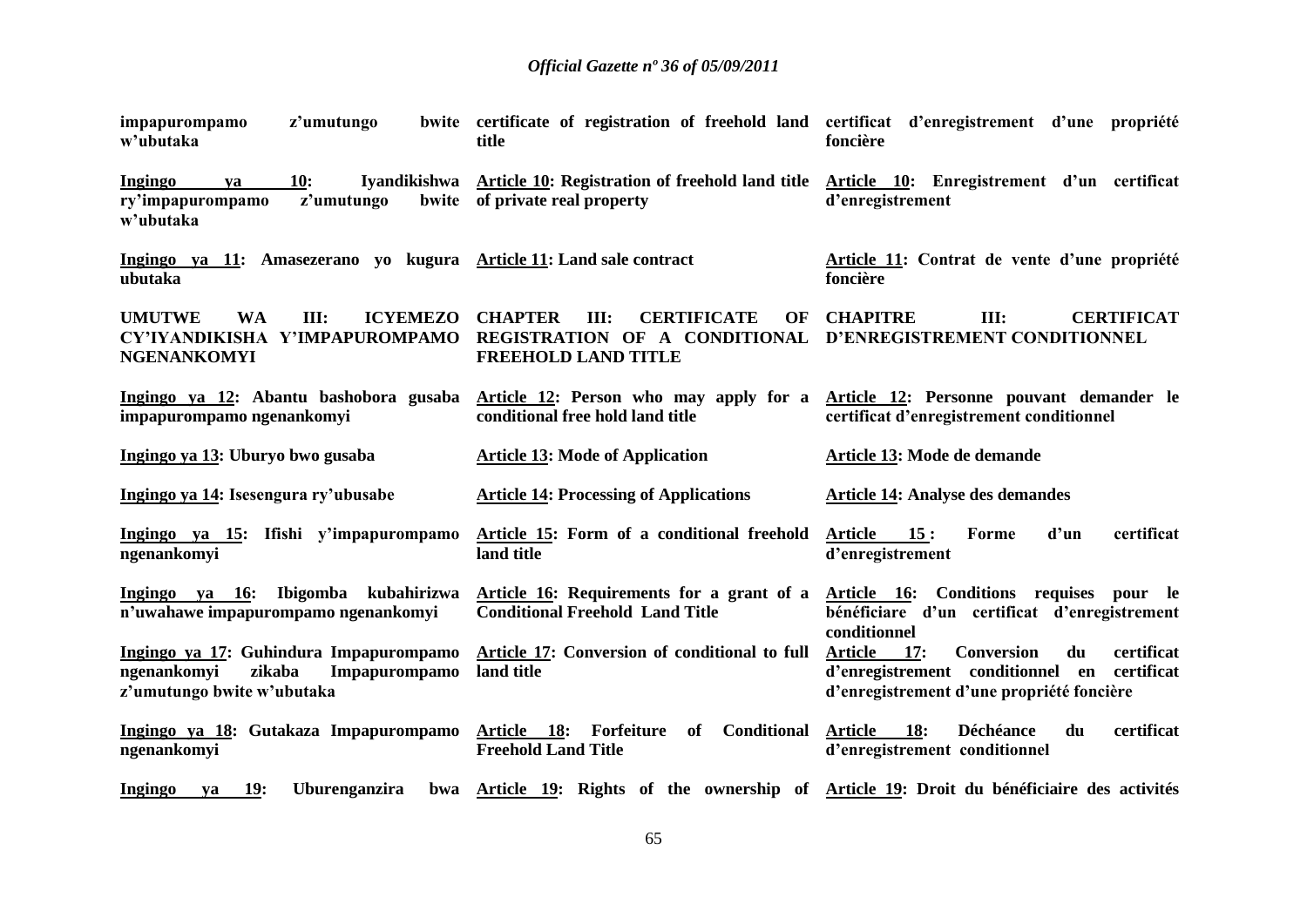| nyir'imirimo yakorewe ku butaka                                                                                                                                    | improvements to land                                                                     | réalisées sur la propriété foncière                                                                                                     |
|--------------------------------------------------------------------------------------------------------------------------------------------------------------------|------------------------------------------------------------------------------------------|-----------------------------------------------------------------------------------------------------------------------------------------|
| <b>UMUTWE</b><br>IV:<br><b>INGINGO</b><br><b>WA</b><br><b>ZIHURIWEHO</b>                                                                                           | <b>CHAPTER IV: COMMON PROVISIONS</b>                                                     | <b>CHAPITRE IV: DISPOSITIONS COMMUNES</b>                                                                                               |
| Ingingo ya 20: Kumenyekanisha ibyemezo                                                                                                                             | <b>Article 20: Communicating a decision</b>                                              | <b>Article 20: Communication des décisions</b>                                                                                          |
| Ingingo ya 21: Guhindura ibyanditswe muri<br>rejisitiri y'Impapurompamo z'ubutaka                                                                                  | Article 21: Amendment of records on<br>registries of land titles                         | Article 21: Modification des inscriptions au<br>registre des certificats d'enregistrement                                               |
| Ingingo ya 22: Ubujurire                                                                                                                                           | <b>Article 22: Appeals</b>                                                               | <b>Article 22: Recours</b>                                                                                                              |
| Ingingo ya 23: Ububasha bwo kugenzura Article 23: Authority to inspect land with<br>ubutaka bufite impapurompamo z'umutungo freehold land title<br>bwite w'ubutaka |                                                                                          | <b>Article 23: Pouvoir d'inspection d'une propriété</b><br>foncière ayant un certificat d'enregistrement                                |
| Ingingo ya 24: Amafaranga asabwa ku Article 24: Amount of money to be paid for<br>n'itangwa<br>mirimo<br>ijyanye<br>z'umutungo<br>ry'impapurompamo<br>w'ubutaka    | procedures related to the grant of freehold<br>bwite land title of private real property | Article 24: Frais à payer pour les procédures<br>relatives à la délivrance d'un certificat<br>d'enregistrement d'une propriété foncière |
| Ingingo ya 25: Igiciro cy'ubutaka                                                                                                                                  | Article 25: Cost of land                                                                 | Article 25: Valeur foncière                                                                                                             |
| <b>UMUTWE</b><br><b>INGINGO</b><br><b>WA</b><br>V<br>Y'INZIBACYUHO N'IZISOZA                                                                                       | <b>CHAPTER V : TRANSITIONAL AND</b><br><b>FINAL PROVISIONS</b>                           | <b>CHAPITRE</b><br><b>DISPOSITIONS</b><br>$\mathbf{V}$ :<br><b>TRANSITOIRES ET FINALES</b>                                              |
| Ingingo ya 26: Agaciro k'impapurompamo<br>z'umutungo bwite w'ubutaka zisanzwe                                                                                      | Article 26: Validity of current freehold land<br>titles of private property              | Article 26: Validité des documents authentiques<br>en vigueur d'une propriété foncière                                                  |
| Ingingo ya<br>Ivanwaho<br>27:<br>zinyuranyije n'iri teka                                                                                                           | ry'ingingo Article 27: Repealing provision                                               | <b>Article 27: Disposition abrogatoire</b>                                                                                              |
| Ingingo ya<br>28:<br>gukurikizwa                                                                                                                                   | Igihe iteka ritangirira Article 28: Commencement                                         | Article 28: Entrée en vigueur                                                                                                           |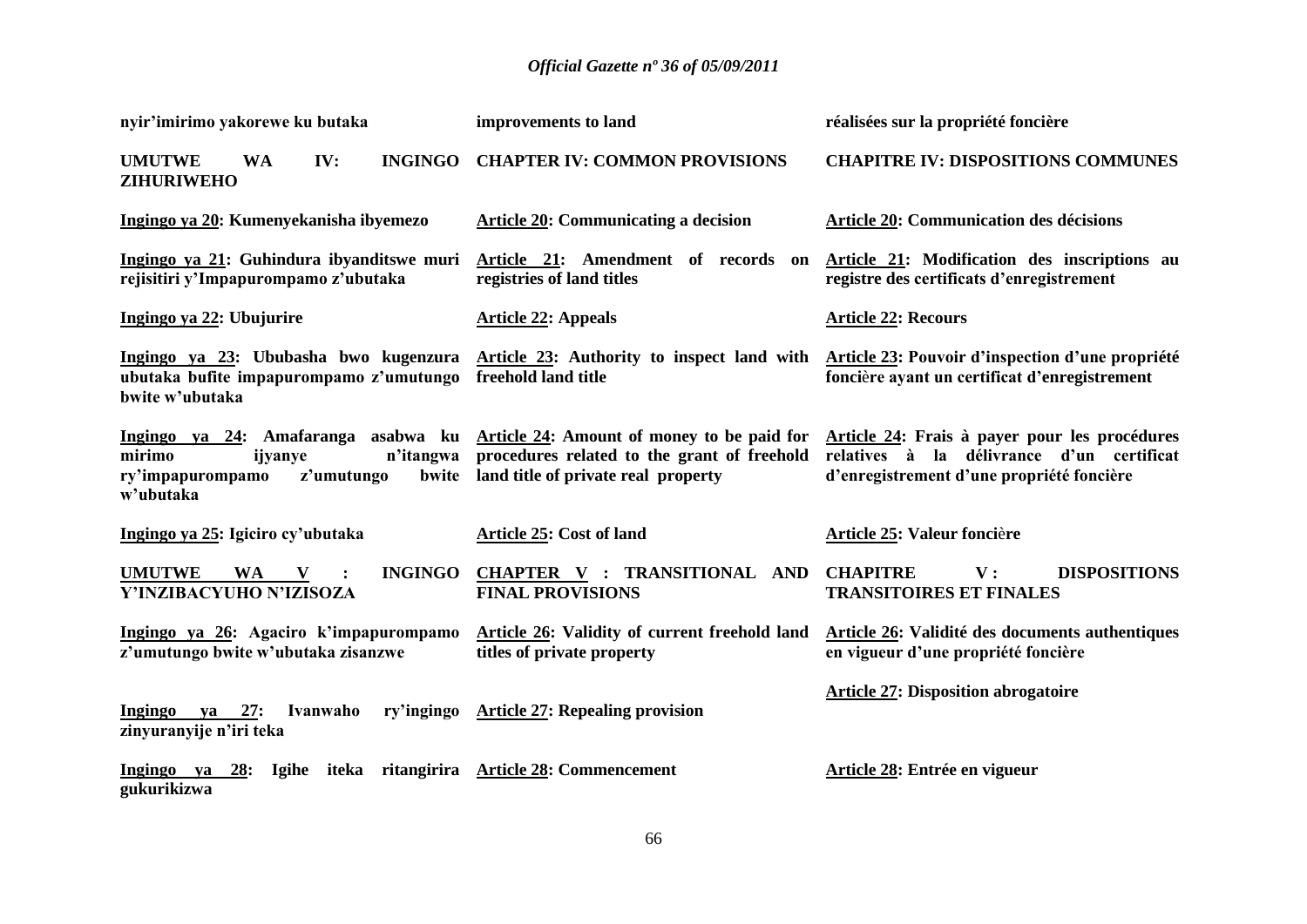| <b>ITEKA RYA MINISITIRI N° 009/16.01 RYO</b><br>KUWA 23/08/2011 RIGENA UBURYO BWO<br><b>IMPAPUROMPAMO</b><br><b>KUBONA</b><br>Z'UMUTUNGO BWITE W'UBUTAKA                | MINISTERIAL ORDER N° 009/16.01 OF<br>23/08/2011<br><b>DETERMINING</b><br><b>THE</b><br>PROCEDURE TO OBTAIN A FREEHOLD<br><b>LAND TITLE</b> | ARRETE MINISTERIEL N° 009/16.01 DU<br>23/08/2011<br><b>DETERMINANT</b><br><b>LES</b><br><b>MODALITES</b><br><b>D'ACQUISITION</b><br><b>DES</b><br><b>CERTIFICATS D'ENREGISTREMENT</b><br>DE<br><b>LA PROPRIETE FONCIERE</b> |  |
|-------------------------------------------------------------------------------------------------------------------------------------------------------------------------|--------------------------------------------------------------------------------------------------------------------------------------------|-----------------------------------------------------------------------------------------------------------------------------------------------------------------------------------------------------------------------------|--|
| Minisitriri w'Umutungo Kamere;                                                                                                                                          | The Minister of Natural Resources;                                                                                                         | Le Ministre des Resources Naturelles;                                                                                                                                                                                       |  |
| Ashingiye ku Itegeko Nshinga rya Repubulika<br>y'u Rwanda ryo ku wa 04 Kamena 2003 nk'uko<br>ryavuguruwe kugeza ubu, cyane cyane mu<br>ngingo zaryo, iya 120 n'iya 121; | Pursuant to the Constitution of the Republic of<br>Rwanda of 04 June 2003 as amended to date,<br>especially in Articles 120 and 121;       | Vu la Constitution de la République du Rwanda du<br>04 juin 2003 telle que révisée à ce jour,<br>spécialement en ses articles 120 et 121;                                                                                   |  |
| Ashingiye ku Itegeko Ngenga n° 08/2005 ryo<br>14/07/2005<br>Imikoreshereze<br>rigena<br>kuwa<br>n'Imicungire y'Ubutaka mu Rwanda cyane<br>cyane mu ngingo yaryo ya 6;   | 14/07/2005<br>determining<br>the<br>use<br>management of land in Rwanda especially in son article 6;<br>Article 6;                         | Pursuant to Organic Law n° 08/2005 of Vu la Loi Organique n° 08/2005 du 14/07/2005<br>and portant régime foncier au Rwanda, spécialement en                                                                                 |  |
| y'Abaminisitiri yateranye<br>Inama<br>ku<br>wa<br>11/05/2011 imaze kubisuzuma no kubyemeza;                                                                             | its session of $11/05/2011$ ;                                                                                                              | After consideration and approval by Cabinet in Après examen et adoption par le Conseil des<br>Ministres en sa séance du 11/05/2011;                                                                                         |  |
| <b>ATEGETSE:</b>                                                                                                                                                        | <b>HEREBY ORDERS:</b>                                                                                                                      | <b>ARRETE:</b>                                                                                                                                                                                                              |  |
| <b>MBERE:</b><br><b>INGINGO</b><br><b>UMUTWE</b><br><b>WA</b><br><b>RUSANGE</b>                                                                                         | <b>CHAPTER ONE: GENERAL PROVISIONS</b>                                                                                                     | <b>CHAPITRE</b><br><b>PREMIER:</b><br><b>DISPOSITIONS</b><br><b>GENERALES</b>                                                                                                                                               |  |
| Ingingo ya mbere: Icyo iri teka rigamije                                                                                                                                | <b>Article One: Purpose of this Order</b>                                                                                                  | Article premier: Objet du présent arrêté                                                                                                                                                                                    |  |
| Iri<br>teka<br>rigena<br>uburyo<br>bwo<br>kubona<br>Impapurompamo z'umutungo bwite w'ubutaka.                                                                           | This Order determines the procedure to obtain a<br>freehold title for private real property.                                               | Le présent arrêté détermine les modalités<br>d'acquisition des certificats d'enregistrement d'une<br>propriété foncière.                                                                                                    |  |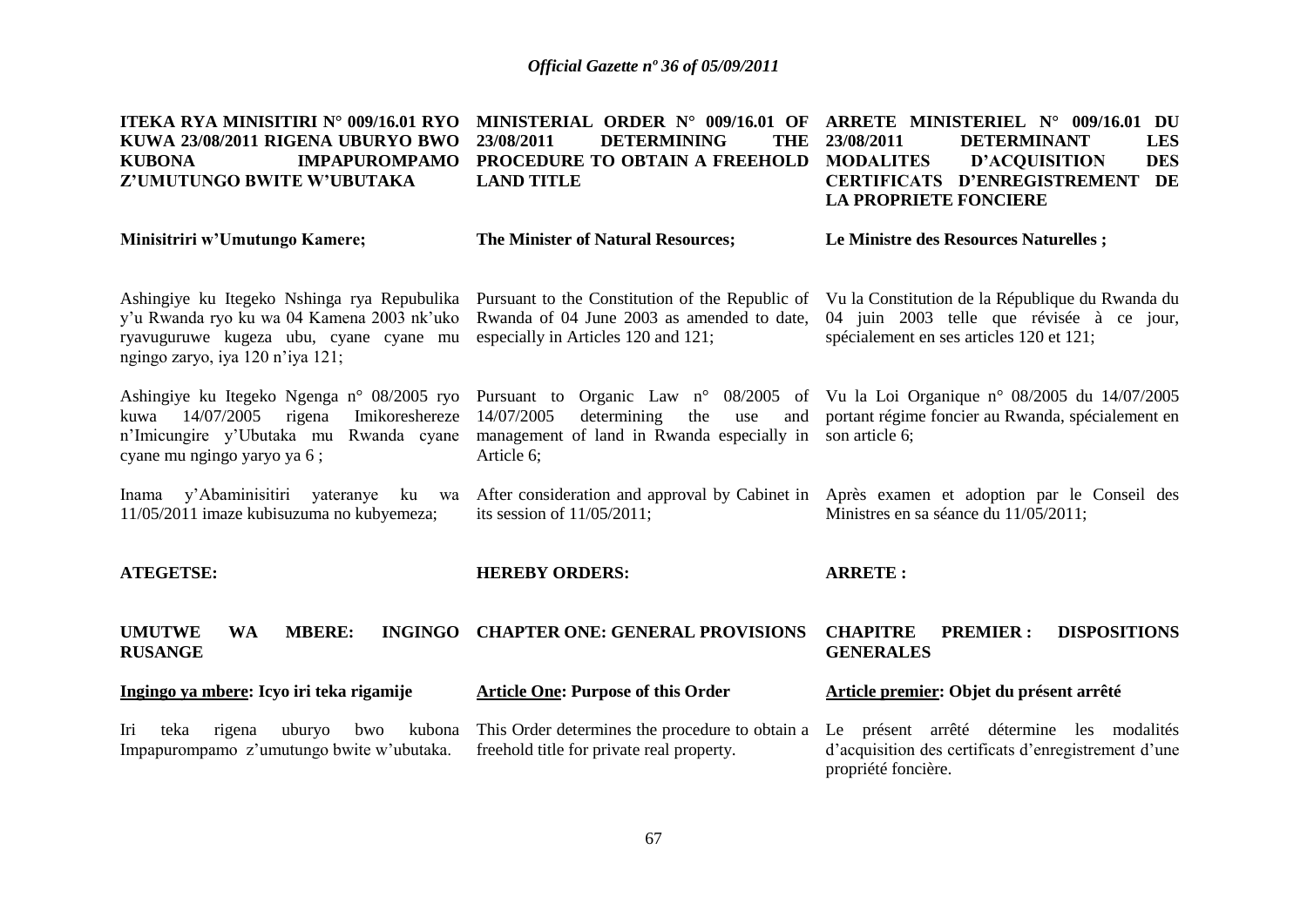#### **Ingingo ya 2**: **Ubutaka burebwa n'iri teka**

inyubako zo guturamo, iz"inganda, iz"ubukungu n"ubucuruzi, iz"imibereho myiza y"abaturage, iz"umuco n"iz"ubumenyi nk"uko biteganywa mu ngingo ya 6 y"Itegeko Ngenga n° 08/2005 ryo kuwa 14/07/2005 rigena Imikoreshereze n"Imicungire y"Ubutaka mu Rwanda.

#### **Ingingo ya 3: Ibisobanuro by'amagambo**

ibisobanuro bikurikira:

bafatanije umutungo w"ubutaka, isosiyeti in co-ownership of land property, a commercial y"ubucuruzi, umuryango cyangwa ishyirahamwe company or an association with legal bifite ubuzima gatozi;

**2° umushoramari**: umuntu washoye imari mu Rwanda mu bikorwa by"inyubako zo guturamo, iz"inganda, iz"ubucuruzi, iz"imibereho myiza y"abaturage cyangwa iz"umuco n"iz"ubumenyi;

**3° Umubitsi w'Impapurompamo**: Umubitsi **3° Registrar**: Registrar of Land Titles; w"Impapurompamo z"ubutaka;

Umubitsi w'Impapurompamo Wungirije: z'ubutaka Titles:

5<sup>°</sup> Itegeko Ngenga: Itegeko Ngenga n<sup>º</sup> 08/2005 ryo kuwa 14/07/2005 rigena imicungire 08/2005 of 14/7/2005 determining the use and 14/07/2005 portant régime foncier au Rwanda. n"imikoreshereze y"ubutaka mu Rwanda.

#### **Article 2: Land referred to in this Order**

facilities as provided for by Article 6 of the Organic Law n° 08/2005 of 14/07/2005 determining the use and management of land in régime foncier au Rwanda. Rwanda.

#### **Article 3: Definitions**

terms mean :

personality;

**2° investor**: any person who invested in **2° investisseur**: toute personne ayant investi au cultural and scientific;

the management of land in Rwanda.

#### **Article 2: Terres concernées par le présent arrêté**

Ubutaka burebwa n'iri teka ni ubugenewe Land referred to in this Order is made of land Les terres concernées par le présent arrêté sont les designated for residential, industrial, economic terres destinées à l"usage résidentiel, industriel, and commercial, social, cultural and scientific économique et commercial, social, culturel et scientifique tel que prévu par l"article 6 de la Loi Organique n° 08/2005 du 14/07/2005 portant

#### **Article 3: Définitions**

Muri iri teka amagambo akurikira afite For the purpose of this Order the following Au sens du présent arrêté, les termes ci-après ont les significations suivantes:

1<sup>°</sup> umuntu: umuntu ku giti cye, abantu 1<sup>°</sup> person: any natural person or several persons 1<sup>°</sup> personne: personne physique ou personnes en situation de copropriété foncière, une société commerciale ou une association dotée d"une personnalité juridique ;

> Rwanda on land designated for residential, Rwanda sur les terres abritant les œuvres à industrial, economic and commercial, social, or caractère résidentiel, industriel, économique et commercial, social, culturel et scientifique ;

> > **3° Conservateur**: le Conservateur des Titres Fonciers;

**4° Umubitsi w'Impapurompamo Wungirije**: **4° Deputy Registrar**: Deputy Registrar of Land **4° Conservateur Adjoint**: le Conservateur des Titres Fonciers Adjoint;

**5<sup>°</sup> Organic Law**: is the Organic Law n<sup>°</sup> **5<sup>°</sup>Loi Organique**: la Loi Organique n<sup>°</sup> 08/2005 du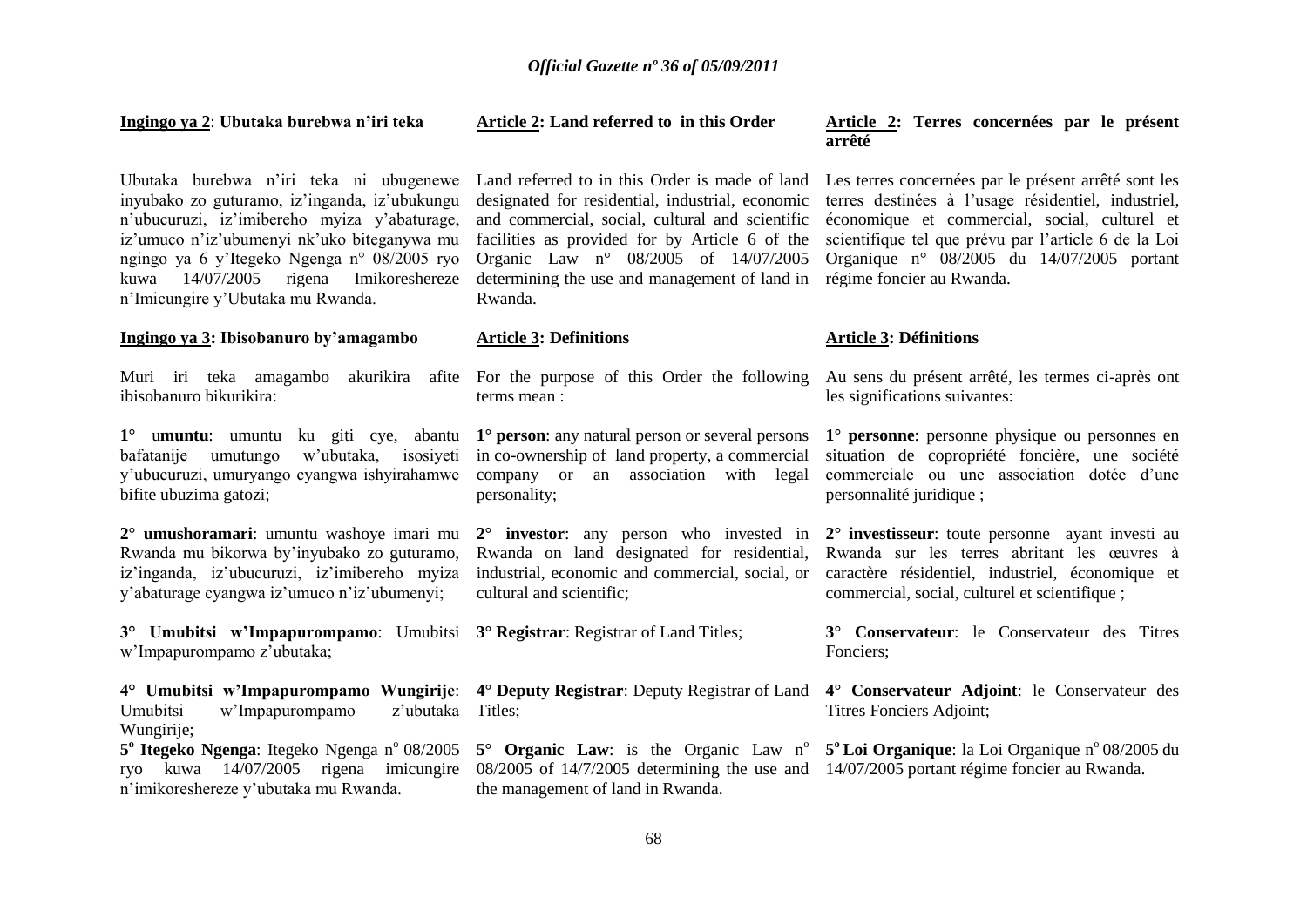| UMUTWE WA II: IMPAPUROMPAMO<br>Z'UMUTUNGO BWITE W'UBUTAKA                                                                                                                                                                                 | <b>CHAPTER</b><br><b>CERTIFICATE</b><br>II:<br>OF<br><b>REGISTRATION OF A FREEHOLD LAND</b><br><b>TITLE</b>                         | <b>CHAPITRE</b><br><b>CERTIFICAT</b><br>II:<br>D'ENREGISTREMENT D'UNE PROPRIETE<br><b>FONCIERE</b>                                                                                                       |
|-------------------------------------------------------------------------------------------------------------------------------------------------------------------------------------------------------------------------------------------|-------------------------------------------------------------------------------------------------------------------------------------|----------------------------------------------------------------------------------------------------------------------------------------------------------------------------------------------------------|
| ry'impapurompamo<br>z'umutungo<br>bwite<br>w'ubutaka                                                                                                                                                                                      | certificate of registration of a freehold land d'enregistrement d'une propriété foncière<br>title                                   | Ingingo ya 4: Usaba icyemezo cy'iyandikwa Article 4: Person who applies for the Article 4: Personne qui requiert le certificat                                                                           |
| Umushoramari wese wujuje ibyangombwa Any person fulfilling all legal requirements for<br>agenga ibikorwa<br>biteganywa n'amategeko<br>bishorwamo imari ku butaka, ashobora gusaba<br>guhabwa impapurompamo z'umutungo bwite<br>w'ubutaka. | investment on land may apply for a certificate<br>of registration of a freehold land title for his/her<br>land.                     | Tout investisseur qui remplit les conditions exigées<br>par la réglementation en matière d'investissement<br>foncier peut faire la demande d'un certificat<br>d'enregistrement d'une propriété foncière. |
| Ingingo ya 5: Urwego rusabwa                                                                                                                                                                                                              | applications are made                                                                                                               | Article 5: Competent Authority to whom Article 5: Organe compétent pour recevoir les<br>demandes                                                                                                         |
| Impapurompamo z'umutungo bwite w'ubutaka<br>zisabwa Umubitsi w'Impapurompamo cyangwa<br>Umubitsi w'Impapurompamo Wungirije ubifitiye<br>ububasha.                                                                                         | An application for a Certificate of registration of<br>a freehold land title shall be made to the<br>Registrar or Deputy Registrar. | La demande d'un certificat d'enregistrement d'une<br>propriété foncière est adressée au Conservateur ou<br>au Conservateur Adjoint compétent.                                                            |
| Ingingo<br>6:<br>Inyandiko<br>ya<br>bw'impapurompamo                                                                                                                                                                                      | z'ubusabe Article 6: Application for a freehold land title                                                                          | Article 6: Lettre de demande d'un certificat<br>d'enregistrement                                                                                                                                         |
| Usaba impapurompamo z'umutungo<br>w'ubutaka abikora mu nyandiko yuzuza ifishi<br>yateguwe n'Umubitsi w'Impapurompamo.                                                                                                                     | bwite A person applying for a freehold land title shall<br>fill a prescribed form as determined by the<br>Registrar.                | demande<br>un certificat<br>La<br>personne<br>qui<br>d'enregistrement d'une propriété foncière remplit<br>un formulaire établi par le Conservateur.                                                      |
| Iyo fishi<br>igomba<br>kuba iherekejwe n'ibi<br>bikurikira:                                                                                                                                                                               | following:                                                                                                                          | That form shall be accompanied with the Ce formulaire doit être accompagné de ce qui suit :                                                                                                              |
| $1^{\circ}$<br>y'ubukode<br>burambye<br>amasezerano<br>cy'iyandikisha ry'ubukode<br>n'icyemezo<br>burambye<br>byerekeye<br>asanganywe                                                                                                     | 1° the existing emphyteutic lease contract<br>and the certificate of registration of<br>emphyteutic lease on the land for which     | 1° le Contrat de bail emphytéotique et le<br>d'enregistrement<br>certificat<br>du<br>bail<br>emphytéotique existant de la propriété                                                                      |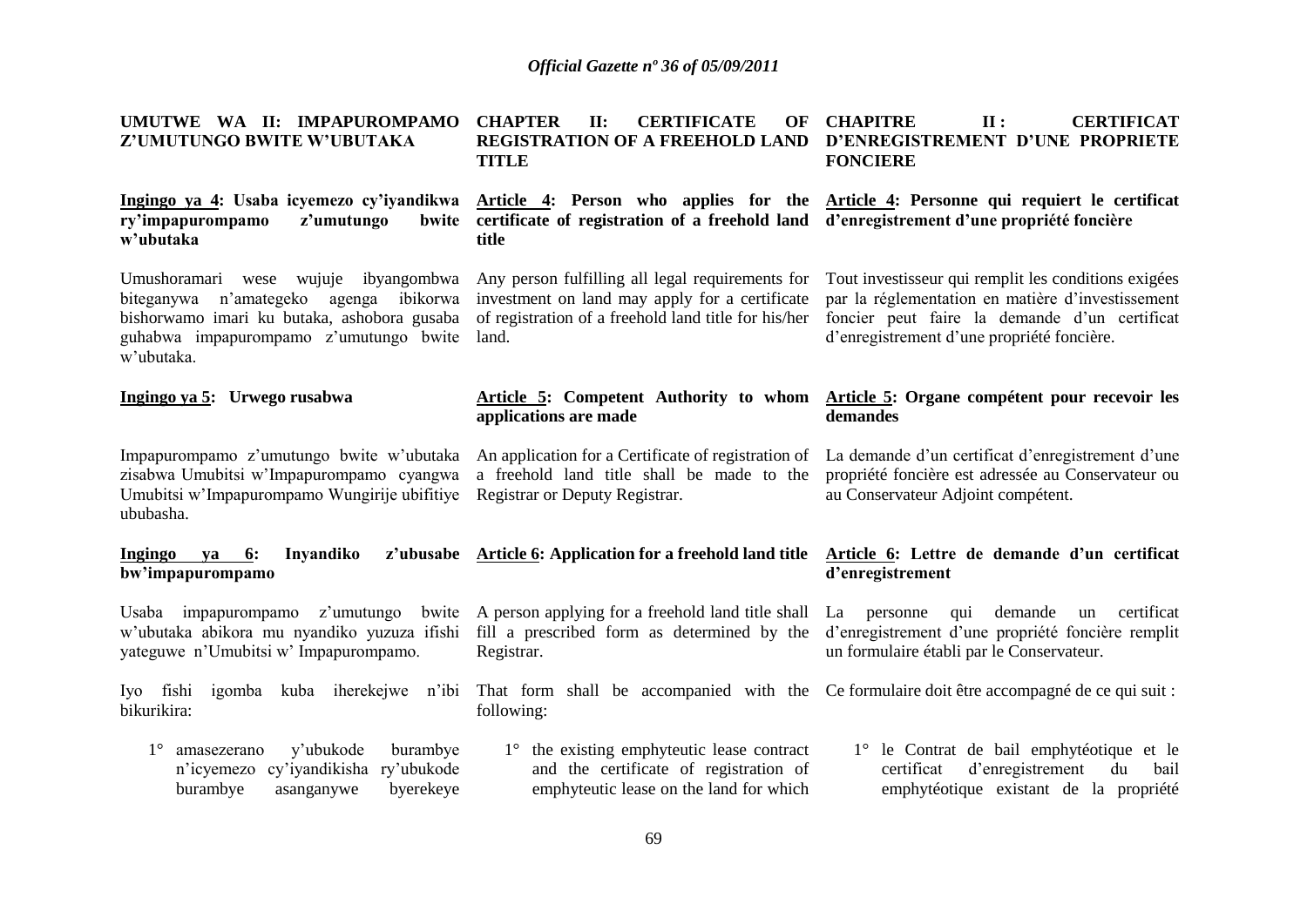ubutaka asabira impapurompamo z"umutungo bwite w"ubutaka;

- 2° ifishi igaragaza imbibi n"ubuso bw"ikibanza;
- 3° icyemezo cy"uburenganzira bwo kubaka;
- 4° icyemezo cy"igenzura kigaragaza ko imyubakire yakurikije ibyari biteganyijwe;
- 5° icyemezo gitanga uburenganzira bwo gukoresha cyangwa gutura mu nyubako ;
- 6° icyemezo cy"uko usaba nta birarane by"umusoro w"ubutaka cyangwa ubukode abereyemo Leta cyangwa inzego zayo;
- 7° rejisitiri y"ubucuruzi cyangwa icyemezo cy"ubuzimagatozi iyo usaba ari isosiyeti y"ubucuruzi cyangwa ishyirahamwe.

**Ingingo ya 7: Iyandikwa ry'ubusabe** 

Iyo dosiye yujuje ibisabwa, ihabwa nomero ikandikwa muri rejisitiri yabugenewe hakurijwe uko ubusabe bwagiye bwakirwa.

- registration of freehold land title is being applied;
- 2° the cadastral plan;
- 3° the construction permit;
- 4° the certificate of land development conformity;
- 5° the occupation permit;
- 6° proof of payment of arrears of land taxes and/or rent;
- 7° the business registration certificate or a statement of legal status if the applicant is a commercial company or an association.

#### **Article 7: Registration of an application**

When the application is complete, it shall be Lorsque le dossier de demande est complet, il lui given a code number in the appropriate register in consideration of its date of reception.

- **Ingingo ya 8: Gusesengura ubusabe Article 8: Processing of applications Article 8: Analyse des demandes**
- Iyo Umubitsi w'Impapurompamo cyangwa When the application is complete, the Registrar Lorsque le dossier de demande est complet, le

foncière pour la quelle la demande d"un certificat d"enregistrement est faite;

- 2° la fiche cadastrale;
- 3° l"autorisation de bâtir ;
- 4° le certificat de constat de mise en valeur;
- 5° le permis d"occupation de l"immeuble;
- 6° l"attestation de non-créance en matière foncière;
- 7° le registre de commerce ou la preuve de la personnalité juridique si le requérant est une société commerciale ou une association.

#### **Article 7: Enregistrement de la demande**

est attribué un numéro de code dans le registre approprié tout en tenant compte des dates de réception des demandes.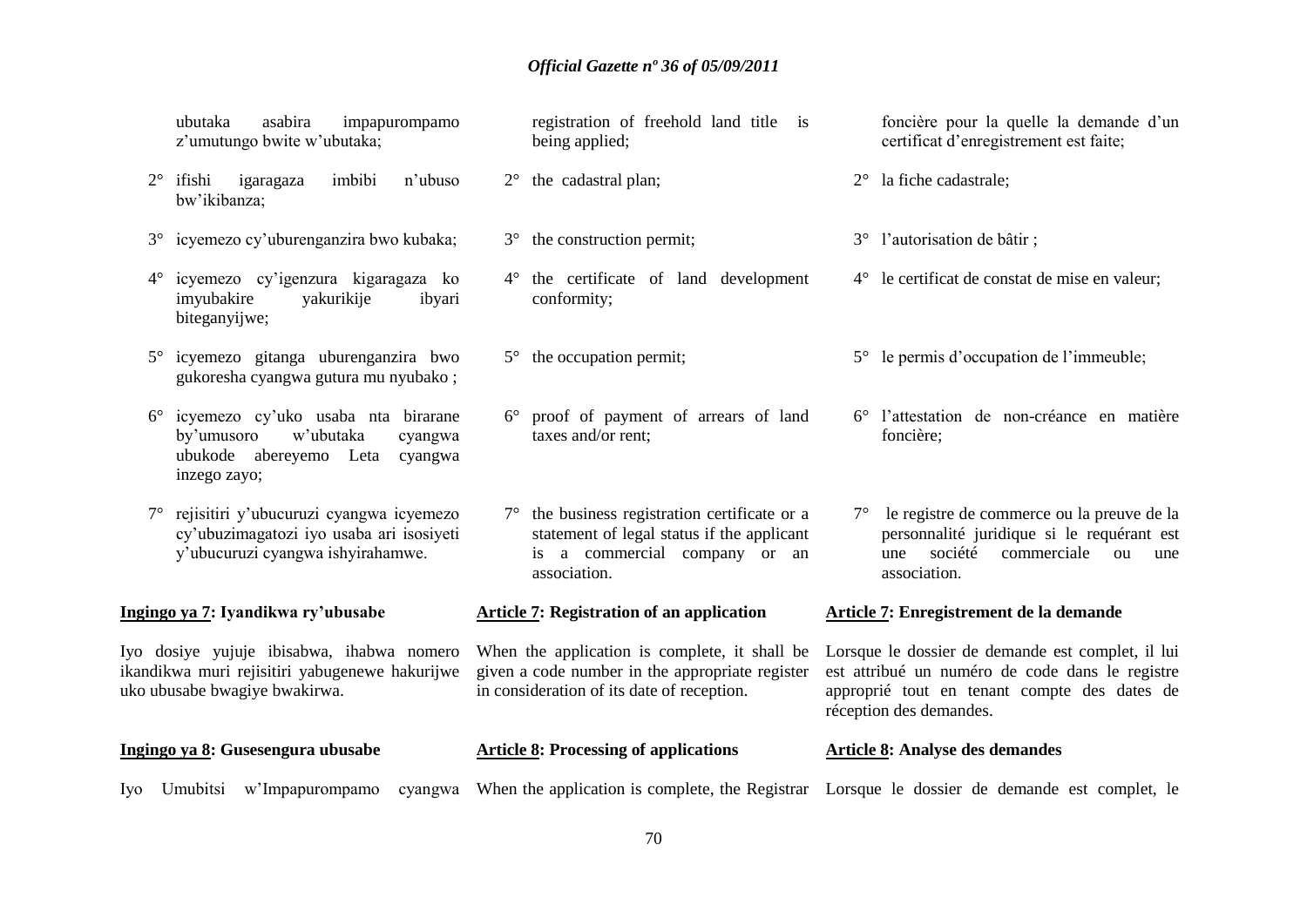Umubitsi w'Impapurompamo Wungirije asanze or the Deputy Registrar shall inform the Conservateur ou le Conservateur Adjoint informe uwasabye yujuje ibisabwa amumenyesha mu nyandiko amafaranga agomba kwishyura kugirango ahabwe impapurompamo z"umutungo bwite w"ubutaka. Umubitsi w"Impapurompamo cyangwa Umubitsi w"Impapurompamo Wungirije atanga impapurompamo z"umutungo bwite w"ubutaka mu gihe kitarenze iminsi mirongo itatu (30) y"akazi, ari uko ashyikirijwe inyemezabwishyu y"amafaranga avugwa mu gika kibanziriza iki. Iyo icyo gihe kirenze, uwasabye asobanurirwa If that period elapses, the applicant shall receive Après l'expiration de ce délai, le requérant reçoit mu nyandiko impamvu z"ubukererwe. Dosiye zitujuje ibisabwa zisubizwa ba nyirazo kugirango bazuzuze. **Ingingo ya 9: Abafite ububasha bwo gutanga impapurompamo** z'umutungo **w'ubutaka** Umubitsi w'Impapurompamo n'Ababitsi<br>b'Impapurompamo Bungirije babifitiye b"Impapurompamo Bungirije babifitiye ububasha, nibo bonyine bemerewe gutanga Impapurompamo z"umutungo bwite w"ubutaka. Dosiye zujuje ibiteganyijwe n"amategeko zitegurirwa Impapurompamo, zigashyirwaho umukono na kashe yabugenewe n"Umubitsi w"Impapurompamo ku bimureba cyangwa n"Umubitsi w"Impapurompamo Wungirije ufite jurisdiction the land is located. ububasha mu ifasi ubutaka buherereyemo. applicant in writing of the amount of money to be paid to obtain a full title. The Registrar or Deputy Registrar shall issue Le the full title within thirty (30) working days after he/she is presented with a proof of payment of the fees referred to above. a written explanation of the reasons for the des explications écrites sur les raisons du retard. delay. Incomplete applications shall be returned to the Les dossiers de demande incomplets sont remis aux applicants to complete them. **Article 9: Authority competent to issue a Article 9: Autorité compétente pour délivrer un certificate of registration of freehold land certificat d'enregistrement d'une propriété title** The Registrar and the Deputy Registrars, according to their respective competences, are the only ones with power to issue freehold land certificat title. For applications that comply with the requirements, freehold land title shall be prepared, signed and stamped appropriately by the Registrar or the Deputy Registrar in whose le requérant par écrit du montant des frais à payer afin d"obtenir un certificat d"enregistrement d"une propriété foncière. Conservateur délivre le certificat d"enregistrement d"une propriété foncière endéans trente (30) jours ouvrables après la présentation d"un bordereau de paiement des frais cités au paragraphe précédant. demandeurs pour les compléter. **foncière** Le Conservateur et les Conservateurs Adjoints compétents, sont les seuls autorisés à délivrer le d'enregistrement d'une propriété foncière. Pour les dossiers de demande remplissant les conditions requises, le certificat d"enregistrement d"une propriété foncière est préparé, signé et scellé de façon appropriée par le Conservateur ou par le Conservateur Adjoint pour les terres situées dans son ressort.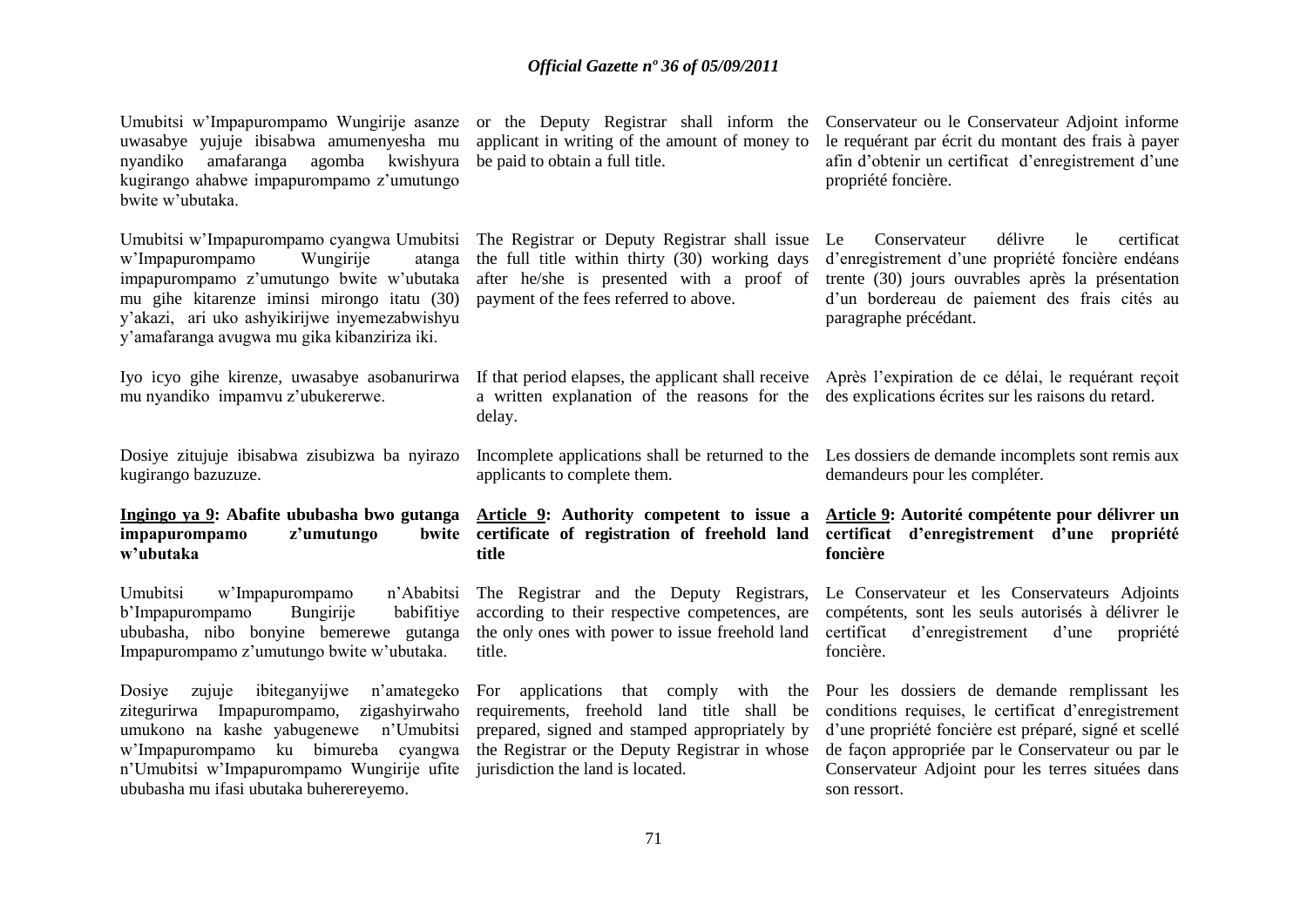Bitabangamiye ibivugwa mu bika bibanziriza iki, Umubitsi w"Impapurompamo Wungirije, uwo bashyingiranywe iyo basezeranye ivanguramutungo, abana be n"ababyeyi be bahabwa impapurompamo z"ubutaka n"Umubitsi w"Impapurompamo, naho Umubitsi w"Impapurompamo, uwo bashyingiranywe iyo basezeranye ivanguramutungo, abana be n"ababyeyi be bakazihabwa n"Umubitsi w"Impapurompamo Wungirije ufite ububasha mu ifasi ubutaka buherereyemo.

Deputy Registrar and his/her spouse in regime their land titles from the Registrar, while the Registrar and his/her spouse in regime of separation, children and parents shall get their land title from the Deputy Registrar in whose jurisdiction the land is located.

Without prejudice to the previous paragraphs, a Sans préjudice aux alinéas précédents, les of separation, children and parents shall get Adjoint, de son conjoint en cas du régime de certificats d"enregistrement du Conservateur séparation des biens, de ses enfants et de ses parents sont délivrés par le Conservateur tandis que ceux du Conservateur, de son conjoint en cas du régime de séparation des biens, de ses enfants et de ses parents sont délivrés par le Conservateur Adjoint du ressort où les terres se situent.

#### **Ingingo ya 10: Iyandikishwa Article 10: Registration of freehold land title Article 10: Enregistrement d'un certificat of private real property d'enregistrement**

Iyandikishwa ry"impapurompamo z"umutungo bwite w"ubutaka rikorwa hashingiwe ku Iteka rya Minisitiri riteganywa n"ingingo ya 30 y"Itegeko Ngenga n° 08/2005 ryo kuwa 14/07/2005 rigena imikoreshereze n"imicungire y"ubutaka mu Rwanda.

ry'impapurompamo z'umutungo

**w'ubutaka**

Imiterere y"ifishi y"Impapurompamo y"umutungo bwite w"ubutaka ishyirwaho up by the Registrar. n"Umubitsi w"Impapurompamo.

#### **Ingingo ya 11: Amasezerano yo kugura Article 11: Land sale contract ubutaka**

Mbere y"uko uwasabye impapurompamo z"umutungo bwite w"ubutaka azihabwa agomba kubanza kugirana na Leta amasezerano y"ubugure bw"ubutaka asabira impapurompamo z'umutungo bwite.

determining the use and management of land in Rwanda. Rwanda.

Before a freehold land title of private real property is issued to the applicant, he/she must sign with the State a sale contract of the land referred to in his/her application.

Registration of freehold title of private real L'enregistrement d'un certificat d'enregistrement property is carried out in accordance with the est effectué conformément à l"arrêté Ministériel Ministerial Order provided for by Article 30 of prévu par l'article 30 de la Loi Organique n° the Organic Law n° 08/2005 of 14/07/2005 08/2005 du 14/07/2005 portant régime foncier au

The form of the freehold land title shall be set Le model du certificat d'enregistrement d'une propriété foncière est déterminé par le Conservateur.

#### **Article 11: Contrat de vente d'une propriété foncière**

Avant qu"un certificat d"enregistrement d"une propriété foncière ne soit délivré au requérant, celui-ci doit d"abord conclure avec l"Etat un contrat de vente de la propriété foncière faisant l"objet de sa demande.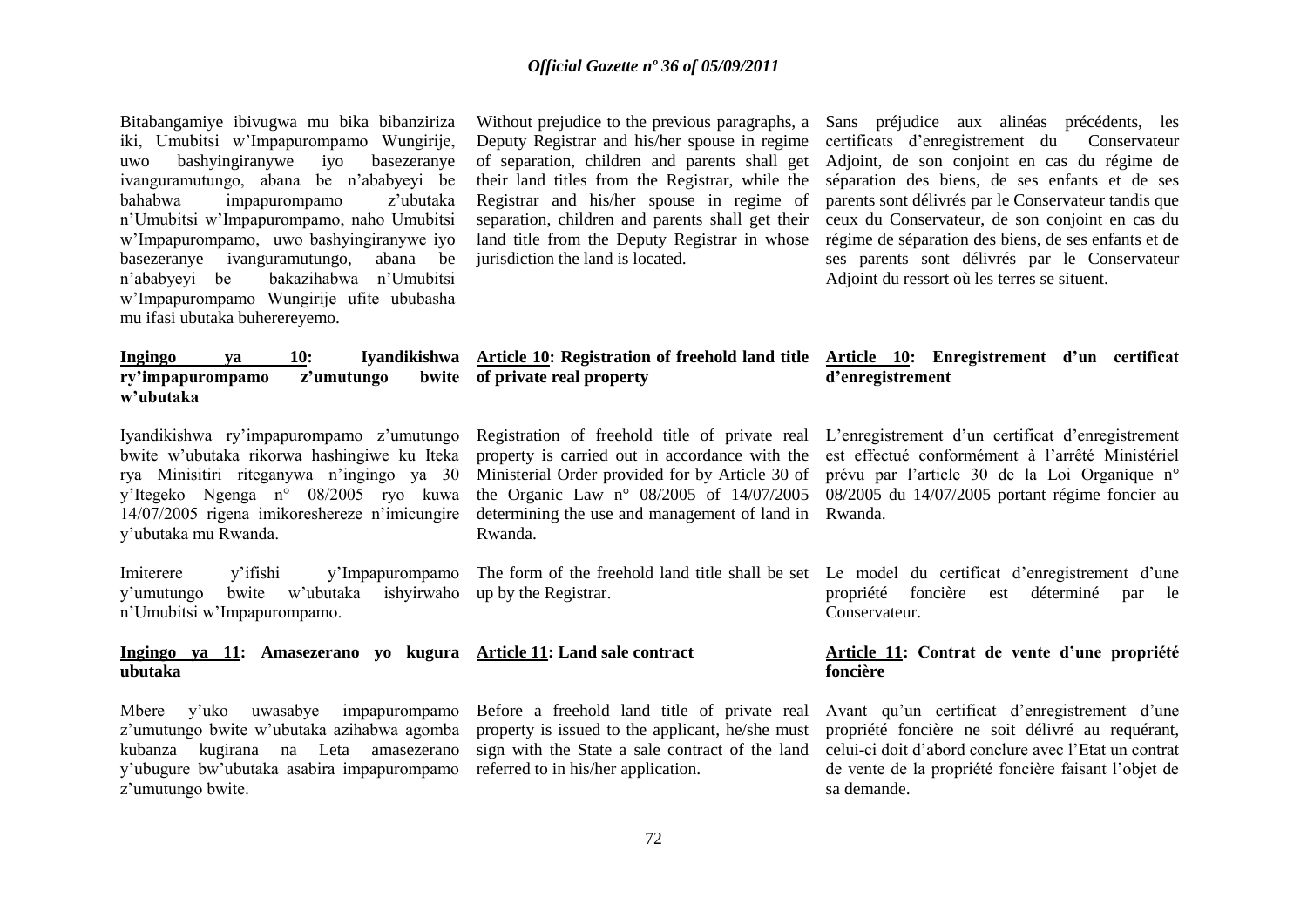| Ku ruhande<br>rwa Leta,<br>masezerano<br>ayo<br>umukono<br>n'Umubitsi<br>ashyirwaho<br>Umubitsi<br>w'Impapurompamo,<br>cyangwa<br>w'Impapurompamo<br>ubifitiye<br>Wungirije,<br>ububasha.                                      | The contract shall be signed on behalf of the<br>State by the Registrar or the Deputy Registrar,<br>according to their competence.               | Ce contrat est signé pour le compte de l'Etat par le<br>Conservateur<br>ou le Conservateur Adjoint<br>compétent.                                                                                                                                                                                                    |
|--------------------------------------------------------------------------------------------------------------------------------------------------------------------------------------------------------------------------------|--------------------------------------------------------------------------------------------------------------------------------------------------|---------------------------------------------------------------------------------------------------------------------------------------------------------------------------------------------------------------------------------------------------------------------------------------------------------------------|
| w'Impapurompamo.                                                                                                                                                                                                               | the Registrar.                                                                                                                                   | Imiterere y'ayo masezerano igenwa n'Umubitsi The form of that contract shall be determined by La model de ce contrat est déterminé par le<br>Conservateur.                                                                                                                                                          |
| <b>ICYEMEZO</b><br><b>UMUTWE</b><br>III:<br><b>WA</b><br><b>CY'IYANDIKISHA</b><br>RY'IMPAPUROMPAMO NGENANKOMYI                                                                                                                 | <b>CERTIFICATE</b><br><b>CHAPTER</b><br>III:<br>OF<br>REGISTRATION OF A CONDITIONAL<br><b>FREEHOLD LAND TITLE</b>                                | <b>CHAPITRE</b><br>III:<br><b>CERTIFICAT</b><br>D'ENREGISTREMENT CONDITIONNEL                                                                                                                                                                                                                                       |
| Ingingo ya 12: Abantu bashobora gusaba<br>impapurompamo ngenankomyi                                                                                                                                                            | conditional free hold land title                                                                                                                 | Article 12: Person who may apply for a Article 12: Personne pouvant demander le<br>certificat d'enregistrement conditionnel                                                                                                                                                                                         |
| Umuntu ufite uburenganzira bwo kubona<br>impapurompamo ngenankomyi ku butaka ni:                                                                                                                                               | A person eligible to own a conditional freehold<br>land title to private real property is the one who:                                           | La personne éligible au certificat d'enregistrement<br>conditionnel d'une propriété foncière est:                                                                                                                                                                                                                   |
| $1^\circ$ umuntu wese wujuje<br>ibiteganijwe<br>n'Itegeko nº 26/2005 ryo ku wa<br>17/12/2005 rigamije guteza imbere no<br>ishoramari<br>n'ibicuruzwa<br>korohereza<br>byoherezwa mu mahanga, kugira ngo<br>yitwe umushoramari; | 1° qualifies under conditions prescribed by<br>Law nº 26/2005 of 17/12/2005 relating<br>to investment and exports promotion<br>and facilitation; | $1^\circ$ celle<br>réunit<br>qui<br>les<br>conditions<br>d'investisseur préscrites aux termes de la<br>Loi nº 26/2005 du 17/12/2005 portant<br>facilitation<br>promotion<br>et<br>des<br>investissements et des exportations;                                                                                       |
| Umuntu wese wamaze nibura kubaka<br>$2^{\circ}$<br>kimwe cya kabiri $(\frac{1}{2})$ cy'inyubako<br>yemerewe kubaka.                                                                                                            | $2^{\circ}$ has completed at least half $(\frac{1}{2})$ of the<br>construction as authorized.                                                    | $2^{\circ}$ celle qui a terminé au moins la moitié $(\frac{1}{2})$<br>des travaux de construction à effectuer.                                                                                                                                                                                                      |
| Ingingo ya 13: Uburyo bwo gusaba                                                                                                                                                                                               | <b>Article 13: Mode of Application</b>                                                                                                           | Article 13: Mode de demande                                                                                                                                                                                                                                                                                         |
| abikora mu nyandiko hakurikijwe ibiteganijwe<br>mu ngingo ya 5, iya 6 n'iya 11 y'iri teka,                                                                                                                                     |                                                                                                                                                  | Usaba guhabwa impapurompamo ngenankomyi An applicant for an immediate grant of Le demandeur d'un document authentique<br>conditional freehold land title must submit conditionnel d'une propriété foncière doit<br>his/her application in writing as prescribed in soumettre sa demande par écrit tel que prévu aux |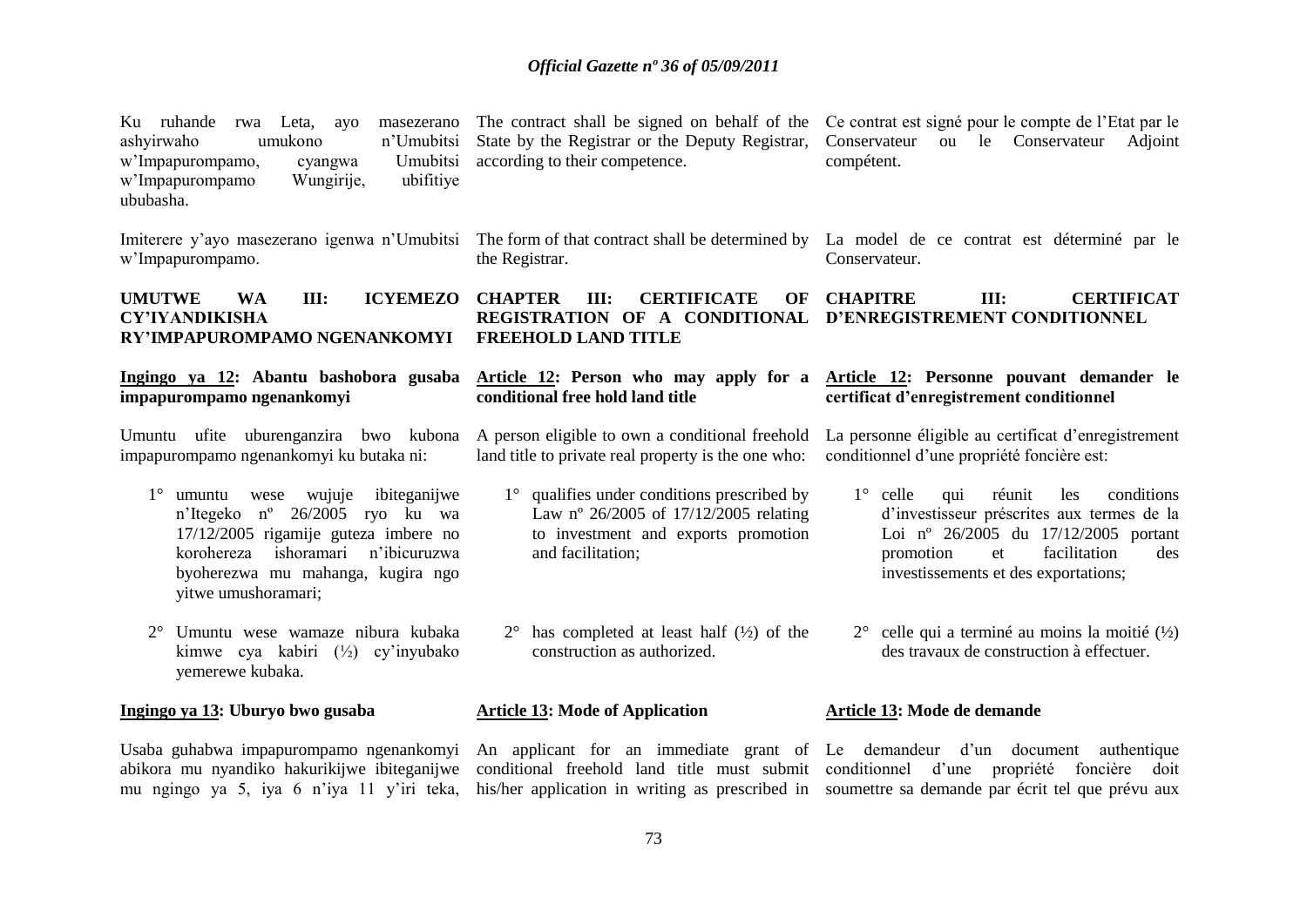## *Official Gazette nº 36 of 05/09/2011*

| n'ibisabwamo byose usibye icyemezo gitanga<br>uburenganzira bwo gutura cyangwa gukoresha<br>inyubako.                                                                                                                                                                                                                                                    | stated requirements except the occupation documents exigés, sauf le permis d'occupation.<br>permit.                                                                                                                     | Articles 5, 6 and 11 of this Order, with all the articles 5, 6 et 11 du présent arrêté, avec tous les                                                                                                                                                                      |
|----------------------------------------------------------------------------------------------------------------------------------------------------------------------------------------------------------------------------------------------------------------------------------------------------------------------------------------------------------|-------------------------------------------------------------------------------------------------------------------------------------------------------------------------------------------------------------------------|----------------------------------------------------------------------------------------------------------------------------------------------------------------------------------------------------------------------------------------------------------------------------|
| Idosiye y'ubusabe igomba kandi kugaragaza<br>agaciro k'ibimaze<br>gukorwa<br>nyubako<br>ku<br>ugereranije n'ibyari biteganijwe.                                                                                                                                                                                                                          | works done compared to those that were in the<br>approved plans.                                                                                                                                                        | The application shall indicate the value of the Le dossier de demande doit indiquer la valeur des<br>travaux réalisés par rapport à ceux qui étaient<br>prévus initialement.                                                                                               |
| Iyo usaba ari umushoramari, agomba kugaragaza<br>icyemezo cyerekana ko yujuje ibyangombwa<br>bisabwa umushoramari<br>nk'uko<br>amategeko<br>abiteganya. Icyo gihe<br>asonerwa gutanga<br>icyemezo cy'igenzura kigaragaza ko imyubakire<br>yakurikije ibyari biteganyijwe n'icyemezo<br>gitanga uburenganzira bwo gukoresha cyangwa<br>gutura mu nyubako. | If the applicant is an investor, he/she shall<br>provide proof of investment registration.<br>However, he/she shall be exempted from the<br>production of the land development assessment<br>and the occupation permit. | En cas d'un investisseur, il doit prouver qu'il réunit<br>les conditions exigées pour un investisseur telles<br>que prévues par la loi et en présenter la preuve. Il<br>est cependant dispensé de la production du constat<br>de mise en valeur et du permis d'occupation. |
|                                                                                                                                                                                                                                                                                                                                                          |                                                                                                                                                                                                                         |                                                                                                                                                                                                                                                                            |
| Ingingo ya 14: Isesengura ry'ubusabe                                                                                                                                                                                                                                                                                                                     | <b>Article 14: Processing of Applications</b>                                                                                                                                                                           | <b>Article 14: Analyse des demandes</b>                                                                                                                                                                                                                                    |
| bw'impapurompamo ngenankomyi<br>Ubusabe<br>busuzumwa hakurikijwe ibiteganywa n'ingingo<br>ya 8 y'iri teka.                                                                                                                                                                                                                                               | An application for a conditional freehold land<br>title is processed in accordance with the<br>provisions of Article 8 of this Order.                                                                                   | La demande d'un certificat d'enregistrement<br>conditionnel d'une propriété foncière est traitée<br>conformément aux dispositions de l'article 8 du<br>présent arrêté.                                                                                                     |
| Ingingo ya $15$ :<br>Ifishi y'impapurompamo<br>ngenankomyi                                                                                                                                                                                                                                                                                               | Article 15: Form of a conditional freehold<br>land title                                                                                                                                                                | Forme<br>d'un<br>certificat<br><b>Article</b><br>15:<br>d'enregistrement                                                                                                                                                                                                   |
| y'Impapurompamo<br>ngenankomyi<br>Imiterere<br>ishyirwaho n'Umubitsi w'Impapurompamo.                                                                                                                                                                                                                                                                    | shall be set up by the Registrar.                                                                                                                                                                                       | The form of a conditional freehold land title Le modèle d'un certificat d'enregistrement<br>conditionnel est déterminé par le Conservateur.                                                                                                                                |

Iyo ikiguzi cyatanzwe cyangwa icyiciro cyacyo On payment of fee or, if it is payable in Dès que frais sont payés ou, si la dernière tranche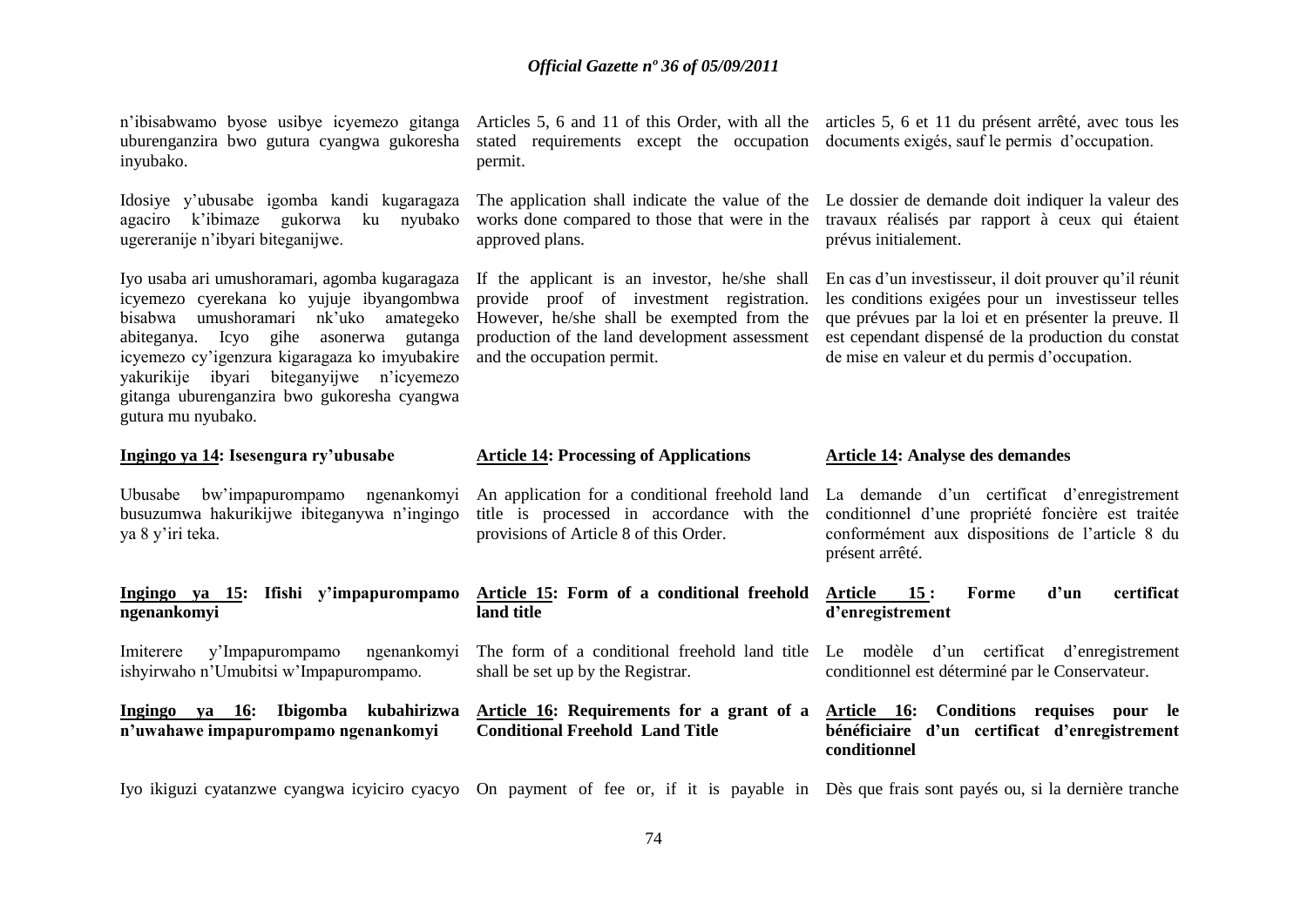biteganijwe ko gitangwa mu byiciro, Umubitsi w'impapurompamo cyangwa w'Impapurompamo Wungirije ububasha ategura impapurompamo ngenankomyi y"umutungo bwite w"ubutaka. ubifitive land title.

Uhawe impapurompamo ntiyemerewe guhererekanya, gukodesha cyangwa kugabanya ubutaka cyangwa igice cy"ubutaka yahawe atabyemerewe mu nyandiko n'Umubitsi Registrar or the competent Deputy Registrar. w"Impapurompamo cyangwa Umubitsi w"Impapurompamo Wungirije ubifitiye ububasha.

Icyakora, Umubitsi w"Impapurompamo cyangwa However, the Registrar or the Deputy Registrar Umubitsi w"Impapurompamo Wungirije ashobora guhindura ibisabwa kugira ngo abihuze circumstances or annex to it further conditions. n"impamvu zihariye cyangwa akongeraho ibisabwa by"inyongera yasanga ari ngombwa.

**Ingingo ya 17: Guhindura Impapurompamo ngenankomyi zikaba Impapurompamo land title z'umutungo bwite w'ubutaka** 

Mu gihe cyose inyubako zirangiye kandi zubahirije ibisabwa, impapurompamo ngenankomyi zihindurwamo Impapurompamo z'umutungo bwite w'ubutaka hakurikijwe in accordance with Article 6 of this Order. ibiteganijwe mu ngingo ya 6 y"iri teka.

money, the Registrar or the competent Deputy Umubitsi Registrar shall prepare the conditional freehold Adjoint

not allowed to transfer, lease or divide the land

may adjust this condition to special

Whenever the constructions are completed in compliance with the set requirements, the conditional title shall be replaced by a full title

cya nyuma cyamaze gutangwa mu gihe byari instalments, the final instalment of the purchase de ces frais est payée en cas de payement en tranches, le Conservateur ou le Conservateur Adjoint compétent prépare le certificat d"enregistrement conditionnel d"une propriété foncière.

> A grantee of a conditional freehold land title is Le bénéficiaire du certificat d"enregistrement without the prior written consent of the autorisé à transférer, louer ou diviser la propriété conditionnel d"une propriété foncière n"est pas foncière sans le consentement écrit et préalable du Conservateur ou du Conservateur Adjoint compétent.

> > Cependant, le Conservateur ou le Conservateur Adjoint peut ajuster cette condition pour l"adapter aux circonstances spéciales ou lui attacher des conditions supplémentaires.

## **Article 17: Conversion of conditional to full Article 17: Conversion du certificat d'enregistrement conditionnel en certificat d'enregistrement d'une propriété foncière**

Dès que les constructions sont terminées conformément aux conditions exigées, le certificat d"enregistrement conditionnel est converti en certificat d"enregistrement d"une propriété foncière conformément aux dispositions de l"article 6 du présent arrêté.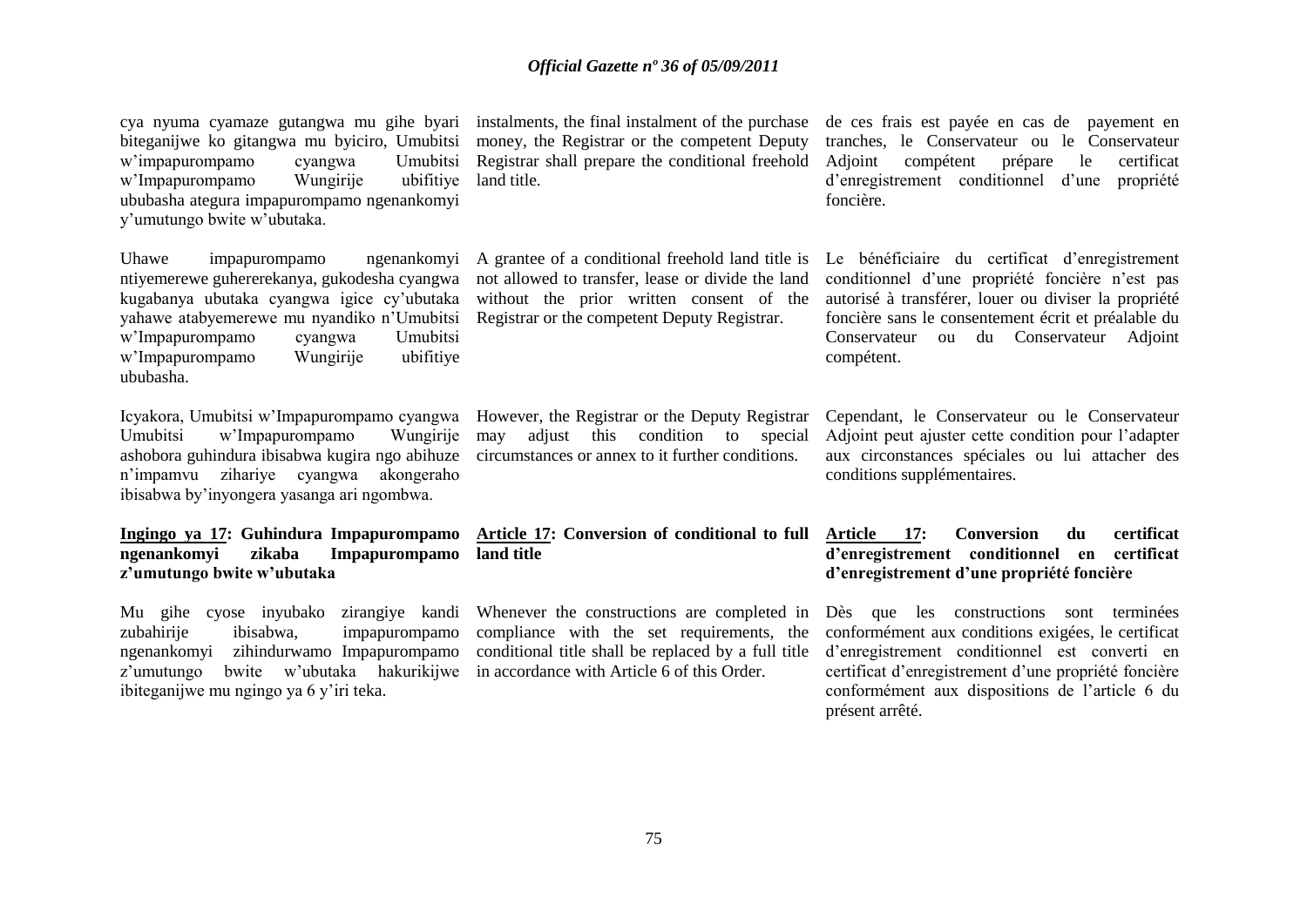| Ingingo ya 18: Gutakaza Impapurompamo<br>ngenankomyi                                                                                                                                                                                                                           | Article 18: Forfeiture<br>of Conditional<br><b>Freehold Land Title</b>                                                                                                                                                                                                                                                       | <b>18:</b><br><b>Article</b><br>Déchéance<br>du<br>certificat<br>d'enregistrement conditionnel                                                                                                                                                                                                           |
|--------------------------------------------------------------------------------------------------------------------------------------------------------------------------------------------------------------------------------------------------------------------------------|------------------------------------------------------------------------------------------------------------------------------------------------------------------------------------------------------------------------------------------------------------------------------------------------------------------------------|----------------------------------------------------------------------------------------------------------------------------------------------------------------------------------------------------------------------------------------------------------------------------------------------------------|
| Iyo inshingano ziteganijwe mu ngingo ya 16 y'iri<br>teka zitubahirijwe, ubutaka buhita busubizwa<br>Leta hakurikijwe ibiteganywa n'itegeko rigena<br>imikoreshereze n'imicungire y'ubutaka mu<br>Rwanda, kandi hatabayeho gusubiza amafaranga<br>yatanzwe hagurwa ubwo butaka. | If any of the conditions provided for in Article<br>16 of this Order are not complied with, the land<br>shall be absolutely forfeited to the State in<br>accordance with provisions of Law determining<br>the use and management of land in Rwanda,<br>without any refund of any of the purchase funds<br>paid for the land. | Si l'une des conditions prévue à l'article 16 du<br>présent arrêté n'est pas respectée, la propriété<br>foncière est reprise par l'Etat conformément aux<br>dispositions de la loi portant régime foncier au<br>Rwanda, sans remboursement du coût d'achat payé<br>pour avoir ladite propriété foncière. |
| Ingingo<br>ya 19:<br>Uburenganzira<br>bwa<br>nyir'imirimo yakorewe ku butaka                                                                                                                                                                                                   | Article 19: Rights of the ownership of<br>improvements to land                                                                                                                                                                                                                                                               | Article 19: Droit du bénéficiaire des activités<br>réalisées sur la propriété foncière                                                                                                                                                                                                                   |
| Uwambuwe<br>bukomoka<br>uburenganzira<br>ku<br>mpapurompamo ngenankomyi<br>ahabwa indishyi<br>ikwiye n'uweguriwe ubwo<br>butaka ihwanye<br>n'imirimo yahakoze.                                                                                                                 | Upon the forfeiture of rights derived from a<br>conditional freehold land title, the party whose<br>rights have been extinguished shall be<br>compensated for improvements made on the<br>land.                                                                                                                              | La personne déchue des droits issus du certificat<br>d'enregistrement conditionnel d'une propriété<br>foncière, reçoit du bénéficiaire une<br>juste<br>indemnisation.                                                                                                                                    |
| <b>UMUTWE</b><br><b>WA</b><br>IV:<br><b>INGINGO</b><br><b>ZIHURIWEHO</b>                                                                                                                                                                                                       | <b>CHAPTER IV: COMMON PROVISIONS</b>                                                                                                                                                                                                                                                                                         | <b>CHAPITRE IV: DISPOSITIONS COMMUNES</b>                                                                                                                                                                                                                                                                |
| Ingingo ya 20: Kumenyekanisha ibyemezo                                                                                                                                                                                                                                         | <b>Article 20: Communicating a decision</b>                                                                                                                                                                                                                                                                                  | <b>Article 20: Communication des décisions</b>                                                                                                                                                                                                                                                           |
| Kumenyesha<br>ibyemezo<br>byafashwe<br>mu<br>byerekeranye<br>n'uburyo<br>bwo<br>kubona<br>impapurompamo bikorwa mu buryo bukurikira:                                                                                                                                           | A decision related to how a freehold land title of<br>private real property may be obtained shall be<br>communicated as follows:                                                                                                                                                                                             | Les décisions relatives à la façon dont un certificat<br>d'enregistrement d'une propriété foncière est<br>obtenu sont communiquées comme suit :                                                                                                                                                          |
| $1^\circ$ iyo<br>ari icyemezo<br>kireba umuntu<br>by'umwihariko,<br>arahamagarwa<br>akakimenyeshwa kandi akabisinyira;                                                                                                                                                         | $1^\circ$ if it is a decision on personal matters,<br>the person is informed and signs to<br>acknowledge having been informed;                                                                                                                                                                                               | 1° s'il s'agit d'une décision limitée aux<br>questions individuelles, la personne est<br>notifiée et en accuse réception;                                                                                                                                                                                |
| iyo icyemezo kireba rubanda muri<br>$2^{\circ}$<br>rusange, gitangazwa mu binyamakuru                                                                                                                                                                                          | $2^{\circ}$ if it is a decision related to the general<br>public, it is published in newspapers                                                                                                                                                                                                                              | 2° s'il s'agit d'une décision destinée au<br>public, elle est publiée dans les journaux à                                                                                                                                                                                                                |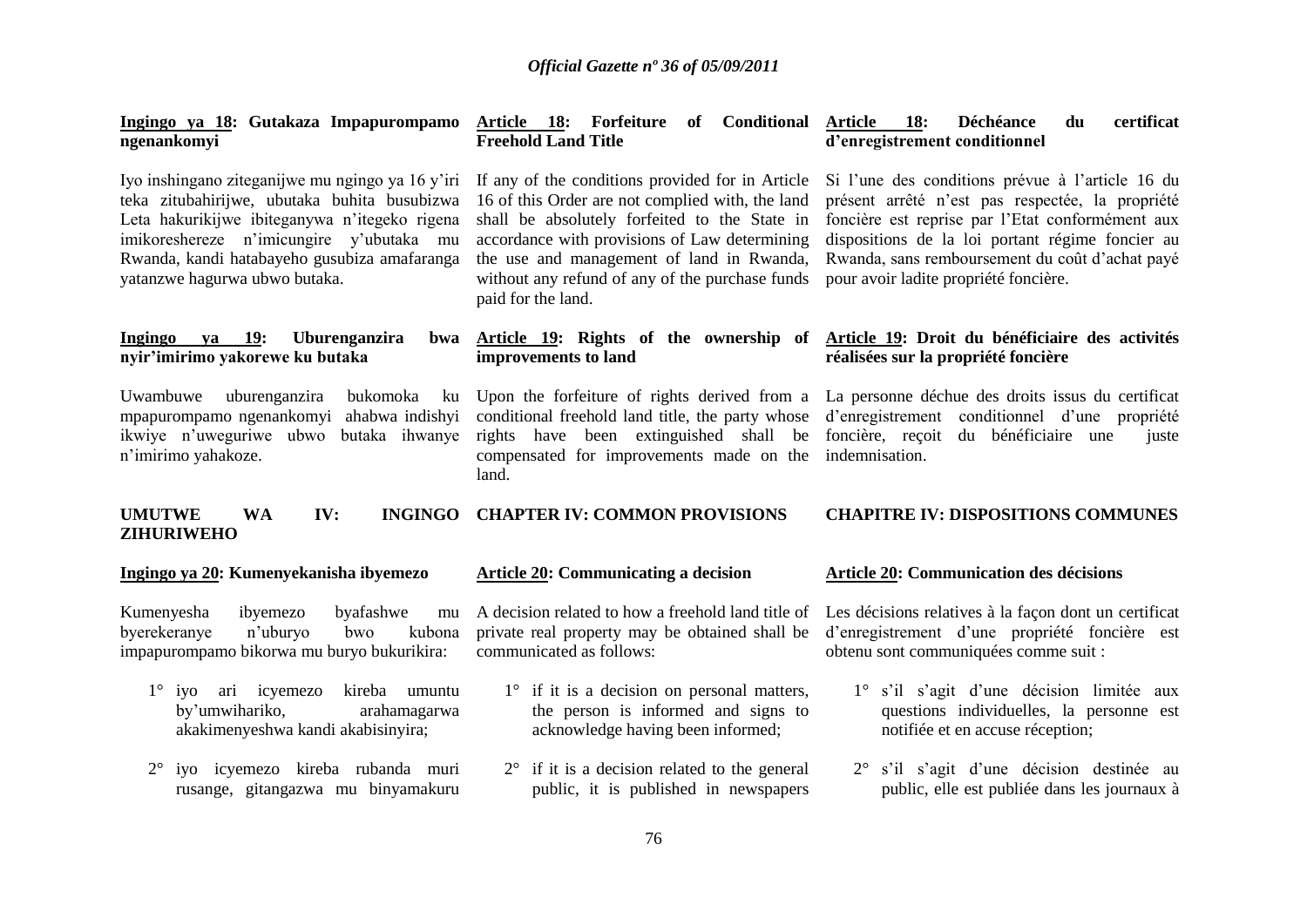bisomwa n"abantu benshi, kikanamanikwa ku biro by"ubutaka mu Karere, ku Murenge no ku Kagari ubwo butaka buherereyemo.

## **Ingingo ya 21: Guhindura ibyanditswe muri rejisitiri y'Impapurompamo z'ubutaka**

Umubitsi w"Impapurompamo ashobora gukosora regisitiri y"ibyemezo by"ubutaka cyangwa icyemezo icyo ari cyo cyose kimugejejweho ku in the following cases: mpamvu zikurikira:

- 1° mu gihe habonetse amakosa cyangwa hari ibyibagiranye bitagira icyo bitwaye inyungu za nyirumutungo;
- 2° mu gihe cyose abarebwa n"ikibazo bose babyiyemereye;
- 3° iyo, mu gusubiramo imbibi za pariseli cyangwa ubutaka, ubuso bwanditse muri Rejisitiri y"ibyemezo by"ubutaka atari bwo;
- 4° mu gihe hari icyemezo cy"urukiko.

Umubitsi w"Impapurompamo cyangwa Umubitsi w"Impapurompamo Wungirije uhuye n"impamvu iteganyijwe mu gace ka 3º k"igika cya mbere cy"iyi ngingo agomba kubanza kubimenyesha kandi akanumva abo bireba bose banditse muri Rejisitiri y"ibyemezo by"ubutaka bashobora kuba bafite inyungu cyangwa babangamirwa n"icyifuzo cyo gukosora.

with large readership and posted on land bureaux in the District, on Sector and Cell offices where the land is located.

# **registries of land titles**

- 1° in the case of errors or omissions not materially affecting the interests of any proprietor;
- 2° in any case and at any time with the consent of all interested parties;
- 3° where, upon a re-demarcation of a parcel or an area of land, a dimension or area of land shown in the register of title is found to be incorrect;
- 4° In case of a court order.

One of this Article, the Registrar or Deputy Registrar must first give notice and hearing to all parties appearing in the register of title to be interested or affected by the intention to rectify.

grand tirage et affichée au Bureau Foncier du District, du Secteur et de la Cellule où la propriété foncière se situe.

## **Article 21: Amendment of records on Article 21: Modification des inscriptions au registre des certificats d'enregistrement**

The Registrar may rectify the register of land Le Conservateur peut rectifier le Registre des title or any instrument presented for registration Titres ou tout instrument présenté pour être enregistré dans les cas suivants:

- 1° en cas d"erreurs ou omissions qui n"affectent pas matériellement les intérêts d'un propriétaire;
- 2° dans tous les cas et n"importe quand avec le consentement de toutes les parties intéressées;
- 3° lorsque, lors de la redélimitation d"une zone de terrain, une dimension ou une superficie indiquée dans le Registre des Titres sont incorrectes;
- 4° en cas d"une ordonnance du tribunal.

In the case specified in point 3° of the Paragraph Dans le cas spécifié au point 3° de l'alinéa premier du présent article, le Conservateur ou le Conservateur Adjoint doit d"abord informer et entendre toutes les parties qui apparaissent dans le Registre des Titres et susceptibles d"être intéressées ou affectées par son intention de procéder á la réctification.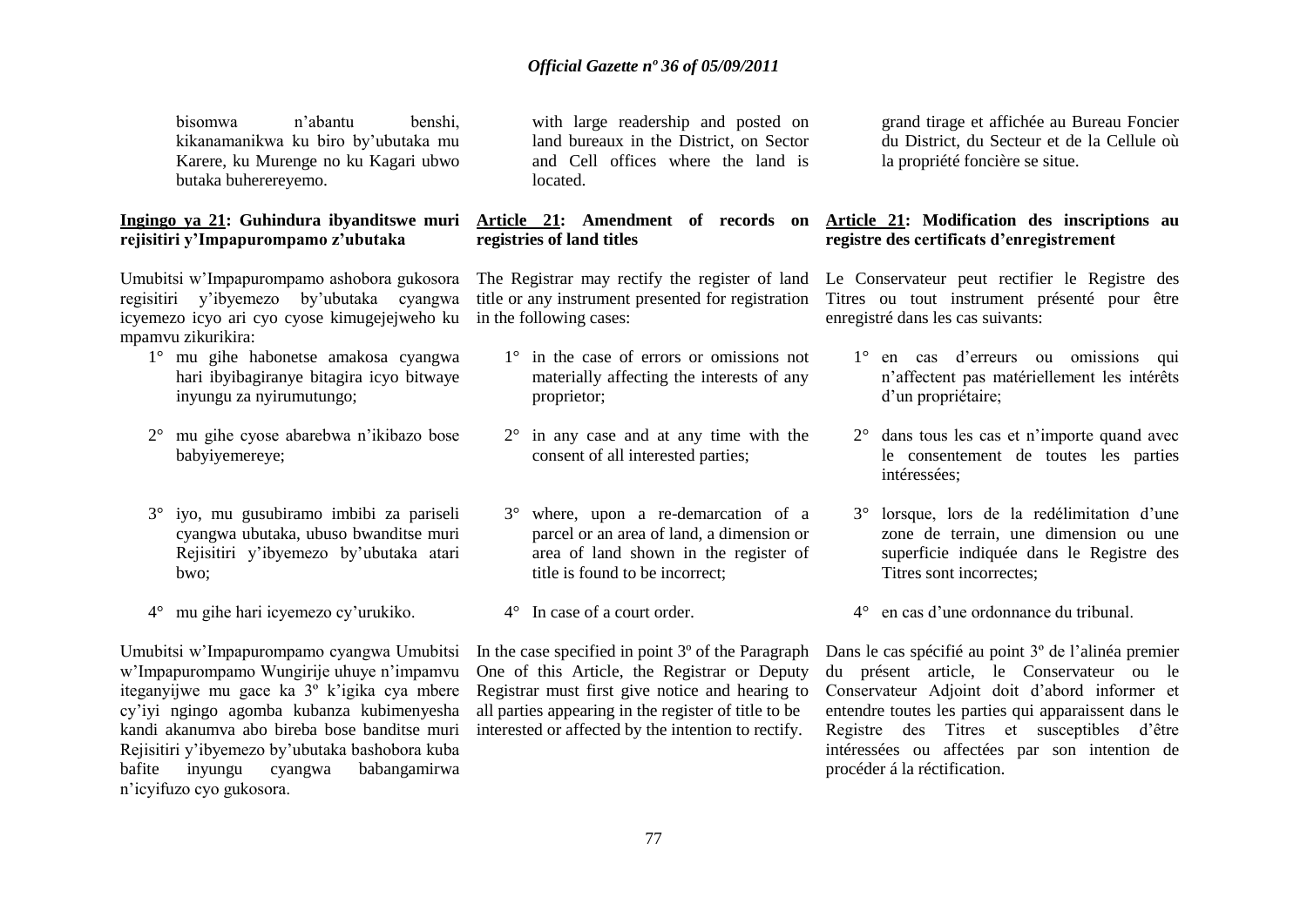#### **Ingingo ya 22: Ubujurire**

w'Impapurompamo cyangwa w'Impapurompamo Wungirije gukorwa hakurikijwe uburyo n"imihango ikurikizwa mu manza z"ubutegetsi.

## **ubutaka bufite impapurompamo z'umutungo freehold land title bwite w'ubutaka**

Umuntu wese wabiherewe n"umuyobozi w"urwego rushinzwe imicungire n"imikoreshereze y"ubutaka ku rwego rw"Igihugu cyangwa Ibiro by"Ubutaka by"Akarere ashobora, umunsi uwo ari wo wose, kugera ku butaka bufite impapurompamo z"umutungo bwite w"ubutaka hagati ya saa mbiri (08h) za mu gitondo na saa kumi n"imwe (17h) za nimugoroba kugira ngo agenzure niba amabwiriza ajyanye n"imikoreshereze yabwo yubahirizwa.

Umugenzuzi uvugwa mu gika kibanziriza iki agomba kuba yabiherewe uruhushya rwanditse n"Umuyobozi w"urwego rushinzwe imicungire n"imikoreshereze y"ubutaka ku rwego rw"Igihugu cyangwa Umuyobozi ukuriye ibiro by"ubutaka ku Karere kandi agomba kwerekana urwo ruhushya mu gihe arusabwe n"umuntu ubifitemo inyungu, ukoresha cyangwa utuye kuri ubwo butaka bugenzurwa.

## **Article 22: Appeals**

bishobora in accordance with the normal procedures applicable to administrative matters.

the national institution in charge of land use and can, any day between eight (8h) in the morning and five (5h) in the evening, visit land with a freehold land title, in order to check whether conditions attached to land use are complied with.

#### **Article 22: Recours**

Kujuririra ibyemezo byafashwe n"Umubitsi Appeal against decisions taken by the Registrar Les recours contre les décisions prises par le or Deputy Registrar of Land Titles may be made Conservateur ou le Conservateur Adjoint peuvent être exercés dans les formes et selon les procédures en usage en matière de contentieux administratif.

### **Ingingo ya 23: Ububasha bwo kugenzura Article 23: Authority to inspect land with Article 23: Pouvoir d'inspection d'une propriété fonci**è**re ayant un certificat d'enregistrement**

Any person vested with power from the head of Toute personne investie du pouvoir par le management or from the District Land Bureau l'utilisation et de la gestion des terres ou du Bureau responsable de l"institution nationale chargée de Foncier de District peut, à tout moment, entre huit heures (8h00) et dix sept heures (17h00), visiter la propriété foncière disposant d"un certificat d"enregistrement, afin de vérifier si les conditions d"utilisation de la propriété foncière sont respectées.

paragraph must have received a written authorisation from the head of the national management or from the District Land Officer. He/she must show that written authorisation when asked by any person with an interest to, using or living on the land under inspection.

The inspector being mentioned in the previous L"inspecteur mentionné dans l"alinéa précédent institution in charge of land use and l"utilisation et de la gestion des terres ou du Chef doit avoir une autorisation écrite émanant du responsable de l"institution nationale chargée de du Bureau Foncier de District. Il doit présenter cette autorisation lorsqu"elle lui est demandée par une personne ayant un intérêt, exploitant ou habitant sur la propriété foncière sous inspection.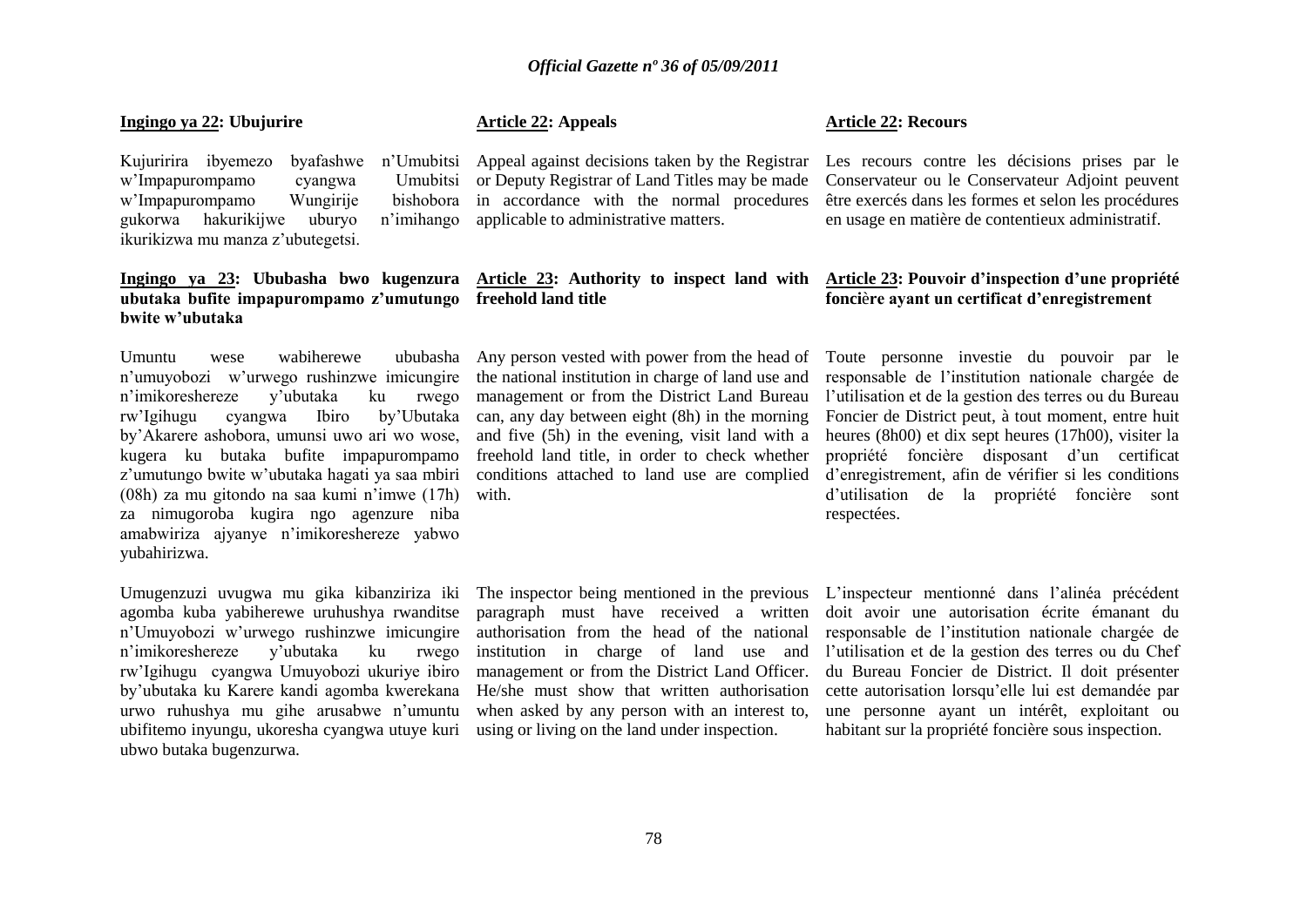| Ingingo ya 24: Amafaranga asabwa ku Article 24: Amount of money to be paid for<br>mirimo<br>n'itangwa<br>ijyanye<br>ry'impapurompamo<br>z'umutungo<br>bwite<br>w'ubutaka                                                    | procedures related to the grant of freehold<br>land title of private real property                                                                                                                                          | Article 24: Frais à payer pour les procédures<br>relatives à la délivrance d'un certificat<br>d'enregistrement d'une propriété foncière                                                              |
|-----------------------------------------------------------------------------------------------------------------------------------------------------------------------------------------------------------------------------|-----------------------------------------------------------------------------------------------------------------------------------------------------------------------------------------------------------------------------|------------------------------------------------------------------------------------------------------------------------------------------------------------------------------------------------------|
| ku mirimo<br>Amafaranga<br>asabwa<br>ijyanye<br>n'itangwa ry'impapurompamo z'umutungo bwite<br>w'ubutaka agenwa n'amabwiriza ya Minisitiri<br>ufite ubutaka mu nshingano ze.                                                | The amount of money to be paid in respect of<br>procedures related to the grant of freehold title<br>of private real property shall be determined by<br>Instructions of the Minister in charge of land.                     | Les frais à payer en vue d'obtention d'un certificat<br>d'enregistrement d'une propriété foncière est<br>déterminé par instructions du Ministre ayant la<br>terre dans ses attributions.             |
| Ingingo ya 25: Igiciro cy'ubutaka                                                                                                                                                                                           | Article 25: Cost of land                                                                                                                                                                                                    | Article 25: Valeur foncière                                                                                                                                                                          |
| Igiciro cy'ubutaka kigenwa hakurikijwe itegeko<br>rigenga ibyerekeranye igenagaciro ry'ubutaka.                                                                                                                             | The cost of land shall be determined in<br>accordance with the regulations governing land<br>evaluation.                                                                                                                    | La valeur foncière d'une propriété foncière est<br>déterminée conformément à la loi relative à<br>l'évaluation foncière.                                                                             |
| <b>UMUTWE</b><br><b>INGINGO</b><br><b>WA</b><br>V:<br>Y'INZIBACYUHO N'IZISOZA                                                                                                                                               | <b>CHAPTER</b><br>TRANSITIONAL<br>$\mathbf{V}$ :<br>AND<br><b>FINAL PROVISIONS</b>                                                                                                                                          | <b>CHAPITRE</b><br><b>DISPOSITIONS</b><br>$\mathbf{V}$ :<br><b>TRANSITOIRE ET FINALES</b>                                                                                                            |
| Ingingo ya 26: Agaciro k'impapurompamo<br>z'umutungo bwite w'ubutaka zisanzwe                                                                                                                                               | Article 26: Validity of current freehold land<br>titles of private property                                                                                                                                                 | Article 26: Validité des documents authentiques<br>en vigueur d'une propriété foncière                                                                                                               |
| Impapurompamo z'umutungo bwite w'ubutaka<br>zatanzwe n'ubuyobozi bubifitiye ububasha<br>mbere y'uko iri teka ritangira gukurikizwa<br>zigumana agaciro.                                                                     | Freehold Land Titles to private real property<br>that was issued by competent authority before<br>the coming into force of this Order shall remain<br>valid.                                                                | Les documents authentiques qui ont été délivrés<br>par les autorités compétentes avant l'entrée en<br>vigueur du présent arrêté restent valables.                                                    |
| Icyakora, abafite bene izo mpapurompamo<br>z'umutungo bwite w'ubutaka bagomba gusaba<br>ko zihuzwa n'iziteganijwe n'ingingo ya 10 y'iri<br>teka, mu gihe kitarenze imyaka itanu (5) kuva iri<br>teka ritangiye gukurikizwa. | Nevertheless, holders of such titles must apply<br>for their regularisation in compliance with the<br>provision of Article 10 of this Order, within a<br>period of five (5) years after coming into force<br>of this Order. | Néanmoins, les détenteurs de tels documents<br>doivent faire une demande de leur régularisation<br>conformément à l'article 10 du présent arrêté,<br>endeans cinq (5) ans dès son entrée en vigueur. |